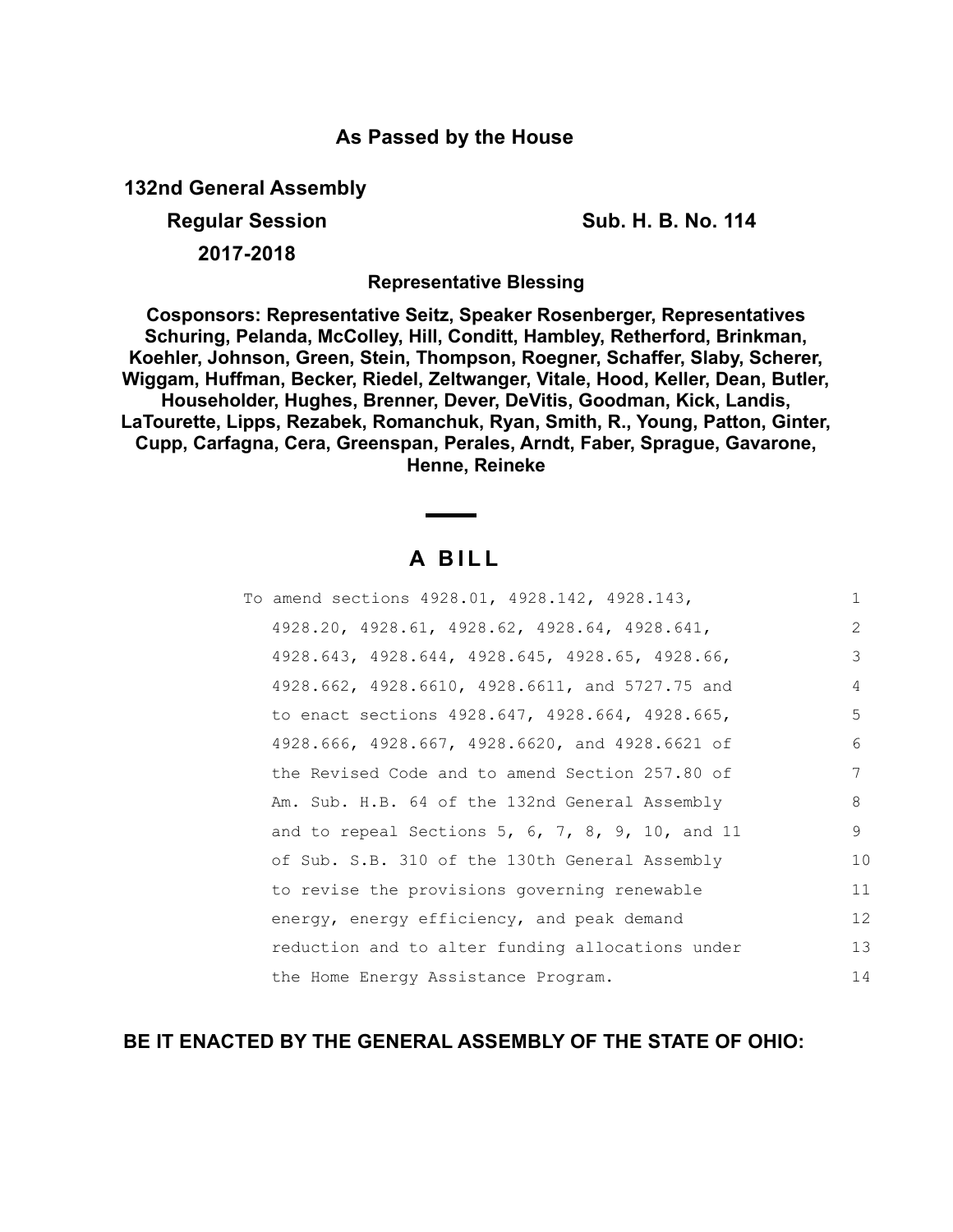#### **Sub. H. B. No. 114 Page 2 As Passed by the House**

**Section 1.** That sections 4928.01, 4928.142, 4928.143, 4928.20, 4928.61, 4928.62, 4928.64, 4928.641, 4928.643, 4928.644, 4928.645, 4928.65, 4928.66, 4928.662, 4928.6610, 4928.6611, and 5727.75 be amended and sections 4928.647, 4928.664, 4928.665, 4928.666, 4928.667, 4928.6620, and 4928.6621 of the Revised Code be enacted to read as follows: 15 16 17 18 19  $20$ 

```
Sec. 4928.01. (A) As used in this chapter:
```
(1) "Ancillary service" means any function necessary to the provision of electric transmission or distribution service to a retail customer and includes, but is not limited to, scheduling, system control, and dispatch services; reactive supply from generation resources and voltage control service; reactive supply from transmission resources service; regulation service; frequency response service; energy imbalance service; operating reserve-spinning reserve service; operating reservesupplemental reserve service; load following; back-up supply service; real-power loss replacement service; dynamic scheduling; system black start capability; and network stability service. 22 23 24 25 26 27 28 29 30 31 32 33

(2) "Billing and collection agent" means a fully independent agent, not affiliated with or otherwise controlled by an electric utility, electric services company, electric cooperative, or governmental aggregator subject to certification under section 4928.08 of the Revised Code, to the extent that the agent is under contract with such utility, company, cooperative, or aggregator solely to provide billing and collection for retail electric service on behalf of the utility company, cooperative, or aggregator. 34 35 36 37 38 39 40 41 42

(3) "Certified territory" means the certified territory established for an electric supplier under sections 4933.81 to 43 44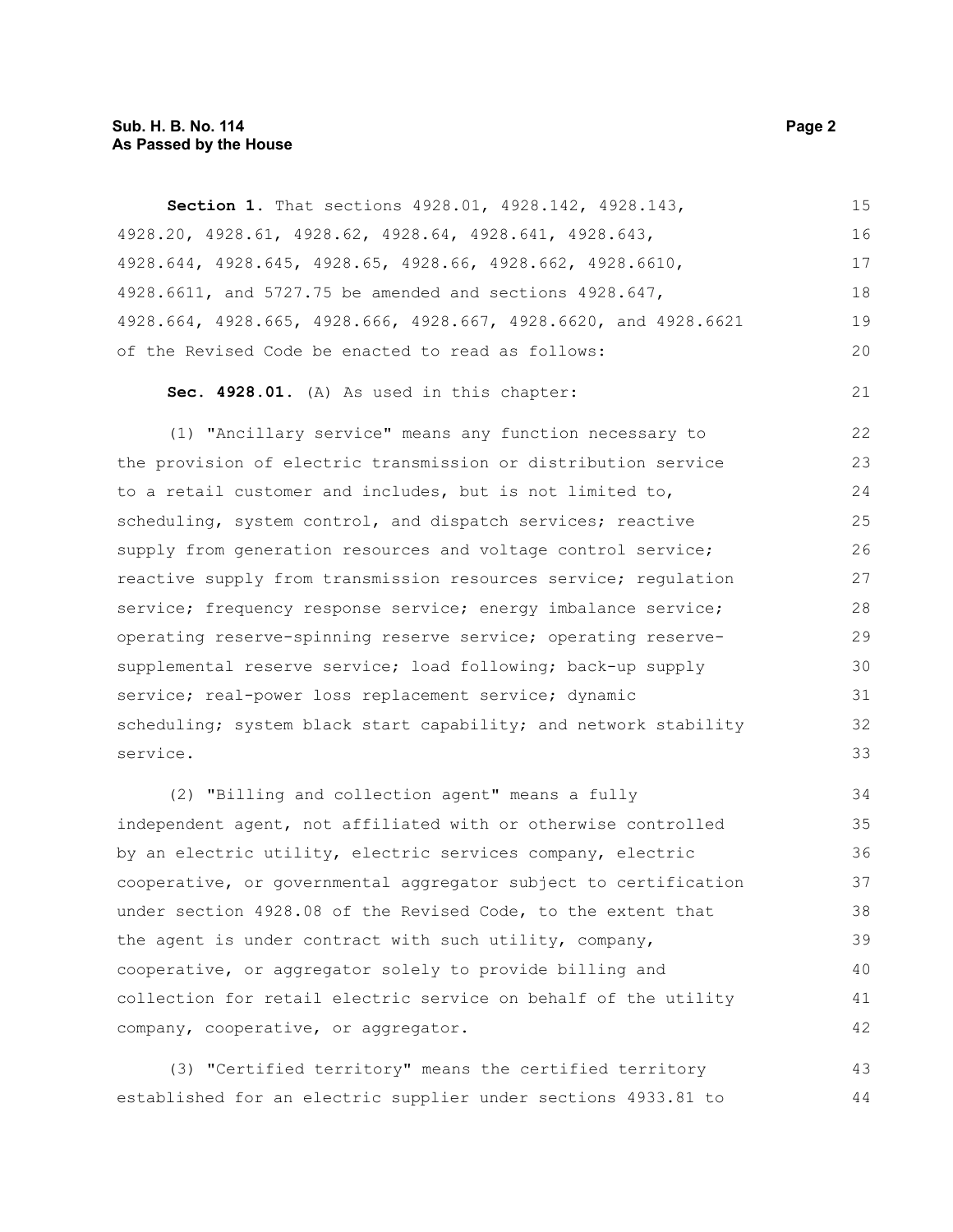4933.90 of the Revised Code.

(4) "Competitive retail electric service" means a component of retail electric service that is competitive as provided under division (B) of this section. 46 47 48

(5) "Electric cooperative" means a not-for-profit electric light company that both is or has been financed in whole or in part under the "Rural Electrification Act of 1936," 49 Stat. 1363, 7 U.S.C. 901, and owns or operates facilities in this state to generate, transmit, or distribute electricity, or a not-for-profit successor of such company. 49 50 51 52 53 54

(6) "Electric distribution utility" means an electric utility that supplies at least retail electric distribution service.

(7) "Electric light company" has the same meaning as in section 4905.03 of the Revised Code and includes an electric services company, but excludes any self-generator to the extent that it consumes electricity it so produces, sells that electricity for resale, or obtains electricity from a generating facility it hosts on its premises.

(8) "Electric load center" has the same meaning as in section 4933.81 of the Revised Code. 64 65

(9) "Electric services company" means an electric light company that is engaged on a for-profit or not-for-profit basis in the business of supplying or arranging for the supply of only a competitive retail electric service in this state. "Electric services company" includes a power marketer, power broker, aggregator, or independent power producer but excludes an electric cooperative, municipal electric utility, governmental aggregator, or billing and collection agent. 66 67 68 69 70 71 72 73

45

63

55 56 57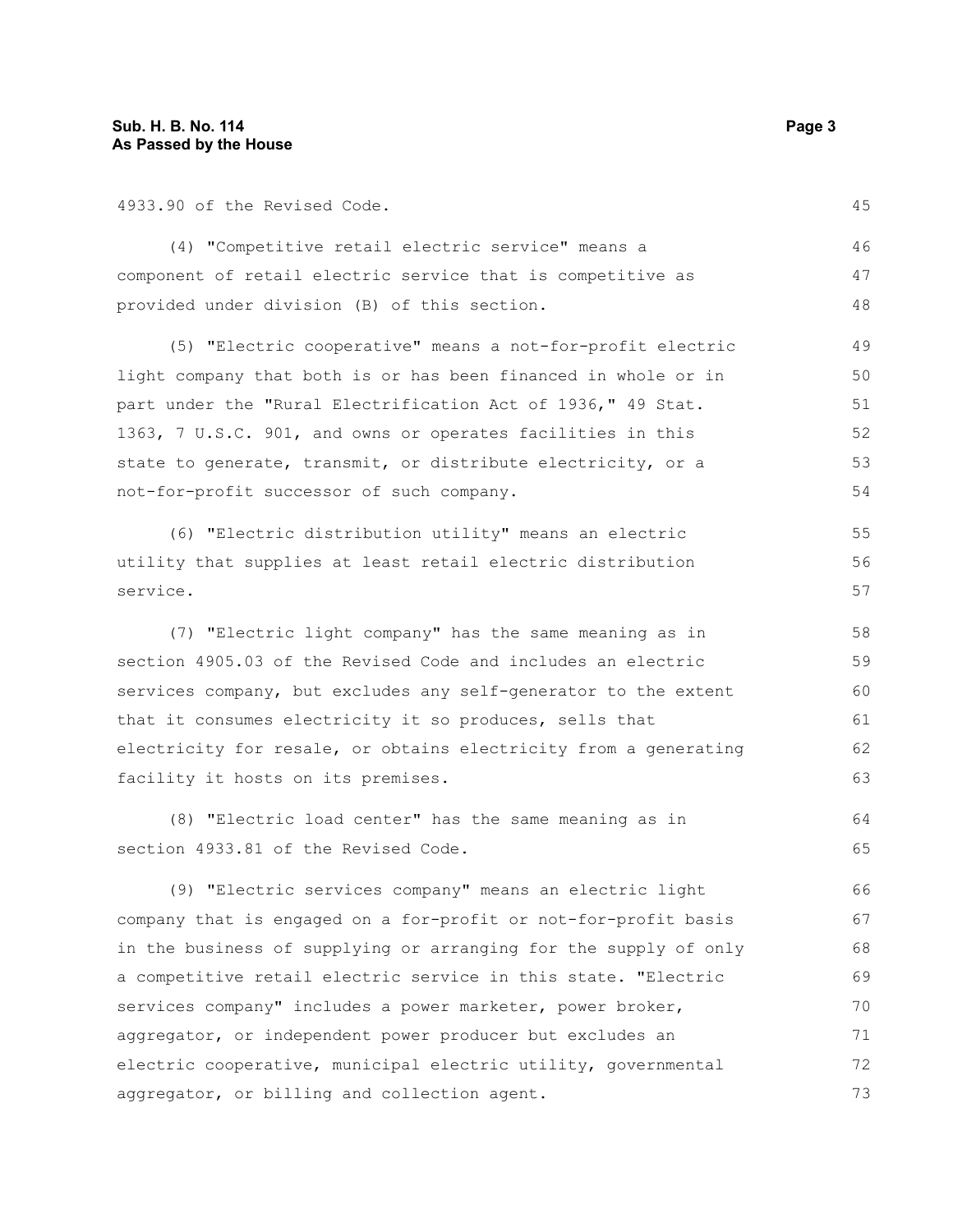#### **Sub. H. B. No. 114 Page 4 As Passed by the House**

(10) "Electric supplier" has the same meaning as in section 4933.81 of the Revised Code. 74 75

(11) "Electric utility" means an electric light company that has a certified territory and is engaged on a for-profit basis either in the business of supplying a noncompetitive retail electric service in this state or in the businesses of supplying both a noncompetitive and a competitive retail electric service in this state. "Electric utility" excludes a municipal electric utility or a billing and collection agent. 76 77 78 79 80 81 82

(12) "Firm electric service" means electric service other than nonfirm electric service. 83 84

(13) "Governmental aggregator" means a legislative authority of a municipal corporation, a board of township trustees, or a board of county commissioners acting as an aggregator for the provision of a competitive retail electric service under authority conferred under section 4928.20 of the Revised Code.

(14) A person acts "knowingly," regardless of the person's purpose, when the person is aware that the person's conduct will probably cause a certain result or will probably be of a certain nature. A person has knowledge of circumstances when the person is aware that such circumstances probably exist. 91 92 93 94 95

(15) "Level of funding for low-income customer energy efficiency programs provided through electric utility rates" means the level of funds specifically included in an electric utility's rates on October 5, 1999, pursuant to an order of the public utilities commission issued under Chapter 4905. or 4909. of the Revised Code and in effect on October 4, 1999, for the purpose of improving the energy efficiency of housing for the 96 97 98 99 100 101 102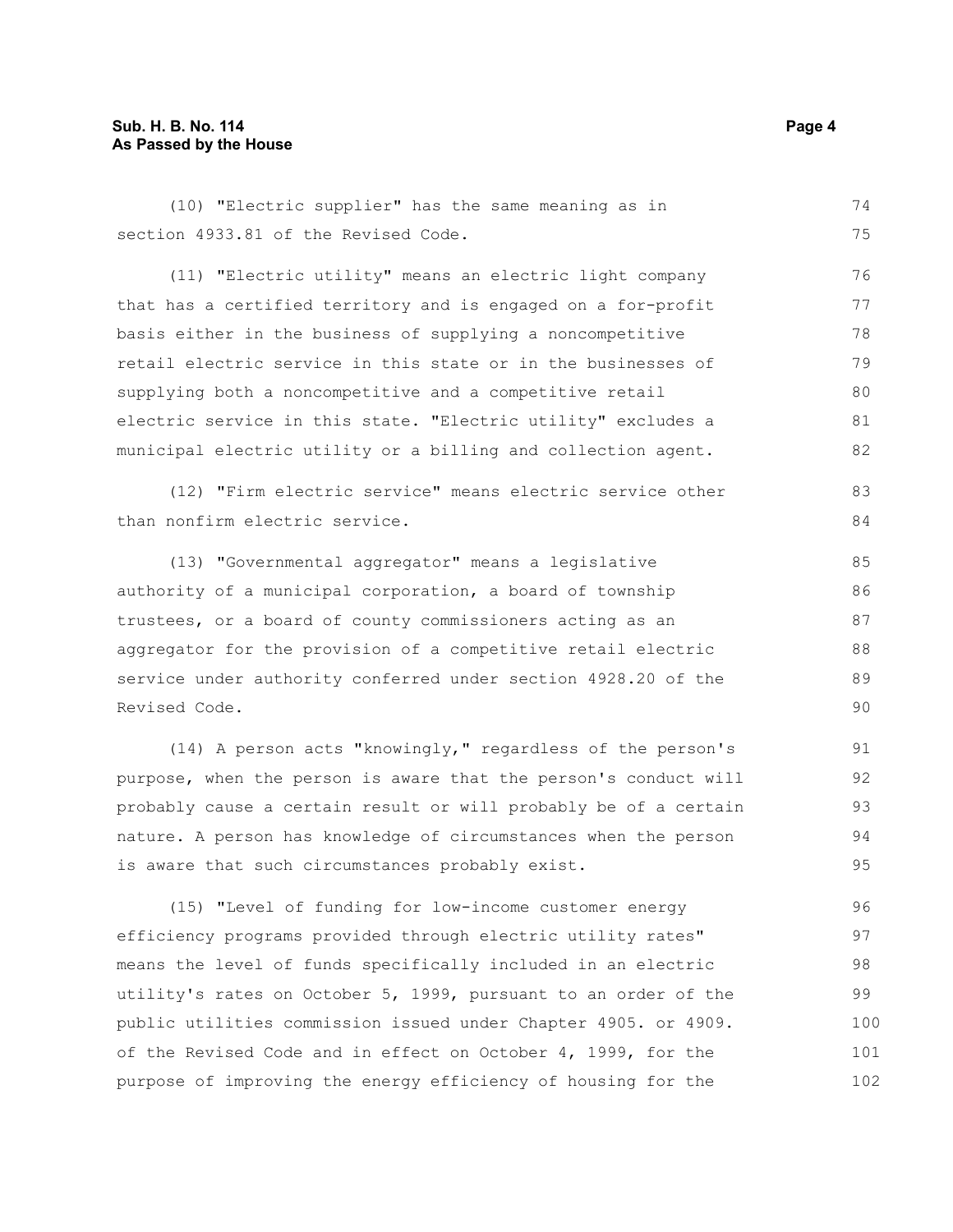#### **Sub. H. B. No. 114 Page 5 As Passed by the House**

utility's low-income customers. The term excludes the level of any such funds committed to a specific nonprofit organization or organizations pursuant to a stipulation or contract. 103 104 105

(16) "Low-income customer assistance programs" means the percentage of income payment plan program, the home energy assistance program, the home weatherization assistance program, and the targeted energy efficiency and weatherization program. 106 107 108 109

(17) "Market development period" for an electric utility means the period of time beginning on the starting date of competitive retail electric service and ending on the applicable date for that utility as specified in section 4928.40 of the Revised Code, irrespective of whether the utility applies to receive transition revenues under this chapter. 110 111 112 113 114 115

(18) "Market power" means the ability to impose on customers a sustained price for a product or service above the price that would prevail in a competitive market. 116 117 118

(19) "Mercantile customer" means a commercial or industrial customer if the electricity consumed is for nonresidential use and the customer consumes more than seven hundred thousand kilowatt hours per year or is part of a national account involving multiple facilities in one or more states. 119 120 121 122 123 124

(20) "Municipal electric utility" means a municipal corporation that owns or operates facilities to generate, transmit, or distribute electricity. 125 126 127

(21) "Noncompetitive retail electric service" means a component of retail electric service that is noncompetitive as provided under division (B) of this section. 128 129 130

(22) "Nonfirm electric service" means electric service 131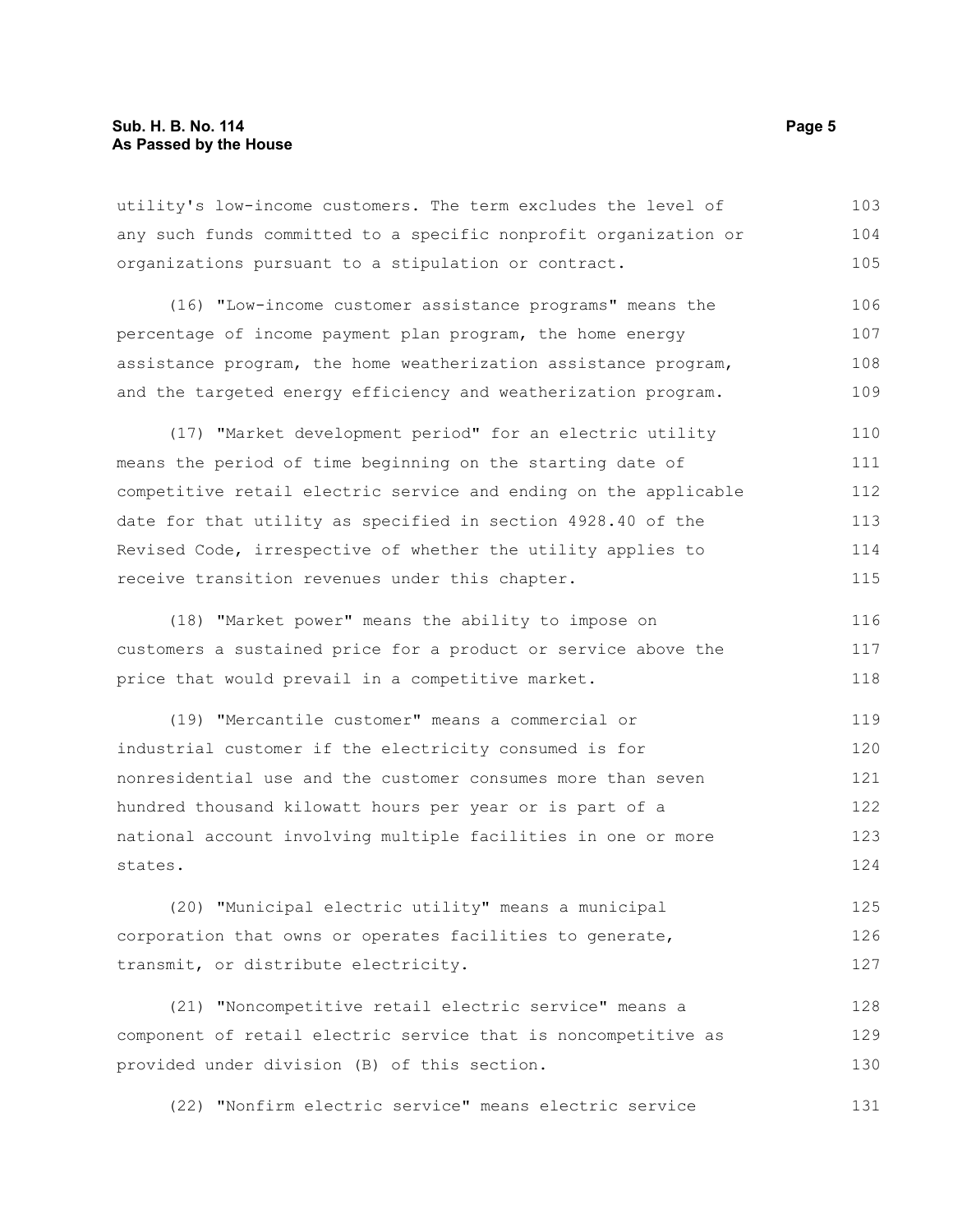#### **Sub. H. B. No. 114 Page 6 As Passed by the House**

provided pursuant to a schedule filed under section 4905.30 of the Revised Code or pursuant to an arrangement under section 4905.31 of the Revised Code, which schedule or arrangement includes conditions that may require the customer to curtail or interrupt electric usage during nonemergency circumstances upon notification by an electric utility. 132 133 134 135 136 137

(23) "Percentage of income payment plan arrears" means funds eligible for collection through the percentage of income payment plan rider, but uncollected as of July 1, 2000. 138 139 140

(24) "Person" has the same meaning as in section 1.59 of the Revised Code. 141 142

(25) "Advanced energy project" means any technologies, products, activities, or management practices or strategies that facilitate the generation or use of electricity or energy and that reduce or support the reduction of energy consumption or support the production of clean, renewable energy for industrial, distribution, commercial, institutional, governmental, research, not-for-profit, or residential energy users, including, but not limited to, advanced energy resources and renewable energy resources. "Advanced energy project" also includes any project described in division (A), (B), or (C) of section 4928.621 of the Revised Code. 143 144 145 146 147 148 149 150 151 152 153

(26) "Regulatory assets" means the unamortized net regulatory assets that are capitalized or deferred on the regulatory books of the electric utility, pursuant to an order or practice of the public utilities commission or pursuant to generally accepted accounting principles as a result of a prior commission rate-making decision, and that would otherwise have been charged to expense as incurred or would not have been capitalized or otherwise deferred for future regulatory 154 155 156 157 158 159 160 161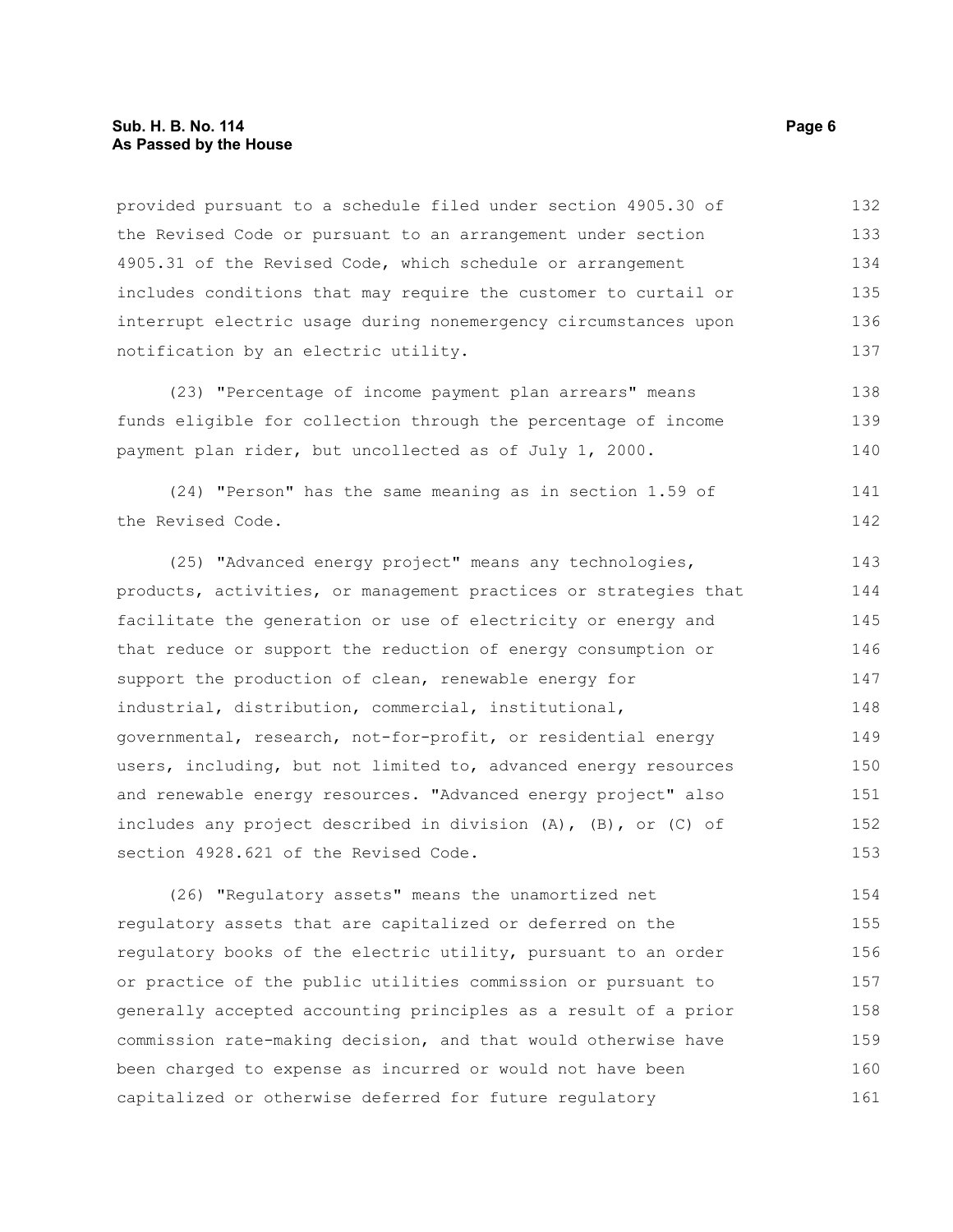#### **Sub. H. B. No. 114 Page 7 As Passed by the House**

consideration absent commission action. "Regulatory assets" includes, but is not limited to, all deferred demand-side management costs; all deferred percentage of income payment plan arrears; post-in-service capitalized charges and assets recognized in connection with statement of financial accounting standards no. 109 (receivables from customers for income taxes); future nuclear decommissioning costs and fuel disposal costs as those costs have been determined by the commission in the electric utility's most recent rate or accounting application proceeding addressing such costs; the undepreciated costs of safety and radiation control equipment on nuclear generating plants owned or leased by an electric utility; and fuel costs currently deferred pursuant to the terms of one or more settlement agreements approved by the commission. 162 163 164 165 166 167 168 169 170 171 172 173 174 175

(27) "Retail electric service" means any service involved in supplying or arranging for the supply of electricity to ultimate consumers in this state, from the point of generation to the point of consumption. For the purposes of this chapter, retail electric service includes one or more of the following "service components": generation service, aggregation service, power marketing service, power brokerage service, transmission service, distribution service, ancillary service, metering service, and billing and collection service. 176 177 178 179 180 181 182 183 184

(28) "Starting date of competitive retail electric service" means January 1, 2001.

(29) "Customer-generator" means a user of a net metering system. 187 188

(30) "Net metering" means measuring the difference in an applicable billing period between the electricity supplied by an electric service provider and the electricity generated by a 189 190 191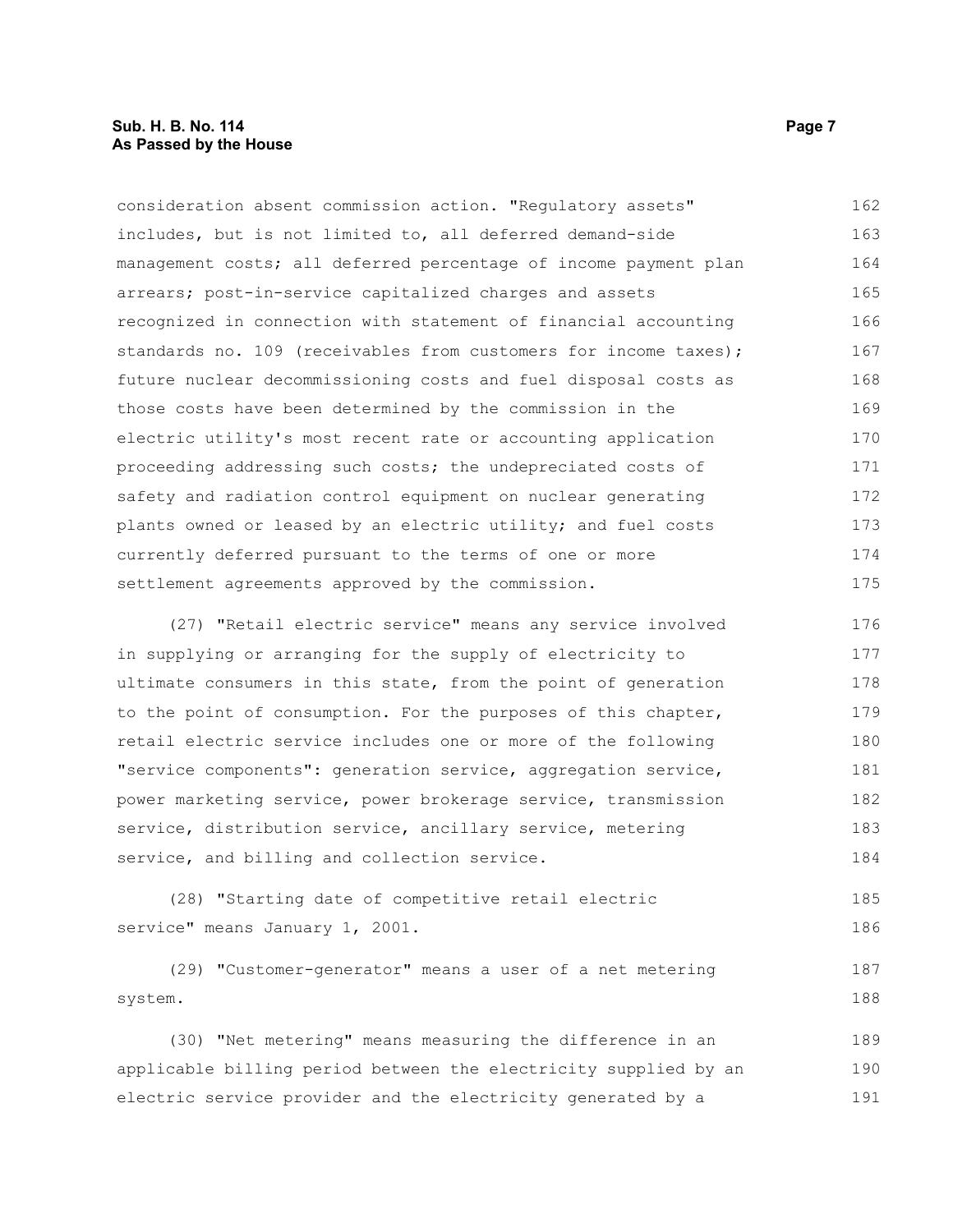customer-generator that is fed back to the electric service provider. (31) "Net metering system" means a facility for the production of electrical energy that does all of the following: (a) Uses as its fuel either solar, wind, biomass, landfill gas, or hydropower, or uses a microturbine or a fuel cell; (b) Is located on a customer-generator's premises; (c) Operates in parallel with the electric utility's transmission and distribution facilities; (d) Is intended primarily to offset part or all of the customer-generator's requirements for electricity. (32) "Self-generator" means an entity in this state that owns or hosts on its premises an electric generation facility that produces electricity primarily for the owner's consumption and that may provide any such excess electricity to another entity, whether the facility is installed or operated by the owner or by an agent under a contract. (33) "Rate plan" means the standard service offer in effect on the effective date of the amendment of this section by S.B. 221 of the 127th general assembly, July 31, 2008. (34) "Advanced energy resource" means any of the following: (a) Any method or any modification or replacement of any property, process, device, structure, or equipment that increases the generation output of an electric generating facility to the extent such efficiency is achieved without additional carbon dioxide emissions by that facility; 192 193 194 195 196 197 198 199 200 201 202 203 204 205 206 207 208 209 210 211 212 213 214 215 216 217 218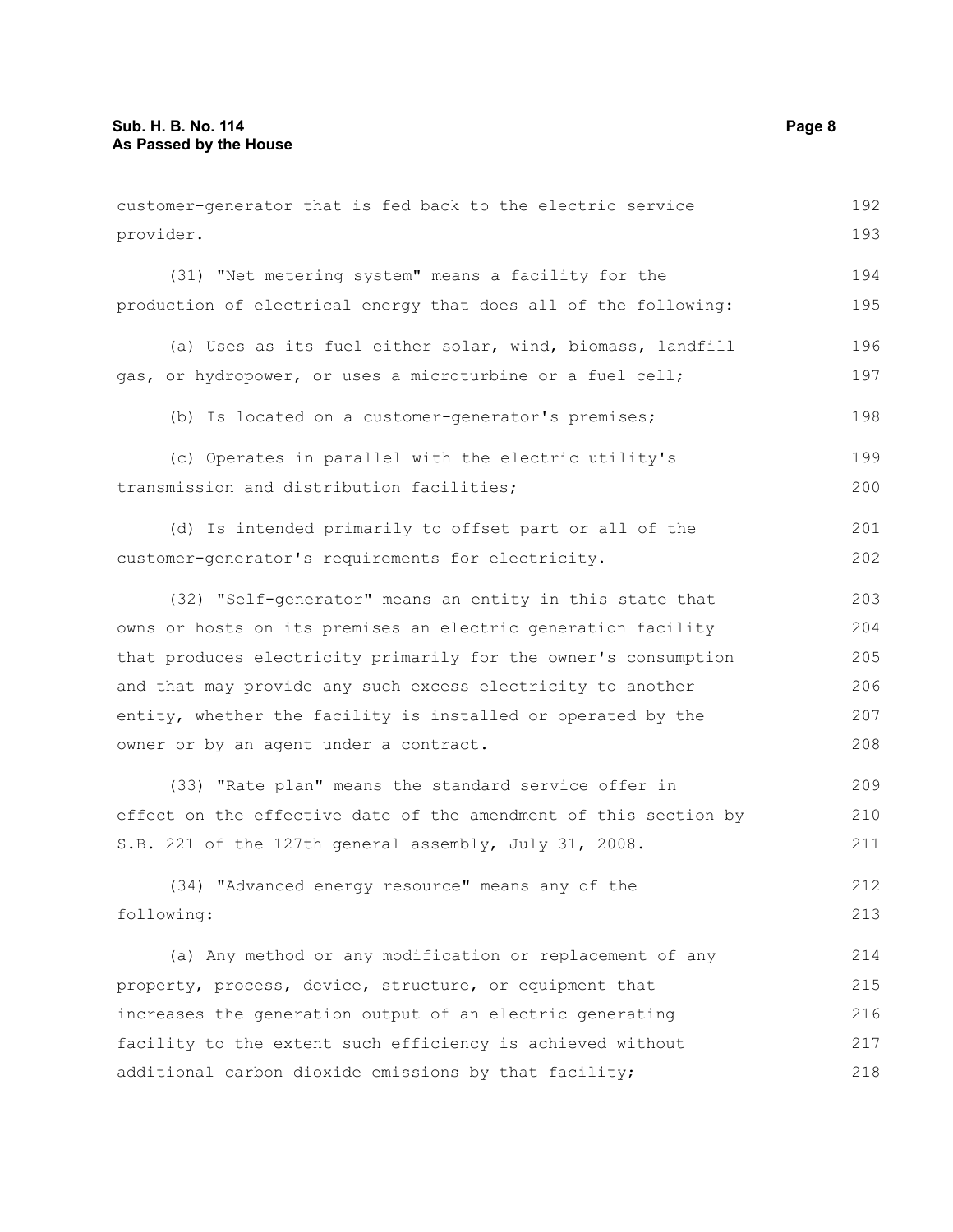#### **Sub. H. B. No. 114 Page 9 As Passed by the House**

(b) Any distributed generation system consisting of customer cogeneration technology; 219 220

(c) Clean coal technology that includes a carbon-based product that is chemically altered before combustion to demonstrate a reduction, as expressed as ash, in emissions of nitrous oxide, mercury, arsenic, chlorine, sulfur dioxide, or sulfur trioxide in accordance with the American society of testing and materials standard D1757A or a reduction of metal oxide emissions in accordance with standard D5142 of that society, or clean coal technology that includes the design capability to control or prevent the emission of carbon dioxide, which design capability the commission shall adopt by rule and shall be based on economically feasible best available technology or, in the absence of a determined best available technology, shall be of the highest level of economically feasible design capability for which there exists generally accepted scientific opinion; 221 222 223 224 225 226 227 228 229 230 231 232 233 234 235

(d) Advanced nuclear energy technology consisting of generation III technology as defined by the nuclear regulatory commission; other, later technology; or significant improvements to existing facilities;

(e) Any fuel cell used in the generation of electricity, including, but not limited to, a proton exchange membrane fuel cell, phosphoric acid fuel cell, molten carbonate fuel cell, or solid oxide fuel cell; 240 241 242 243

(f) Advanced solid waste or construction and demolition debris conversion technology, including, but not limited to, advanced stoker technology, and advanced fluidized bed gasification technology, that results in measurable greenhouse gas emissions reductions as calculated pursuant to the United 244 245 246 247 248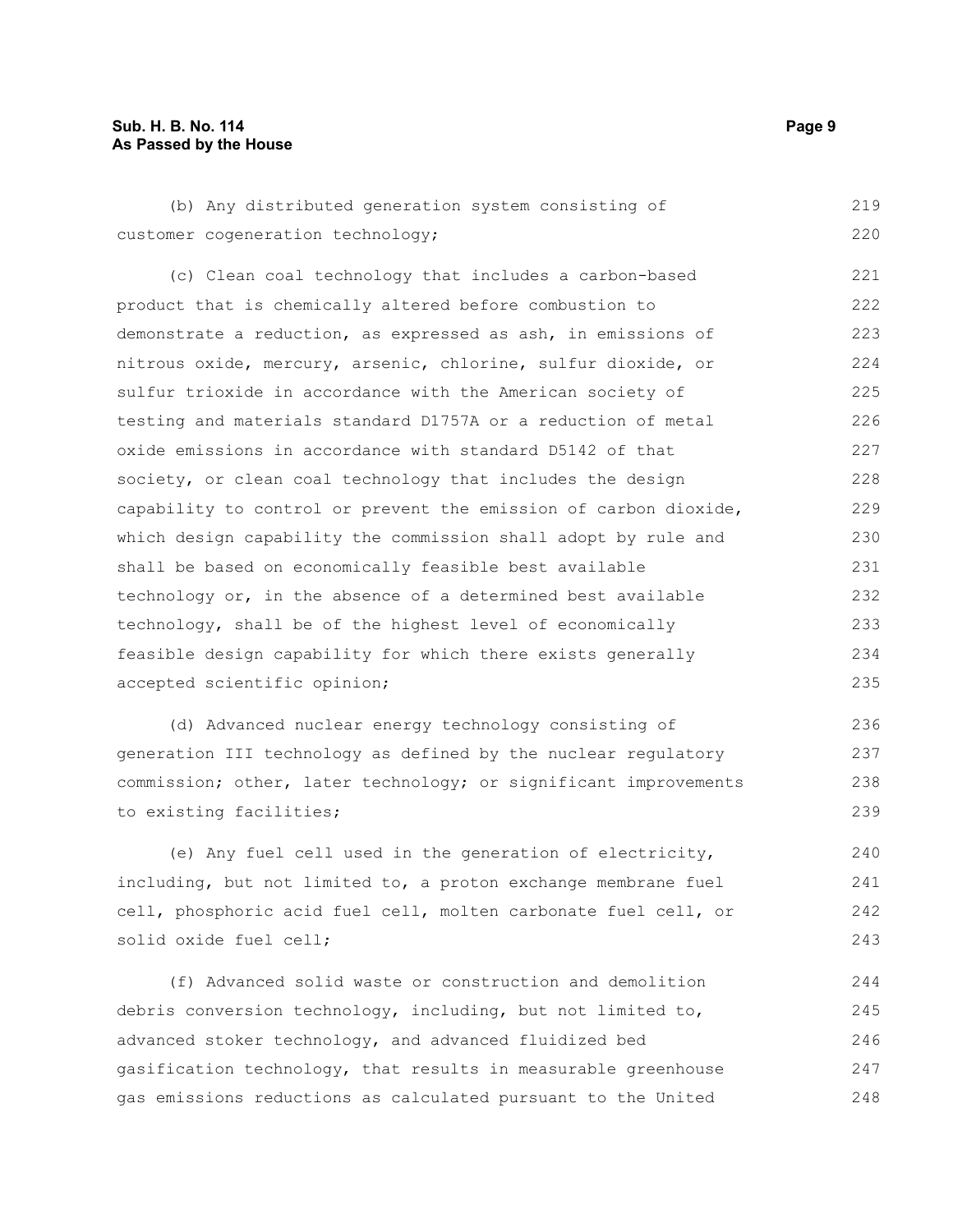States environmental protection agency's waste reduction model (WARM); (g) Demand-side management and any energy efficiency improvement; (h) Any new, retrofitted, refueled, or repowered generating facility located in Ohio, including a simple or combined-cycle natural gas generating facility or a generating facility that uses biomass, coal, modular nuclear, or any other fuel as its input; (i) Any uprated capacity of an existing electric generating facility if the uprated capacity results from the deployment of advanced technology. "Advanced energy resource" does not include a waste energy recovery system that is, or has been, included in an energy efficiency program of an electric distribution utility pursuant to requirements under section 4928.66 of the Revised Code. (35) "Air contaminant source" has the same meaning as in section 3704.01 of the Revised Code. (36) "Cogeneration technology" means technology that produces electricity and useful thermal output simultaneously. (37)(a) "Renewable energy resource" means any of the following: (i) Solar photovoltaic or solar thermal energy; (ii) Wind energy; (iii) Power produced by a hydroelectric facility; (iv) Power produced by a small hydroelectric facility, 249 250 251 252 253 254 255 256 257 258 259 260 261 262 263 264 265 266 267 268 269 270 271 272 273 274

which is a facility that operates, or is rated to operate, at an 275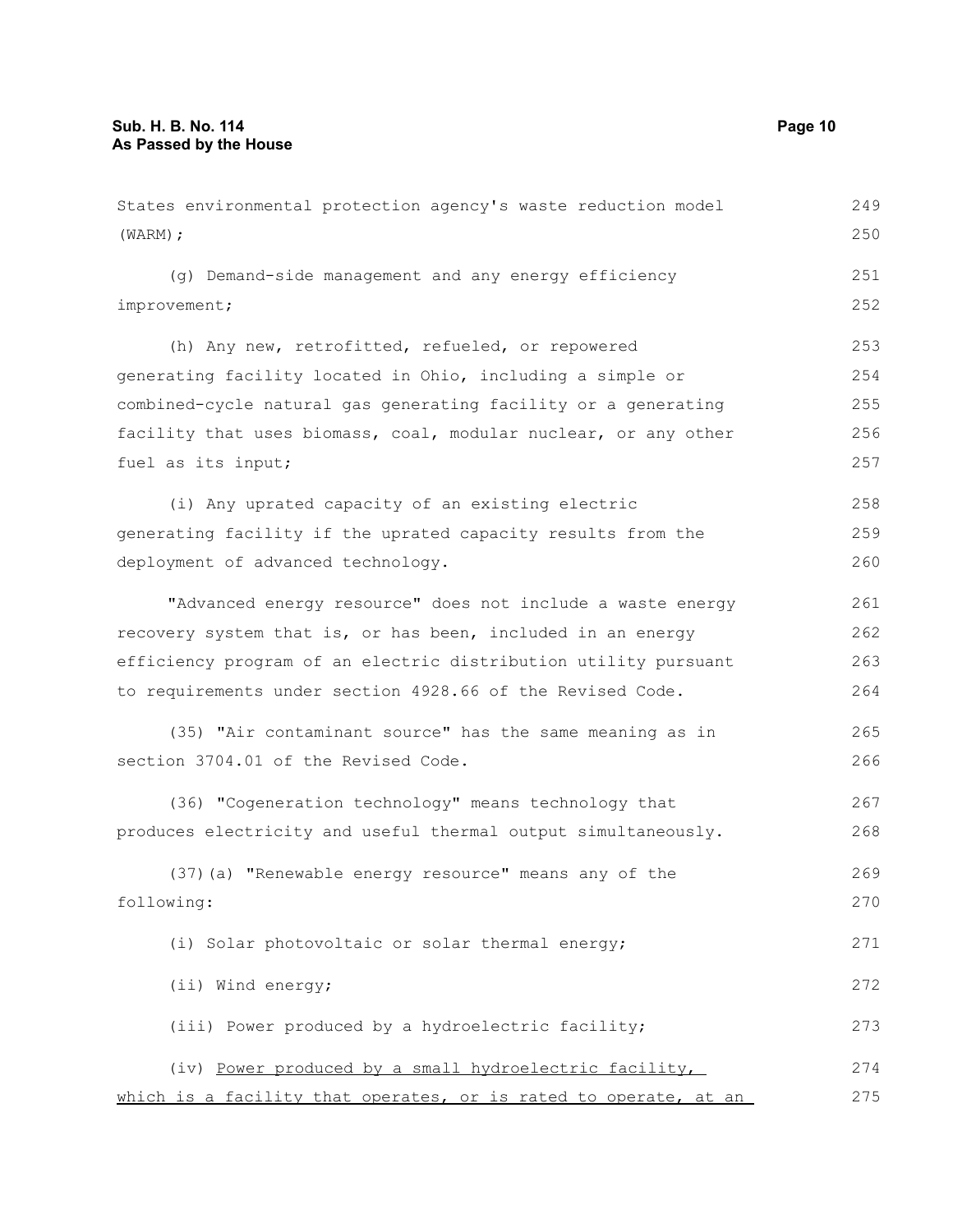| aggregate capacity of less than six megawatts;                              | 276 |  |  |  |  |
|-----------------------------------------------------------------------------|-----|--|--|--|--|
| (v) Power produced by a run-of-the-river hydroelectric                      | 277 |  |  |  |  |
| facility placed in service on or after January 1, 1980, that is             | 278 |  |  |  |  |
| located within this state, relies upon the Ohio river, and                  | 279 |  |  |  |  |
| operates, or is rated to operate, at an aggregate capacity of               |     |  |  |  |  |
| forty or more megawatts;                                                    | 281 |  |  |  |  |
| $\overline{(v)}$ (vi) Geothermal energy;                                    | 282 |  |  |  |  |
| (vi) (vii) Fuel derived from solid wastes, as defined in                    | 283 |  |  |  |  |
| section 3734.01 of the Revised Code, through fractionation,                 | 284 |  |  |  |  |
| biological decomposition, or other process that does not                    | 285 |  |  |  |  |
| principally involve combustion;                                             | 286 |  |  |  |  |
| (vii) Biomass energy;                                                       | 287 |  |  |  |  |
| (viii) (ix) Energy produced by cogeneration technology                      | 288 |  |  |  |  |
| that is placed into service on or before December 31, 2015, and             | 289 |  |  |  |  |
| for which more than ninety per cent of the total annual energy              | 290 |  |  |  |  |
| input is from combustion of a waste or byproduct gas from an air            | 291 |  |  |  |  |
| contaminant source in this state, which source has been in                  | 292 |  |  |  |  |
| operation since on or before January 1, 1985, provided that the             | 293 |  |  |  |  |
| cogeneration technology is a part of a facility located in a                | 294 |  |  |  |  |
| county having a population of more than three hundred sixty-five            | 295 |  |  |  |  |
| thousand but less than three hundred seventy thousand according             | 296 |  |  |  |  |
| to the most recent federal decennial census;                                | 297 |  |  |  |  |
| $\frac{1}{1}$ $\frac{1}{x}$ $\frac{1}{x}$ Biologically derived methane gas; | 298 |  |  |  |  |
| $\frac{f(x)-f(x_i)}{f(x_i)}$ Heat captured from a generator of electricity, | 299 |  |  |  |  |
| boiler, or heat exchanger fueled by biologically derived methane            |     |  |  |  |  |
| gas;                                                                        | 301 |  |  |  |  |
| (xi) [xii) Energy derived from nontreated by-products of                    | 302 |  |  |  |  |
| the pulping process or wood manufacturing process, including                | 303 |  |  |  |  |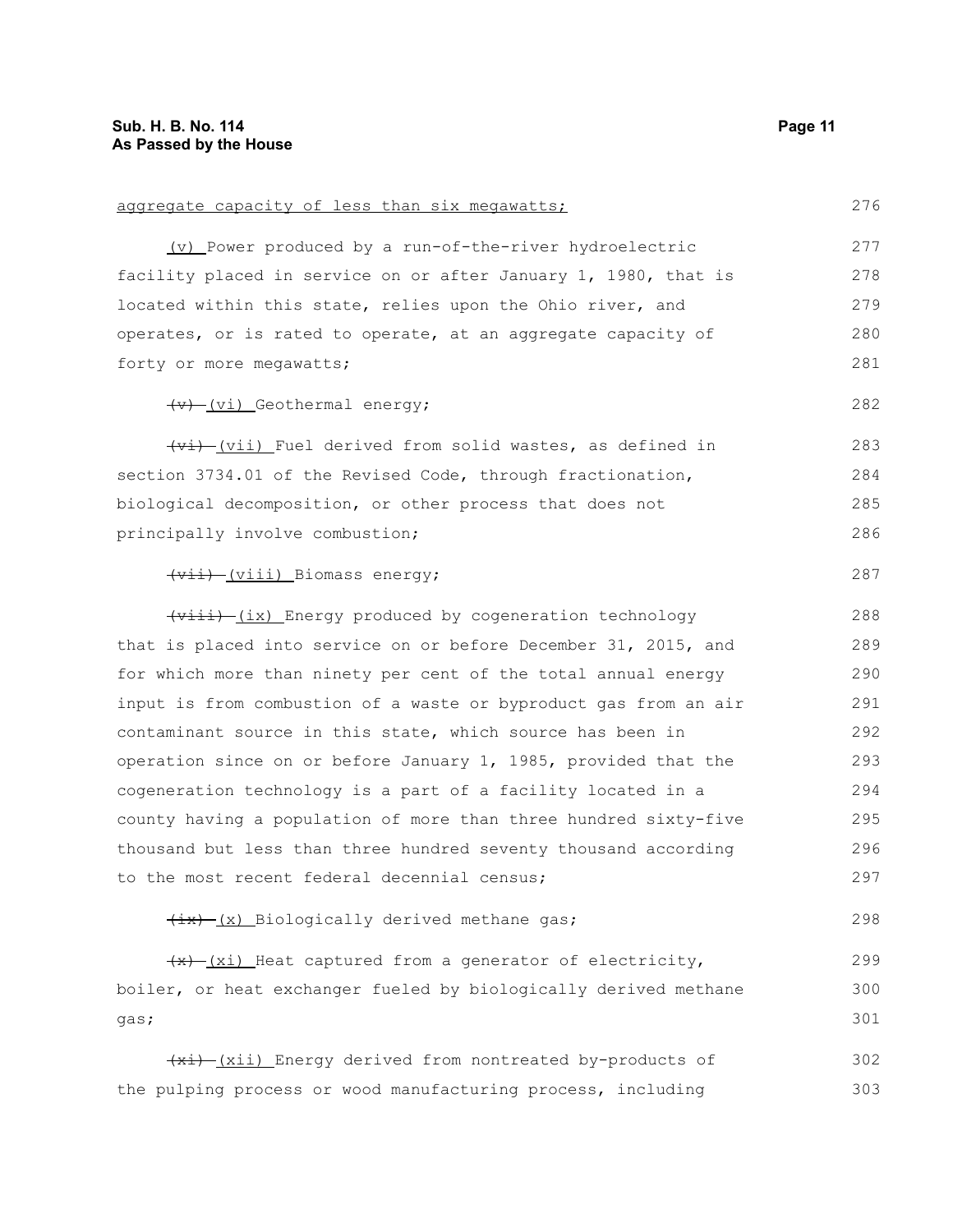bark, wood chips, sawdust, and lignin in spent pulping liquors. "Renewable energy resource" includes, but is not limited to, any fuel cell used in the generation of electricity, including, but not limited to, a proton exchange membrane fuel cell, phosphoric acid fuel cell, molten carbonate fuel cell, or solid oxide fuel cell; wind turbine located in the state's territorial waters of Lake Erie; methane gas emitted from an abandoned coal mine; waste energy recovery system placed into service or retrofitted on or after the effective date of the amendment of this section by S.B. 315 of the 129th general assembly, September 10, 2012, except that a waste energy recovery system described in division (A)(38)(b) of this section may be included only if it was placed into service between January 1, 2002, and December 31, 2004; storage facility that will promote the better utilization of a renewable energy resource; or distributed generation system used by a customer to generate electricity from any such energy. 304 305 306 307 308 309 310 311 312 313 314 315 316 317 318 319 320

"Renewable energy resource" does not include a waste energy recovery system that is, or was, on or after January 1, 2012, included in an energy efficiency program of an electric distribution utility pursuant to requirements under section 4928.66 of the Revised Code. 321 322 323 324 325

(b) As used in division (A)(37) of this section, "hydroelectric facility" means a hydroelectric generating facility that is located at a dam on a river, or on any water discharged to a river, that is within or bordering this state or within or bordering an adjoining state and meets all of the following standards: 326 327 328 329 330 331

(i) The facility provides for river flows that are not detrimental for fish, wildlife, and water quality, including 332 333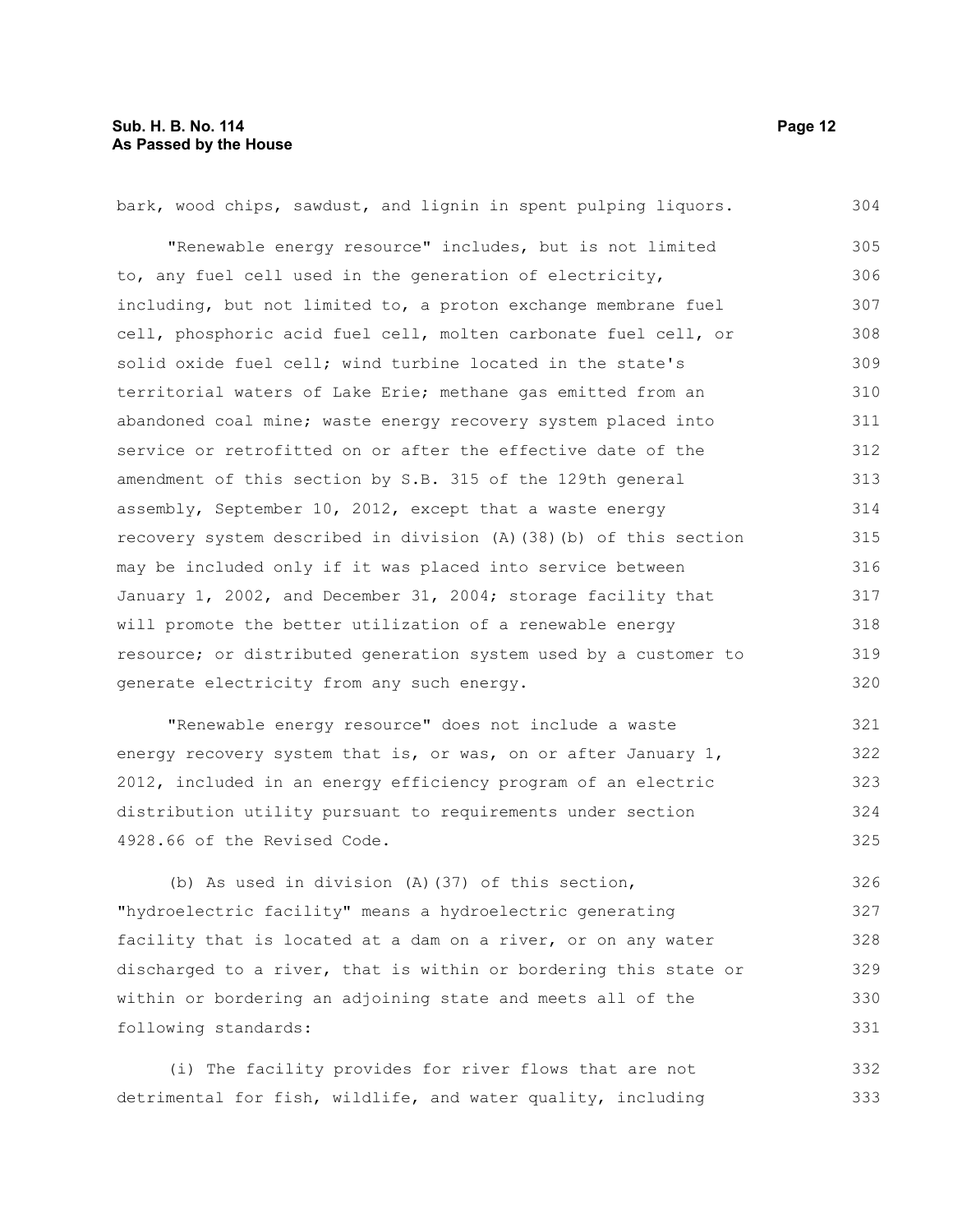seasonal flow fluctuations as defined by the applicable licensing agency for the facility. 334 335

(ii) The facility demonstrates that it complies with the water quality standards of this state, which compliance may consist of certification under Section 401 of the "Clean Water Act of 1977," 91 Stat. 1598, 1599, 33 U.S.C. 1341, and demonstrates that it has not contributed to a finding by this state that the river has impaired water quality under Section 303(d) of the "Clean Water Act of 1977," 114 Stat. 870, 33 U.S.C. 1313. 336 337 338 339 340 341 342 343

(iii) The facility complies with mandatory prescriptions regarding fish passage as required by the federal energy regulatory commission license issued for the project, regarding fish protection for riverine, anadromous, and catadromous fish. 344 345 346 347

(iv) The facility complies with the recommendations of the Ohio environmental protection agency and with the terms of its federal energy regulatory commission license regarding watershed protection, mitigation, or enhancement, to the extent of each agency's respective jurisdiction over the facility. 348 349 350 351 352

(v) The facility complies with provisions of the "Endangered Species Act of 1973," 87 Stat. 884, 16 U.S.C. 1531 to 1544, as amended. 353 354 355

(vi) The facility does not harm cultural resources of the area. This can be shown through compliance with the terms of its federal energy regulatory commission license or, if the facility is not regulated by that commission, through development of a plan approved by the Ohio historic preservation office, to the extent it has jurisdiction over the facility. 356 357 358 359 360 361

(vii) The facility complies with the terms of its federal 362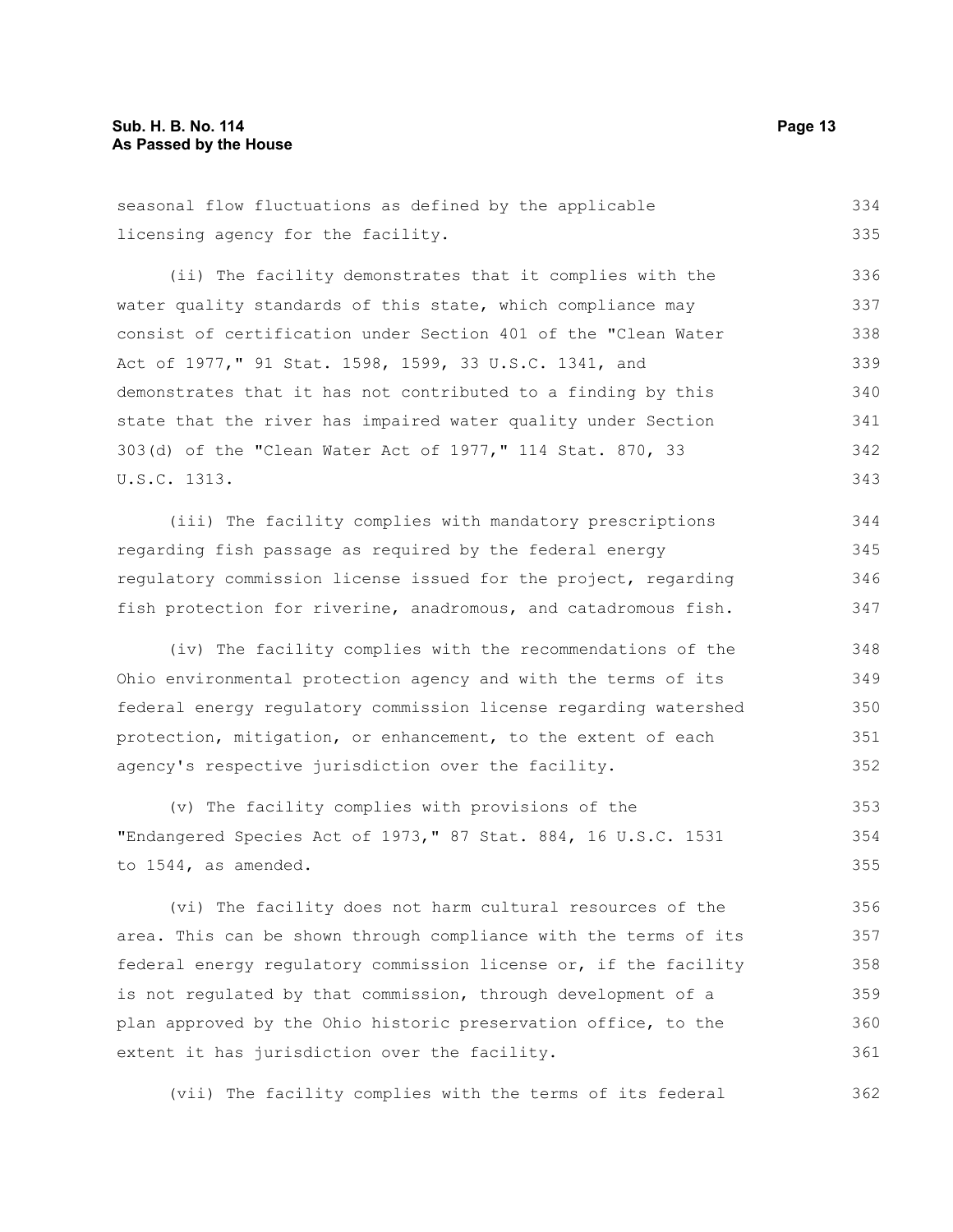energy regulatory commission license or exemption that are related to recreational access, accommodation, and facilities or, if the facility is not regulated by that commission, the facility complies with similar requirements as are recommended by resource agencies, to the extent they have jurisdiction over the facility; and the facility provides access to water to the public without fee or charge. 363 364 365 366 367 368 369

(viii) The facility is not recommended for removal by any federal agency or agency of any state, to the extent the particular agency has jurisdiction over the facility. 370 371 372

(c) The standards in divisions (A)(37)(b)(i) to (viii) of this section do not apply to a small hydroelectric facility under division (A)(37)(a)(iv) of this section. 373 374 375

(38) "Waste energy recovery system" means either of the following: 376 377

(a) A facility that generates electricity through the conversion of energy from either of the following: 378 379

(i) Exhaust heat from engines or manufacturing, industrial, commercial, or institutional sites, except for exhaust heat from a facility whose primary purpose is the generation of electricity; 380 381 382 383

(ii) Reduction of pressure in gas pipelines before gas is distributed through the pipeline, provided that the conversion of energy to electricity is achieved without using additional fossil fuels. 384 385 386 387

(b) A facility at a state institution of higher education as defined in section 3345.011 of the Revised Code that recovers waste heat from electricity-producing engines or combustion turbines and that simultaneously uses the recovered heat to 388 389 390 391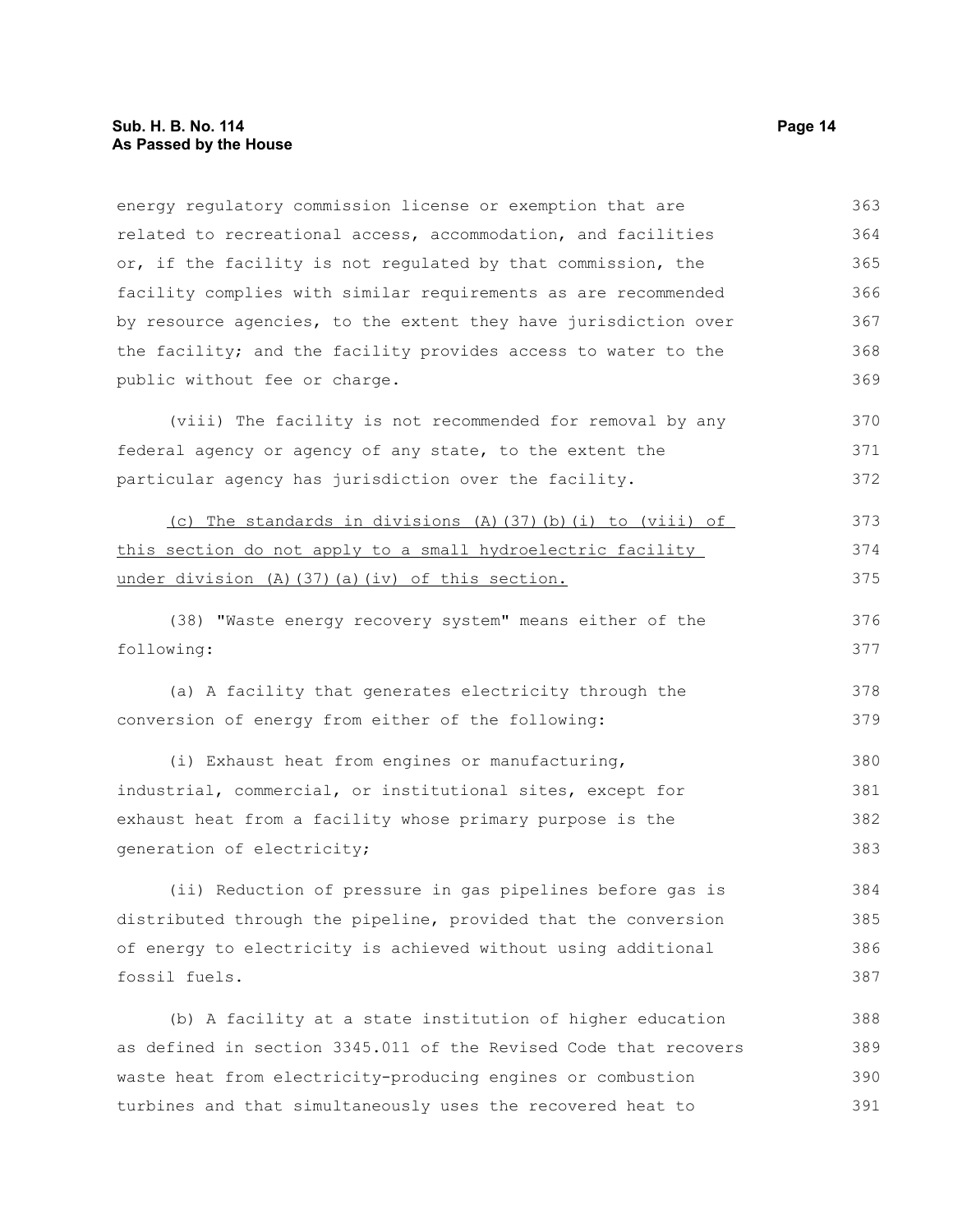produce steam, provided that the facility was placed into service between January 1, 2002, and December 31, 2004. 392 393

(39) "Smart grid" means capital improvements to an electric distribution utility's distribution infrastructure that improve reliability, efficiency, resiliency, or reduce energy demand or use, including, but not limited to, advanced metering and automation of system functions. 394 395 396 397 398

(40) "Combined heat and power system" means the coproduction of electricity and useful thermal energy from the same fuel source designed to achieve thermal-efficiency levels of at least sixty per cent, with at least twenty per cent of the system's total useful energy in the form of thermal energy. 399 400 401 402 403

(B) For the purposes of this chapter, a retail electric service component shall be deemed a competitive retail electric service if the service component is competitive pursuant to a declaration by a provision of the Revised Code or pursuant to an order of the public utilities commission authorized under division (A) of section 4928.04 of the Revised Code. Otherwise, the service component shall be deemed a noncompetitive retail electric service. 404 405 406 407 408 409 410 411

**Sec. 4928.142.** (A) For the purpose of complying with section 4928.141 of the Revised Code and subject to division (D) of this section and, as applicable, subject to the rate plan requirement of division (A) of section 4928.141 of the Revised Code, an electric distribution utility may establish a standard service offer price for retail electric generation service that is delivered to the utility under a market-rate offer. 412 413 414 415 416 417 418

(1) The market-rate offer shall be determined through a competitive bidding process that provides for all of the 419 420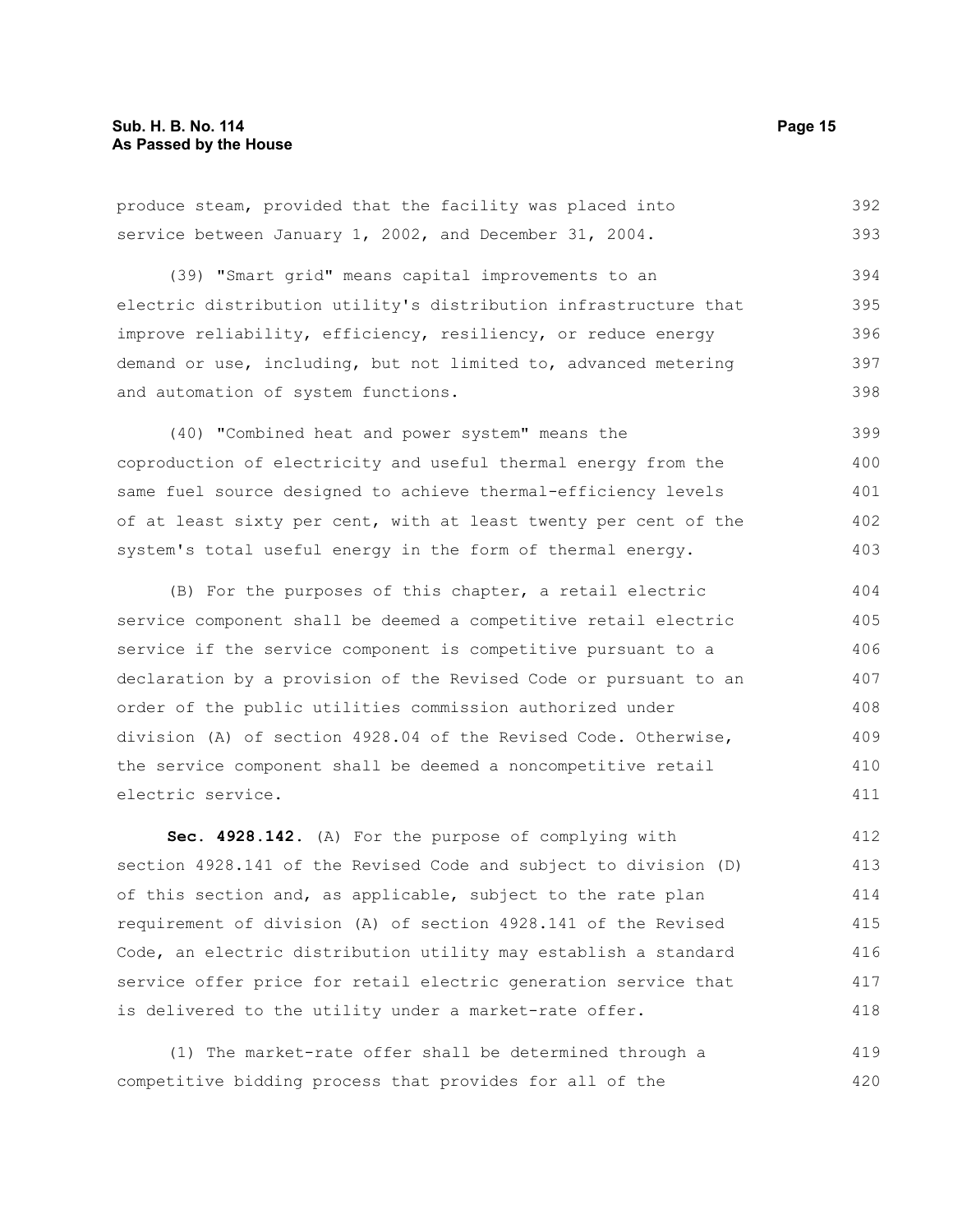448

| following:                                                         | 421 |  |  |  |  |
|--------------------------------------------------------------------|-----|--|--|--|--|
| (a) Open, fair, and transparent competitive solicitation;          | 422 |  |  |  |  |
| (b) Clear product definition;                                      | 423 |  |  |  |  |
| (c) Standardized bid evaluation criteria;                          | 424 |  |  |  |  |
| (d) Oversight by an independent third party that shall             | 425 |  |  |  |  |
| design the solicitation, administer the bidding, and ensure that   | 426 |  |  |  |  |
| the criteria specified in-division divisions (A) (1) (a) to (c) of |     |  |  |  |  |
| this section are met;                                              | 428 |  |  |  |  |
| (e) Evaluation of the submitted bids prior to the                  | 429 |  |  |  |  |
| selection of the least-cost bid winner or winners.                 | 430 |  |  |  |  |
| No generation supplier shall be prohibited from                    | 431 |  |  |  |  |
| participating in the bidding process.                              | 432 |  |  |  |  |
| (2) The public utilities commission shall modify rules, or         | 433 |  |  |  |  |
| adopt new rules as necessary, concerning the conduct of the        | 434 |  |  |  |  |
| competitive bidding process and the qualifications of bidders,     | 435 |  |  |  |  |
| which rules shall foster supplier participation in the bidding     | 436 |  |  |  |  |
| process and shall be consistent with the requirements of           |     |  |  |  |  |
| division (A) (1) of this section.                                  | 438 |  |  |  |  |
| (B) Prior to initiating a competitive bidding process for          | 439 |  |  |  |  |
| a market-rate offer under division (A) of this section, the        | 440 |  |  |  |  |
| electric distribution utility shall file an application with the   | 441 |  |  |  |  |
| commission. An electric distribution utility may file its          | 442 |  |  |  |  |
| application with the commission prior to the effective date of     | 443 |  |  |  |  |
| the commission rules required under division (A) (2) of this       | 444 |  |  |  |  |
| section, and, as the commission determines necessary, the          | 445 |  |  |  |  |
| utility shall immediately conform its filing to the rules upon     |     |  |  |  |  |
| their taking effect.                                               | 447 |  |  |  |  |

An application under this division shall detail the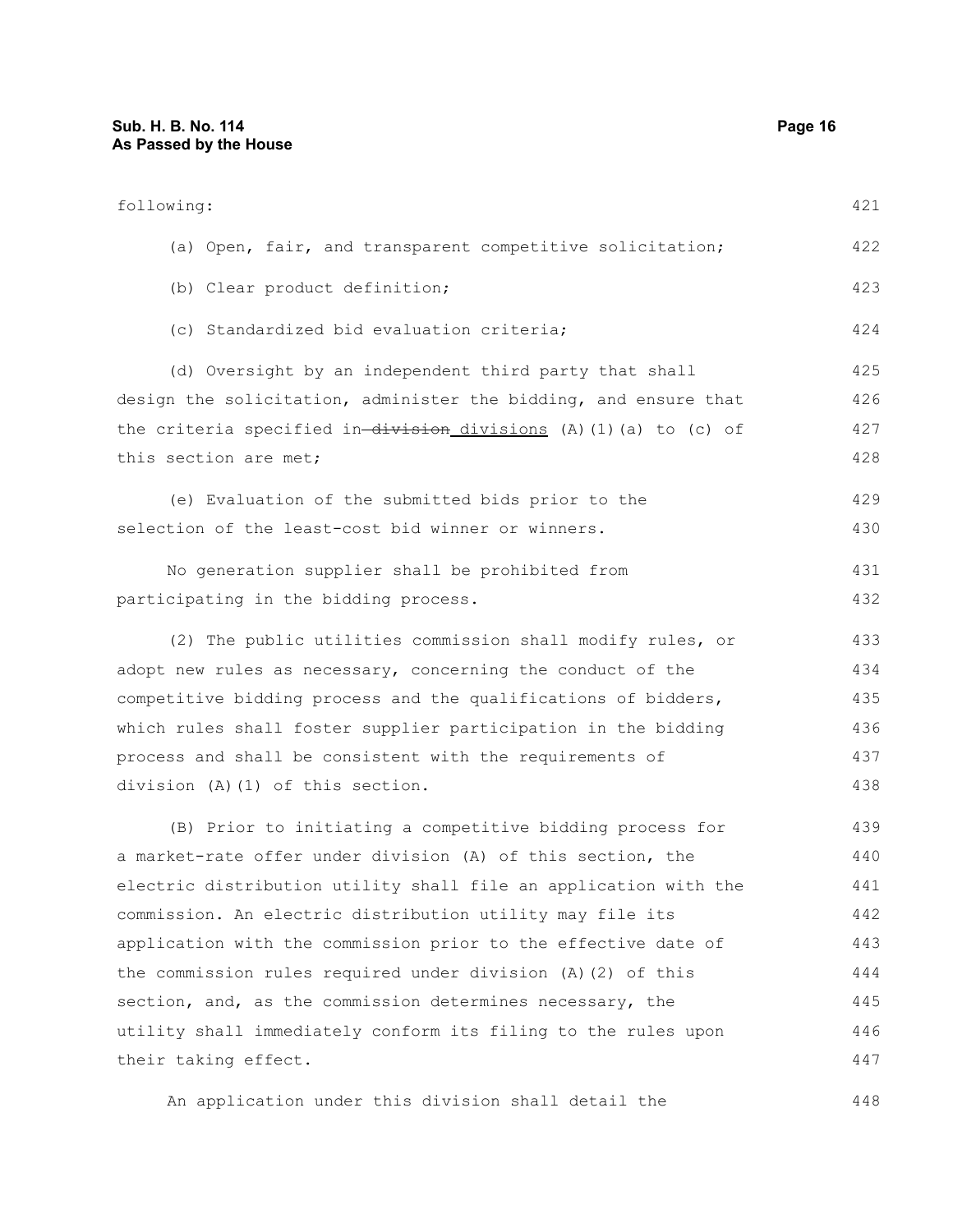#### **Sub. H. B. No. 114 Page 17 As Passed by the House**

electric distribution utility's proposed compliance with the requirements of division (A)(1) of this section and with commission rules under division (A)(2) of this section and demonstrate that all of the following requirements are met: 449 450 451 452

(1) The electric distribution utility or its transmission service affiliate belongs to at least one regional transmission organization that has been approved by the federal energy regulatory commission; or there otherwise is comparable and nondiscriminatory access to the electric transmission grid. 453 454 455 456 457

(2) Any such regional transmission organization has a market-monitor function and the ability to take actions to identify and mitigate market power or the electric distribution utility's market conduct; or a similar market monitoring function exists with commensurate ability to identify and monitor market conditions and mitigate conduct associated with the exercise of market power. 458 459 460 461 462 463 464

(3) A published source of information is available publicly or through subscription that identifies pricing information for traded electricity on- and off-peak energy products that are contracts for delivery beginning at least two years from the date of the publication and is updated on a regular basis. 465 466 467 468 469 470

The commission shall initiate a proceeding and, within ninety days after the application's filing date, shall determine by order whether the electric distribution utility and its market-rate offer meet all of the foregoing requirements. If the finding is positive, the electric distribution utility may initiate its competitive bidding process. If the finding is negative as to one or more requirements, the commission in the order shall direct the electric distribution utility regarding 471 472 473 474 475 476 477 478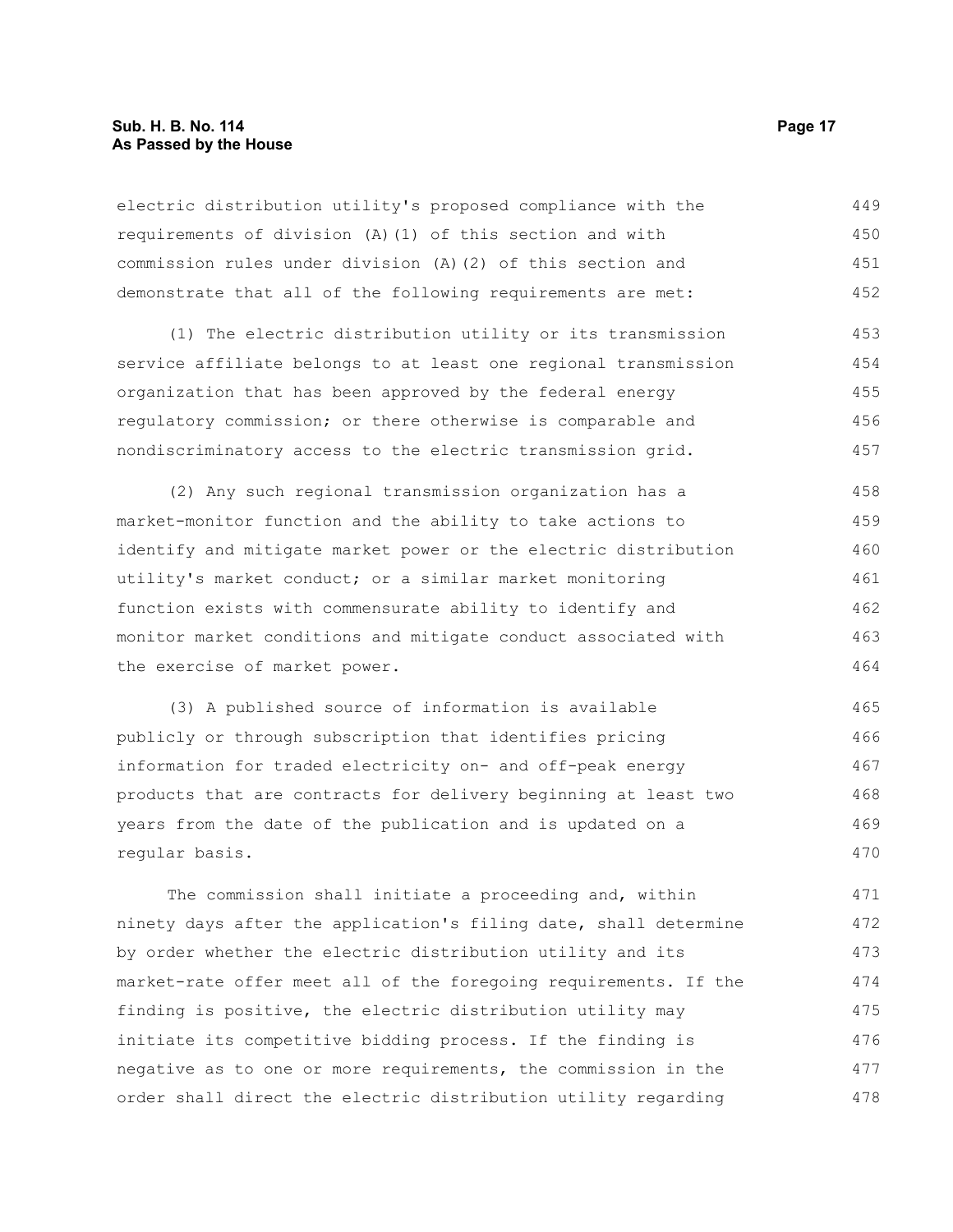#### **Sub. H. B. No. 114 Page 18 As Passed by the House**

how any deficiency may be remedied in a timely manner to the commission's satisfaction; otherwise, the electric distribution utility shall withdraw the application. However, if such remedy is made and the subsequent finding is positive and also if the electric distribution utility made a simultaneous filing under this section and section 4928.143 of the Revised Code, the utility shall not initiate its competitive bid until at least one hundred fifty days after the filing date of those applications. 479 480 481 482 483 484 485 486 487

(C) Upon the completion of the competitive bidding process authorized by divisions (A) and (B) of this section, including for the purpose of division (D) of this section, the commission shall select the least-cost bid winner or winners of that process, and such selected bid or bids, as prescribed as retail rates by the commission, shall be the electric distribution utility's standard service offer unless the commission, by order issued before the third calendar day following the conclusion of the competitive bidding process for the market rate offer, determines that one or more of the following criteria were not met: 488 489 490 491 492 493 494 495 496 497 498

(1) Each portion of the bidding process was oversubscribed, such that the amount of supply bid upon was greater than the amount of the load bid out. 499 500 501

(2) There were four or more bidders.

(3) At least twenty-five per cent of the load is bid upon by one or more persons other than the electric distribution utility. 503 504 505

All costs incurred by the electric distribution utility as a result of or related to the competitive bidding process or to 506 507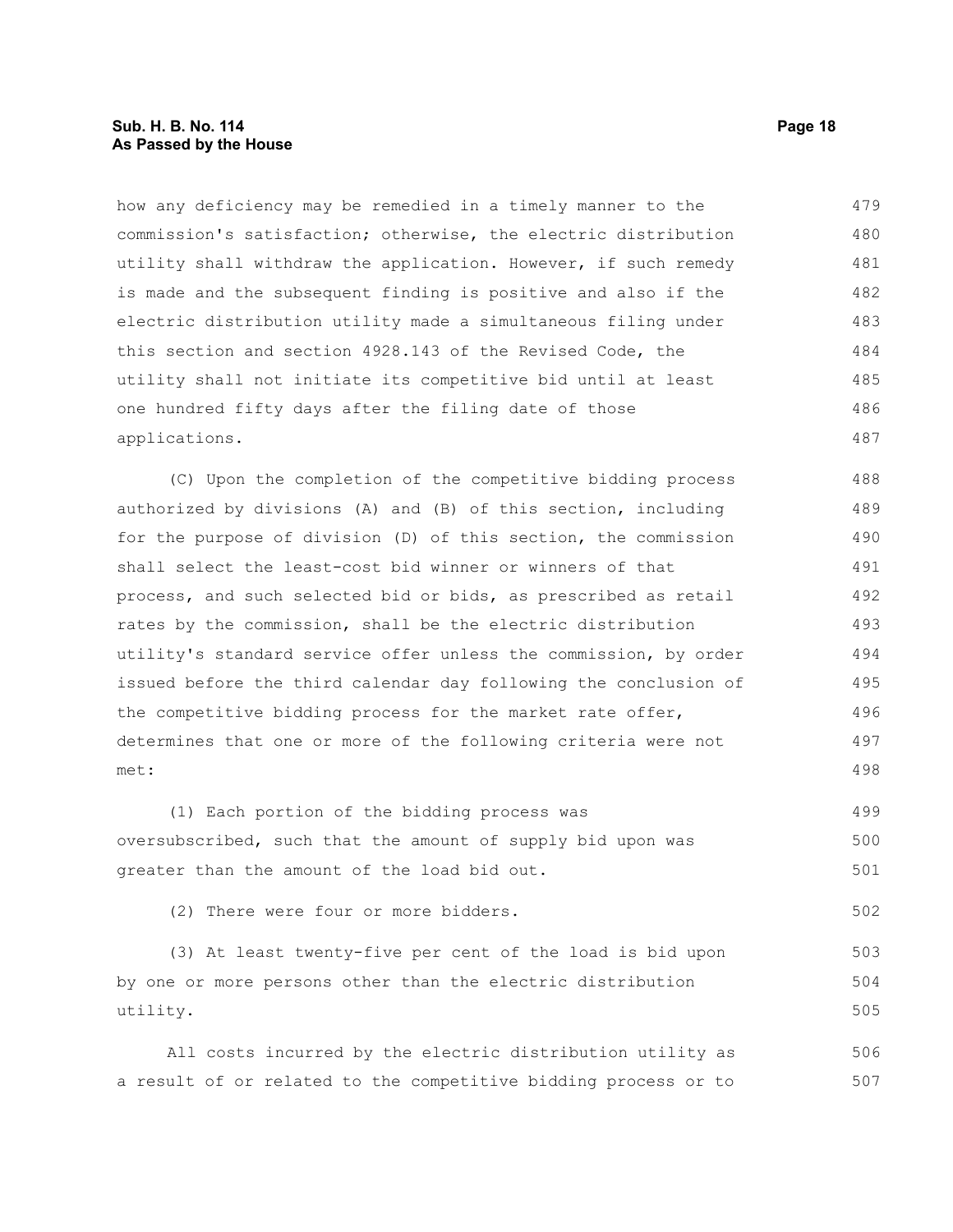#### **Sub. H. B. No. 114 Page 19 As Passed by the House**

procuring generation service to provide the standard service offer, including the costs of energy and capacity and the costs of all other products and services procured as a result of the competitive bidding process, shall be timely recovered through the standard service offer price, and, for that purpose, the commission shall approve a reconciliation mechanism, other recovery mechanism, or a combination of such mechanisms for the utility. 508 509 510 511 512 513 514 515

(D) The first application filed under this section by an electric distribution utility that, as of July 31, 2008, directly owns, in whole or in part, operating electric generating facilities that had been used and useful in this state shall require that a portion of that utility's standard service offer load for the first five years of the market rate offer be competitively bid under division (A) of this section as follows: ten per cent of the load in year one, not more than twenty per cent in year two, thirty per cent in year three, forty per cent in year four, and fifty per cent in year five. Consistent with those percentages, the commission shall determine the actual percentages for each year of years one through five. The standard service offer price for retail electric generation service under this first application shall be a proportionate blend of the bid price and the generation service price for the remaining standard service offer load, which latter price shall be equal to the electric distribution utility's most recent standard service offer price, adjusted upward or downward as the commission determines reasonable, relative to the jurisdictional portion of any known and measurable changes from the level of any one or more of the following costs as reflected in that most recent standard service offer price: 516 517 518 519 520 521 522 523 524 525 526 527 528 529 530 531 532 533 534 535 536 537 538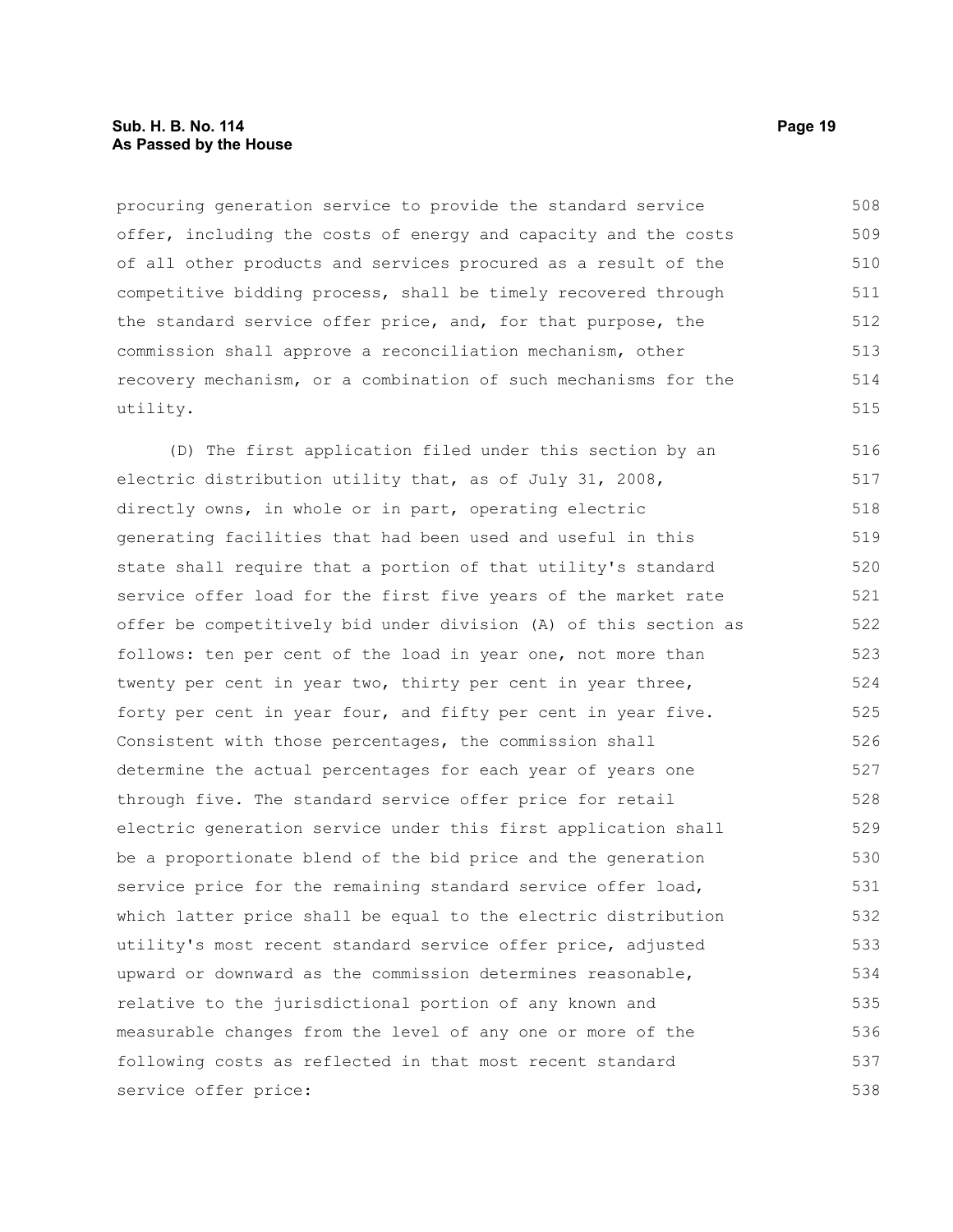(1) The electric distribution utility's prudently incurred cost of fuel used to produce electricity; (2) Its prudently incurred purchased power costs; (3) Its prudently incurred costs of satisfying the supply and demand portfolio requirements of this state, including, but not limited to, renewable energy resource and energy efficiency requirements; (4) Its costs prudently incurred to comply with environmental laws and regulations, with consideration of the derating of any facility associated with those costs. In making any adjustment to the most recent standard service offer price on the basis of costs described in division (D) of this section, the commission shall include the benefits that may become available to the electric distribution utility as a result of or in connection with the costs included in the adjustment, including, but not limited to, the utility's receipt of emissions credits or its receipt of tax benefits or of other benefits, and, accordingly, the commission may impose such conditions on the adjustment to ensure that any such benefits are properly aligned with the associated cost responsibility. The commission shall also determine how such adjustments will affect the electric distribution utility's return on common equity that may be achieved by those adjustments. The commission shall not apply its consideration of the return on common equity to reduce any adjustments authorized under this division unless the adjustments will cause the electric distribution utility to earn a return on common equity that is significantly in excess of the return on common equity that is earned by publicly traded companies, including utilities, that face comparable business and financial risk, with such adjustments for capital structure 539 540 541 542 543 544 545 546 547 548 549 550 551 552 553 554 555 556 557 558 559 560 561 562 563 564 565 566 567 568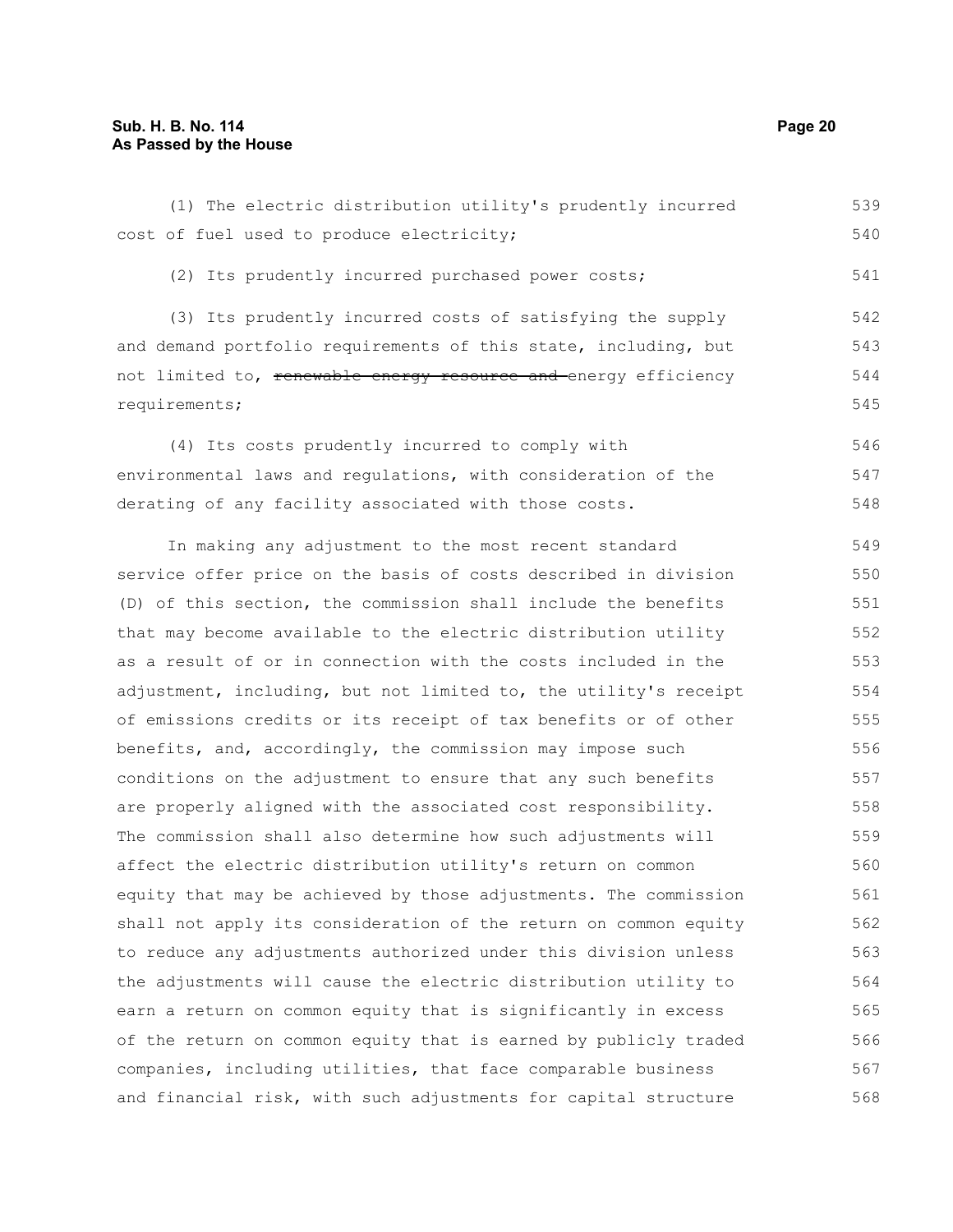#### **Sub. H. B. No. 114 Page 21 As Passed by the House**

as may be appropriate. The burden of proof for demonstrating that significantly excessive earnings will not occur shall be on the electric distribution utility. 569 570 571

Additionally, the commission may adjust the electric distribution utility's most recent standard service offer price by such just and reasonable amount that the commission determines necessary to address any emergency that threatens the utility's financial integrity or to ensure that the resulting revenue available to the utility for providing the standard service offer is not so inadequate as to result, directly or indirectly, in a taking of property without compensation pursuant to Section 19 of Article I, Ohio Constitution. The electric distribution utility has the burden of demonstrating that any adjustment to its most recent standard service offer price is proper in accordance with this division. 572 573 574 575 576 577 578 579 580 581 582 583

(E) Beginning in the second year of a blended price under division (D) of this section and notwithstanding any other requirement of this section, the commission may alter prospectively the proportions specified in that division to mitigate any effect of an abrupt or significant change in the electric distribution utility's standard service offer price that would otherwise result in general or with respect to any rate group or rate schedule but for such alteration. Any such alteration shall be made not more often than annually, and the commission shall not, by altering those proportions and in any event, including because of the length of time, as authorized under division (C) of this section, taken to approve the market rate offer, cause the duration of the blending period to exceed ten years as counted from the effective date of the approved market rate offer. Additionally, any such alteration shall be limited to an alteration affecting the prospective proportions 584 585 586 587 588 589 590 591 592 593 594 595 596 597 598 599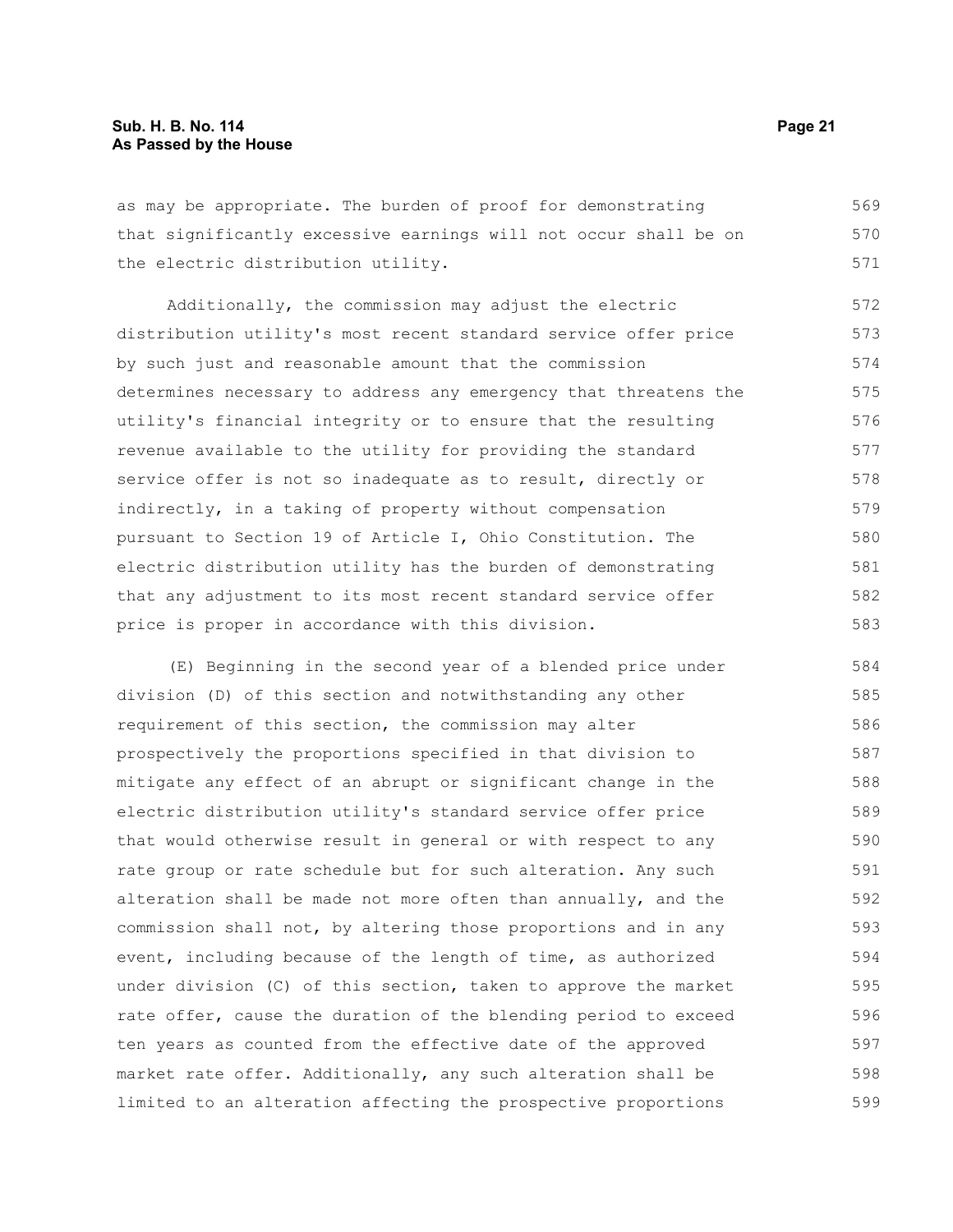used during the blending period and shall not affect any blending proportion previously approved and applied by the commission under this division. 600 601 602

(F) An electric distribution utility that has received commission approval of its first application under division (C) of this section shall not, nor ever shall be authorized or required by the commission to, file an application under section 4928.143 of the Revised Code.

**Sec. 4928.143.** (A) For the purpose of complying with section 4928.141 of the Revised Code, an electric distribution utility may file an application for public utilities commission approval of an electric security plan as prescribed under division (B) of this section. The utility may file that application prior to the effective date of any rules the commission may adopt for the purpose of this section, and, as the commission determines necessary, the utility immediately shall conform its filing to those rules upon their taking effect. 608 609 610 611 612 613 614 615 616 617

(B) Notwithstanding any other provision of Title XLIX of the Revised Code to the contrary except division (D) of this section, divisions  $(I)$ ,  $(J)$ , and  $(K)$  of section 4928.20, division  $(E)$  (G) of section 4928.64, and section 4928.69 of the Revised Code: 618 619 620 621 622

(1) An electric security plan shall include provisions relating to the supply and pricing of electric generation service. In addition, if the proposed electric security plan has a term longer than three years, it may include provisions in the plan to permit the commission to test the plan pursuant to division (E) of this section and any transitional conditions that should be adopted by the commission if the commission 623 624 625 626 627 628 629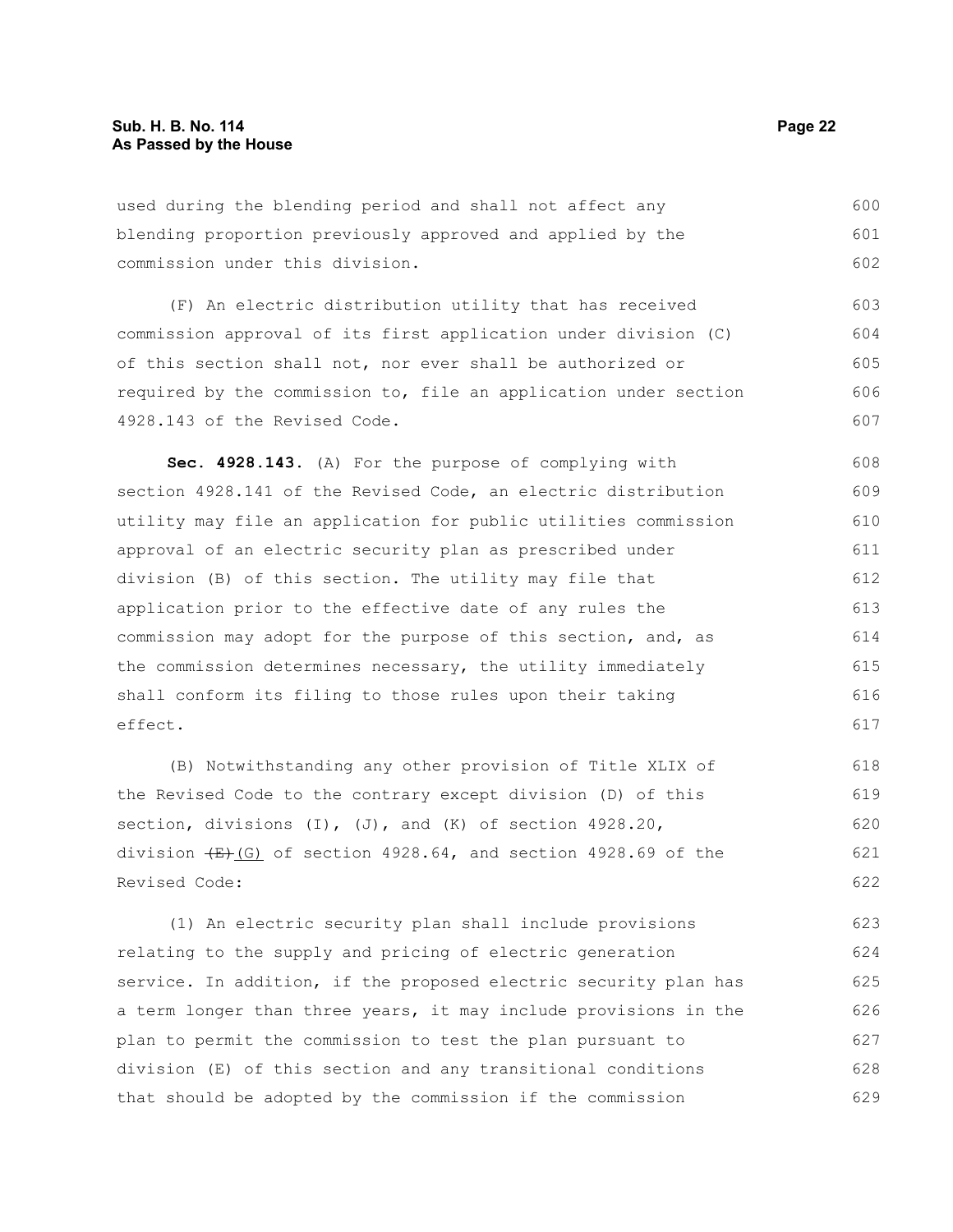terminates the plan as authorized under that division. 630

|                                   |  |  | (2) The plan may provide for or include, without |  | 631 |
|-----------------------------------|--|--|--------------------------------------------------|--|-----|
| limitation, any of the following: |  |  |                                                  |  |     |

(a) Automatic recovery of any of the following costs of the electric distribution utility, provided the cost is prudently incurred: the cost of fuel used to generate the electricity supplied under the offer; the cost of purchased power supplied under the offer, including the cost of energy and capacity, and including purchased power acquired from an affiliate; the cost of emission allowances; and the cost of federally mandated carbon or energy taxes; 633 634 635 636 637 638 639 640

(b) A reasonable allowance for construction work in progress for any of the electric distribution utility's cost of constructing an electric generating facility or for an environmental expenditure for any electric generating facility of the electric distribution utility, provided the cost is incurred or the expenditure occurs on or after January 1, 2009. Any such allowance shall be subject to the construction work in progress allowance limitations of division (A) of section 4909.15 of the Revised Code, except that the commission may authorize such an allowance upon the incurrence of the cost or occurrence of the expenditure. No such allowance for generating facility construction shall be authorized, however, unless the commission first determines in the proceeding that there is need for the facility based on resource planning projections submitted by the electric distribution utility. Further, no such allowance shall be authorized unless the facility's construction was sourced through a competitive bid process, regarding which process the commission may adopt rules. An allowance approved under division (B)(2)(b) of this section shall be established as 641 642 643 644 645 646 647 648 649 650 651 652 653 654 655 656 657 658 659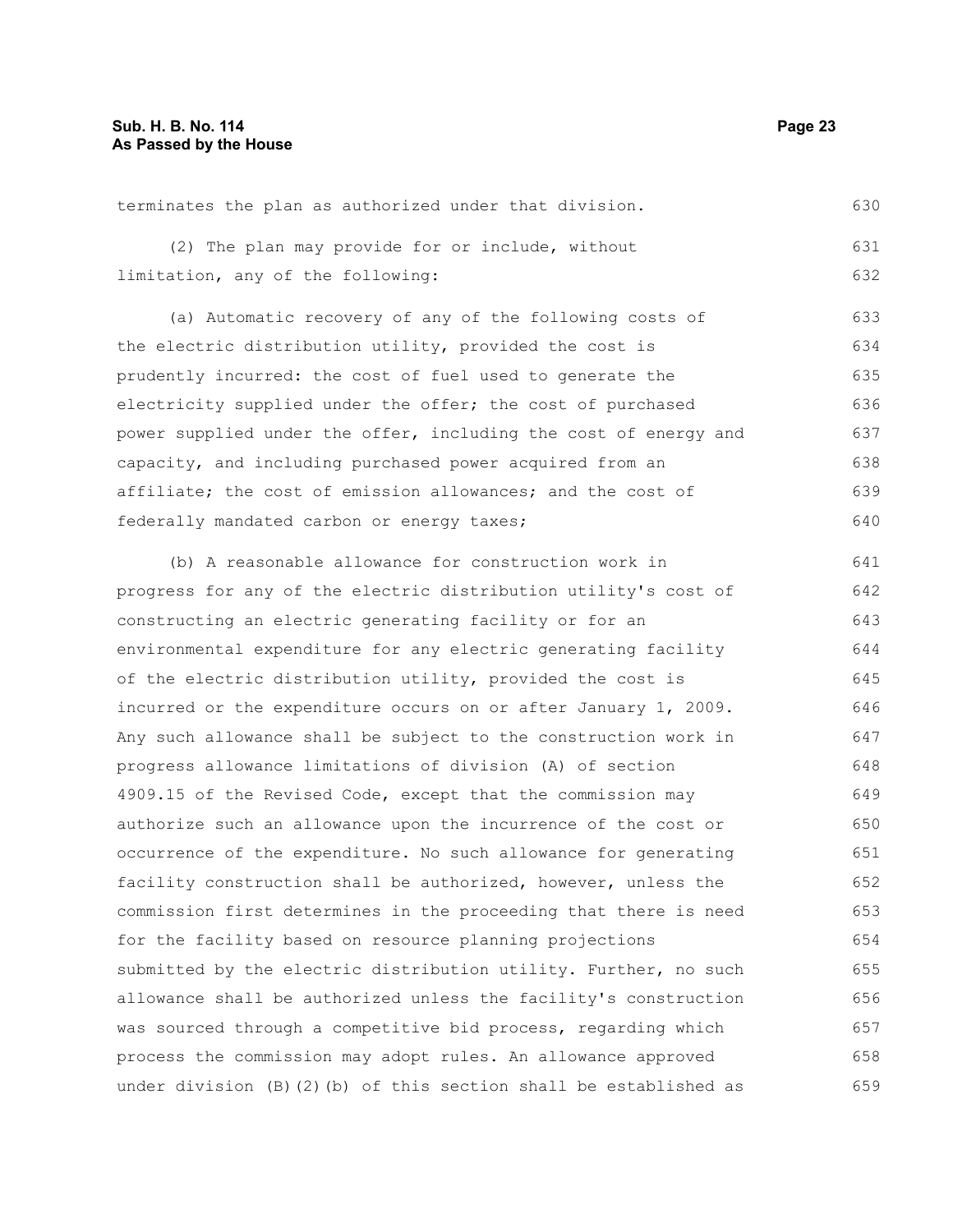689

a nonbypassable surcharge for the life of the facility. (c) The establishment of a nonbypassable surcharge for the life of an electric generating facility that is owned or operated by the electric distribution utility, was sourced through a competitive bid process subject to any such rules as the commission adopts under division  $(B)$  (2)(b) of this section, and is newly used and useful on or after January 1, 2009, which surcharge shall cover all costs of the utility specified in the application, excluding costs recovered through a surcharge under division (B)(2)(b) of this section. However, no surcharge shall be authorized unless the commission first determines in the proceeding that there is need for the facility based on resource planning projections submitted by the electric distribution utility. Additionally, if a surcharge is authorized for a facility pursuant to plan approval under division (C) of this section and as a condition of the continuation of the surcharge, the electric distribution utility shall dedicate to Ohio consumers the capacity and energy and the rate associated with the cost of that facility. Before the commission authorizes any surcharge pursuant to this division, it may consider, as applicable, the effects of any decommissioning, deratings, and retirements. 660 661 662 663 664 665 666 667 668 669 670 671 672 673 674 675 676 677 678 679 680 681

(d) Terms, conditions, or charges relating to limitations on customer shopping for retail electric generation service, bypassability, standby, back-up, or supplemental power service, default service, carrying costs, amortization periods, and accounting or deferrals, including future recovery of such deferrals, as would have the effect of stabilizing or providing certainty regarding retail electric service; 682 683 684 685 686 687 688

(e) Automatic increases or decreases in any component of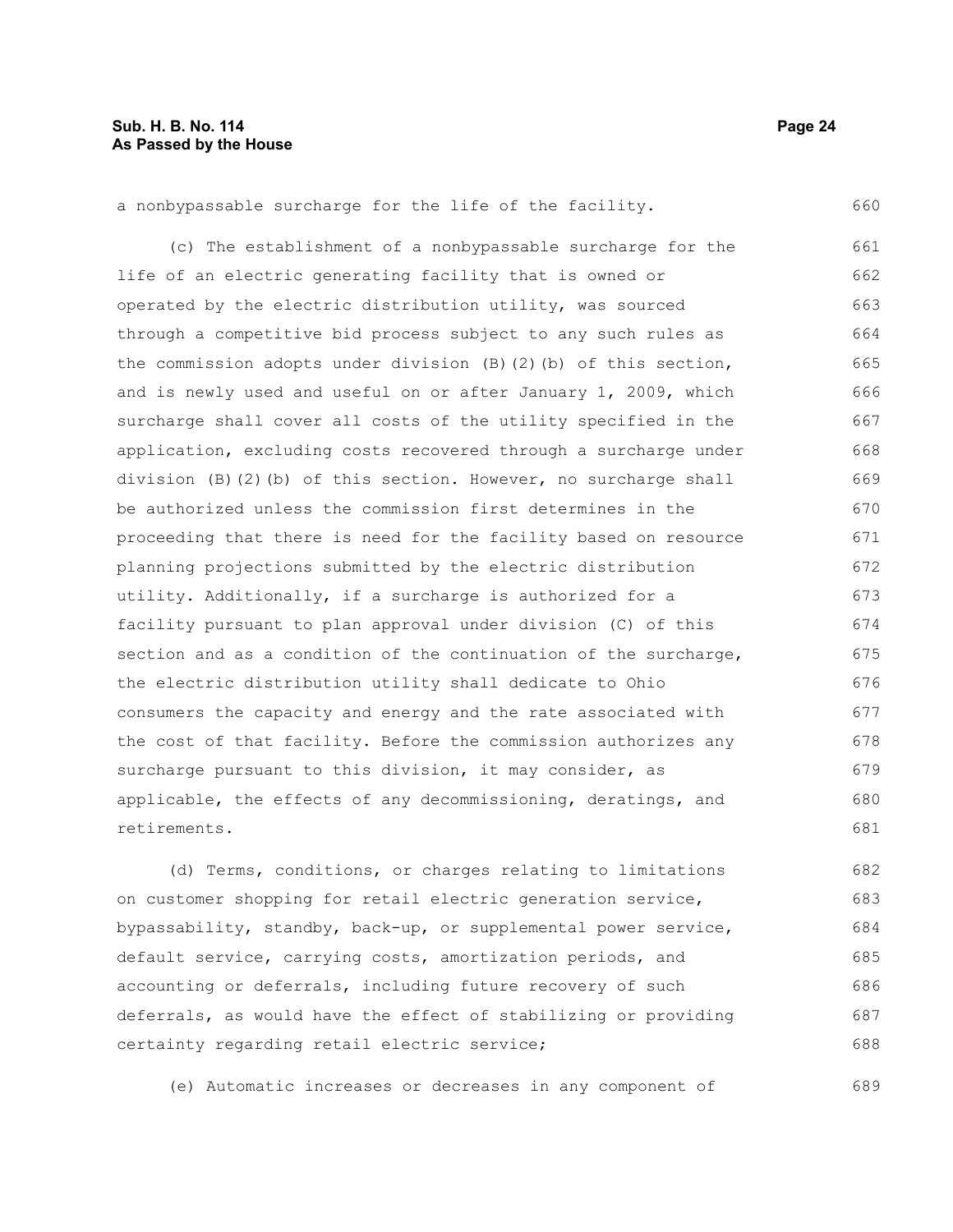the standard service offer price;

(f) Consistent with sections 4928.23 to 4928.2318 of the Revised Code, both of the following: 691 692

(i) Provisions for the electric distribution utility to securitize any phase-in, inclusive of carrying charges, of the utility's standard service offer price, which phase-in is authorized in accordance with section 4928.144 of the Revised Code; 693 694 695 696 697

(ii) Provisions for the recovery of the utility's cost of securitization. 698 699

(g) Provisions relating to transmission, ancillary, congestion, or any related service required for the standard service offer, including provisions for the recovery of any cost of such service that the electric distribution utility incurs on or after that date pursuant to the standard service offer; 700 701 702 703 704

(h) Provisions regarding the utility's distribution service, including, without limitation and notwithstanding any provision of Title XLIX of the Revised Code to the contrary, provisions regarding single issue ratemaking, a revenue decoupling mechanism or any other incentive ratemaking, and provisions regarding distribution infrastructure and modernization incentives for the electric distribution utility. The latter may include a long-term energy delivery infrastructure modernization plan for that utility or any plan providing for the utility's recovery of costs, including lost revenue, shared savings, and avoided costs, and a just and reasonable rate of return on such infrastructure modernization. As part of its determination as to whether to allow in an electric distribution utility's electric security plan inclusion 705 706 707 708 709 710 711 712 713 714 715 716 717 718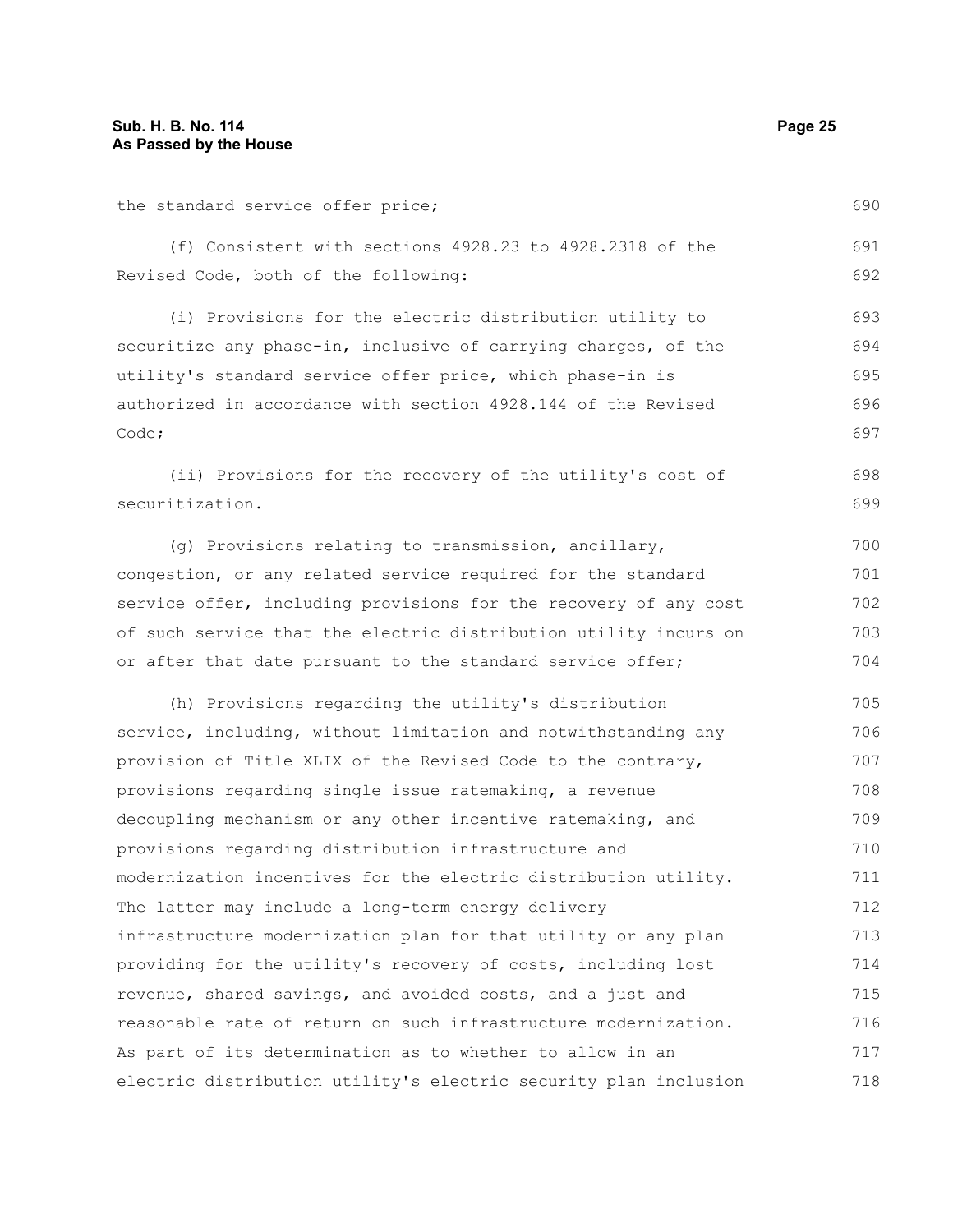#### **Sub. H. B. No. 114 Page 26 As Passed by the House**

of any provision described in division (B)(2)(h) of this section, the commission shall examine the reliability of the electric distribution utility's distribution system and ensure that customers' and the electric distribution utility's expectations are aligned and that the electric distribution utility is placing sufficient emphasis on and dedicating sufficient resources to the reliability of its distribution system. 719 720 721 722 723 724 725 726

(i) Provisions under which the electric distribution utility may implement economic development, job retention, and energy efficiency programs, which provisions may allocate program costs across all classes of customers of the utility and those of electric distribution utilities in the same holding company system. 727 728 729 730 731 732

(C)(1) The burden of proof in the proceeding shall be on the electric distribution utility. The commission shall issue an order under this division for an initial application under this section not later than one hundred fifty days after the application's filing date and, for any subsequent application by the utility under this section, not later than two hundred seventy-five days after the application's filing date. Subject to division (D) of this section, the commission by order shall approve or modify and approve an application filed under division (A) of this section if it finds that the electric security plan so approved, including its pricing and all other terms and conditions, including any deferrals and any future recovery of deferrals, is more favorable in the aggregate as compared to the expected results that would otherwise apply under section 4928.142 of the Revised Code. Additionally, if the commission so approves an application that contains a surcharge under division  $(B)(2)(b)$  or  $(c)$  of this section, the commission 733 734 735 736 737 738 739 740 741 742 743 744 745 746 747 748 749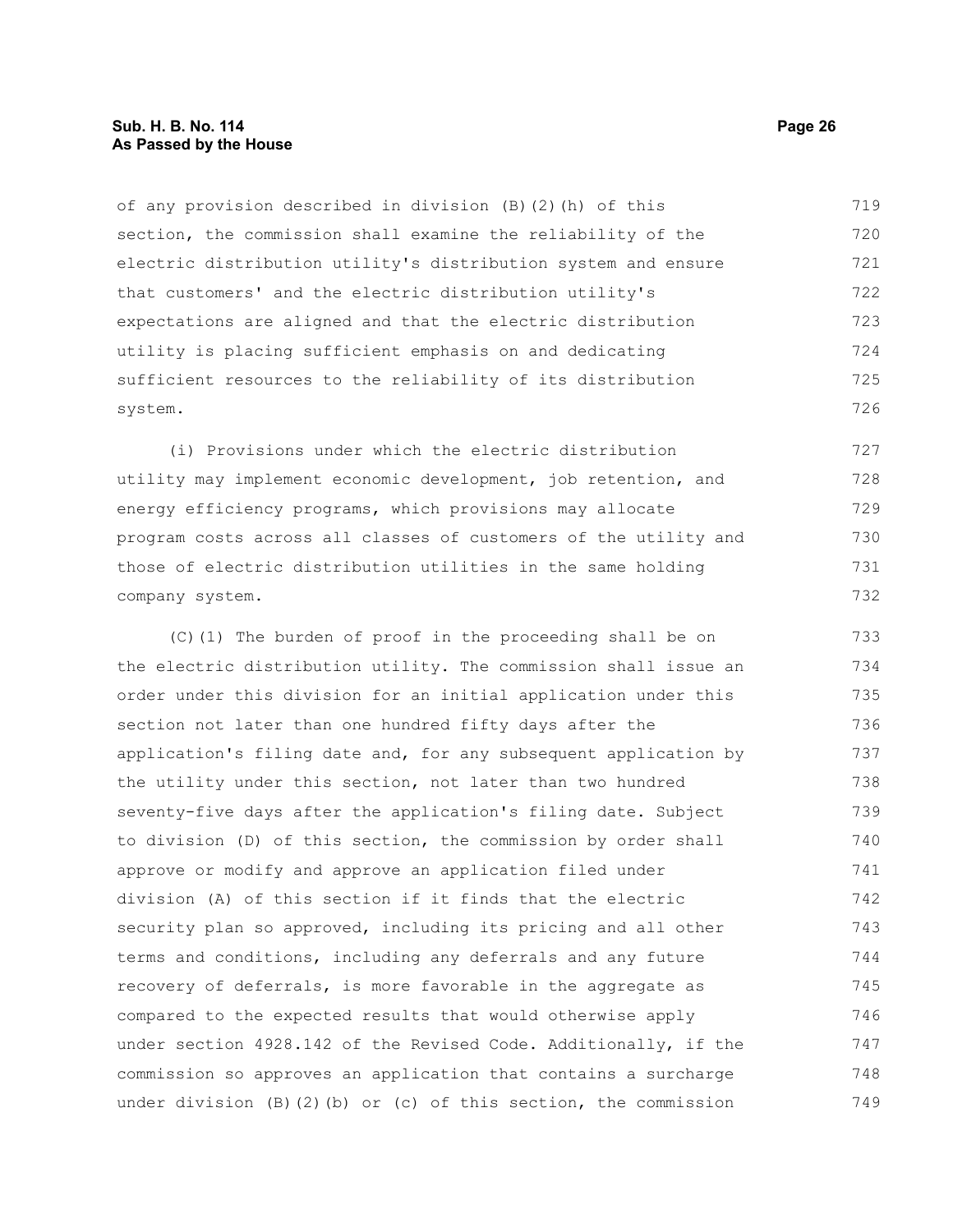#### **Sub. H. B. No. 114 Page 27 As Passed by the House**

shall ensure that the benefits derived for any purpose for which the surcharge is established are reserved and made available to those that bear the surcharge. Otherwise, the commission by order shall disapprove the application. 750 751 752 753

(2)(a) If the commission modifies and approves an application under division (C)(1) of this section, the electric distribution utility may withdraw the application, thereby terminating it, and may file a new standard service offer under this section or a standard service offer under section 4928.142 of the Revised Code. 754 755 756 757 758 759

(b) If the utility terminates an application pursuant to division (C)(2)(a) of this section or if the commission disapproves an application under division (C)(1) of this section, the commission shall issue such order as is necessary to continue the provisions, terms, and conditions of the utility's most recent standard service offer, along with any expected increases or decreases in fuel costs from those contained in that offer, until a subsequent offer is authorized pursuant to this section or section 4928.142 of the Revised Code, respectively. 760 761 762 763 764 765 766 767 768 769

(D) Regarding the rate plan requirement of division (A) of section 4928.141 of the Revised Code, if an electric distribution utility that has a rate plan that extends beyond December 31, 2008, files an application under this section for the purpose of its compliance with division (A) of section 4928.141 of the Revised Code, that rate plan and its terms and conditions are hereby incorporated into its proposed electric security plan and shall continue in effect until the date scheduled under the rate plan for its expiration, and that portion of the electric security plan shall not be subject to 770 771 772 773 774 775 776 777 778 779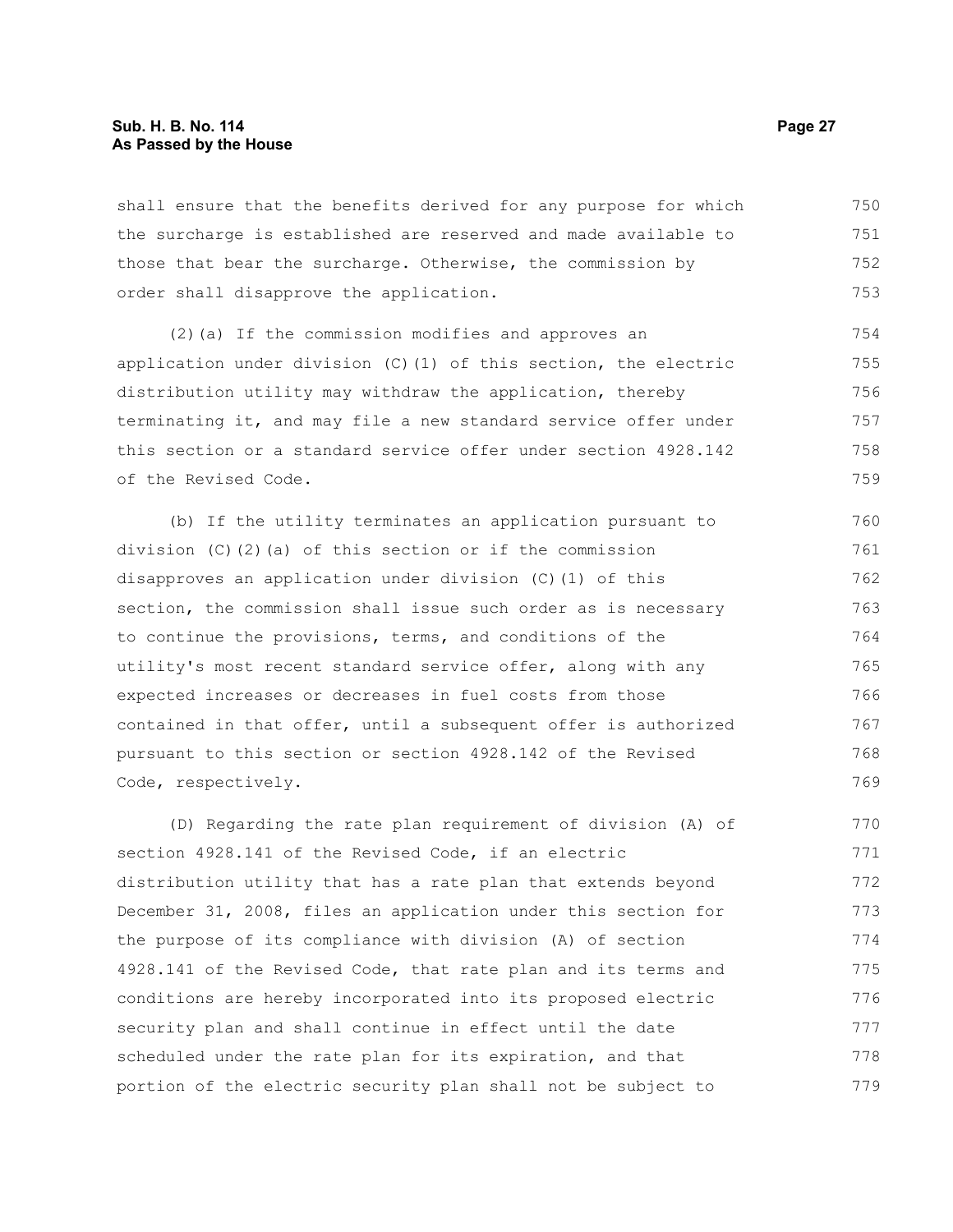#### **Sub. H. B. No. 114 Page 28 As Passed by the House**

commission approval or disapproval under division (C) of this section, and the earnings test provided for in division (F) of this section shall not apply until after the expiration of the rate plan. However, that utility may include in its electric security plan under this section, and the commission may approve, modify and approve, or disapprove subject to division (C) of this section, provisions for the incremental recovery or the deferral of any costs that are not being recovered under the rate plan and that the utility incurs during that continuation period to comply with section 4928.141<del>, division (B) of section</del>  $4928.64<sub>r</sub>$  or division (A) of section 4928.66 of the Revised Code. 780 781 782 783 784 785 786 787 788 789 790

(E) If an electric security plan approved under division (C) of this section, except one withdrawn by the utility as authorized under that division, has a term, exclusive of phaseins or deferrals, that exceeds three years from the effective date of the plan, the commission shall test the plan in the fourth year, and if applicable, every fourth year thereafter, to determine whether the plan, including its then-existing pricing and all other terms and conditions, including any deferrals and any future recovery of deferrals, continues to be more favorable in the aggregate and during the remaining term of the plan as compared to the expected results that would otherwise apply under section 4928.142 of the Revised Code. The commission shall also determine the prospective effect of the electric security plan to determine if that effect is substantially likely to provide the electric distribution utility with a return on common equity that is significantly in excess of the return on common equity that is likely to be earned by publicly traded companies, including utilities, that face comparable business and financial risk, with such adjustments for capital structure as may be appropriate. The burden of proof for demonstrating 791 792 793 794 795 796 797 798 799 800 801 802 803 804 805 806 807 808 809 810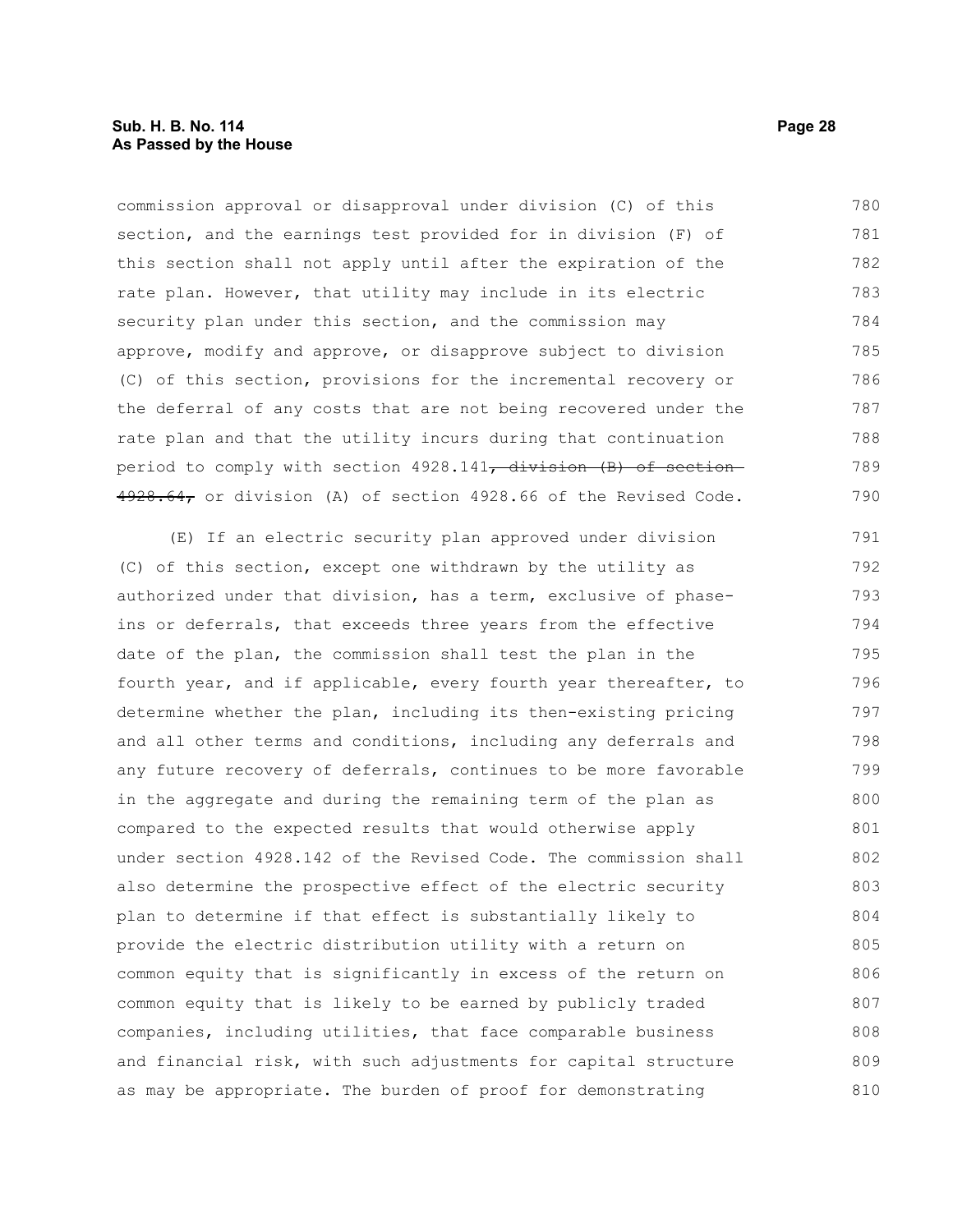#### **Sub. H. B. No. 114 Page 29 As Passed by the House**

that significantly excessive earnings will not occur shall be on the electric distribution utility. If the test results are in the negative or the commission finds that continuation of the electric security plan will result in a return on equity that is significantly in excess of the return on common equity that is likely to be earned by publicly traded companies, including utilities, that will face comparable business and financial risk, with such adjustments for capital structure as may be appropriate, during the balance of the plan, the commission may terminate the electric security plan, but not until it shall have provided interested parties with notice and an opportunity to be heard. The commission may impose such conditions on the plan's termination as it considers reasonable and necessary to accommodate the transition from an approved plan to the more advantageous alternative. In the event of an electric security plan's termination pursuant to this division, the commission shall permit the continued deferral and phase-in of any amounts that occurred prior to that termination and the recovery of those amounts as contemplated under that electric security plan. 811 812 813 814 815 816 817 818 819 820 821 822 823 824 825 826 827 828 829

(F) With regard to the provisions that are included in an electric security plan under this section, the commission shall consider, following the end of each annual period of the plan, if any such adjustments resulted in excessive earnings as measured by whether the earned return on common equity of the electric distribution utility is significantly in excess of the return on common equity that was earned during the same period by publicly traded companies, including utilities, that face comparable business and financial risk, with such adjustments for capital structure as may be appropriate. Consideration also shall be given to the capital requirements of future committed investments in this state. The burden of proof for demonstrating 830 831 832 833 834 835 836 837 838 839 840 841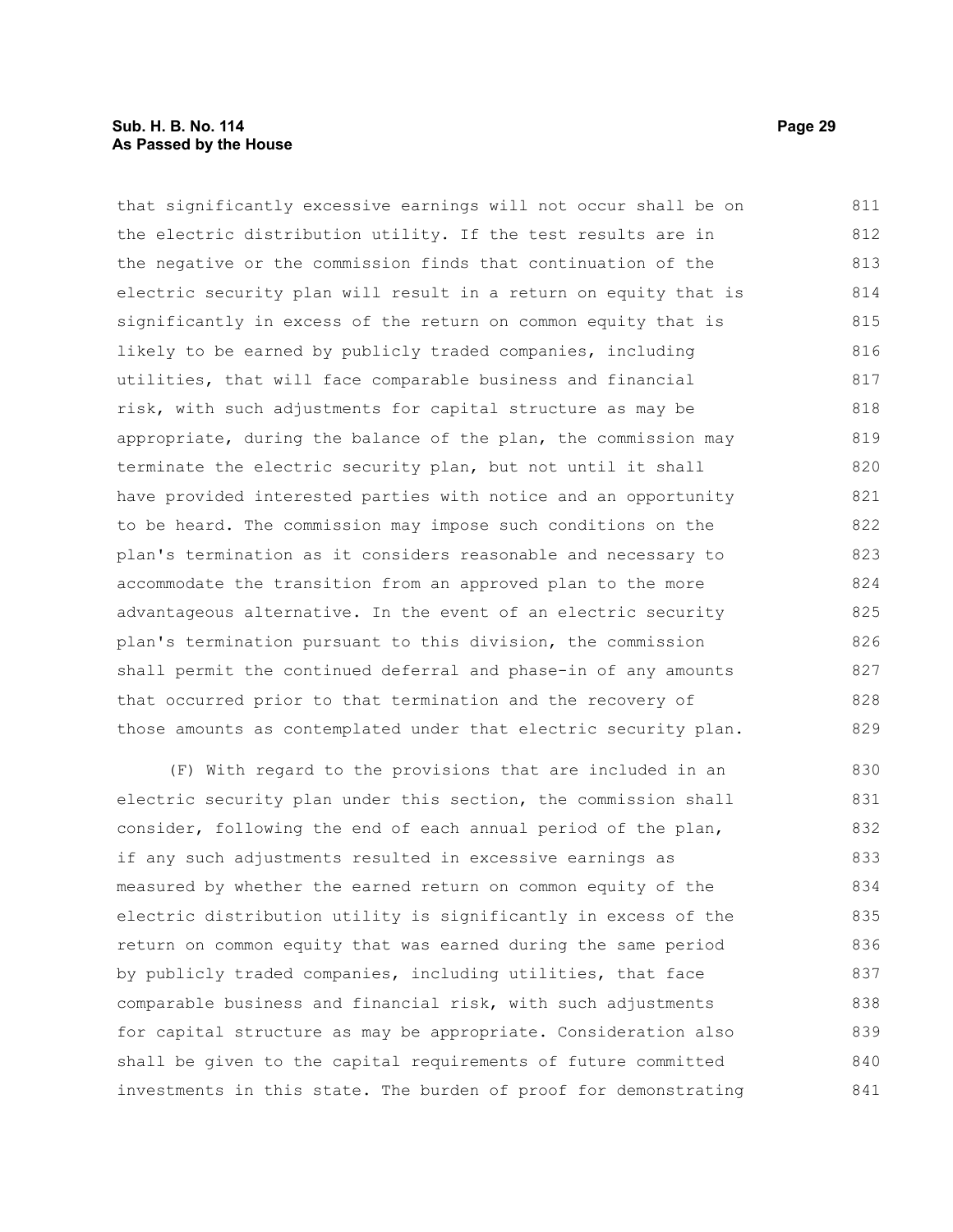#### **Sub. H. B. No. 114 Page 30 As Passed by the House**

that significantly excessive earnings did not occur shall be on the electric distribution utility. If the commission finds that such adjustments, in the aggregate, did result in significantly excessive earnings, it shall require the electric distribution utility to return to consumers the amount of the excess by prospective adjustments; provided that, upon making such prospective adjustments, the electric distribution utility shall have the right to terminate the plan and immediately file an application pursuant to section 4928.142 of the Revised Code. Upon termination of a plan under this division, rates shall be set on the same basis as specified in division (C)(2)(b) of this section, and the commission shall permit the continued deferral and phase-in of any amounts that occurred prior to that termination and the recovery of those amounts as contemplated under that electric security plan. In making its determination of significantly excessive earnings under this division, the commission shall not consider, directly or indirectly, the revenue, expenses, or earnings of any affiliate or parent company. 842 843 844 845 846 847 848 849 850 851 852 853 854 855 856 857 858 859 860

**Sec. 4928.20.** (A) The legislative authority of a municipal corporation may adopt an ordinance, or the board of township trustees of a township or the board of county commissioners of a county may adopt a resolution, under which, on or after the starting date of competitive retail electric service, it may aggregate in accordance with this section the retail electrical loads located, respectively, within the municipal corporation, township, or unincorporated area of the county and, for that purpose, may enter into service agreements to facilitate for those loads the sale and purchase of electricity. The legislative authority or board also may exercise such authority jointly with any other such legislative authority or board. For 861 862 863 864 865 866 867 868 869 870 871 872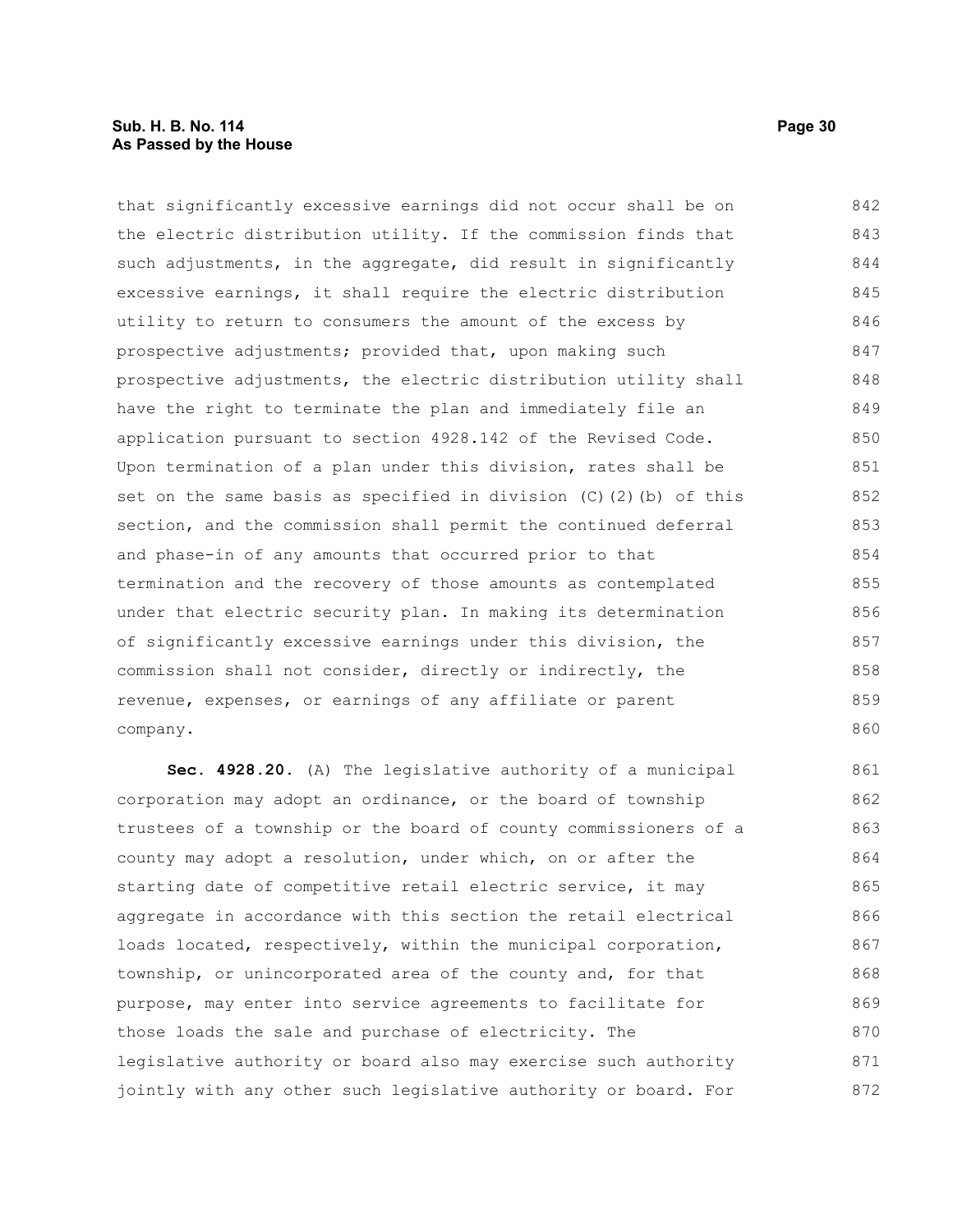#### **Sub. H. B. No. 114 Page 31 As Passed by the House**

customers that are not mercantile customers, an ordinance or resolution under this division shall specify whether the aggregation will occur only with the prior, affirmative consent of each person owning, occupying, controlling, or using an electric load center proposed to be aggregated or will occur automatically for all such persons pursuant to the opt-out requirements of division (D) of this section. The aggregation of mercantile customers shall occur only with the prior, affirmative consent of each such person owning, occupying, controlling, or using an electric load center proposed to be aggregated. Nothing in this division, however, authorizes the aggregation of the retail electric loads of an electric load center, as defined in section 4933.81 of the Revised Code, that is located in the certified territory of a nonprofit electric supplier under sections 4933.81 to 4933.90 of the Revised Code or an electric load center served by transmission or distribution facilities of a municipal electric utility. 873 874 875 876 877 878 879 880 881 882 883 884 885 886 887 888 889

(B) If an ordinance or resolution adopted under division (A) of this section specifies that aggregation of customers that are not mercantile customers will occur automatically as described in that division, the ordinance or resolution shall direct the board of elections to submit the question of the authority to aggregate to the electors of the respective municipal corporation, township, or unincorporated area of a county at a special election on the day of the next primary or general election in the municipal corporation, township, or county. The legislative authority or board shall certify a copy of the ordinance or resolution to the board of elections not less than ninety days before the day of the special election. No ordinance or resolution adopted under division (A) of this section that provides for an election under this division shall 890 891 892 893 894 895 896 897 898 899 900 901 902 903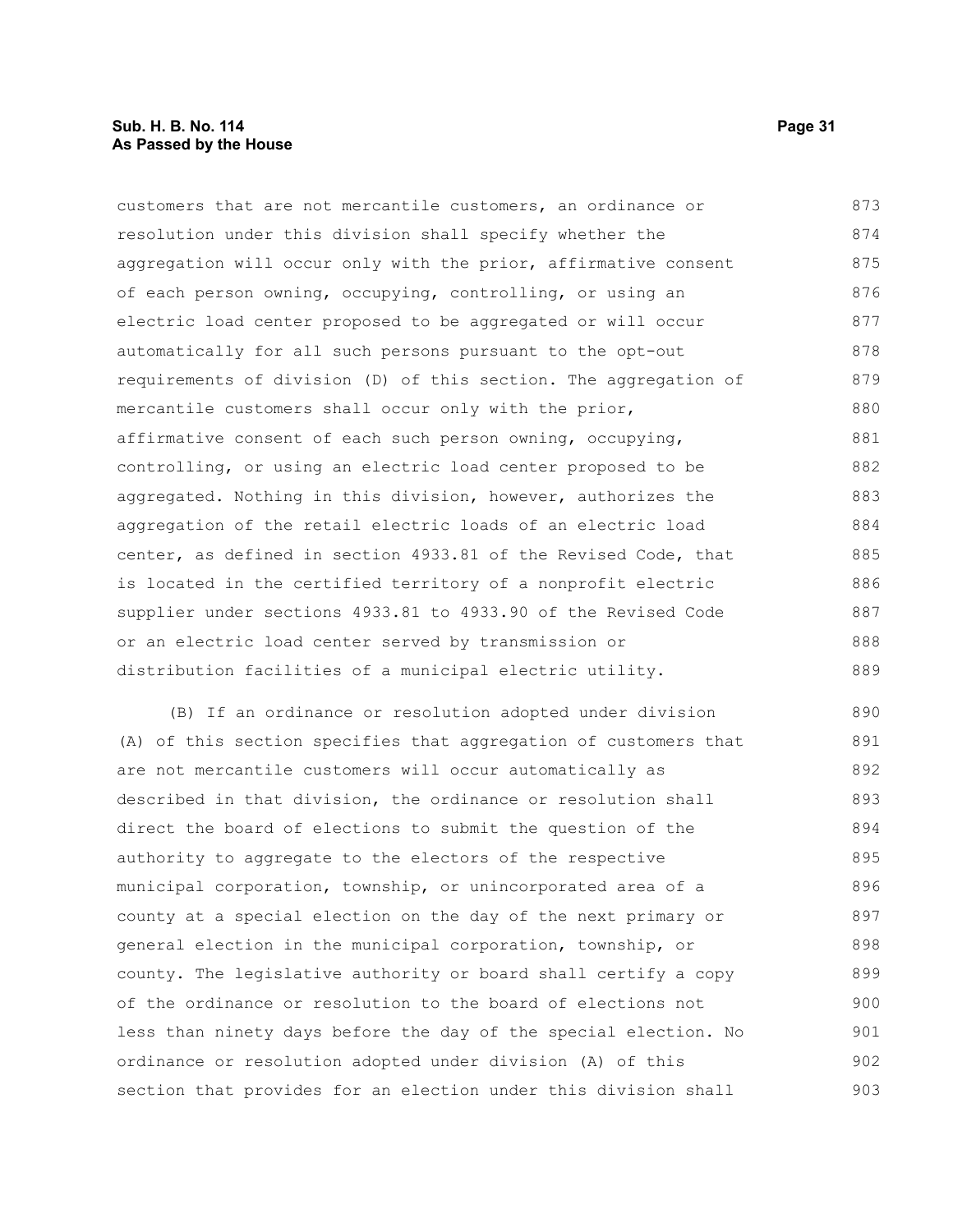take effect unless approved by a majority of the electors voting upon the ordinance or resolution at the election held pursuant to this division. 904 905 906

(C) Upon the applicable requisite authority under divisions (A) and (B) of this section, the legislative authority or board shall develop a plan of operation and governance for the aggregation program so authorized. Before adopting a plan under this division, the legislative authority or board shall hold at least two public hearings on the plan. Before the first hearing, the legislative authority or board shall publish notice of the hearings once a week for two consecutive weeks in a newspaper of general circulation in the jurisdiction or as provided in section 7.16 of the Revised Code. The notice shall summarize the plan and state the date, time, and location of each hearing. 907 908 909 910 911 912 913 914 915 916 917 918

(D) No legislative authority or board, pursuant to an ordinance or resolution under divisions (A) and (B) of this section that provides for automatic aggregation of customers that are not mercantile customers as described in division (A) of this section, shall aggregate the electrical load of any electric load center located within its jurisdiction unless it in advance clearly discloses to the person owning, occupying, controlling, or using the load center that the person will be enrolled automatically in the aggregation program and will remain so enrolled unless the person affirmatively elects by a stated procedure not to be so enrolled. The disclosure shall state prominently the rates, charges, and other terms and conditions of enrollment. The stated procedure shall allow any person enrolled in the aggregation program the opportunity to opt out of the program every three years, without paying a switching fee. Any such person that opts out before the 919 920 921 922 923 924 925 926 927 928 929 930 931 932 933 934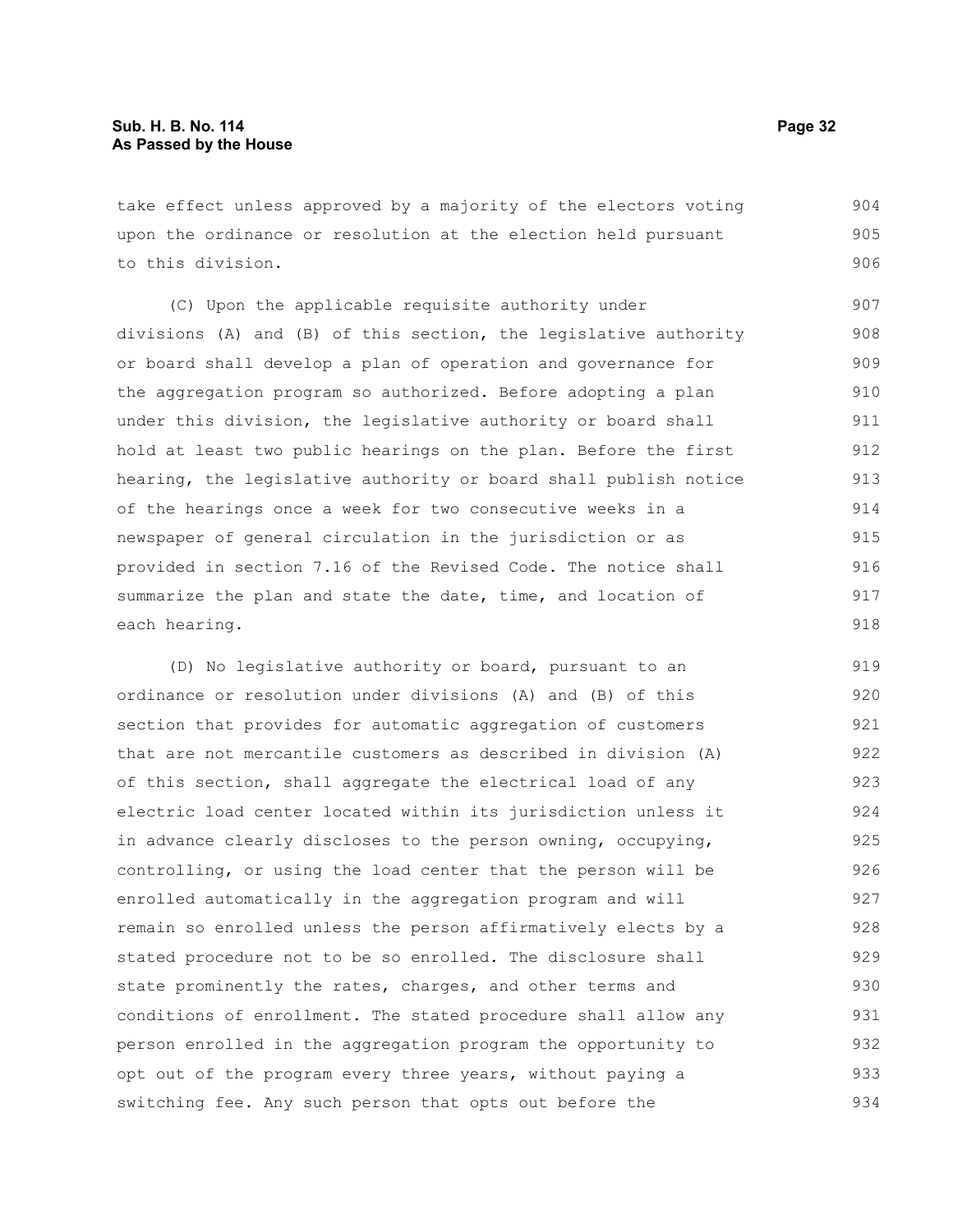commencement of the aggregation program pursuant to the stated procedure shall default to the standard service offer provided under section 4928.14 or division (D) of section 4928.35 of the Revised Code until the person chooses an alternative supplier. 935 936 937 938

(E)(1) With respect to a governmental aggregation for a municipal corporation that is authorized pursuant to divisions (A) to (D) of this section, resolutions may be proposed by initiative or referendum petitions in accordance with sections 731.28 to 731.41 of the Revised Code. 939 940 941 942 943

(2) With respect to a governmental aggregation for a township or the unincorporated area of a county, which aggregation is authorized pursuant to divisions (A) to (D) of this section, resolutions may be proposed by initiative or referendum petitions in accordance with sections 731.28 to 731.40 of the Revised Code, except that: 944 945 946 947 948 949

(a) The petitions shall be filed, respectively, with the township fiscal officer or the board of county commissioners, who shall perform those duties imposed under those sections upon the city auditor or village clerk.

(b) The petitions shall contain the signatures of not less than ten per cent of the total number of electors in, respectively, the township or the unincorporated area of the county who voted for the office of governor at the preceding general election for that office in that area. 954 955 956 957 958

(F) A governmental aggregator under division (A) of this section is not a public utility engaging in the wholesale purchase and resale of electricity, and provision of the aggregated service is not a wholesale utility transaction. A governmental aggregator shall be subject to supervision and 959 960 961 962 963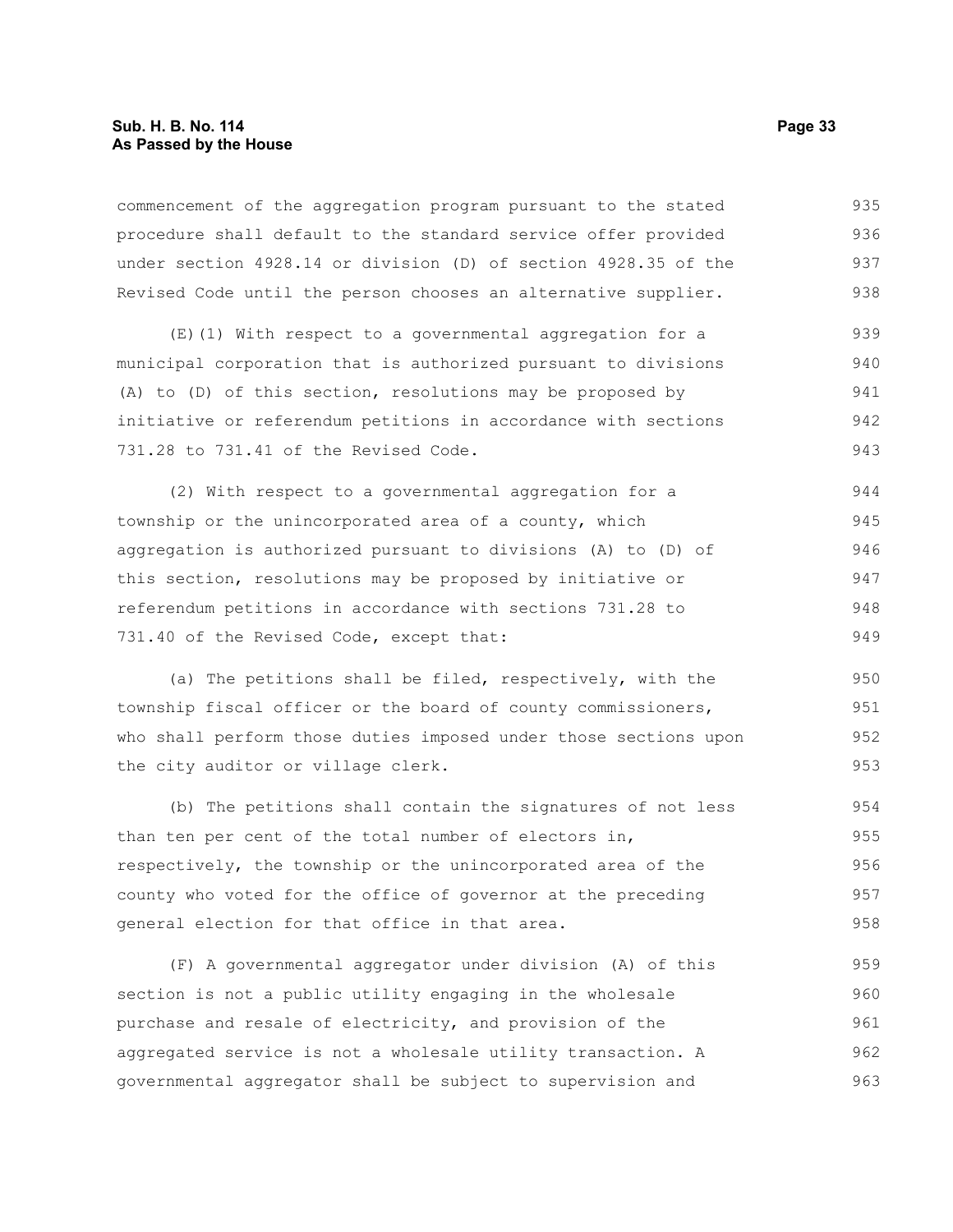regulation by the public utilities commission only to the extent of any competitive retail electric service it provides and commission authority under this chapter. 964 965 966

(G) This section does not apply in the case of a municipal corporation that supplies such aggregated service to electric load centers to which its municipal electric utility also supplies a noncompetitive retail electric service through transmission or distribution facilities the utility singly or jointly owns or operates. 967 968 969 970 971 972

(H) A governmental aggregator shall not include in its aggregation the accounts of any of the following: 973 974

(1) A customer that has opted out of the aggregation; 975

(2) A customer in contract with a certified electric services company; 976 977

(3) A customer that has a special contract with an electric distribution utility;

(4) A customer that is not located within the governmental aggregator's governmental boundaries; 980 981

(5) Subject to division (C) of section 4928.21 of the Revised Code, a customer who appears on the "do not aggregate" list maintained under that section. 982 983 984

(I) Customers that are part of a governmental aggregation under this section shall be responsible only for such portion of a surcharge under section 4928.144 of the Revised Code that is proportionate to the benefits, as determined by the commission, that electric load centers within the jurisdiction of the governmental aggregation as a group receive. The proportionate surcharge so established shall apply to each customer of the 985 986 987 988 989 990 991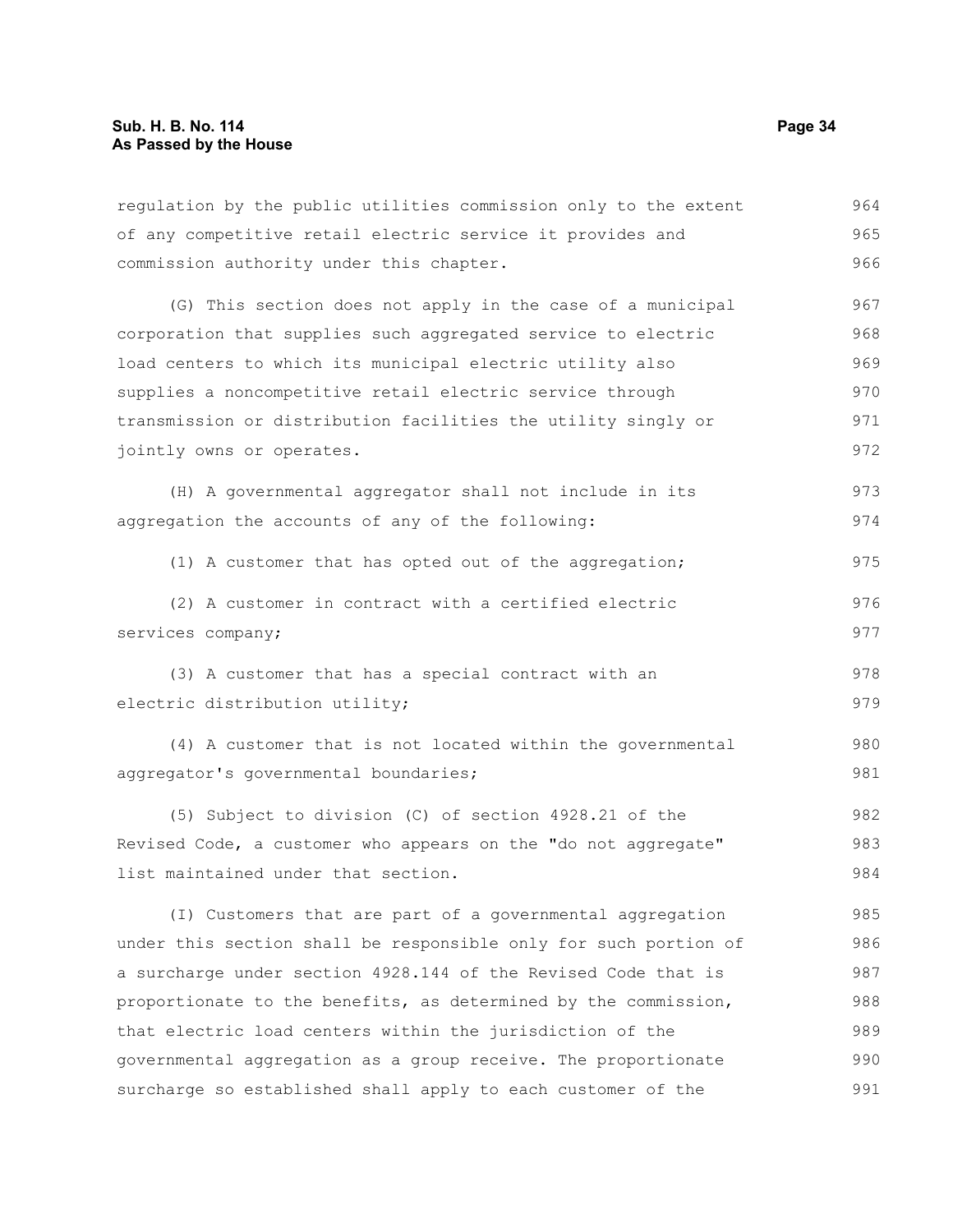governmental aggregation while the customer is part of that aggregation. If a customer ceases being such a customer, the otherwise applicable surcharge shall apply. Nothing in this section shall result in less than full recovery by an electric distribution utility of any surcharge authorized under section 4928.144 of the Revised Code. Nothing in this section shall result in less than the full and timely imposition, charging, collection, and adjustment by an electric distribution utility, its assignee, or any collection agent, of the phase-in-recovery charges authorized pursuant to a final financing order issued pursuant to sections 4928.23 to 4928.2318 of the Revised Code. 992 993 994 995 996 997 998 999 1000 1001 1002

(J) On behalf of the customers that are part of a governmental aggregation under this section and by filing written notice with the public utilities commission, the legislative authority that formed or is forming that governmental aggregation may elect not to receive standby service within the meaning of division (B)(2)(d) of section 4928.143 of the Revised Code from an electric distribution utility in whose certified territory the governmental aggregation is located and that operates under an approved electric security plan under that section. Upon the filing of that notice, the electric distribution utility shall not charge any such customer to whom competitive retail electric generation service is provided by another supplier under the governmental aggregation for the standby service. Any such consumer that returns to the utility for competitive retail electric service shall pay the market price of power incurred by the utility to serve that consumer plus any additional amount attributable to the utility's cost of compliance with the providing, after the effective date of the amendments to this section by H.B. 114 of the 132nd general assembly, electricity from qualifying 1003 1004 1005 1006 1007 1008 1009 1010 1011 1012 1013 1014 1015 1016 1017 1018 1019 1020 1021 1022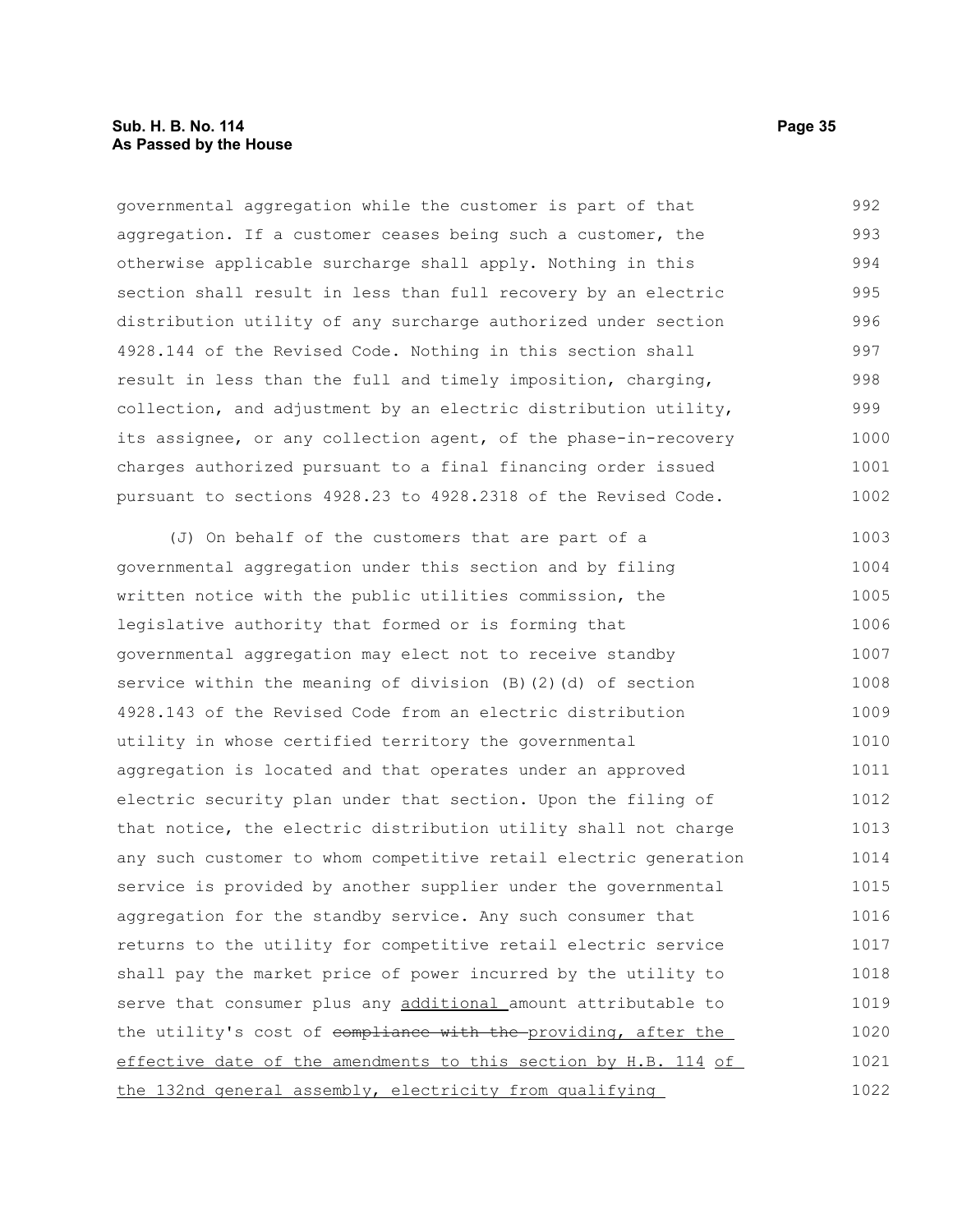#### **Sub. H. B. No. 114 Page 36 As Passed by the House**

renewable energy resource provisions of resources as defined in section 4928.64 of the Revised Code to serve the consumer, unless that customer opts out under section 4928.647 of the Revised Code. Such market price shall include, but not be limited to, capacity and energy charges; all charges associated with the provision of that power supply through the regional transmission organization, including, but not limited to, transmission, ancillary services, congestion, and settlement and administrative charges; and all other costs incurred by the utility that are associated with the procurement, provision, and administration of that power supply, as such costs may be approved by the commission. The period of time during which the market price and qualifying renewable energy resource amount shall be so assessed on the consumer shall be from the time the consumer so returns to the electric distribution utility until the expiration of the electric security plan. However, if that period of time is expected to be more than two years, the commission may reduce the time period to a period of not less than two years. 1023 1024 1025 1026 1027 1028 1029 1030 1031 1032 1033 1034 1035 1036 1037 1038 1039 1040 1041

(K) The commission shall adopt rules to encourage and promote large-scale governmental aggregation in this state. For that purpose, the commission shall conduct an immediate review of any rules it has adopted for the purpose of this section that are in effect on the effective date of the amendment of this section by S.B. 221 of the 127th general assembly, July 31, 2008. Further, within the context of an electric security plan under section 4928.143 of the Revised Code, the commission shall consider the effect on large-scale governmental aggregation of any nonbypassable generation charges, however collected, that would be established under that plan, except any nonbypassable generation charges that relate to any cost incurred by the 1042 1043 1044 1045 1046 1047 1048 1049 1050 1051 1052 1053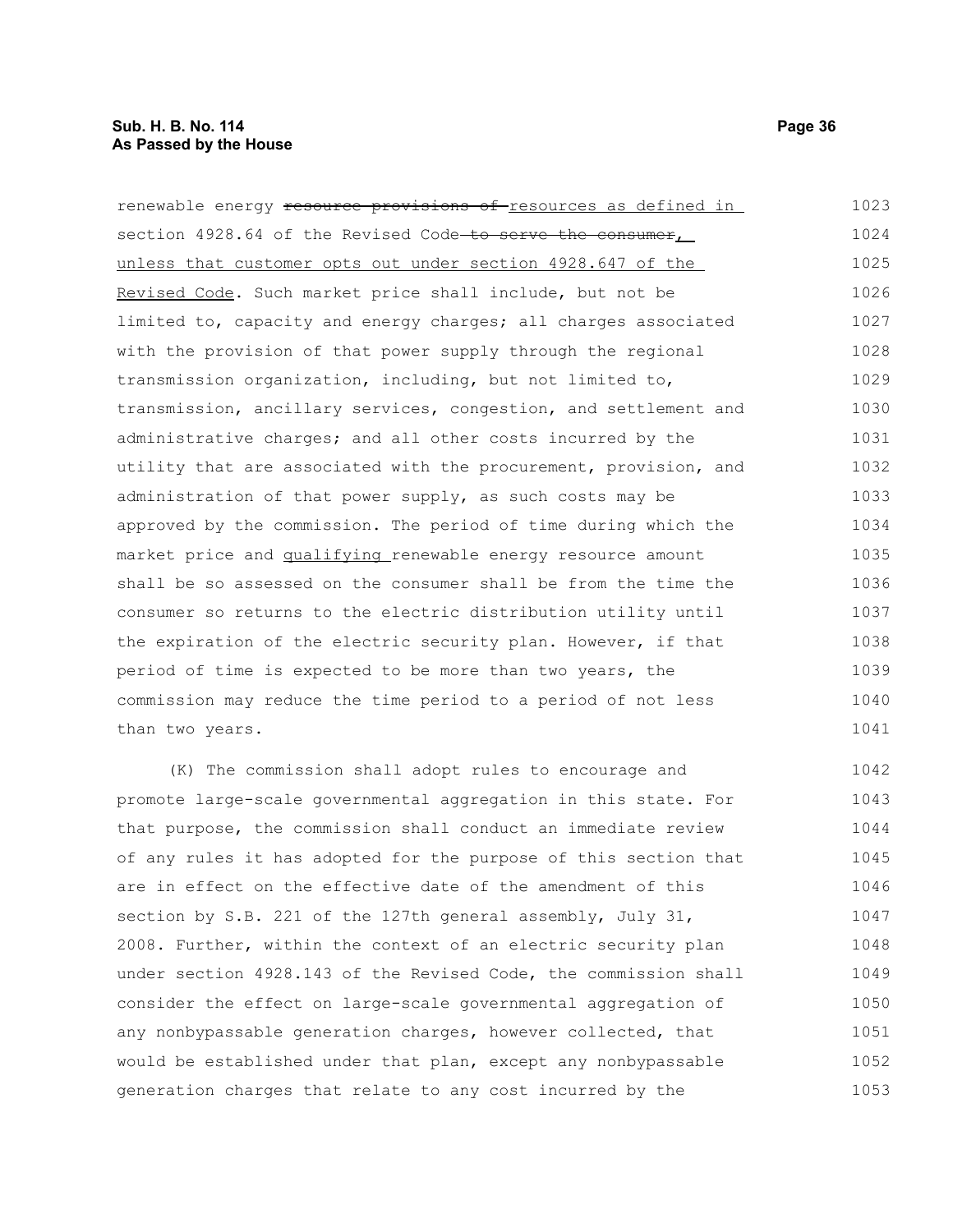electric distribution utility, the deferral of which has been authorized by the commission prior to the effective date of the amendment of this section by S.B. 221 of the 127th general assembly, July 31, 2008. 1054 1055 1056 1057

**Sec. 4928.61.** (A) There is hereby established in the state treasury the advanced energy fund, into which shall be deposited all advanced energy revenues remitted to the director of development under division (B) of this section, for the exclusive purposes of funding the advanced energy program created under section 4928.62 of the Revised Code and paying the program's administrative costs. Interest on the fund shall be credited to the fund. 1058 1059 1060 1061 1062 1063 1064 1065

(B) Advanced energy revenues shall include all of the following: 1066 1067

(1) Revenues remitted to the director after collection by each electric distribution utility in this state of a temporary rider on retail electric distribution service rates as such rates are determined by the public utilities commission pursuant to this chapter. The rider shall be a uniform amount statewide, determined by the director of development, after consultation with the public benefits advisory board created by section 4928.58 of the Revised Code. The amount shall be determined by dividing an aggregate revenue target for a given year as determined by the director, after consultation with the advisory board, by the number of customers of electric distribution utilities in this state in the prior year. Such aggregate revenue target shall not exceed more than fifteen million dollars in any year through 2005 and shall not exceed more than five million dollars in any year after 2005. The rider shall be imposed beginning on the effective date of the amendment of this 1068 1069 1070 1071 1072 1073 1074 1075 1076 1077 1078 1079 1080 1081 1082 1083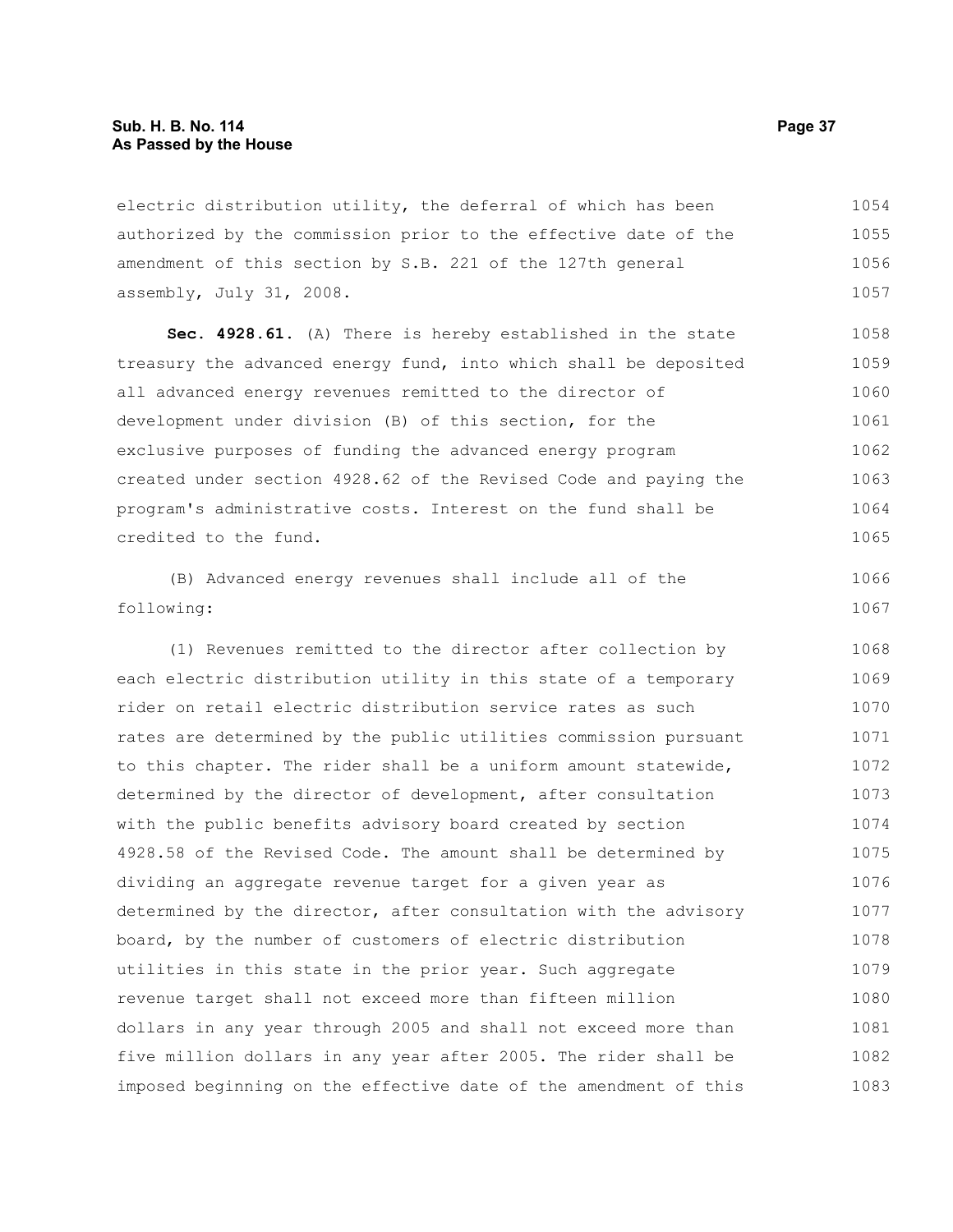### **Sub. H. B. No. 114 Page 38 As Passed by the House**

section by Sub. H.B. 251 of the 126th general assembly, January 4, 2007, and shall terminate at the end of ten years following the starting date of competitive retail electric service or until the advanced energy fund, including interest, reaches one hundred million dollars, whichever is first. (2) Revenues from payments, repayments, and collections under the advanced energy program and from program income; (3) Revenues remitted to the director after collection by a municipal electric utility or electric cooperative in this state upon the utility's or cooperative's decision to participate in the advanced energy fund; (4) Revenues from renewable energy compliance payments as provided under division (C)(2) of section 4928.64 of the Revised Code;  $(5)$ -Revenue from forfeitures under division  $(E)$ -(B) of section 4928.66 of the Revised Code: (6) (5) Funds transferred pursuant to division (B) of Section 512.10 of S.B. 315 of the 129th general assembly;  $(7)$  (6) Interest earnings on the advanced energy fund. (C)(1) Each electric distribution utility in this state shall remit to the director on a quarterly basis the revenues 1084 1085 1086 1087 1088 1089 1090 1091 1092 1093 1094 1095 1096 1097 1098 1099 1100 1101 1102 1103 1104

described in divisions (B)(1) and (2) of this section. Such remittances shall occur within thirty days after the end of each calendar quarter. 1105 1106 1107

(2) Each participating electric cooperative and participating municipal electric utility shall remit to the director on a quarterly basis the revenues described in division (B)(3) of this section. Such remittances shall occur within 1108 1109 1110 1111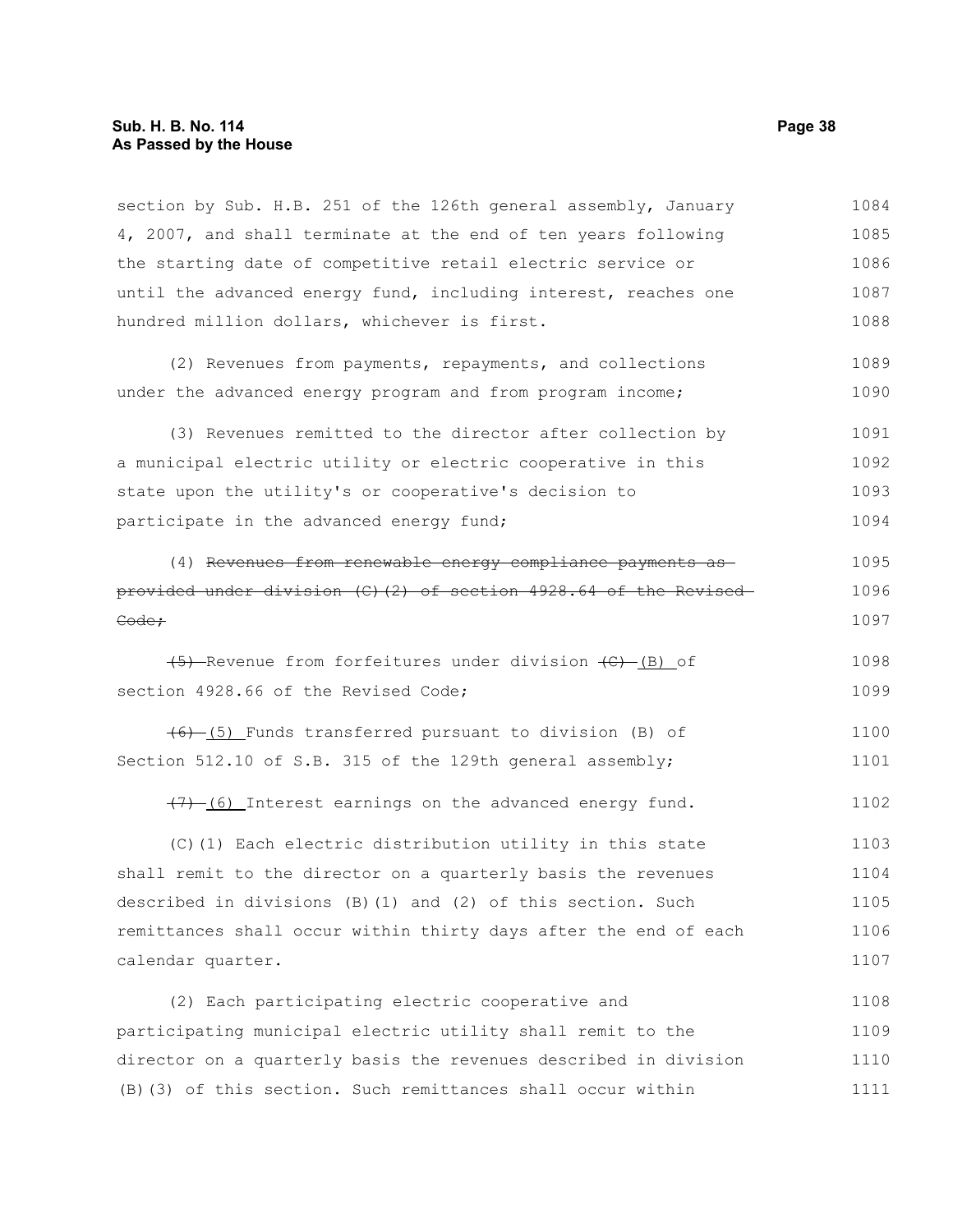thirty days after the end of each calendar quarter. For the purpose of division (B)(3) of this section, the participation of an electric cooperative or municipal electric utility in the energy efficiency revolving loan program as it existed immediately prior to the effective date of the amendment of this section by Sub. H.B. 251 of the 126th general assembly, January 4, 2007, does not constitute a decision to participate in the advanced energy fund under this section as so amended. 1112 1113 1114 1115 1116 1117 1118 1119

(3) All remittances under divisions (C)(1) and (2) of this section shall continue only until the end of ten years following the starting date of competitive retail electric service or until the advanced energy fund, including interest, reaches one hundred million dollars, whichever is first. 1120 1121 1122 1123 1124

(D) Any moneys collected in rates for non-low-income customer energy efficiency programs, as of October 5, 1999, and not contributed to the energy efficiency revolving loan fund authorized under this section prior to the effective date of its amendment by Sub. H.B. 251 of the 126th general assembly, January 4, 2007, shall be used to continue to fund costeffective, residential energy efficiency programs, be contributed into the universal service fund as a supplement to that required under section 4928.53 of the Revised Code, or be returned to ratepayers in the form of a rate reduction at the option of the affected electric distribution utility. 1125 1126 1127 1128 1129 1130 1131 1132 1133 1134 1135

**Sec. 4928.62.** (A) There is hereby created the advanced energy program, which shall be administered by the director of development. Under the program, the director may authorize the use of moneys in the advanced energy fund for financial, technical, and related assistance for advanced energy projects in this state or for economic development assistance, in 1136 1137 1138 1139 1140 1141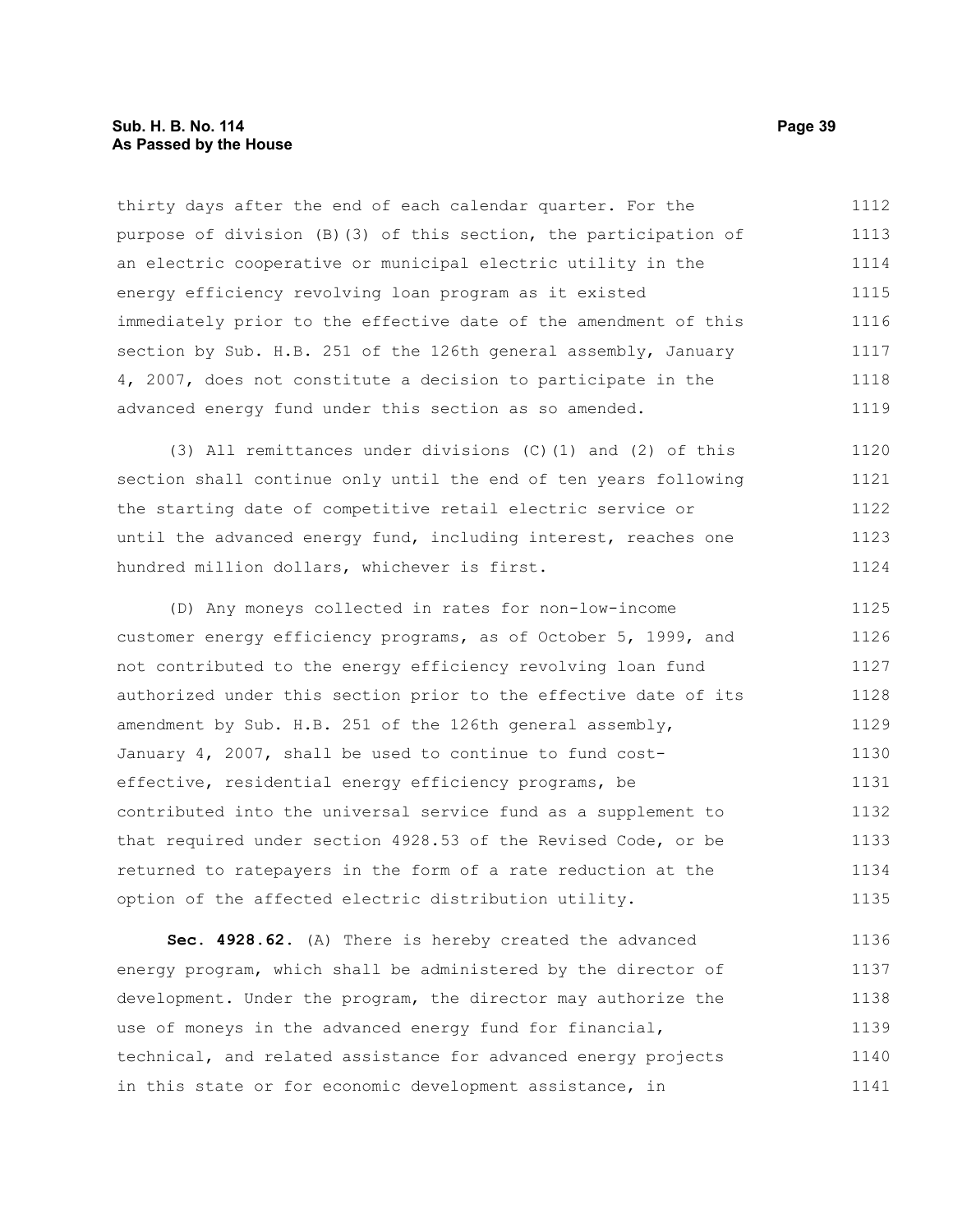furtherance of the purposes set forth in section 4928.63 of the Revised Code. 1142 1143

(1) To the extent feasible given approved applications for assistance, the assistance shall be distributed among the certified territories of electric distribution utilities and participating electric cooperatives, and among the service areas of participating municipal electric utilities, in amounts proportionate to the remittances of each utility and cooperative under divisions (B)(1) and (3) of section 4928.61 of the Revised Code. 1144 1145 1146 1147 1148 1149 1150 1151

(2) The funds described in division  $(B)(6)$  (5) of section 4928.61 of the Revised Code shall not be subject to the territorial requirements of division (A)(1) of this section. 1152 1153 1154

(3) The director shall not authorize financial assistance for an advanced energy project under the program unless the director first determines that the project will create new jobs or preserve existing jobs in this state or use innovative technologies or materials. 1155 1156 1157 1158 1159

(B) In carrying out sections 4928.61 to 4928.63 of the Revised Code, the director may do all of the following to further the public interest in advanced energy projects and economic development: 1160 1161 1162 1163

(1) Award grants, contracts, loans, loan participation agreements, linked deposits, and energy production incentives; 1164 1165

(2) Acquire in the name of the director any property of any kind or character in accordance with this section, by purchase, purchase at foreclosure, or exchange, on such terms and in such manner as the director considers proper; 1166 1167 1168 1169

(3) Make and enter into all contracts and agreements 1170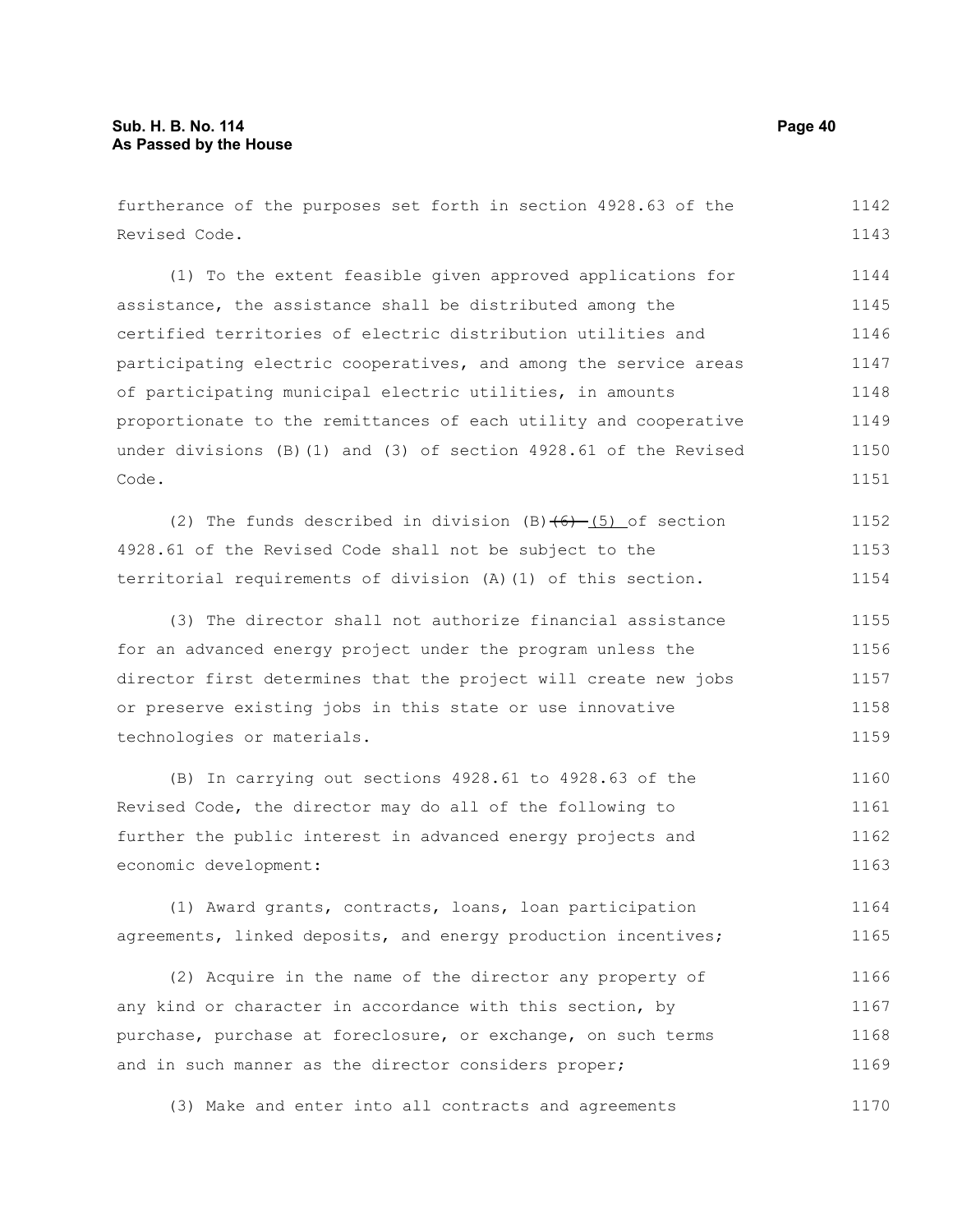necessary or incidental to the performance of the director's duties and the exercise of the director's powers under sections 4928.61 to 4928.63 of the Revised Code; 1171 1172 1173

(4) Employ or enter into contracts with financial consultants, marketing consultants, consulting engineers, architects, managers, construction experts, attorneys, technical monitors, energy evaluators, or other employees or agents as the director considers necessary, and fix their compensation; 1174 1175 1176 1177 1178

(5) Adopt rules prescribing the application procedures for financial assistance under the advanced energy program; the fees, charges, interest rates, payment schedules, local match requirements, and other terms and conditions of any grants, contracts, loans, loan participation agreements, linked deposits, and energy production incentives; criteria pertaining to the eligibility of participating lending institutions; and any other matters necessary for the implementation of the program; 1179 1180 1181 1182 1183 1184 1185 1186 1187

(6) Do all things necessary and appropriate for the operation of the program. 1188 1189

(C) The department of development may hold ownership to any unclaimed energy efficiency and renewable energy emission allowances provided for in Chapter 3745-14 of the Administrative Code or otherwise, that result from advanced energy projects that receive funding from the advanced energy fund, and it may use the allowances to further the public interest in advanced energy projects or for economic development. 1190 1191 1192 1193 1194 1195 1196

(D) Financial statements, financial data, and trade secrets submitted to or received by the director from an applicant or recipient of financial assistance under sections 1197 1198 1199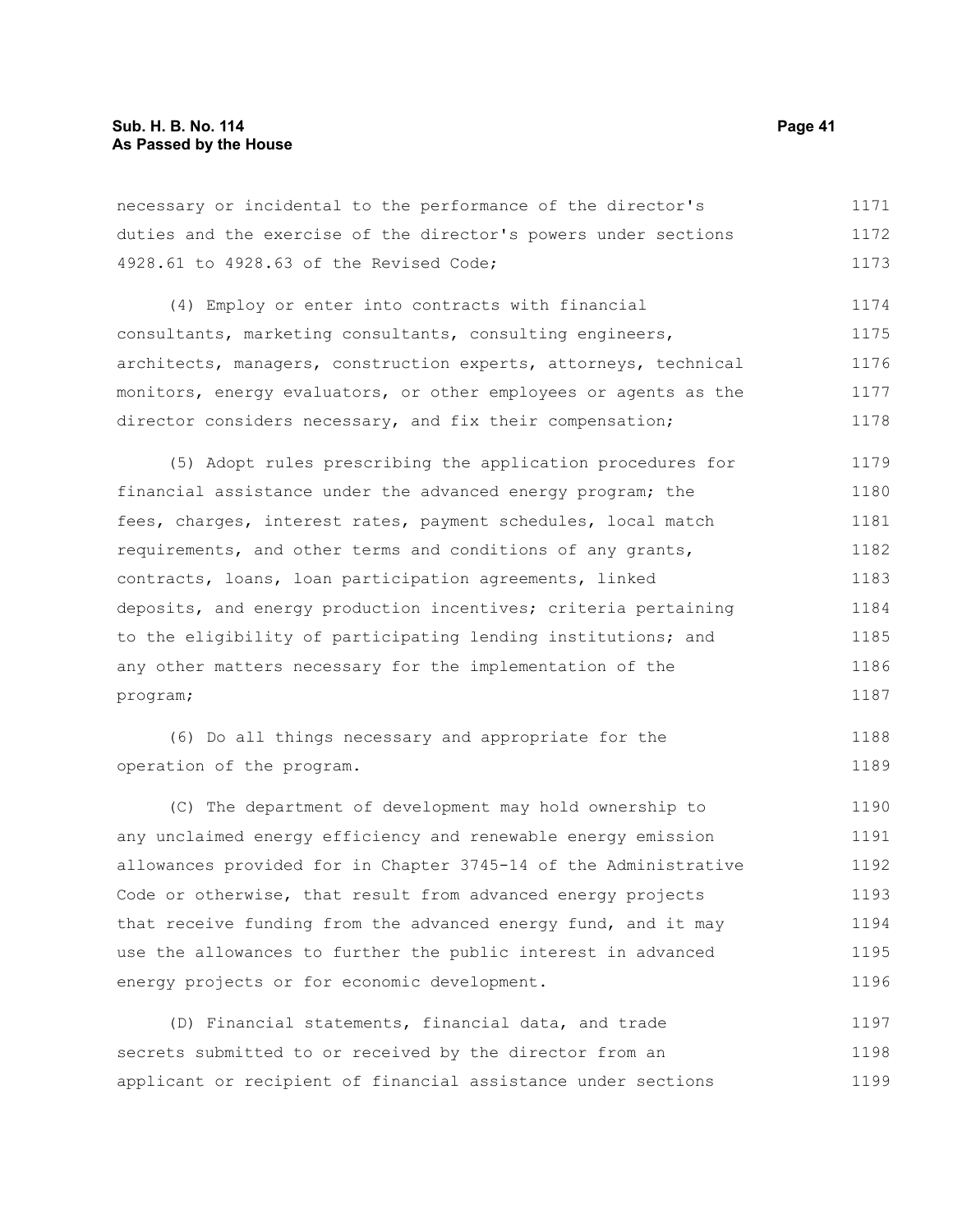4928.61 to 4928.63 of the Revised Code, or any information taken from those statements, data, or trade secrets for any purpose, are not public records for the purpose of section 149.43 of the Revised Code. 1200 1201 1202 1203

(E) Nothing in the amendments of sections 4928.61, 4928.62, and 4928.63 of the Revised Code by Sub. H.B. 251 of the 126th general assembly shall affect any pending or effected assistance, pending or effected purchases or exchanges of property made, or pending or effected contracts or agreements entered into pursuant to division (A) or (B) of this section as the section existed prior to the effective date of those amendments, January 4, 2007, or shall affect the exemption provided under division (C) of this section as the section existed prior to that effective date. 1204 1205 1206 1207 1208 1209 1210 1211 1212 1213

(F) Any assistance a school district receives for an advanced energy project, including a geothermal heating, ventilating, and air conditioning system, shall be in addition to any assistance provided under Chapter 3318. of the Revised Code and shall not be included as part of the district or state portion of the basic project cost under that chapter. 1214 1215 1216 1217 1218 1219

**Sec. 4928.64.** (A)(1) As used in this section and sections 4928.645, 4928.647, 4928.65, and 4928.6620 of the Revised Code, "qualifying renewable energy resource" means a renewable energy resource, as defined in section 4928.01 of the Revised Code that  $has:$ 1220 1221 1222 1223 1224

 (a) Has a placed-in-service date on or after January 1, 1998, or with respect to ; 1225 1226

(b) Is any run-of-the-river hydroelectric facility $\tau$  that has an in-service date on or after January 1, 1980; a renewable-1227 1228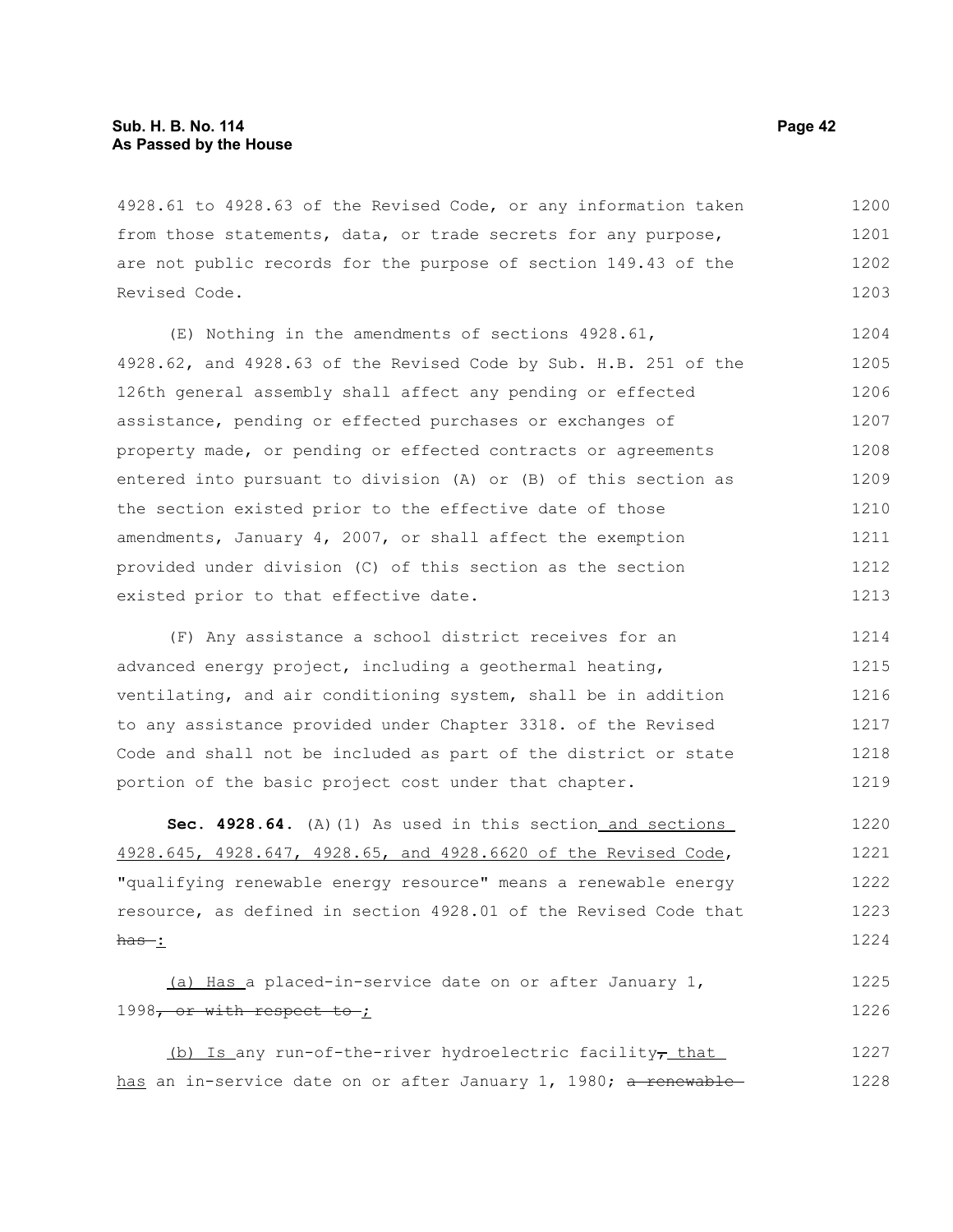energy resource (c) Is a small hydroelectric facility; (d) Is created on or after January 1, 1998, by the modification or retrofit of any facility placed in service prior to January 1, 1998; or (e) Is a mercantile customer-sited renewable energy resource, whether new or existing, that the mercantile customer commits for integration into the electric distribution utility's demand-response, energy efficiency, or peak demand reduction programs as provided under division (A)(2)(c) of section 4928.66 of the Revised Code, including, but not limited to, any of the following:  $(a)$  (i) A resource that has the effect of improving the relationship between real and reactive power;  $(b)$  (ii) A resource that makes efficient use of waste heat or other thermal capabilities owned or controlled by a mercantile customer;  $(e)$  (iii) Storage technology that allows a mercantile customer more flexibility to modify its demand or load and usage characteristics; (d) (iv) Electric generation equipment owned or controlled by a mercantile customer that uses a renewable energy resource. (2) For the purpose of this section and as it considers appropriate, the public utilities commission may classify any new technology as such a qualifying renewable energy resource. 1229 1230 1231 1232 1233 1234 1235 1236 1237 1238 1239 1240 1241 1242 1243 1244 1245 1246 1247 1248 1249 1250 1251 1252 1253

(B) Except as provided in division (D) of this section: 1254

(1) By 2027-and thereafter, an electric distribution 1255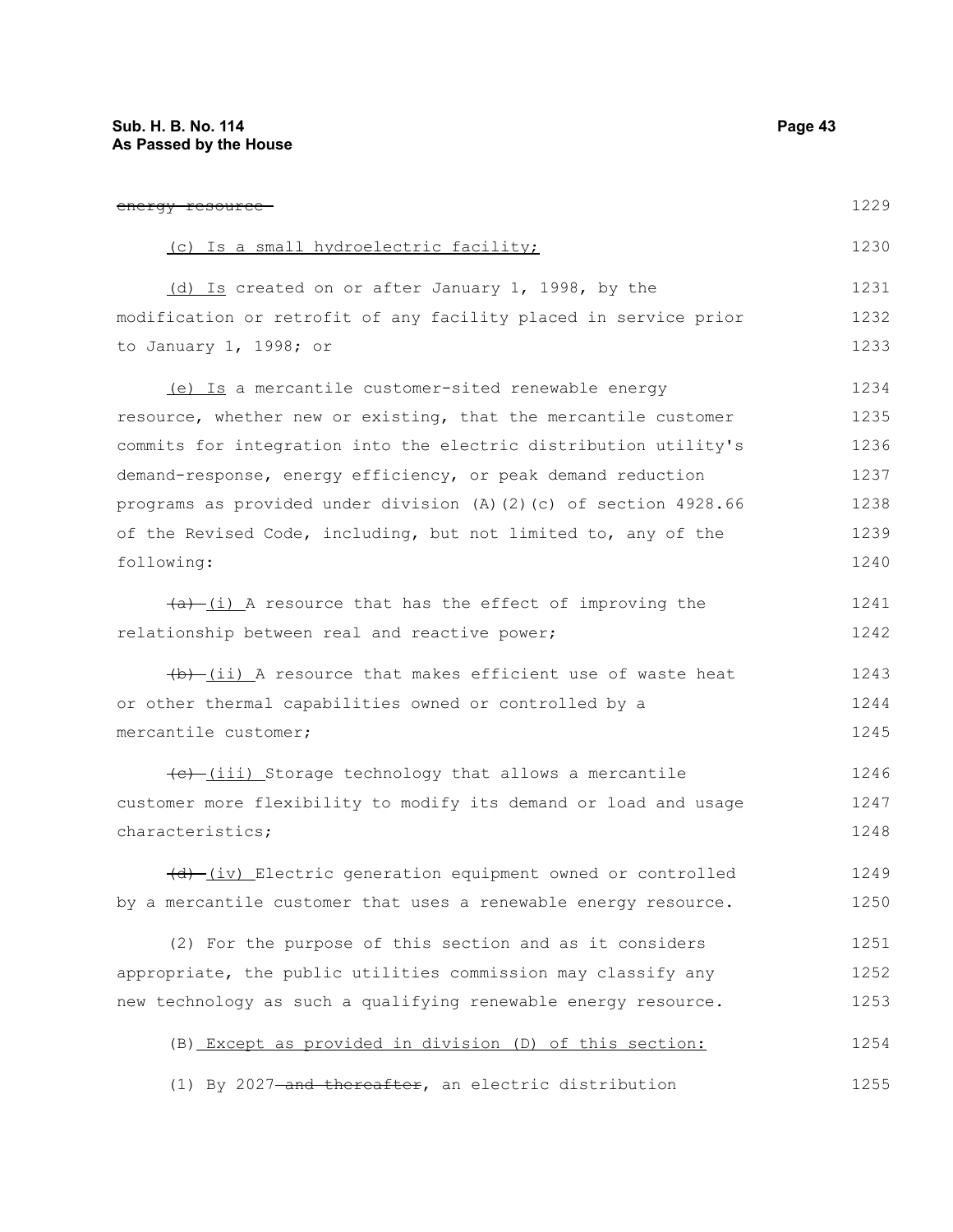utility shall may provide from qualifying renewable energy resources, including, at its discretion, qualifying renewable energy resources obtained pursuant to an electricity supply contract, a portion of the electricity supply required for its standard service offer under section 4928.141 of the Revised Code, and an electric services company shall may provide a portion of its electricity supply for retail consumers in this state from qualifying renewable energy resources, including, at its discretion, qualifying renewable energy resources obtained pursuant to an electricity supply contract. That portion shallmay equal twelve and one-half per cent of the total number of kilowatt hours of electricity sold by the subject utility or company to any and all retail electric consumers whose electric load centers are served by that utility and are located within the utility's certified territory or, in the case of an electric services company, are served by the company and are located within this state baseline as defined in section 4928.643 of the Revised Code. However, nothing in this section precludes a utility or company from providing a greater percentage. (2) The portion required permitted under division (B)(1) 1256 1257 1258 1259 1260 1261 1262 1263 1264 1265 1266 1267 1268 1269 1270 1271 1272 1273 1274 1275

of this section shall may be generated from renewable energy resources, including one-half per cent from solar energy resources, in accordance with the following benchmarks, which are expressed as percentages of the baseline as defined in section 4928.643 of the Revised Code: 1276 1277 1278 1279 1280

| By end of year | Renewable energy | Solar energy | 1281 |
|----------------|------------------|--------------|------|
|                | resources        | resources    | 1282 |
| 2009           | 0.25%            | 0.004%       | 1283 |
| 2010           | 0.50%            | 0.010%       | 1284 |
| 2011           | $1\%$            | 0.030%       | 1285 |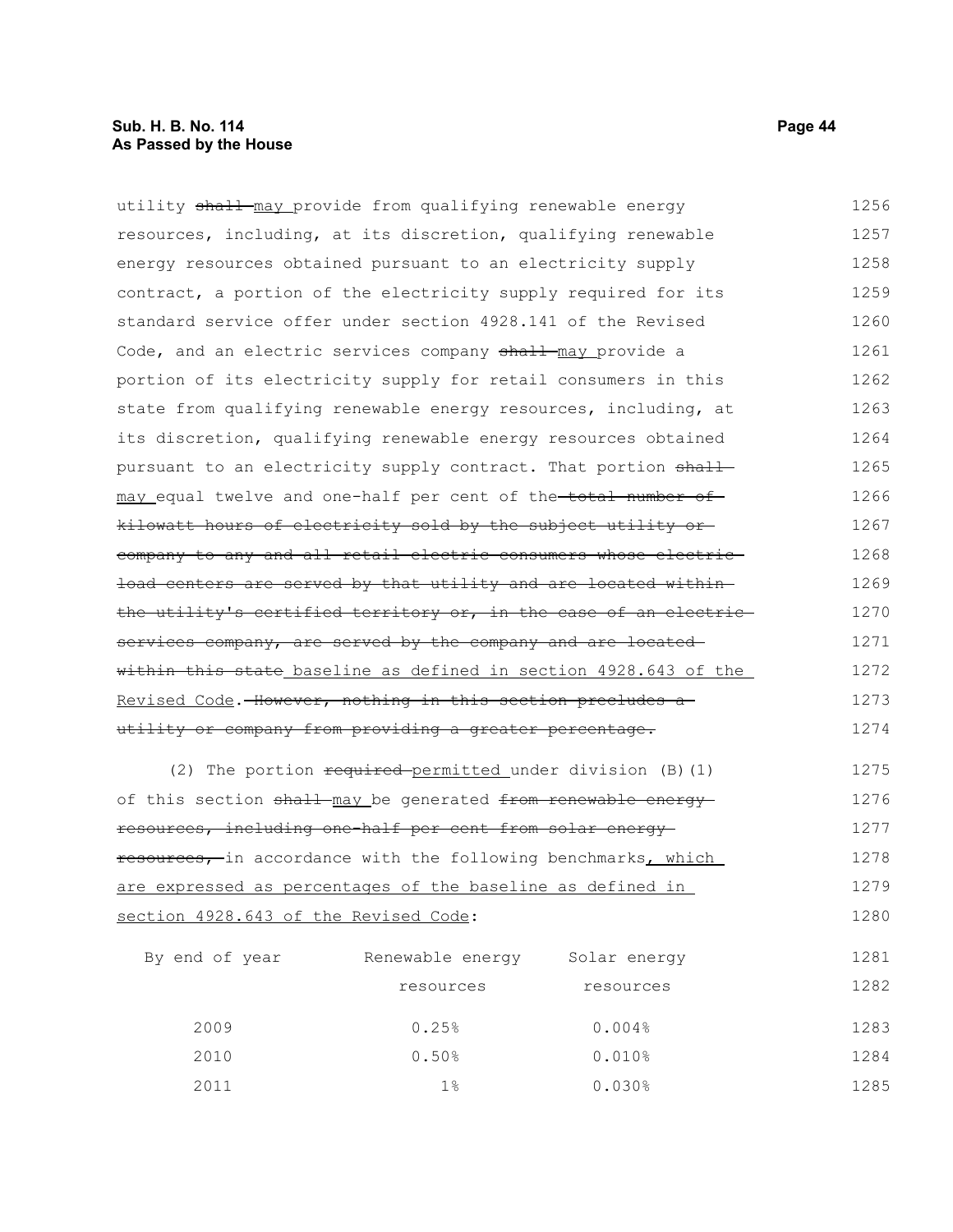# **Sub. H. B. No. 114 Page 45 As Passed by the House**

| 2012                                                                 | 1.5%  | 0.060%                                                               | 1286 |
|----------------------------------------------------------------------|-------|----------------------------------------------------------------------|------|
| 2013                                                                 | 2%    | 0.090%                                                               | 1287 |
| 2014                                                                 | 2.5%  | 0.12%                                                                | 1288 |
| 2015                                                                 | 2.5%  | 0.12%                                                                | 1289 |
| 2016                                                                 | 2.5%  | 0.12%                                                                | 1290 |
| 2017                                                                 | 3.5%  | 0.15%                                                                | 1291 |
| 2018                                                                 | 4.5%  | 0.18%                                                                | 1292 |
| 2019                                                                 | 5.5%  | 0.22%                                                                | 1293 |
| 2020                                                                 | 6.5%  | 0.26%                                                                | 1294 |
| 2021                                                                 | 7.5%  | 0.3%                                                                 | 1295 |
| 2022                                                                 | 8.5%  | 0.34%                                                                | 1296 |
| 2023                                                                 | 9.5%  | 0.38%                                                                | 1297 |
| 2024                                                                 | 10.5% | 0.42%                                                                | 1298 |
| 2025                                                                 | 11.5% | 0.46%                                                                | 1299 |
| 2026 and each calendar                                               | 12.5% | $0.5%$ .                                                             | 1300 |
| year thereafter                                                      |       |                                                                      | 1301 |
| $(3)$ (C) The qualifying renewable energy resources                  |       |                                                                      | 1302 |
| implemented by the utility or company shall may be met either:       |       |                                                                      | 1303 |
|                                                                      |       |                                                                      |      |
| $\frac{a}{b}$ (1) Through facilities located in this state; or       |       |                                                                      | 1304 |
|                                                                      |       | $\frac{1}{2}$ (2) With resources that can be shown to be deliverable | 1305 |
| into this state.                                                     |       |                                                                      | 1306 |
|                                                                      |       | (C)(1) The commission annually shall review an electric              | 1307 |
| distribution utility's or electric services company's compliance     |       |                                                                      | 1308 |
| with the most recent applicable benchmark under division $(B)$ $(2)$ |       |                                                                      | 1309 |
| of this section and, in the course of that review, shall-            |       |                                                                      | 1310 |
| identify any undercompliance or noncompliance of the utility or      |       |                                                                      | 1311 |
| company that it determines is weather-related, related to-           |       |                                                                      | 1312 |
| equipment or resource shortages for qualifying renewable energy-     |       |                                                                      | 1313 |
| resources as applicable, or is otherwise outside the utility's       |       |                                                                      | 1314 |
| or company's control.                                                |       |                                                                      | 1315 |
|                                                                      |       |                                                                      |      |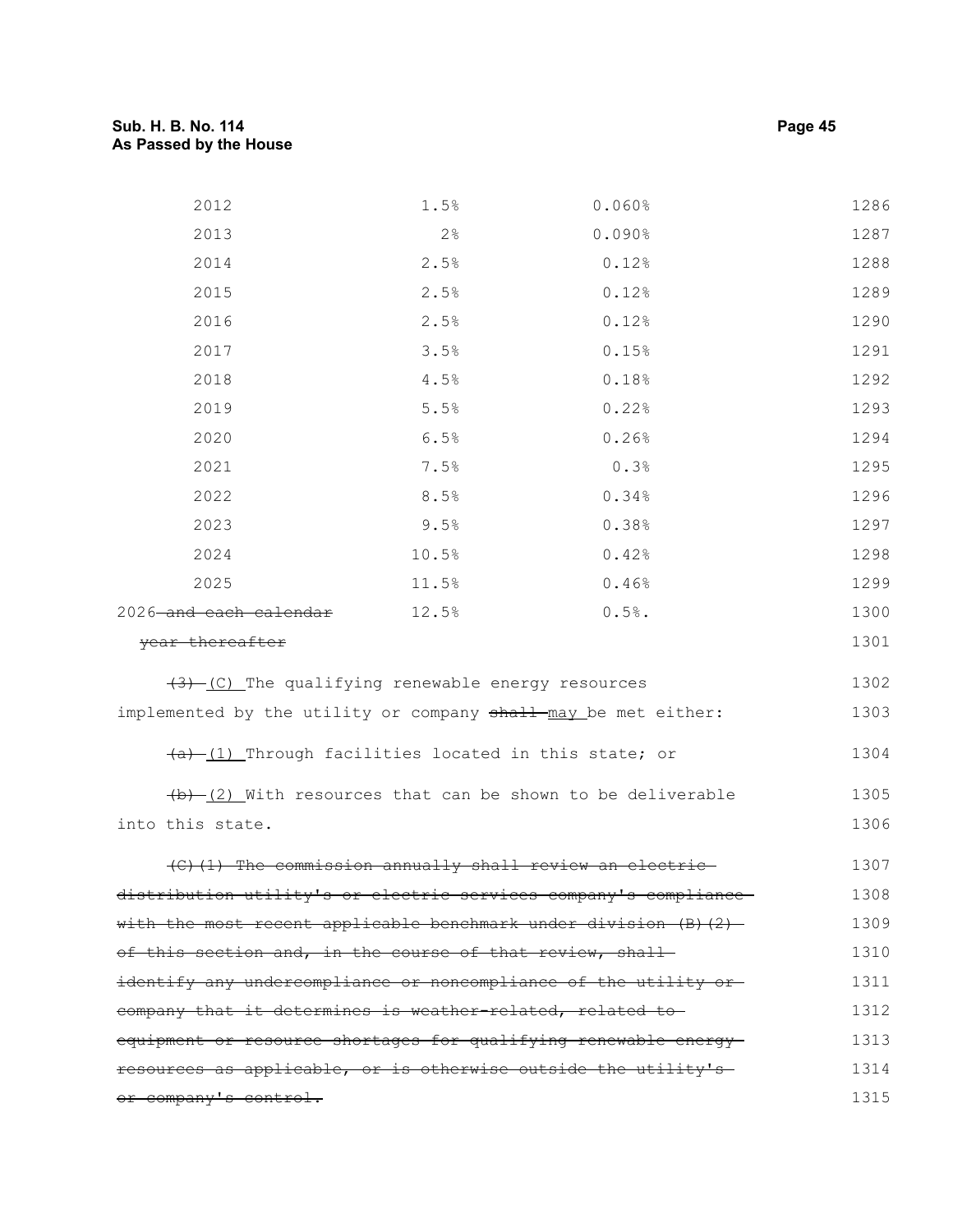# **Sub. H. B. No. 114 Page 46 As Passed by the House**

| (2) Subject to the cost cap provisions of division (C) (3)         | 1316 |
|--------------------------------------------------------------------|------|
| of this section, if the commission determines, after notice and    | 1317 |
| opportunity for hearing, and based upon its findings in that       | 1318 |
| review regarding avoidable undercompliance or noncompliance, but-  | 1319 |
| subject to division (C)(4) of this section, that the utility or    | 1320 |
| company has failed to comply with any such benchmark, the          | 1321 |
| commission shall impose a renewable energy compliance payment on   | 1322 |
| the utility or company.                                            | 1323 |
| (a) The compliance payment pertaining to the solar energy          | 1324 |
| resource benchmarks under division (B) (2) of this section shall-  | 1325 |
| be an amount per megawatt hour of undercompliance or-              | 1326 |
| noncompliance in the period under review, as follows:              | 1327 |
| (i) Three hundred dollars for 2014, 2015, and 2016;                | 1328 |
| (ii) Two hundred fifty dollars for 2017 and 2018;                  | 1329 |
| (iii) Two hundred dollars for 2019 and 2020;                       | 1330 |
| (iv) Similarly reduced every two years thereafter through-         | 1331 |
| 2026 by fifty dollars, to a minimum of fifty-dollars.              | 1332 |
| (b) The compliance payment pertaining to the renewable-            | 1333 |
| energy resource benchmarks under division (B) (2) of this section- | 1334 |
| shall equal the number of additional renewable energy credits-     | 1335 |
| that the electric distribution utility or electric services-       | 1336 |
| company would have needed to comply with the applicable            | 1337 |
| benchmark in the period under review times an amount that shall-   | 1338 |
| begin at forty-five dollars and shall be adjusted annually by-     | 1339 |
| the commission to reflect any change in the consumer price index-  | 1340 |
| as defined in section 101.27 of the Revised Code, but shall not    | 1341 |
| be less than forty-five dollars.                                   | 1342 |
| (e) The compliance payment shall not be passed through by-         | 1343 |

the electric distribution utility or electric services company 1344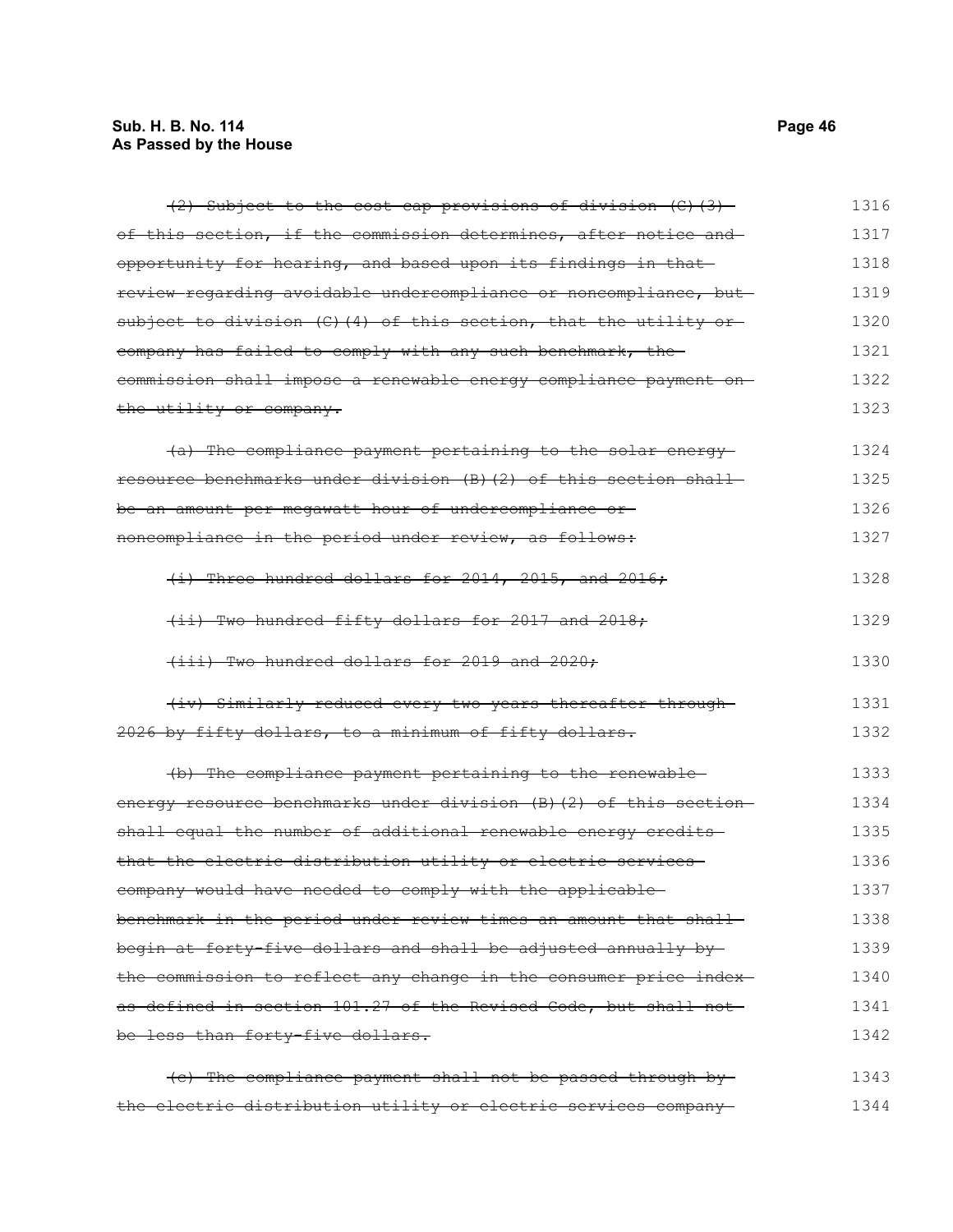#### **Sub. H. B. No. 114 Page 47 As Passed by the House**

to consumers. The compliance payment shall be remitted to the commission, for deposit to the credit of the advanced energy fund created under section 4928.61 of the Revised Code. Payment of the compliance payment shall be subject to such collection and enforcement procedures as apply to the collection of a forfeiture under sections 4905.55 to 4905.60 and 4905.64 of the Revised Code. (3) An (D) Neither an electric distribution utility or nor an electric services company need not comply with a benchmark under division (B)(2) of this section to the extent that may provide a portion of its electricity from qualifying renewable energy resources if its reasonably expected-cost of that eompliance providing that portion from those resources exceeds its reasonably expected cost of otherwise producing or acquiring the requisite-same amount of electricity by three per cent or more. The cost of compliance providing the portion from qualifying renewable energy resources shall be calculated as though any exemption from taxes and assessments had not been granted under section 5727.75 of the Revised Code. As long as the cost of providing the portion from qualifying renewable energy resources does not exceed the cost cap set forth in this division, then the portion may exceed any of the benchmarks set forth in division (B)(2) of this section.  $(4)$  (a)  $(E)$  (1) An electric distribution utility or electric services company may request the commission to make a force majeure determination pursuant to this division regarding all or part of the utility's or company's compliance with provision of electricity from qualifying renewable energy resources at the 1345 1346 1347 1348 1349 1350 1351 1352 1353 1354 1355 1356 1357 1358 1359 1360 1361 1362 1363 1364 1365 1366 1367 1368 1369 1370 1371 1372

level of any minimum benchmark of the benchmarks under division (B)(2) of this section-during the period of review occurring pursuant to division  $(C)$   $(2)$  of this section. The commission may 1373 1374 1375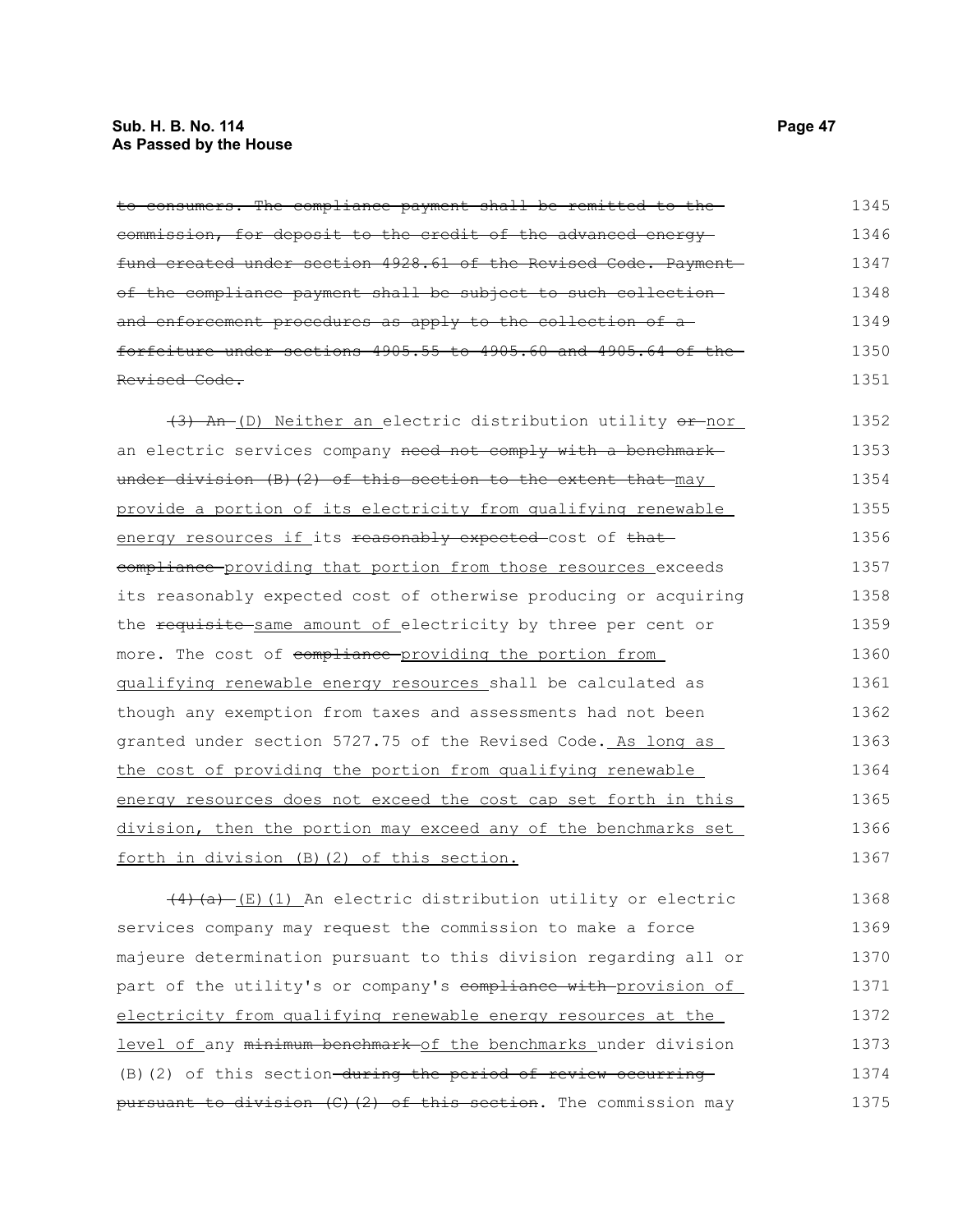#### **Sub. H. B. No. 114 Page 48 As Passed by the House**

require encourage the electric distribution utility or electric services company to make solicitations for renewable energy resource credits as part of its default service before the utility's or company's request of force majeure under this division can be made. 1376 1377 1378 1379 1380

 $(b)$  (2) Within ninety days after the filing of a request by an electric distribution utility or electric services company under division  $\left(\frac{C}{4}\right)\left(\frac{A}{A}\right)$  (E)(1) of this section, the commission shall determine if qualifying renewable energy resources are reasonably available in the marketplace in sufficient quantities for the utility or company to comply with the subject minimumprovide electricity from qualifying renewable energy resources at the level of the benchmark during the review period at issue. In making this determination, the commission shall consider whether the electric distribution utility or electric services company has made a good faith effort to acquire sufficient qualifying renewable energy or, as applicable, solar energy resources to so comply, including, but not limited to, by banking or seeking renewable energy resource credits or by seeking the resources through long-term contracts. Additionally, the commission shall consider the availability of qualifying renewable energy or solar energy resources in this state and other jurisdictions in the PJM interconnection regional transmission organization, L.L.C., or its successor and the midcontinent independent system operator or its successor. 1381 1382 1383 1384 1385 1386 1387 1388 1389 1390 1391 1392 1393 1394 1395 1396 1397 1398 1399 1400

 $\overline{(c)}$  (3) If, pursuant to division  $\overline{(c)}$  (4) $\overline{(b)}$  (2) of this section, the commission determines that qualifying renewable energy or solar energy resources are not reasonably available to permit the electric distribution utility or electric services company to comply, during the period of review, with the subject minimum provide electricity from qualifying renewable energy 1401 1402 1403 1404 1405 1406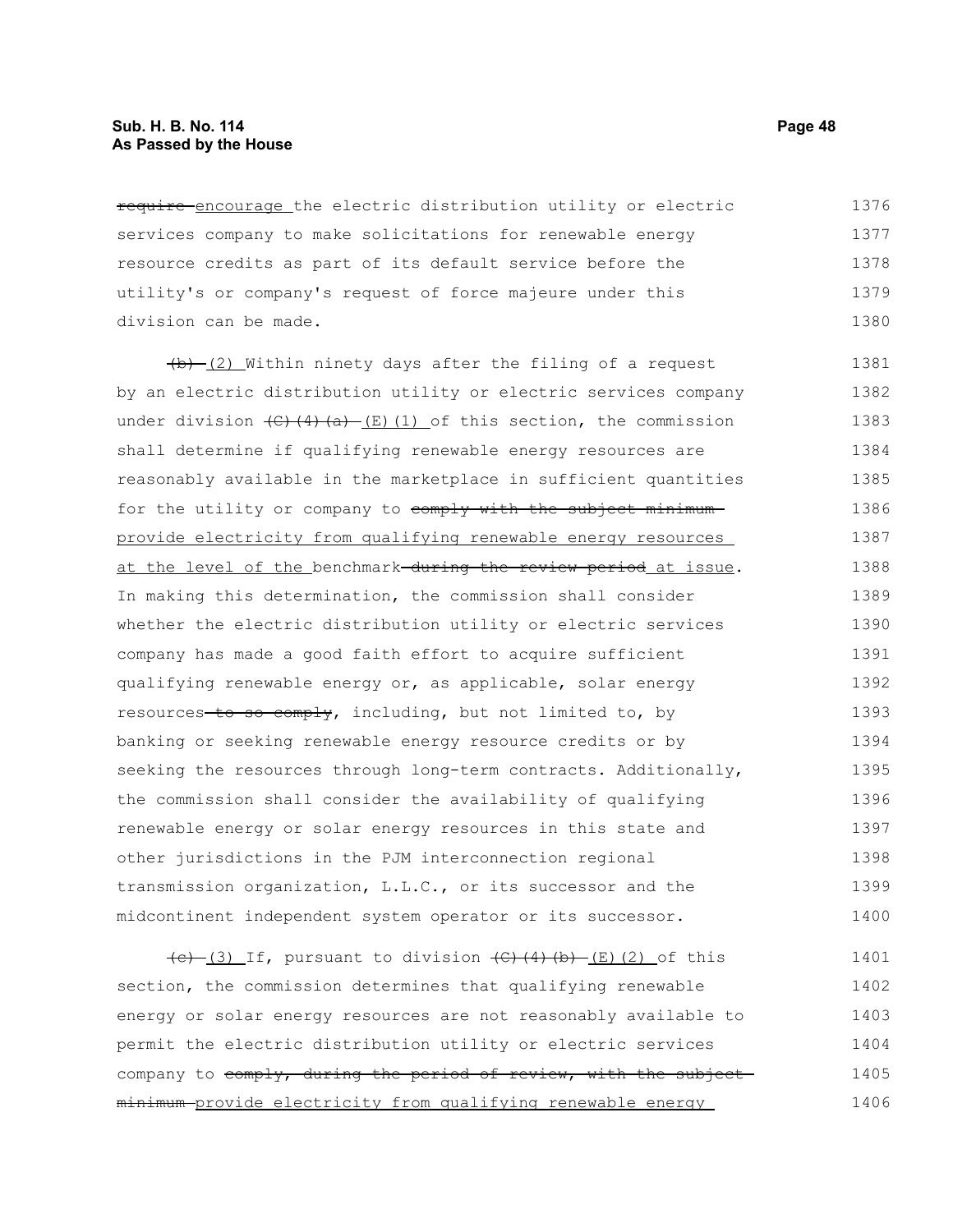| resources at the level of the benchmark-prescribed under-       | 1407 |
|-----------------------------------------------------------------|------|
| division (B)(2) of this section at issue, the commission shall  | 1408 |
| modify that compliance obligation of the utility or company     | 1409 |
| benchmark as it determines appropriate to accommodate the       | 1410 |
| finding. Commission modification shall not automatically reduce | 1411 |
| the obligation for the electric distribution utility's or-      | 1412 |
| electric services company's compliance in subsequent years. If  | 1413 |
| it modifies the electric distribution utility or electric-      | 1414 |
| services company obligation under division (C)(4)(c) of this    | 1415 |
| section, the commission may require the utility or company, if  | 1416 |
| sufficient renewable energy resource credits exist in the-      | 1417 |
| marketplace, to acquire additional renewable energy resource    | 1418 |
| eredits in subsequent years equivalent to the utility's or-     | 1419 |
| company's modified obligation under division (C)(4)(c) of this  | 1420 |
| section.                                                        | 1421 |

 $\frac{+5}{-1}$  The commission shall establish a process to provide for at least an annual review of the renewable energy resource market in this state and in the service territories of the regional transmission organizations that manage transmission systems located in this state. The commission shall use the results of this study to identify any needed changes to the amount of the renewable energy compliance payment specified under divisions (C)(2)(a) and (b) of this section. Specifically, the commission may increase the amount to ensure that payment of compliance payments is not used to achieve compliance with this section in lieu of actually acquiring or realizing energy derived from qualifying renewable energy resources. However, ifthe commission finds that the amount of the compliance payment should be otherwise changed, the commission shall present thisfinding to the general assembly for legislative enactment. 1422 1423 1424 1425 1426 1427 1428 1429 1430 1431 1432 1433 1434 1435 1436

(D) The commission annually shall submit to the general 1437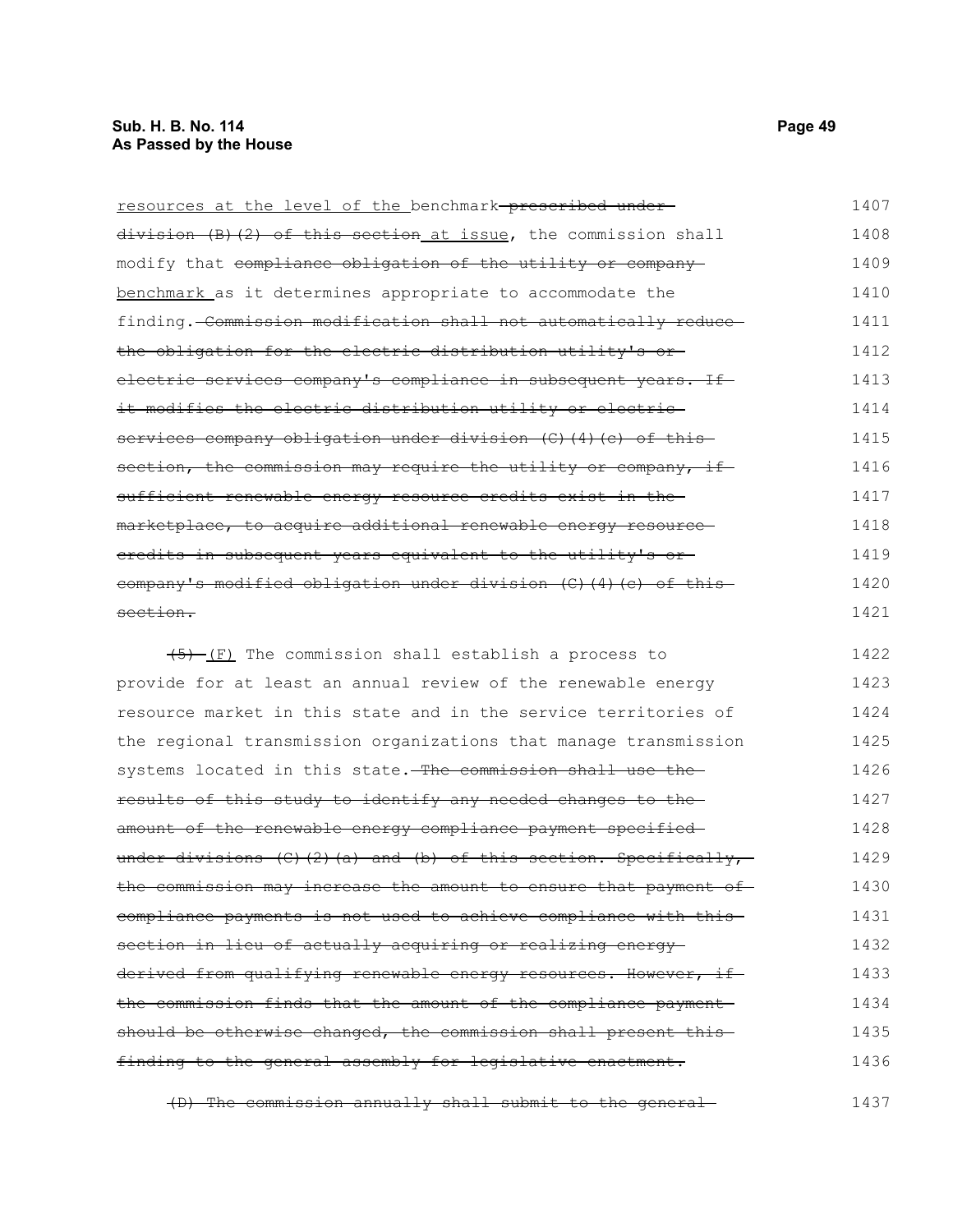assembly in accordance with section 101.68 of the Revised Code a report describing all of the following: (1) The compliance of electric distribution utilities and electric services companies with division (B) of this section; (2) The average annual cost of renewable energy credits purchased by utilities and companies for the year covered in the report; (3) Any strategy for utility and company compliance or for encouraging the use of qualifying renewable energy resources insupplying this state's electricity needs in a manner thatconsiders available technology, costs, job creation, and economic impacts. The commission shall begin providing the informationdescribed in division (D)(2) of this section in each report submitted after September 10, 2012. The commission shall allowand consider public comments on the report prior to its submission to the general assembly. Nothing in the report shallbe binding on any person, including any utility or company forthe purpose of its compliance with any benchmark under division-(B) of this section, or the enforcement of that provision under division (C) of this section.  $\overline{(E)}$  (G) All costs incurred by an electric distribution utility in complying with the requirements of this sectionproviding electricity from qualifying renewable energy resources shall be bypassable by any consumer that has exercised choice of supplier under section 4928.03 of the Revised Code. **Sec. 4928.641.** (A) If an electric distribution utility has executed a contract before April 1, 2014, the effective date of the amendments to this section by H.B. 114 of the 132nd general 1438 1439 1440 1441 1442 1443 1444 1445 1446 1447 1448 1449 1450 1451 1452 1453 1454 1455 1456 1457 1458 1459 1460 1461 1462 1463 1464 1465 1466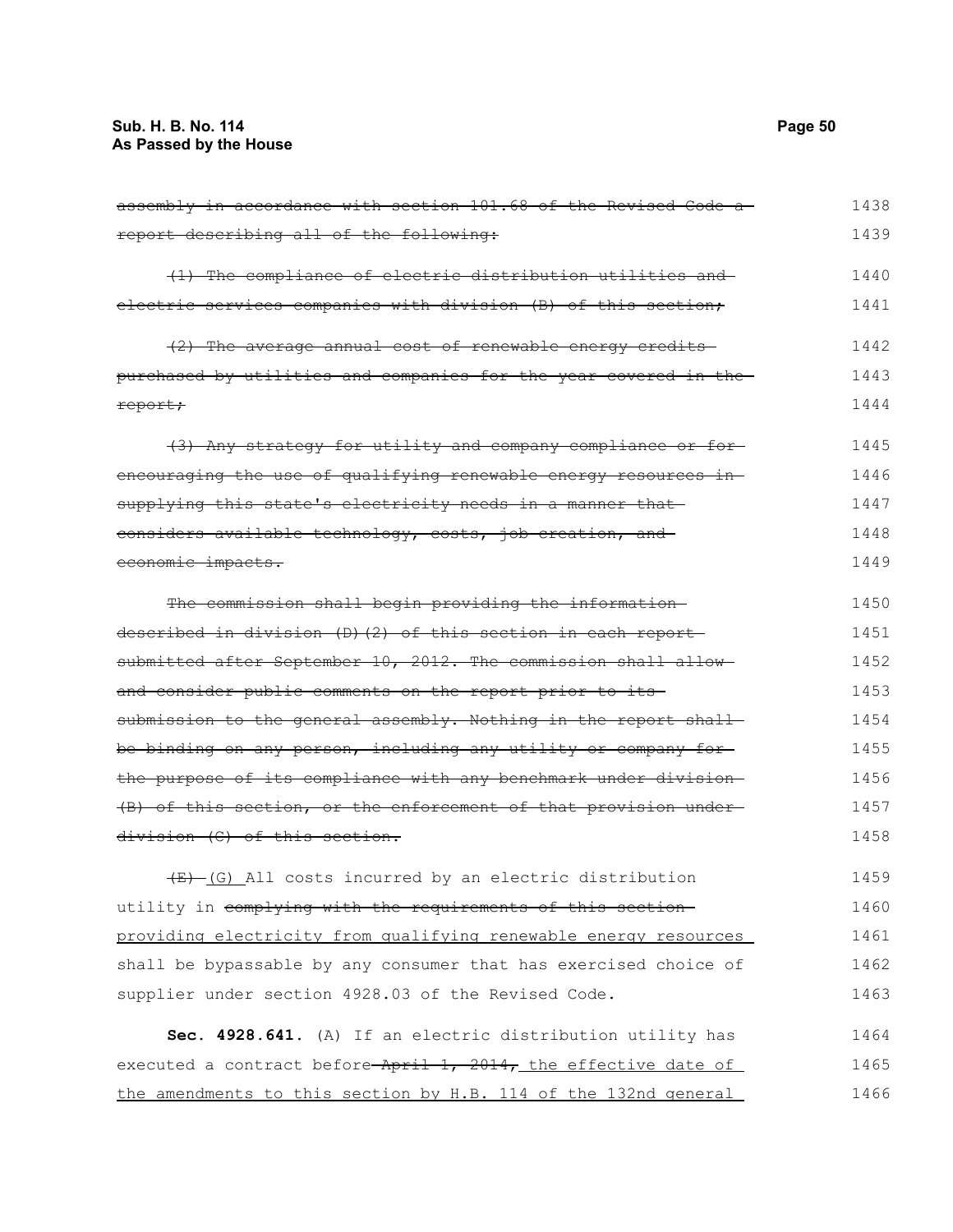| assembly to procure renewable energy-resources for compliance    | 1467 |
|------------------------------------------------------------------|------|
| with section 4928.64 of the Revised Code as that section existed | 1468 |
| prior to that date and there are ongoing costs associated with   | 1469 |
| that contract that are being recovered from customers through a  | 1470 |
| bypassable charge as of the effective that date of S.B. 310 of   | 1471 |
| the 130th general assembly, that cost recovery shall continue on | 1472 |
| a bypassable basis until the prudently incurred costs associated | 1473 |
| with that contract are fully recovered.                          | 1474 |
| (B) Division (A) of this section applies only to costs           | 1475 |
| associated with the original term of a contract described in     | 1476 |
| that division and entered into before-April 1, 2014 the          | 1477 |
| effective date of the amendments to this section by H.B. 114 of  | 1478 |
| the 132nd general assembly. This section does not permit         | 1479 |
| recovery of costs associated with an extension of such a         | 1480 |
| contract. This section does not permit recovery of costs         | 1481 |
| associated with an amendment of such a contract if that          | 1482 |
| amendment was made on or after-April 1, 2014 the effective date  | 1483 |
| of the amendments to this section by H.B. 114 of the 132nd       | 1484 |
| general assembly.                                                | 1485 |
| Sec. 4928.643. (A) Except As used in sections 4928.64 and        | 1486 |
| 4928.6620 of the Revised Code, and except as provided in         | 1487 |
| division (B) of this section and section 4928.644 of the Revised | 1488 |
| Code, the baseline for an electric distribution utility's or an- | 1489 |
| electric services company's compliance with the qualified-       | 1490 |
| renewable energy resource requirements of section 4928.64 of the | 1491 |
| Revised Code shall be-"baseline" means the average of total      | 1492 |
| kilowatt hours sold by the an electric distribution utility or   | 1493 |
| electric services company in the preceding three calendar years  | 1494 |
| to the following:                                                | 1495 |

(1) In the case of an electric distribution utility, any 1496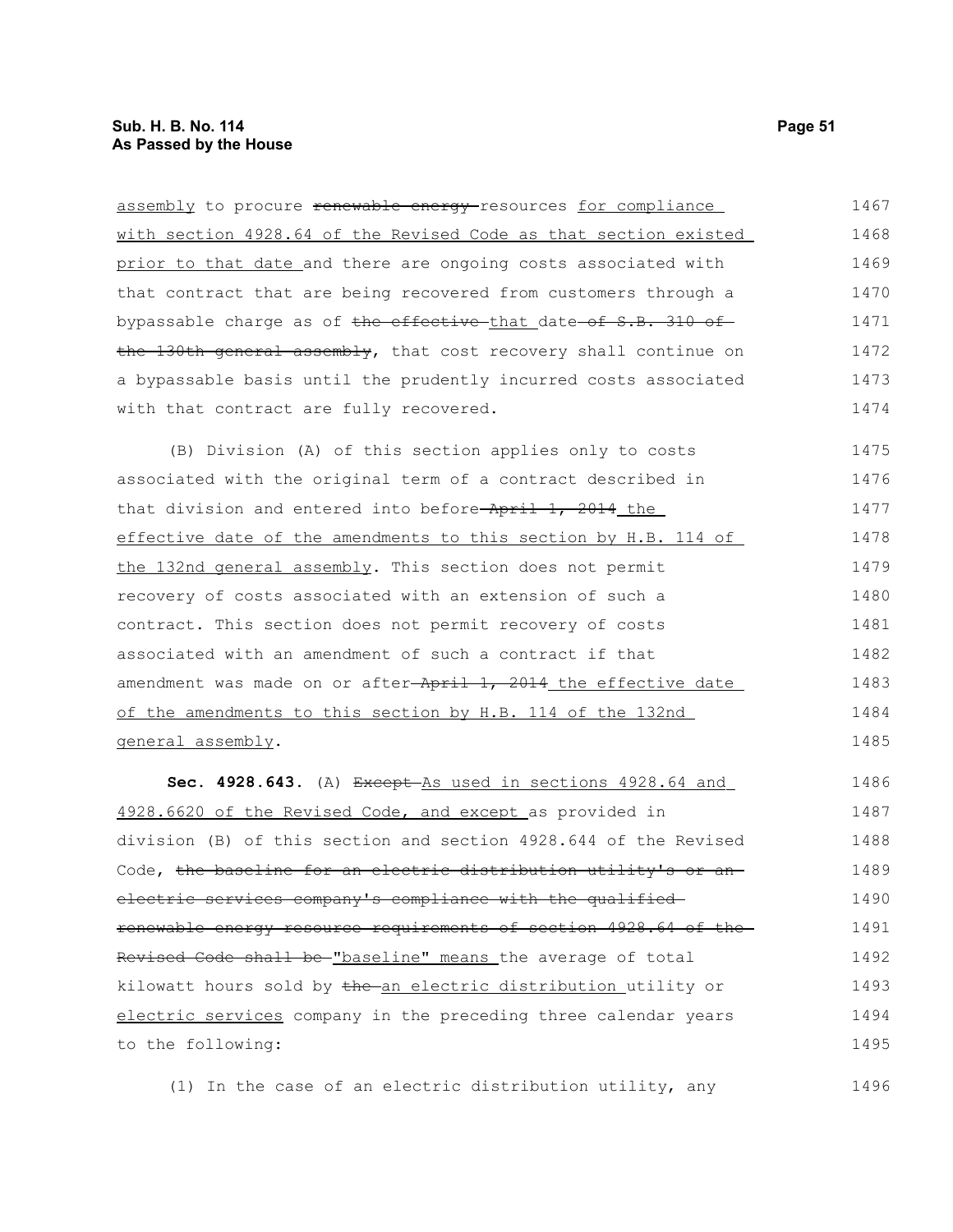and all retail electric consumers whose electric load centers are served by that utility and are located within the utility's certified territory, excluding customers of the utility who have opted out under section 4928.647 of the Revised Code; 1497 1498 1499 1500

(2) In the case of an electric services company, any and all retail electric consumers who are served by the company and are located within this state, excluding customers of the company who have opted out under section 4928.647 of the Revised Code. 1501 1502 1503 1504 1505

(B) Beginning with compliance year 2014, a A utility or company may choose for its baseline for compliance with the qualified renewable energy resource requirements of section 4928.64 of the Revised Code to be the total kilowatt hours sold to the applicable consumers, as described in division (A)(1) or (2) of this section, in the applicable compliance calendar year described in the utility's report submitted under division (A) of section 4928.6620 of the Revised Code. 1506 1507 1508 1509 1510 1511 1512 1513

(C) A utility or company that uses the baseline permitted under division (B) of this section may use the baseline described in division (A) of this section in any subsequent eompliance calendar year. A utility or company that makes this switch shall use the baseline described in division (A) of this section for at least three consecutive compliance calendar years before again using the baseline permitted under division (B) of this section. 1514 1515 1516 1517 1518 1519 1520 1521

**Sec. 4928.644.** The public utilities commission may reduce either baseline described-defined in section 4928.643 of the Revised Code to adjust for new economic growth in the electric distribution utility's certified territory or in the electric services company's service area in this state. 1522 1523 1524 1525 1526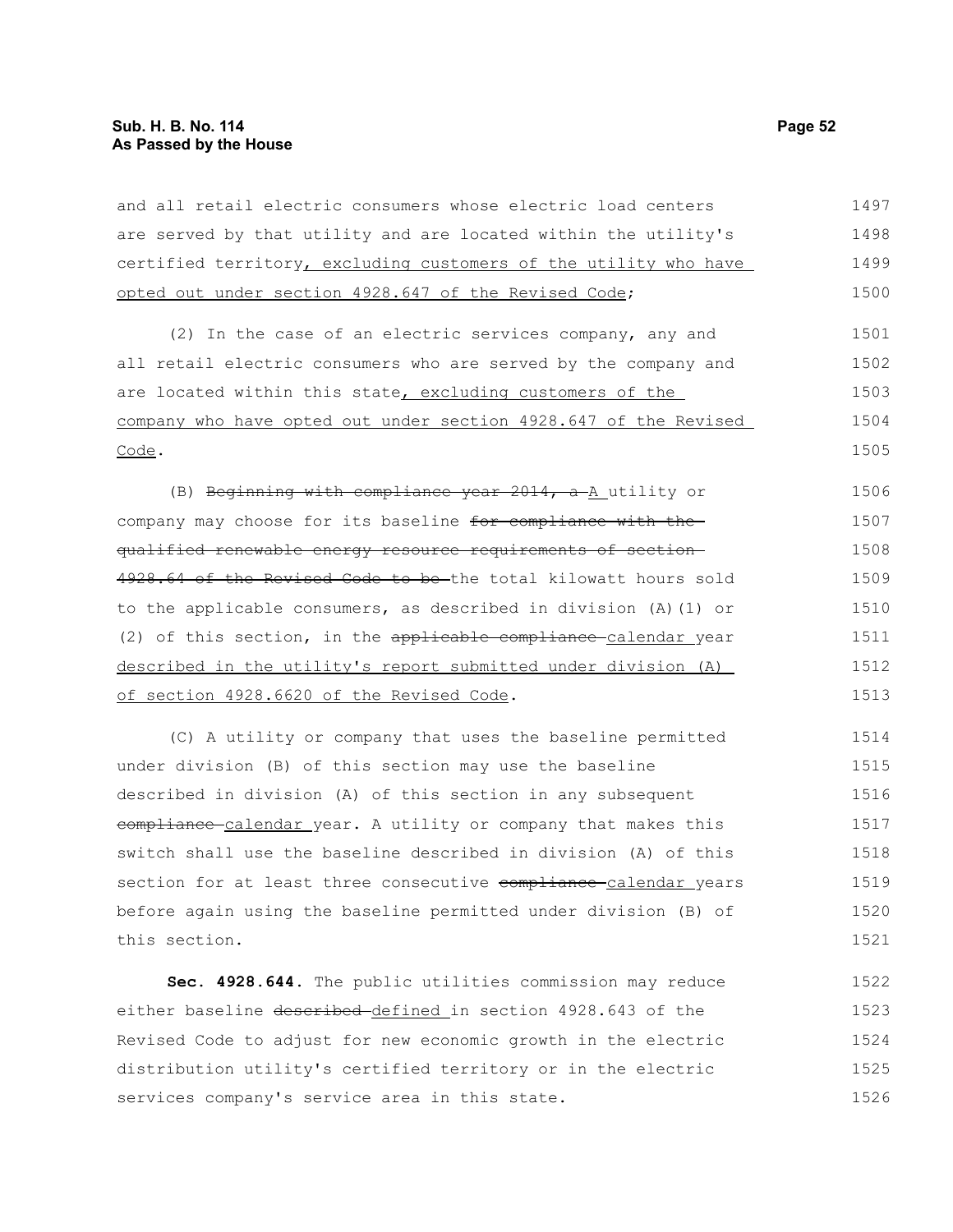**Sec. 4928.645.** (A) An electric distribution utility or electric services company may use, for the purpose of-complying with the requirements under divisions  $(B)$   $(1)$  and  $(2)$  of section 4928.64 of the Revised Code providing electricity from qualifying renewable energy resources, renewable energy credits any time in the five calendar years following the date of their purchase or acquisition from any entity, including, but not limited to, the following: (1) A mercantile customer; (2) An owner or operator of a hydroelectric generating facility that is located at a dam on a river, or on any water discharged to a river, that is within or bordering this state or within or bordering an adjoining state, or that produces power that can be shown to be deliverable into this state; (3) A seller of compressed natural gas that has been produced from biologically derived methane gas, provided that the seller may only provide renewable energy credits for metered amounts of gas. (B)(1) The public utilities commission shall adopt rules specifying that one unit of credit shall equal one megawatt hour of electricity derived from qualifying renewable energy resources, except that, for a generating facility of seventyfive megawatts or greater that is situated within this state and has committed by December 31, 2009, to modify or retrofit its generating unit or units to enable the facility to generate principally from biomass energy by June 30, 2013, each megawatt hour of electricity generated principally from that biomass energy shall equal, in units of credit, the product obtained by 1527 1528 1529 1530 1531 1532 1533 1534 1535 1536 1537 1538 1539 1540 1541 1542 1543 1544 1545 1546 1547 1548 1549 1550 1551 1552 1553 1554

multiplying the actual percentage of biomass feedstock heat input used to generate such megawatt hour by the quotient

1555 1556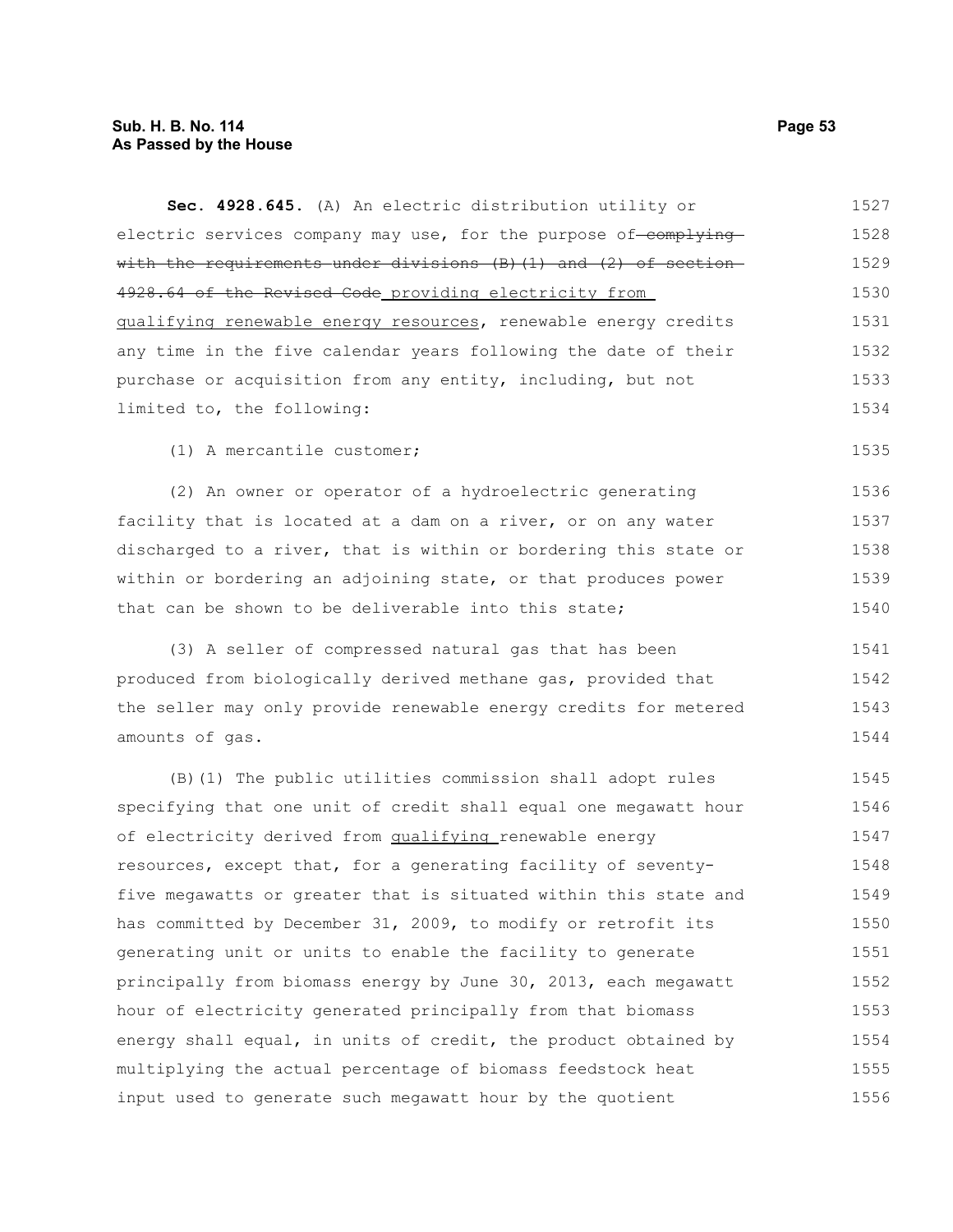obtained by dividing the then existing unit dollar amount used to determine a renewable energy compliance payment as provided under division (C)(2)(b) of section 4928.64 of the Revised Code forty-five by the then existing market value of one renewable energy credit, but such megawatt hour shall not equal less than one unit of credit. Renewable-Qualifying renewable energy resources do not have to be converted to electricity in order to be eligible to receive renewable energy credits. The rules shall specify that, for purposes of converting the quantity of energy derived from biologically derived methane gas to an electricity equivalent, one megawatt hour equals 3,412,142 British thermal units. (2) The rules also shall provide for this state a system of registering renewable energy credits by specifying which of any generally available registries shall be used for that purpose and not by creating a registry. That selected system of registering renewable energy credits shall allow a hydroelectric generating facility to be eligible for obtaining renewable 1557 1558 1559 1560 1561 1562 1563 1564 1565 1566 1567 1568 1569 1570 1571 1572 1573 1574

energy credits and shall allow customer-sited projects or actions the broadest opportunities to be eligible for obtaining renewable energy credits.

 **Sec. 4928.647.** (A) Beginning January 1, 2019, and in accordance with rules adopted by the public utilities commission under division (C) of this section, any customer of an electric distribution utility and any customer of an electric services company may opt out of paying any rider, charge, or other cost recovery mechanism designed to recover the costs of the utility's or company's, as applicable, provision of electricity from qualifying renewable energy resources. 1578 1579 1580 1581 1582 1583 1584 1585

(B) Division (A) of this section does not apply to cost

1575 1576 1577

1586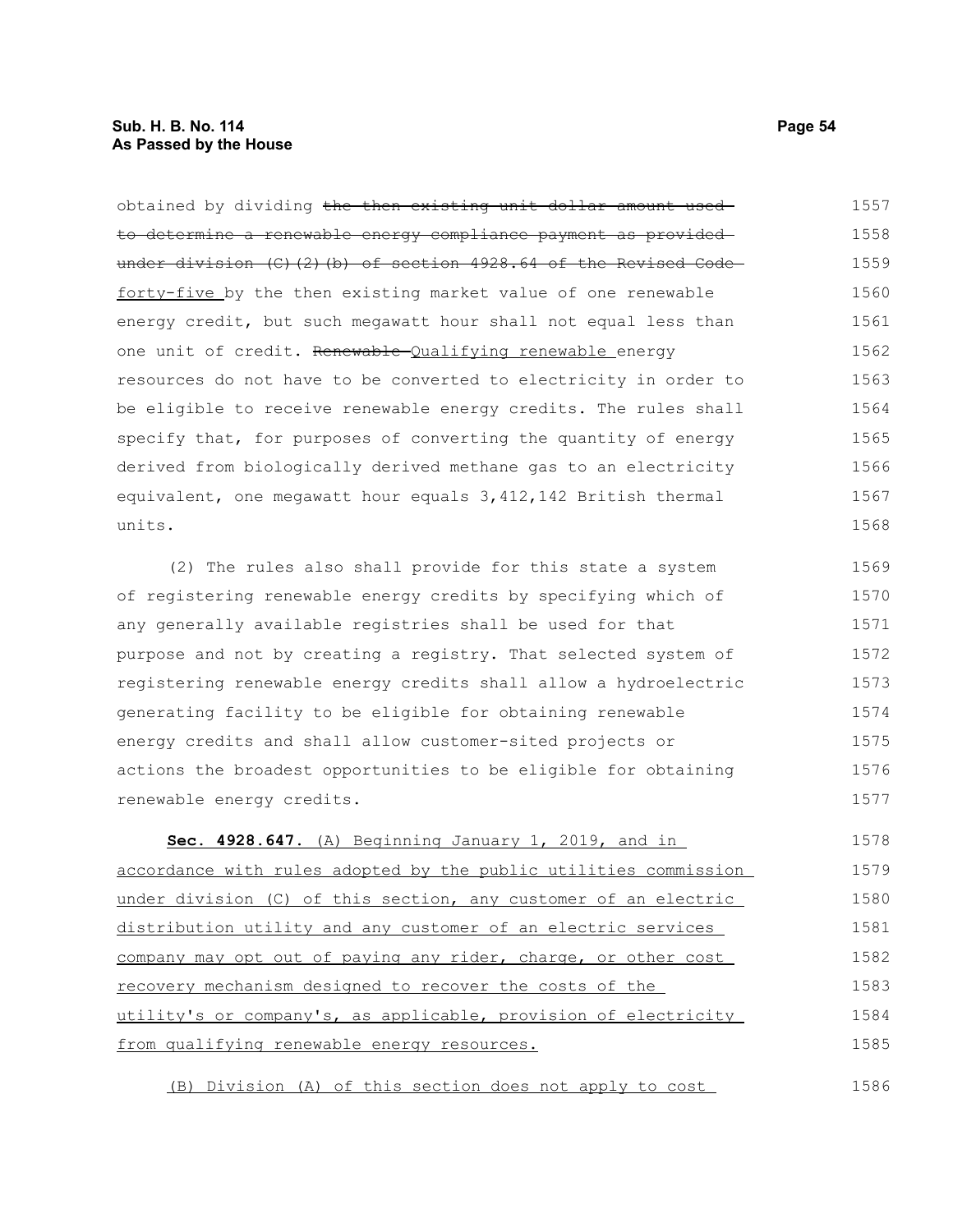| recovery under section 4928.641 of the Revised Code.                   | 1587 |
|------------------------------------------------------------------------|------|
| (C) Not later than January 1, 2019, the commission shall               | 1588 |
| adopt rules governing division (A) of this section.                    | 1589 |
| <b>Sec. 4928.65.</b> (A) Not later than January $1, -2015, 2018$ , the | 1590 |
| public utilities commission shall adopt rules governing the            | 1591 |
| disclosure of the costs to customers of all of the following:          | 1592 |
| (1) If applicable, the renewable energy resource                       | 1593 |
| requirements of section 4928.64 of the Revised Code as that            | 1594 |
| section existed prior to the effective date of the amendments to       | 1595 |
| this section by H.B. 114 of the 132nd general assembly,                | 1596 |
| including costs recovered under section 4928.641 of the Revised        | 1597 |
| Code;                                                                  | 1598 |
| $(2)$ The energy efficiency savings, and peak demand                   | 1599 |
| reduction requirements provisions of sections 4928.64 and              | 1600 |
| section 4928.66 of the Revised Code;                                   | 1601 |
| (3) Electricity provided after the effective date of the               | 1602 |
| amendments to this section by H.B. 114 of the 132nd general            | 1603 |
| assembly from qualifying renewable energy resources. The               | 1604 |
| (B) The rules shall include both of the following                      | 1605 |
| requirements:                                                          | 1606 |
| (1) That every electric distribution utility list, on all              | 1607 |
| customer bills sent by the utility, including utility                  | 1608 |
| consolidated bills that include both electric distribution             | 1609 |
| utility and electric services company charges, the individual          | 1610 |
| customer cost of both of the following for the applicable              | 1611 |
| billing period:                                                        | 1612 |
| (a) Electricity provided by the utility after the                      | 1613 |
| effective date of the amendments to this section by H.B. 114 of        | 1614 |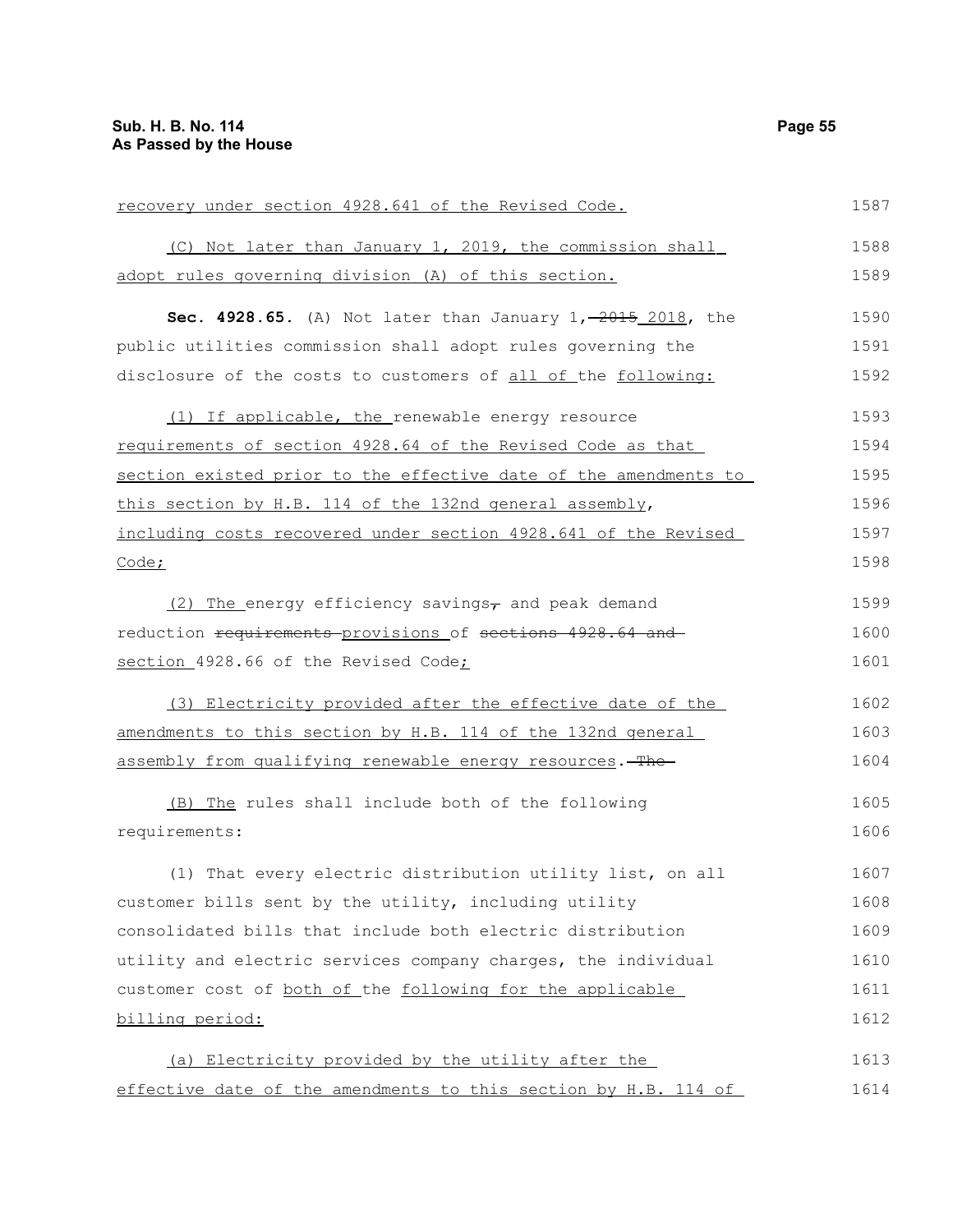the 132nd general assembly from qualifying renewable energy resources; (b) The utility's compliance with all of the following  $for$ the applicable billing period: (a) The (i) If applicable, the renewable energy resource requirements under section 4928.64 of the Revised Code as that section existed prior to the effective date of the amendments to this section by H.B. 114 of the 132nd general assembly, including costs recovered under section 4928.641 of the Revised Code and subject to division  $\overline{B}$  (C) of this section;  $(b)$  (ii) The energy efficiency savings requirements provisions under section 4928.66 of the Revised Code;  $(e)$  (iii) The peak demand reduction requirements provisions under section 4928.66 of the Revised Code. (2) That every electric services company list, on all customer bills sent by the company, the individual customer cost, subject to division (B) of this section, of both of the following for the applicable billing period: (a) Electricity provided by the company after the effective date of the amendments to this section by H.B. 114 of the 132nd general assembly from qualifying renewable energy resources; (b) If applicable, the company's compliance with the renewable energy resource requirements under section 4928.64 of the Revised Code for the applicable billing period as that section existed prior to the effective date of the amendments to this section by H.B. 114 of the 132nd general assembly, subject 1615 1616 1617 1618 1619 1620 1621 1622 1623 1624 1625 1626 1627 1628 1629 1630 1631 1632 1633 1634 1635 1636 1637 1638 1639 1640 1641 1642

to division (C) of this section.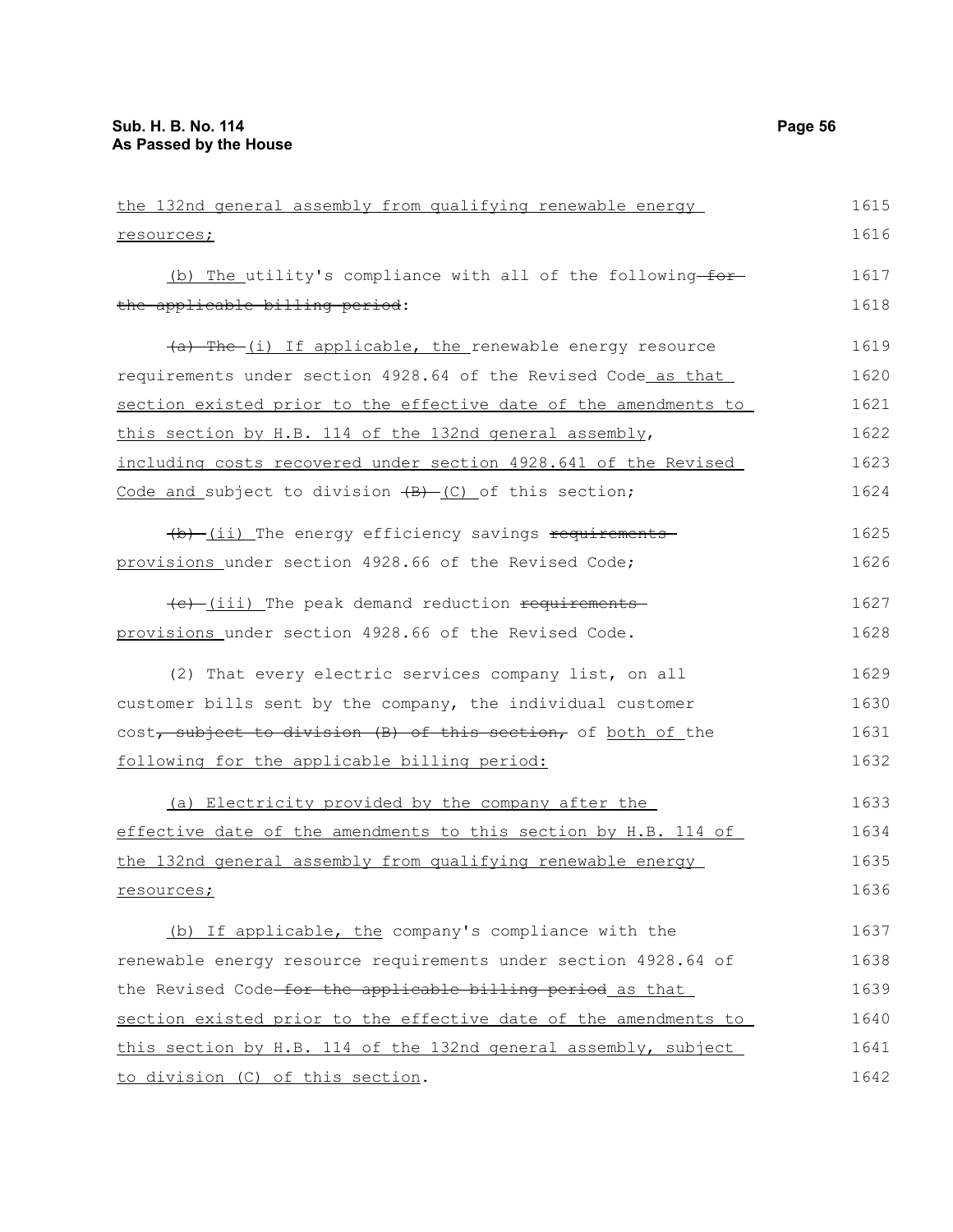# **Sub. H. B. No. 114 Page 57 As Passed by the House**

 $\overline{(B)(C)}$ (1) For purposes of division  $\overline{(A)(B)(1)}$ (1) $\overline{(a)}$  (b)(i) of this section, the any cost of compliance with the renewable energy resource requirements, including costs recovered under section 4928.641 of the Revised Code, shall be calculated by multiplying the individual customer's monthly usage by the combined weighted average of renewable-energy-credit costs, including solar-renewable-energy-credit costs, paid by all electric distribution utilities, as listed in the commission's most recently available alternative energy portfolio standard report. 1643 1644 1645 1646 1647 1648 1649 1650 1651 1652

(2) For purposes of division  $(A)$  (B)(2)(b) of this section, the any cost of compliance with the renewable energy resource requirements shall be calculated by multiplying the individual customer's monthly usage by the combined weighted average of renewable-energy-credit costs, including solar-renewable-energycredit costs, paid by all electric services companies, as listed in the commission's most recently available alternative energy portfolio standard report. 1653 1654 1655 1656 1657 1658 1659 1660

 $\overline{(C)$  (D) The costs required to be listed under division  $\overline{(A)}$ (B)(1) of this section shall be listed on each customer's monthly bill as three-four\_distinct line items. The cost-costs required to be listed under division  $(A)$  (B)(2) of this section shall be listed on each customer's monthly bill as  $a$ -two distinct line-item items. 1661 1662 1663 1664 1665 1666

**Sec. 4928.66.** (A)(1)(a) Beginning in 2009, an electric distribution utility shall implement energy efficiency programs that achieve energy savings equivalent to at least three-tenths of one per cent of the total, annual average, and normalized kilowatt-hour sales of the electric distribution utility during the preceding three calendar years to customers in this state. 1667 1668 1669 1670 1671 1672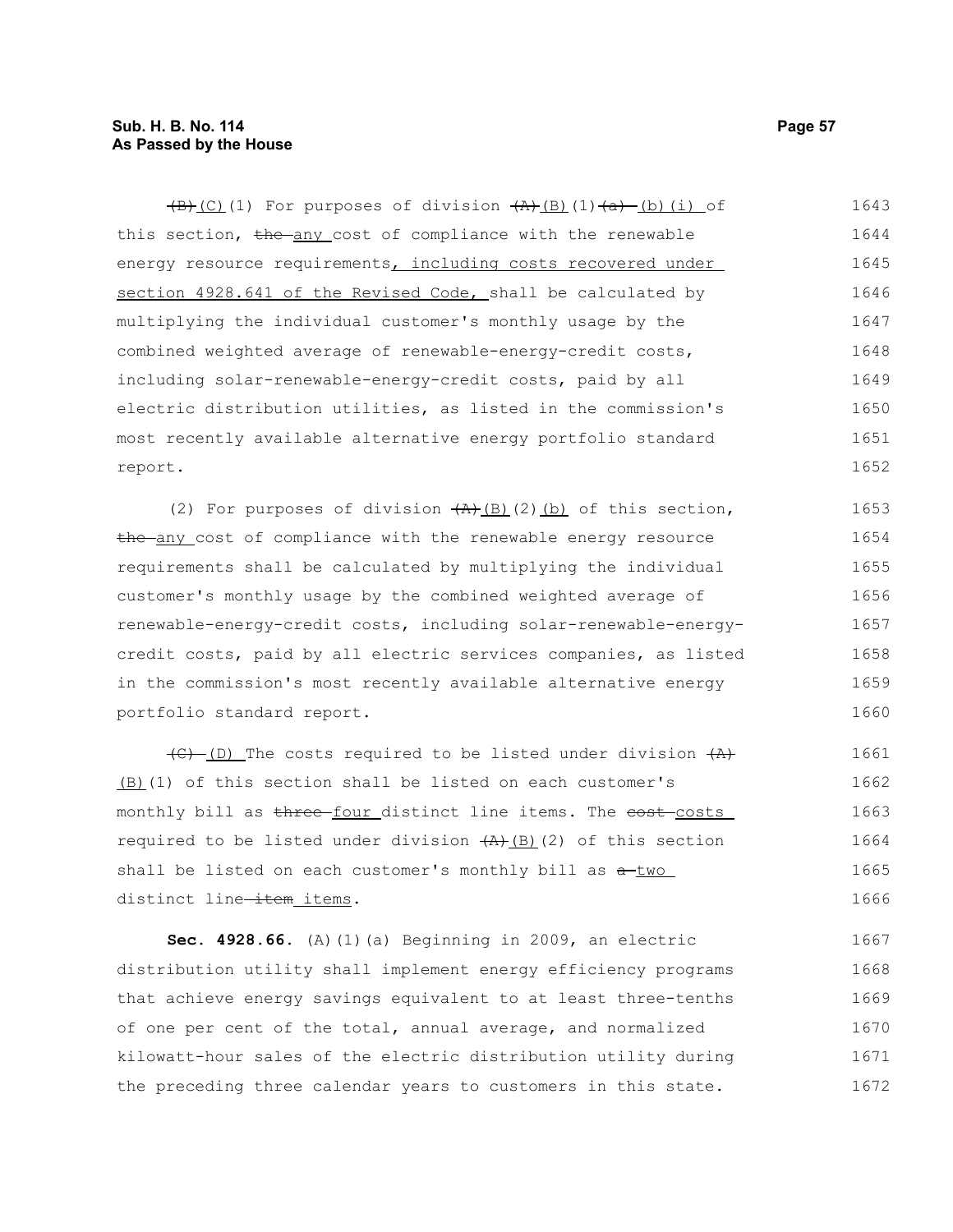# **Sub. H. B. No. 114 Page 58 As Passed by the House**

An energy efficiency program may include a combined heat and power system placed into service or retrofitted on or after the effective date of the amendment of this section by S.B. 315 of the 129th general assembly, September 10, 2012, or a waste energy recovery system placed into service or retrofitted on or after September 10, 2012, except that a waste energy recovery system described in division (A)(38)(b) of section 4928.01 of the Revised Code may be included only if it was placed into service between January 1, 2002, and December 31, 2004. For a waste energy recovery or combined heat and power system, the savings shall be as estimated by the public utilities commission. The savings requirement, using such a three-year average, shall increase to an additional five-tenths of one per cent in 2010, seven-tenths of one per cent in 2011, eight-tenths of one per cent in 2012, nine-tenths of one per cent in 2013, and one per cent in 2014. In 2015 and 2016, an electric distribution utility shall achieve energy savings equal to the result of subtracting the cumulative energy savings achieved since 2009 from the product of multiplying the baseline for energy savings, described in division (A)(2)(a) of this section, by four and two-tenths of one per cent. If the result is zero or less for the year for which the calculation is being made, the utility shall not be required to achieve additional energy savings for that year, but may achieve additional energy savings for that year. Thereafter, the annual savings requirements shall be, for years 2017, 2018, 2019, and 2020, 2021, 2022, 2023, 2024, and 2025, one per cent of the baseline, and two per cent each year thereafter for years 2026 and 2027, achieving cumulative energy savings in excess of twenty-two seventeen per cent by the end of 2027. For purposes of a waste energy recovery or combined heat and power system, an electric distribution utility shall not apply more than the total annual percentage of 1673 1674 1675 1676 1677 1678 1679 1680 1681 1682 1683 1684 1685 1686 1687 1688 1689 1690 1691 1692 1693 1694 1695 1696 1697 1698 1699 1700 1701 1702 1703 1704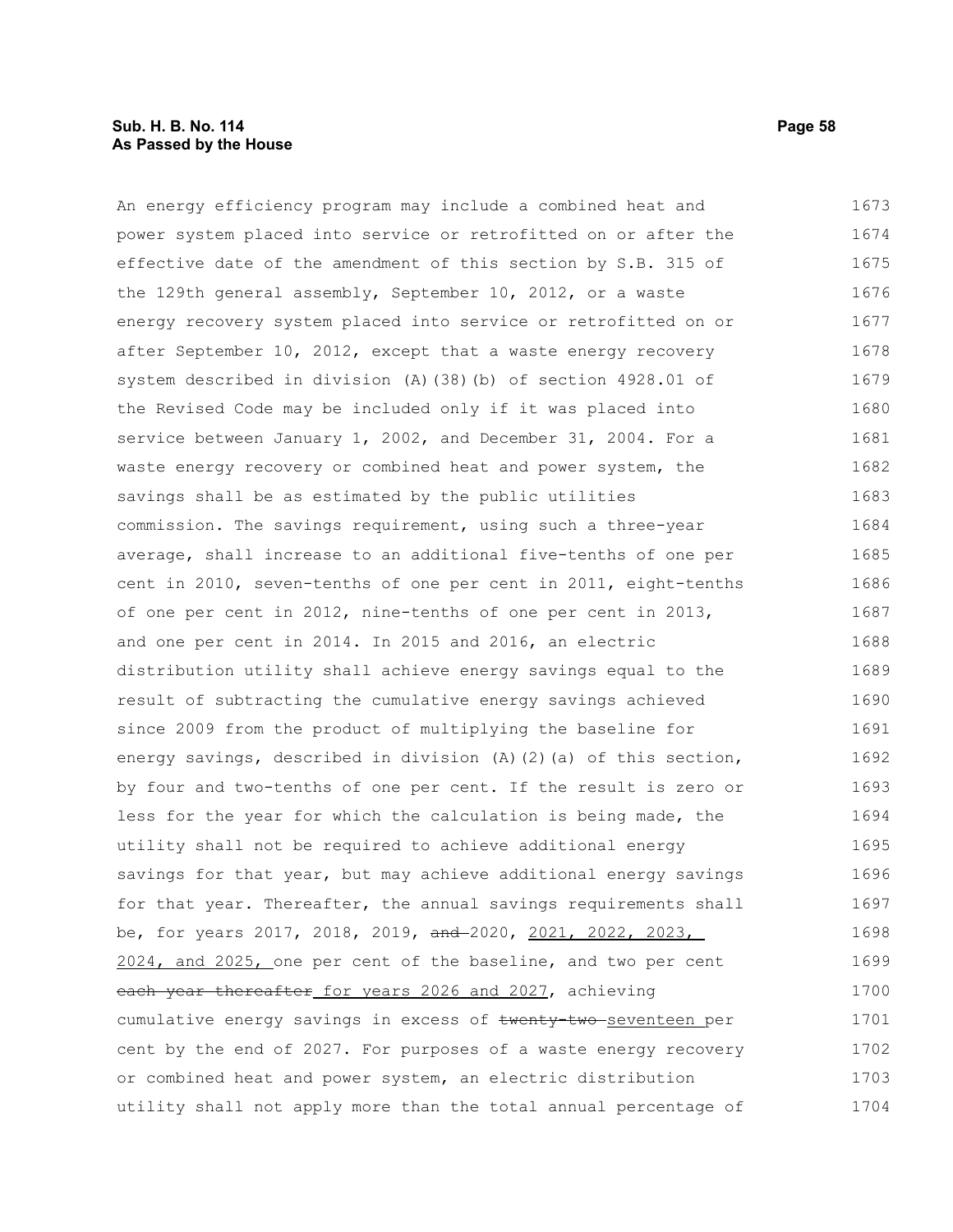the electric distribution utility's industrial-customer load, relative to the electric distribution utility's total load, to the annual energy savings requirement. 1705 1706 1707

(b) Beginning in 2009, an electric distribution utility shall implement peak demand reduction programs designed to achieve a one per cent reduction in peak demand in 2009 and an additional seventy-five hundredths of one per cent reduction each year through 2014. In 2015 and 2016, an electric distribution utility shall achieve a reduction in peak demand equal to the result of subtracting the cumulative peak demand reductions achieved since 2009 from the product of multiplying the baseline for peak demand reduction, described in division (A)(2)(a) of this section, by four and seventy-five hundredths of one per cent. If the result is zero or less for the year for which the calculation is being made, the utility shall not be required to achieve an additional reduction in peak demand for that year, but may achieve an additional reduction in peak demand for that year. In 2017 and each year thereafter through 2020, the utility shall achieve an additional seventy-five hundredths of one per cent reduction in peak demand. 1708 1709 1710 1711 1712 1713 1714 1715 1716 1717 1718 1719 1720 1721 1722 1723 1724

(c) Subject to section 4928.6620 of the Revised Code, noncompliance with the provisions of division (A)(1)(a) of this section shall be subject to forfeitures under division (B) of this section only for the requirements for years 2016, 2019, 2022, 2025, and 2027. Subject to section 4928.6620 of the Revised Code, noncompliance with the provisions of division (A) (1)(b) of this section shall be subject to forfeitures under division (B) of this section only for the requirements for years 2016, 2019, and 2020. The sole penalty for an electric distribution utility's failure to comply with any provision of divisions (A)(1)(a) and (b) of this section shall be the 1725 1726 1727 1728 1729 1730 1731 1732 1733 1734 1735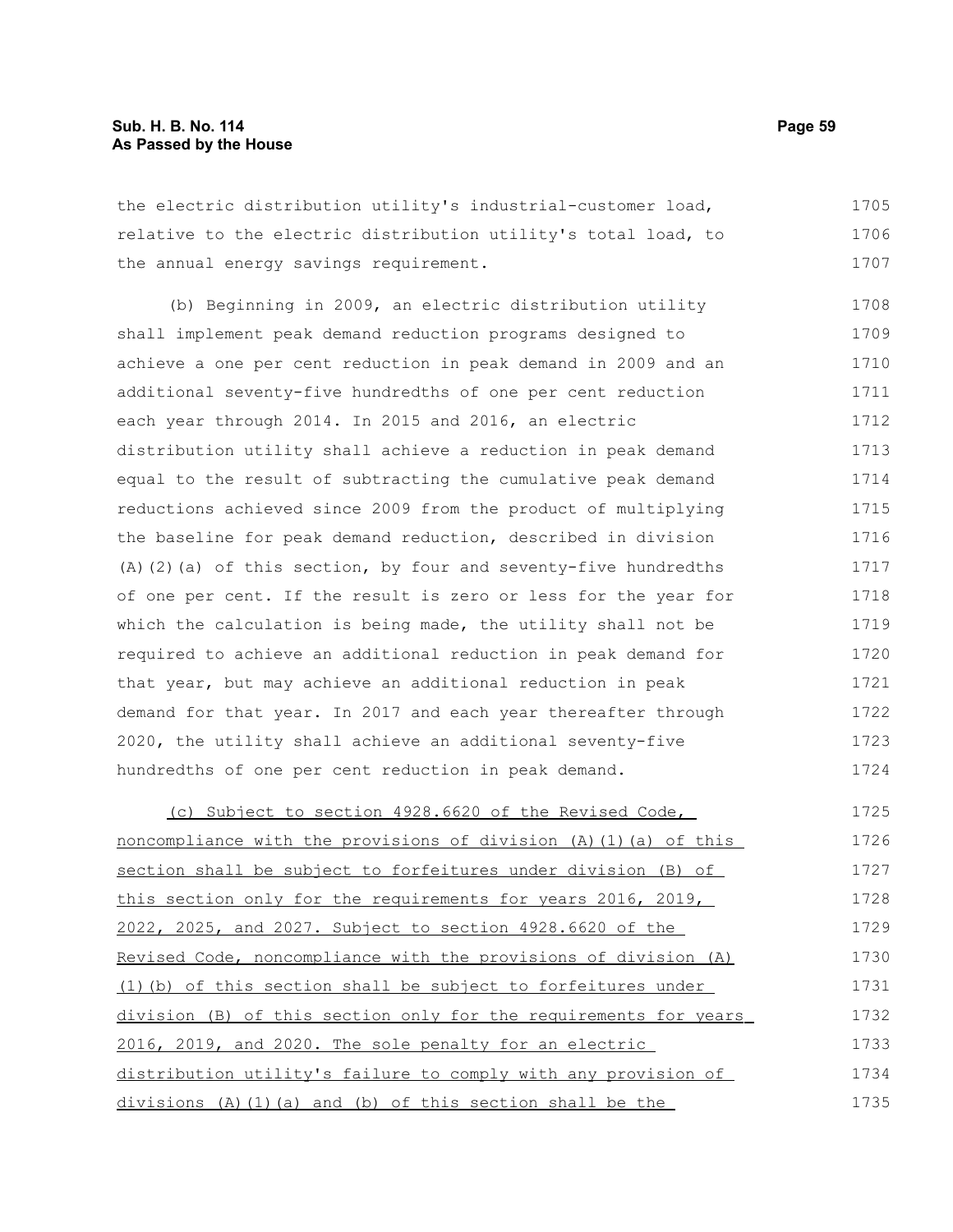1764

| assessment of forfeitures in accordance with division (B) of          | 1736 |
|-----------------------------------------------------------------------|------|
| this section.                                                         | 1737 |
| (2) For the purposes of divisions (A) (1) (a) and (b) of              | 1738 |
| this section:                                                         | 1739 |
|                                                                       |      |
| (a) The baseline for energy savings under division $(A)$ $(1)$        | 1740 |
| (a) of this section shall be the average of the total kilowatt        | 1741 |
| hours the electric distribution utility sold in the preceding         | 1742 |
| three calendar years. The baseline for a peak demand reduction        | 1743 |
| under division $(A)$ $(1)$ $(b)$ of this section shall be the average | 1744 |
| peak demand on the utility in the preceding three calendar            | 1745 |
| years, except that the commission may reduce either baseline to       | 1746 |
| adjust for new economic growth in the utility's certified             | 1747 |
| territory. Neither baseline shall include the load and usage of       | 1748 |
| any of the following customers:                                       | 1749 |
| (i) Beginning January 1, 2017, a customer for which a                 | 1750 |
| reasonable arrangement has been approved under section 4905.31        | 1751 |
| of the Revised Code;                                                  | 1752 |
| (ii) A customer that has opted out of the utility's                   | 1753 |
| portfolio plan under section 4928.6611 of the Revised Code;           | 1754 |
| (iii) A customer that has opted out of the utility's                  | 1755 |
| portfolio plan under Section 8 of S.B. 310 of the 130th general       | 1756 |
| assembly as that section existed prior to the effective date of       | 1757 |
| the amendments to this section by H.B. 114 of the 132nd general       | 1758 |
| assembly.                                                             | 1759 |
| (b) The commission may amend the benchmarks set forth in              | 1760 |
| division (A)(1)(a) or (b) of this section if, after application       | 1761 |
| by the electric distribution utility, the commission determines       | 1762 |
| that the amendment is necessary because the utility cannot            | 1763 |
|                                                                       |      |

reasonably achieve the benchmarks due to regulatory, economic,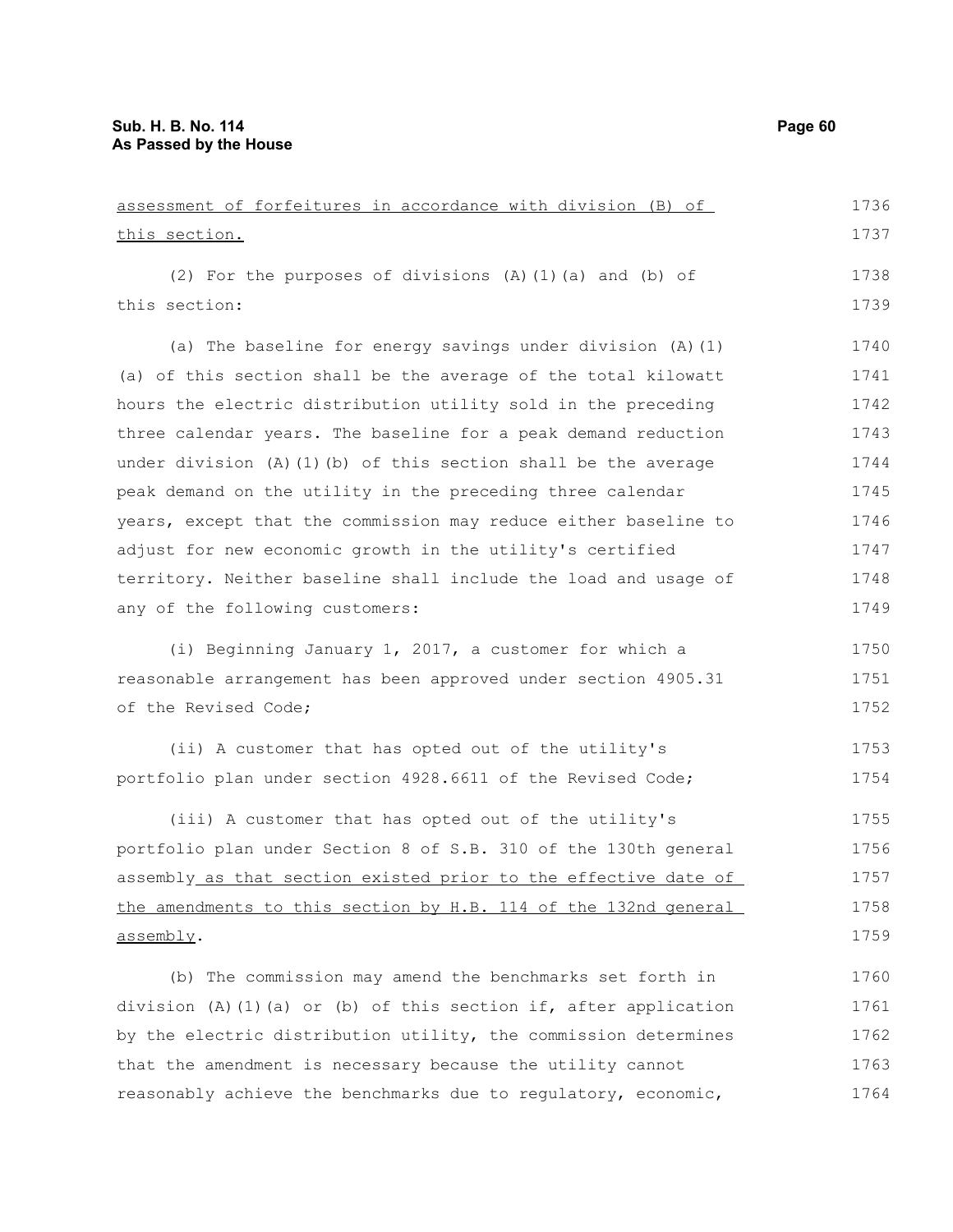| or technological reasons beyond its reasonable control.            | 1765 |
|--------------------------------------------------------------------|------|
| (c) Compliance with divisions (A) (1) (a) and (b) of this          | 1766 |
| section shall be measured by including the effects of all          | 1767 |
| demand-response programs for mercantile customers of the subject   | 1768 |
| electric distribution utility, all waste energy recovery systems   | 1769 |
| and all combined heat and power systems, and all such mercantile   | 1770 |
| customer-sited energy efficiency, including waste energy           | 1771 |
| recovery and combined heat and power, and peak demand reduction    | 1772 |
| programs, adjusted upward by the appropriate loss factors. Any     | 1773 |
| mechanism designed to recover the cost of energy efficiency,       | 1774 |
| including waste energy recovery and combined heat and power, and   | 1775 |
| peak demand reduction programs under divisions (A) (1) (a) and (b) | 1776 |
| of this section may exempt mercantile customers that commit        | 1777 |
| their demand-response or other customer-sited capabilities,        | 1778 |
| whether existing or new, for integration into the electric         | 1779 |
| distribution utility's demand-response, energy efficiency,         | 1780 |
| including waste energy recovery and combined heat and power, or    | 1781 |
| peak demand reduction programs, if the commission determines       | 1782 |
| that that exemption reasonably encourages such customers to        | 1783 |
| commit those capabilities to those programs. If a mercantile       | 1784 |
| customer makes such existing or new demand-response, energy        | 1785 |
| efficiency, including waste energy recovery and combined heat      | 1786 |
| and power, or peak demand reduction capability available to an     | 1787 |
| electric distribution utility pursuant to division (A)(2)(c) of    | 1788 |
| this section, the electric utility's baseline under division (A)   | 1789 |
| (2) (a) of this section shall be adjusted to exclude the effects   | 1790 |
| of all such demand-response, energy efficiency, including waste    | 1791 |
| energy recovery and combined heat and power, or peak demand        | 1792 |
| reduction programs that may have existed during the period used    | 1793 |
| to establish the baseline. The baseline also shall be normalized   | 1794 |
| for changes in numbers of customers, sales, weather, peak          | 1795 |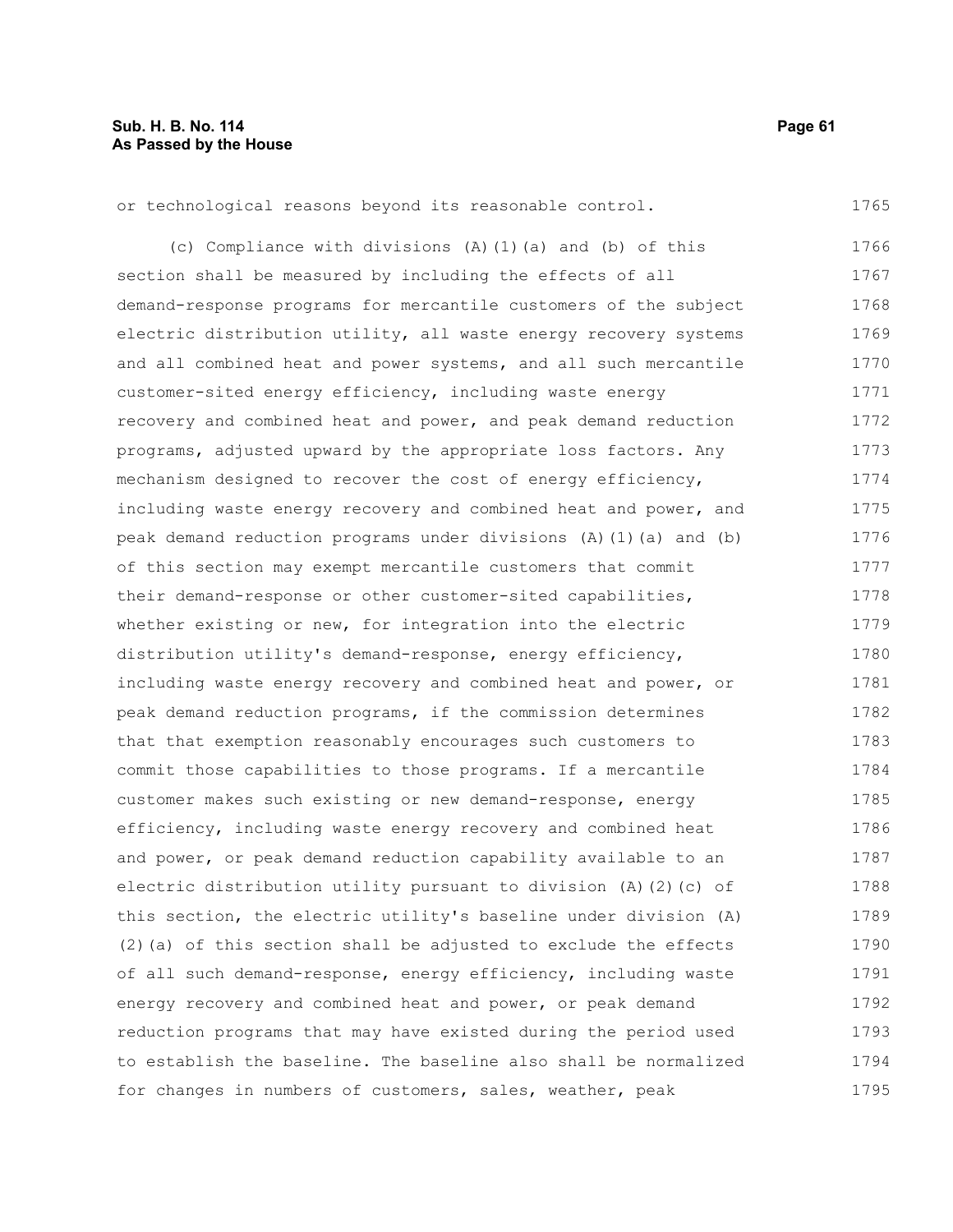demand, and other appropriate factors so that the compliance measurement is not unduly influenced by factors outside the control of the electric distribution utility. (d)(i) Programs implemented by a utility may include the following: (I) Demand-response programs; (II) Smart grid investment programs, provided that such programs are demonstrated to be cost-beneficial; (III) Customer-sited programs, including waste energy recovery and combined heat and power systems; (IV) Transmission and distribution infrastructure improvements that reduce line losses; (V) Energy intensity reductions resulting from heat rate improvements at electric generating plants. As used in this division, "energy intensity" has the same meaning as in section 4928.6610 of the Revised Code. (VI) Energy efficiency savings and peak demand reduction that are achieved, in whole or in part, as a result of funding provided from the universal service fund established by section 4928.51 of the Revised Code to benefit low-income customers through programs that include, but are not limited to, energy audits, the installation of energy efficiency insulation, appliances, and windows, and other weatherization measures. (ii) No energy efficiency or peak demand reduction achieved under divisions (A)(2)(d)(i)(IV)  $\rightarrow$  and  $\rightarrow$  (V), and (VI) of 1796 1797 1798 1799 1800 1801 1802 1803 1804 1805 1806 1807 1808 1809 1810 1811 1812 1813 1814 1815 1816 1817 1818 1819 1820

(iii) Division (A)(2)(c) of this section shall be applied to include facilitating efforts by a mercantile customer or 1822 1823

this section shall qualify for shared savings.

1821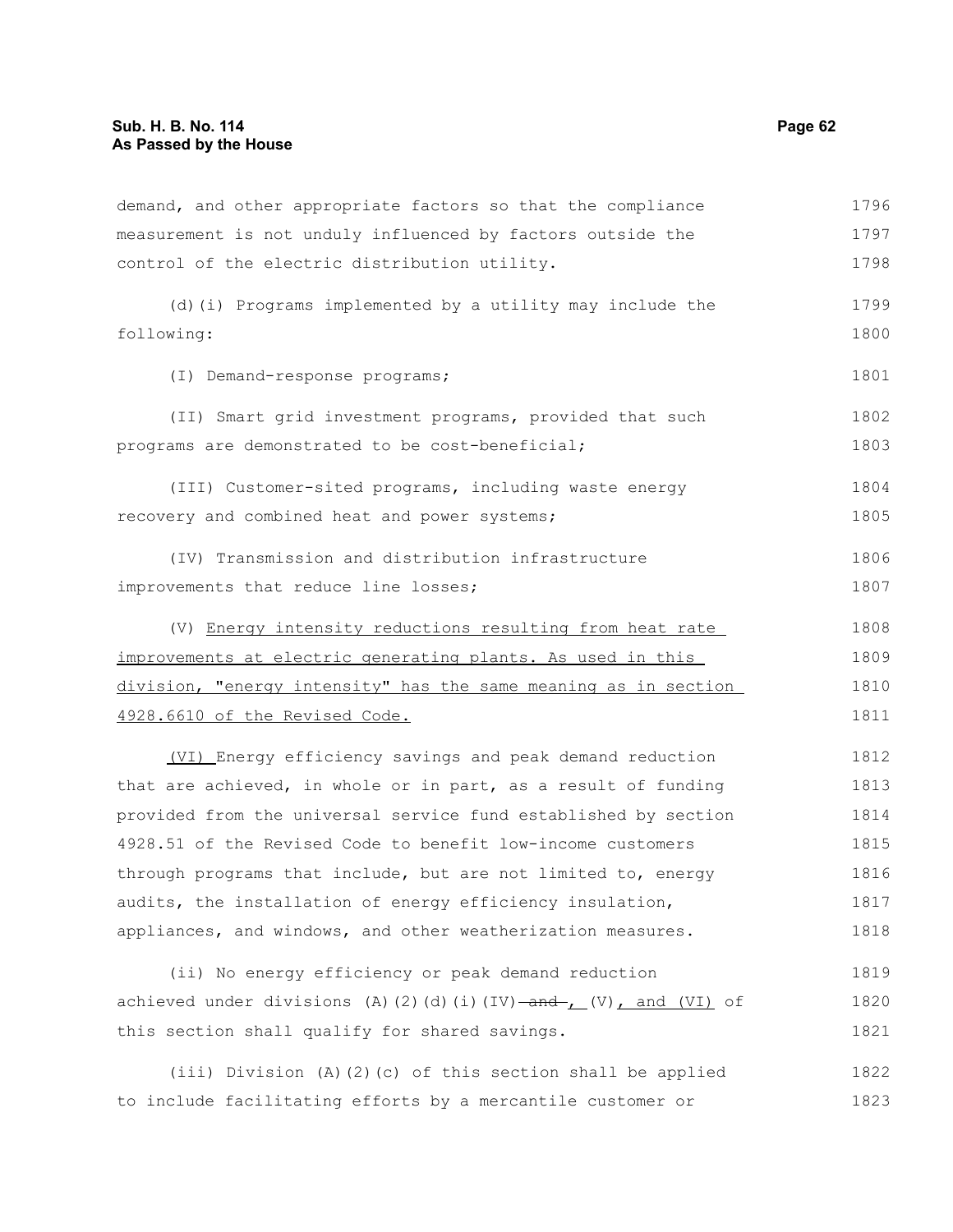group of those customers to offer customer-sited demandresponse, energy efficiency, including waste energy recovery and combined heat and power, or peak demand reduction capabilities to the electric distribution utility as part of a reasonable arrangement submitted to the commission pursuant to section 4905.31 of the Revised Code. 1824 1825 1826 1827 1828 1829

(e) No programs or improvements described in division (A) (2)(d) of this section shall conflict with any statewide building code adopted by the board of building standards. 1830 1831 1832

 $(B)$  In accordance with rules it shall adopt, the publicutilities commission shall produce and docket at the commission an annual report containing the results of its verification of the annual levels of energy efficiency and of peak demand reductions achieved by each electric distribution utility pursuant to division (A) of this section. A copy of the report shall be provided to the consumers' counsel. 1833 1834 1835 1836 1837 1838 1839

(C) If the commission determines, after notice and opportunity for hearing and based upon its report the information reported under division (B) (A) of this section 4928.6620 of the Revised Code and any other information that is public, that an electric distribution utility has failed to comply with an energy efficiency or peak demand reductionrequirement  $\sigma f$ -under division (A)(1)(a) of this section for years 2016, 2019, 2022, 2025, or 2027 or a peak demand reduction requirement under division (A)(1)(b) of this section for years 2016, 2019, or 2020, the commission shall assess a forfeiture on the utility as provided under sections 4905.55 to 4905.60 and 4905.64 of the Revised Code, either in the amount, per day per undercompliance or noncompliance, relative to the period of the report submitted under division (A) of section 4928.6620 of the 1840 1841 1842 1843 1844 1845 1846 1847 1848 1849 1850 1851 1852 1853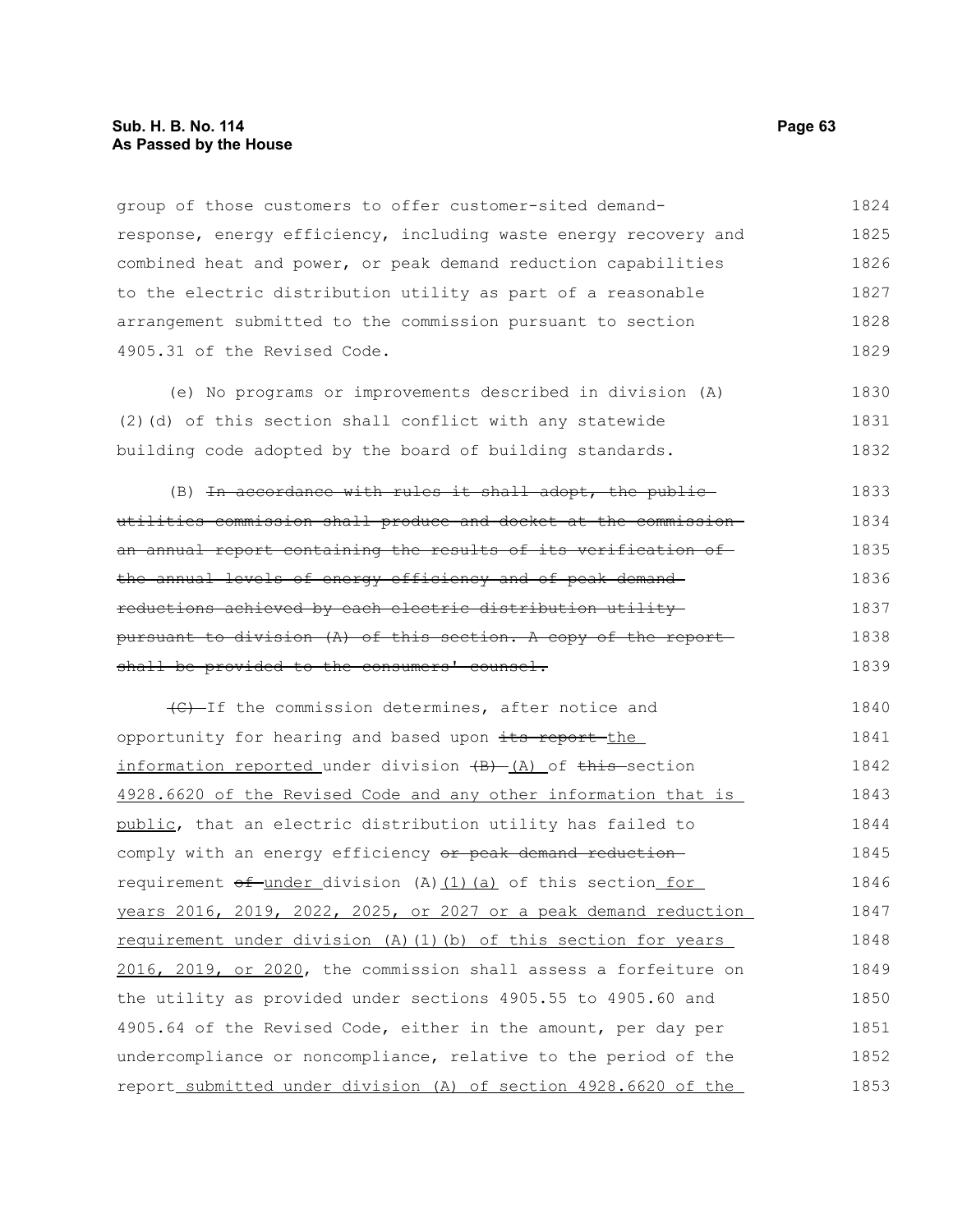# **Sub. H. B. No. 114 Page 64 As Passed by the House**

Revised Code, equal to that prescribed for noncompliances under section 4905.54 of the Revised Code, or in an amount equal to the then existing market value of one renewable energy credit per megawatt hour of undercompliance or noncompliance. Revenue from any forfeiture assessed under this division shall be deposited to the credit of the advanced energy fund created under section 4928.61 of the Revised Code. 1854 1855 1856 1857 1858 1859 1860

 $(D)$  (C) The commission may establish rules regarding the content of an application by an electric distribution utility for commission approval of a revenue decoupling mechanism under this division. Such an application shall not be considered an application to increase rates and may be included as part of a proposal to establish, continue, or expand energy efficiency or conservation programs. The commission by order may approve an application under this division if it determines both that the revenue decoupling mechanism provides for the recovery of revenue that otherwise may be forgone by the utility as a result of or in connection with the implementation by the electric distribution utility of any energy efficiency or energy conservation programs and reasonably aligns the interests of the utility and of its customers in favor of those programs. 1861 1862 1863 1864 1865 1866 1867 1868 1869 1870 1871 1872 1873 1874

 $(E)$  (D) The commission additionally shall adopt rules that require an electric distribution utility to provide a customer upon request with two years' consumption data in an accessible form. 1875 1876 1877 1878

**Sec. 4928.662.** For the purpose of measuring and determining compliance with the energy efficiency and peak demand reduction requirements under section 4928.66 of the Revised Code, the public utilities commission shall count and recognize compliance as follows: 1879 1880 1881 1882 1883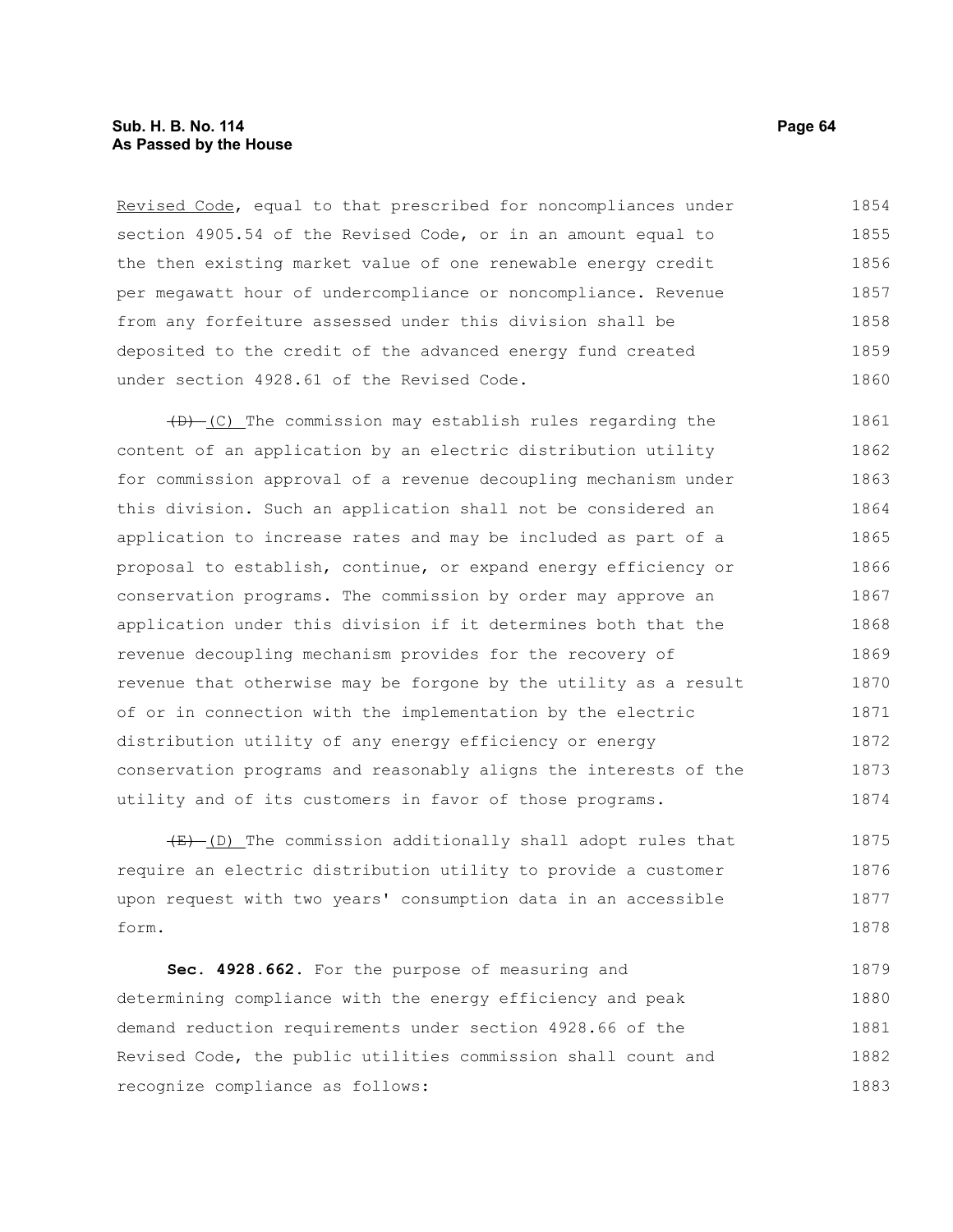# **Sub. H. B. No. 114 Page 65 As Passed by the House**

(A) Energy efficiency savings and peak demand reduction achieved through actions taken by customers or through electric distribution utility programs that comply with federal standards for either or both energy efficiency and peak demand reduction requirements, including resources associated with such savings or reduction that are recognized as capacity resources by the regional transmission organization operating in Ohio in compliance with section 4928.12 of the Revised Code, shall count toward compliance with the energy efficiency and peak demand reduction requirements. 1884 1885 1886 1887 1888 1889 1890 1891 1892 1893

(B) Energy efficiency savings and peak demand reduction achieved on and after the effective date of S.B. 310 of the 130th general assembly, September 12, 2014, shall be measured on the higher of an as found or deemed basis, except that, solely at the option of the electric distribution utility, such savings and reduction achieved since 2006 may also be measured using this method. For new construction, the energy efficiency savings and peak demand reduction shall be counted based on 2008 federal standards, provided that when new construction replaces an existing facility, the difference in energy consumed, energy intensity, and peak demand between the new and replaced facility shall be counted toward meeting the energy efficiency and peak demand reduction requirements. 1894 1895 1896 1897 1898 1899 1900 1901 1902 1903 1904 1905 1906

(C) The commission shall count both the energy efficiency savings and peak demand reduction on an annualized basis. 1907 1908

(D) The commission shall count both the energy efficiency savings and peak demand reduction on a gross savings basis. 1909 1910

(E) The commission shall count energy efficiency savings and peak demand reductions associated with transmission and distribution infrastructure improvements that reduce line losses 1911 1912 1913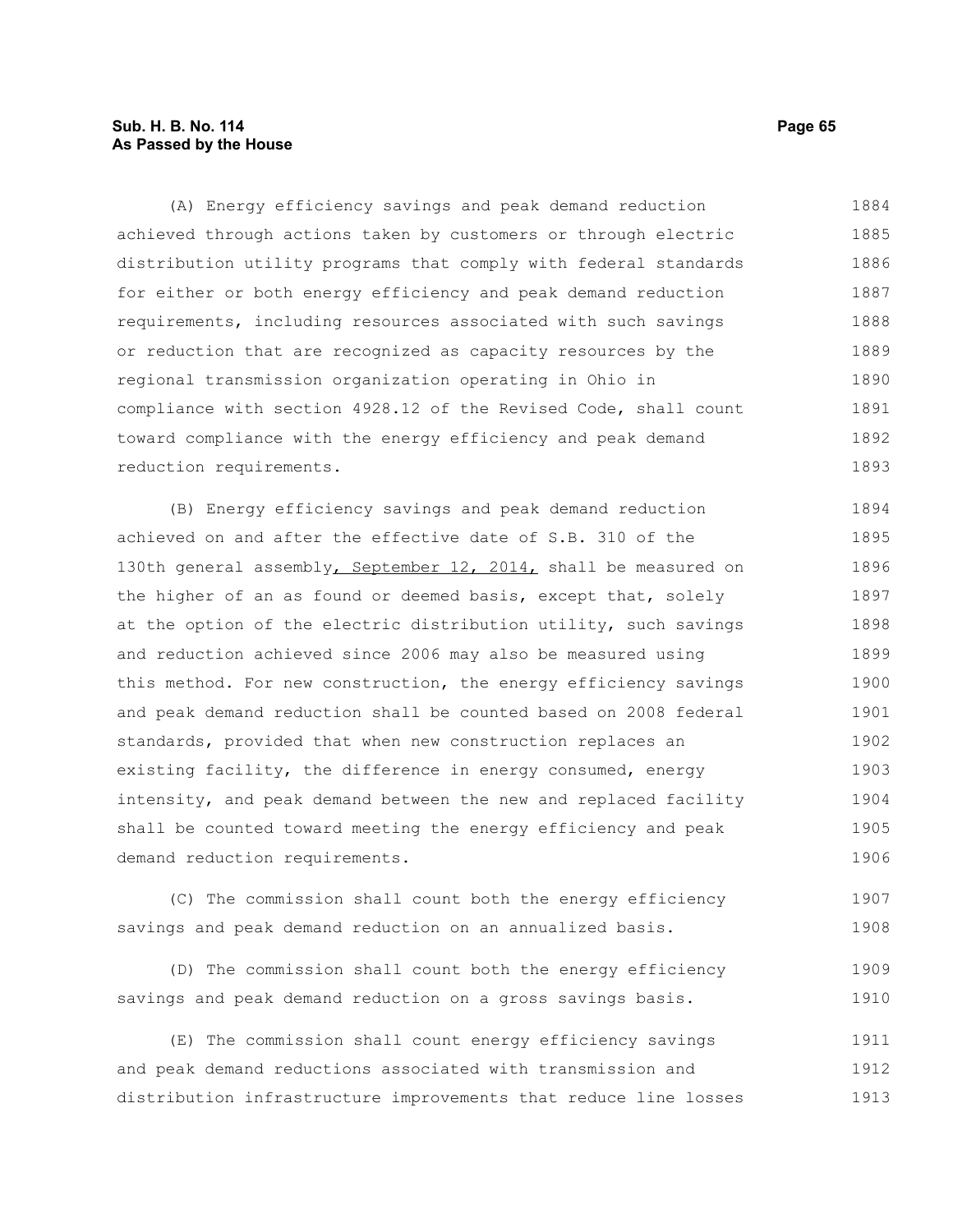and with energy intensity reductions resulting from heat rate improvements at electric generating plants. No energy efficiency or peak demand reduction achieved under division (E) of this section shall qualify for shared savings. (F) Energy efficiency savings and peak demand reduction amounts approved by the commission shall continue to be counted toward achieving the energy efficiency and peak demand reduction requirements as long as the requirements remain in effect. (G) Any energy efficiency savings or peak demand reduction amount achieved in excess of the requirements may, at the discretion of the electric distribution utility, be banked and applied toward achieving the energy efficiency or peak demand reduction requirements in future years The commission shall recognize and count energy efficiency savings and peak demand reductions that occur as a consequence of consumer reductions in water usage or reductions and improvements in wastewater treatment. No energy efficiency savings or peak demand reductions achieved under division (G) of this section shall qualify for shared savings. (H) The commission shall recognize and count, on a British-thermal-unit-equivalent basis, nonelectric energy efficiency savings or nonelectric peak demand reductions that occur as a consequence of a portfolio plan, as defined in section 4928.6610 of the Revised Code. No nonelectric energy efficiency savings and no nonelectric peak demand reductions shall qualify for shared savings. (I) The commission shall recognize and count, as energy efficiency savings and peak demand reduction, the savings and 1914 1915 1916 1917 1918 1919 1920 1921 1922 1923 1924 1925 1926 1927 1928 1929 1930 1931 1932 1933 1934 1935 1936 1937 1938 1939 1940 1941

reduction associated with heat rate improvements, other efficiency improvements, or other energy intensity improvements, 1942 1943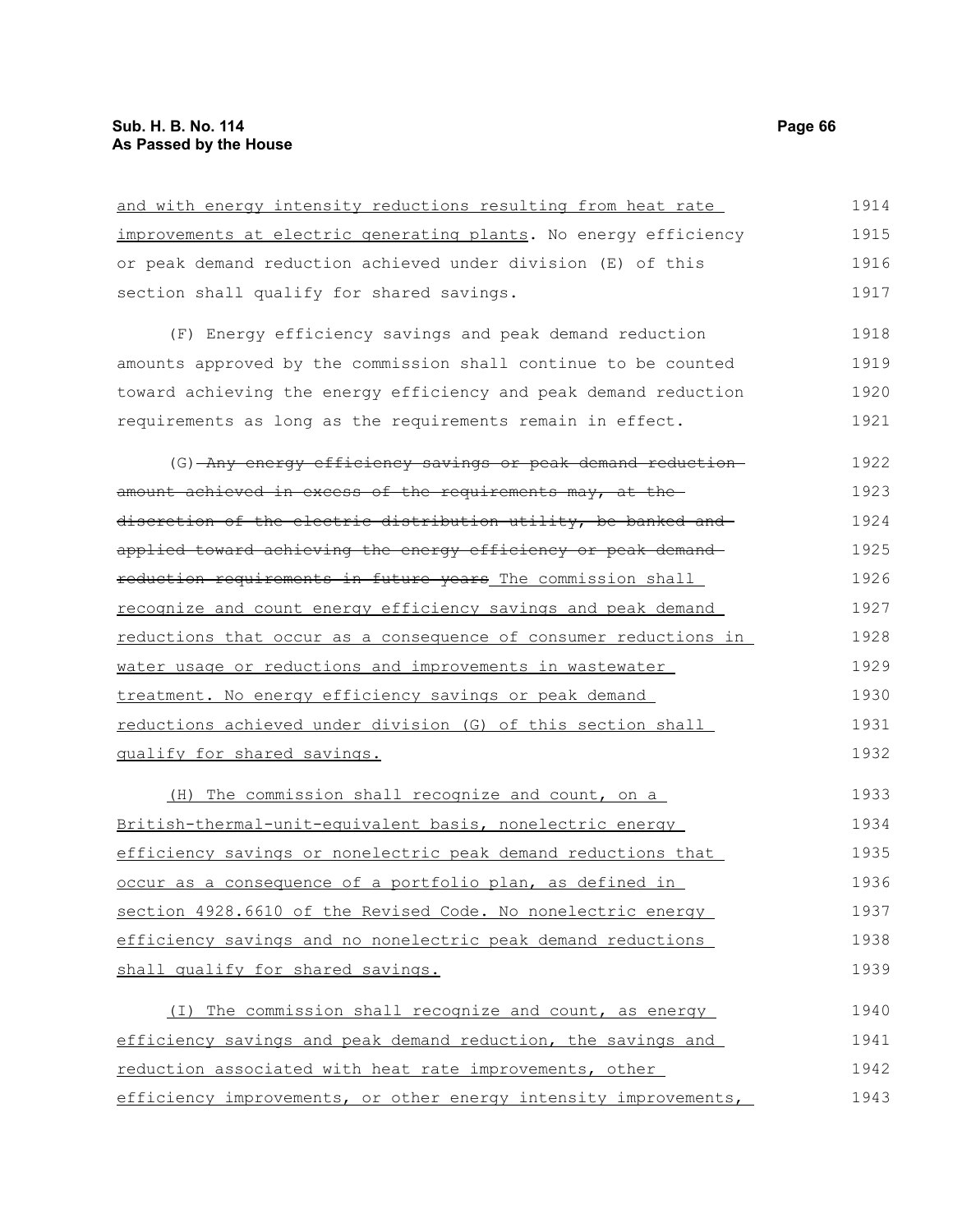| if such savings and reduction are both of the following:         | 1944 |
|------------------------------------------------------------------|------|
| (1) Proposed by an electric distribution utility in its          | 1945 |
| sole discretion;                                                 | 1946 |
| (2) Achieved since 2006 from an electric generating plant        | 1947 |
| that is either:                                                  | 1948 |
| (a) Owned by the electric distribution utility; or               | 1949 |
| (b) Owned and operated by an affiliate of the electric           | 1950 |
| distribution utility provided that the generating plant was      | 1951 |
| previously owned, in whole or in part, by an electric            | 1952 |
| distribution utility located in this state.                      | 1953 |
| No energy efficiency savings or peak demand reduction            | 1954 |
| achieved under division (I) of this section shall qualify for    | 1955 |
| shared savings.                                                  | 1956 |
| (J) The commission shall count energy efficiency savings         | 1957 |
| associated with any plan, policy, behavior, or practice that     | 1958 |
| reduces either of the following:                                 | 1959 |
| (1) The total energy intensity of a facility, pipeline,          | 1960 |
| building, plant, or equipment, regardless of the type of energy  | 1961 |
| intensity reduction;                                             | 1962 |
| (2) The energy intensity of any water supply function or         | 1963 |
| water treatment function.                                        | 1964 |
| Energy efficiency savings achieved under division (J) of         | 1965 |
| this section shall not qualify for shared savings if the savings | 1966 |
| were not the direct result of an electric distribution utility's | 1967 |
| energy efficiency programs.                                      | 1968 |
| (K) As used in this section:                                     | 1969 |
| (1) "Energy intensity" has the same meaning as in section        | 1970 |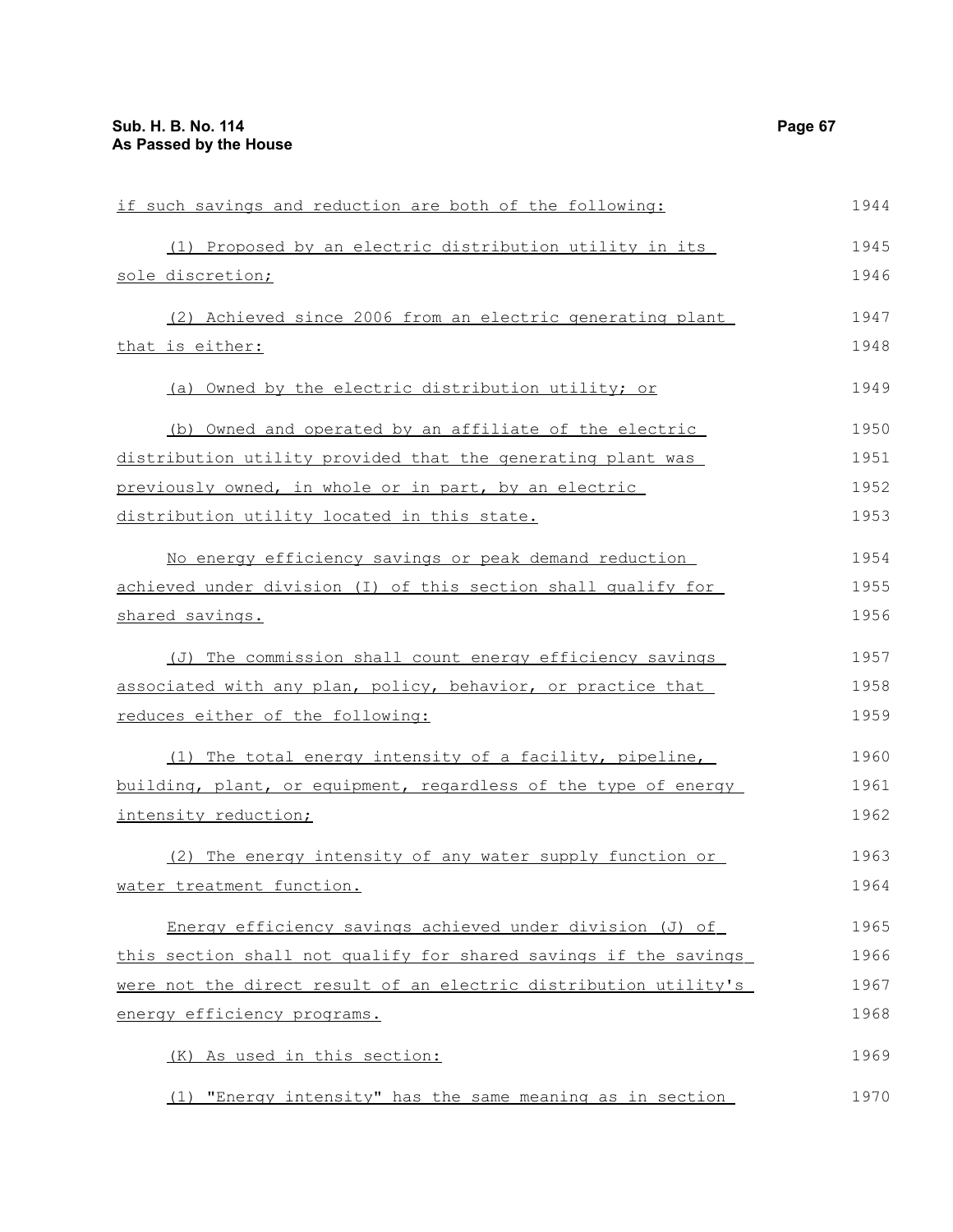| 4928.6610 of the Revised Code.                                   | 1971 |
|------------------------------------------------------------------|------|
| (2) "Water supply function" means the functions associated       | 1972 |
| with the following:                                              | 1973 |
| (a) Raw water collection, purification, treatment, and           | 1974 |
| storage;                                                         | 1975 |
| (b) Establishing or maintaining pressure to balance water        | 1976 |
| supply and demand;                                               | 1977 |
| (c) Water delivery and transfer.                                 | 1978 |
| (3) "Water treatment function" means any of the                  | 1979 |
| preliminary, secondary, tertiary, and advanced activities,       | 1980 |
| whether physical, biological, or chemical, associated with the   | 1981 |
| removal of contaminants from, or conditioning of, wastewater     | 1982 |
| prior to its return to the environment or recycled use.          | 1983 |
| Sec. 4928.664. (A) An electric services company may apply        | 1984 |
| on behalf of its customers for energy efficiency programs        | 1985 |
| offered by an electric distribution utility.                     | 1986 |
| (B) An electric services company that has applied for a          | 1987 |
| program on behalf of a customer under division (A) of this       | 1988 |
| section may collect rebates under that program on behalf of the  | 1989 |
| customer upon producing evidence that the customer completed the | 1990 |
| program. This evidence may be in the form of a product           | 1991 |
| identification code, a product serial number, an acknowledgment  | 1992 |
| letter from the customer, or similar evidence that proves        | 1993 |
| installation or delivery of a product. Once the evidence is      | 1994 |
| produced, the electric distribution utility shall send the       | 1995 |
| rebate to the electric services company or the customer, at the  | 1996 |
| direction of the customer.                                       | 1997 |
| (C) An electric distribution utility shall be entitled to        | 1998 |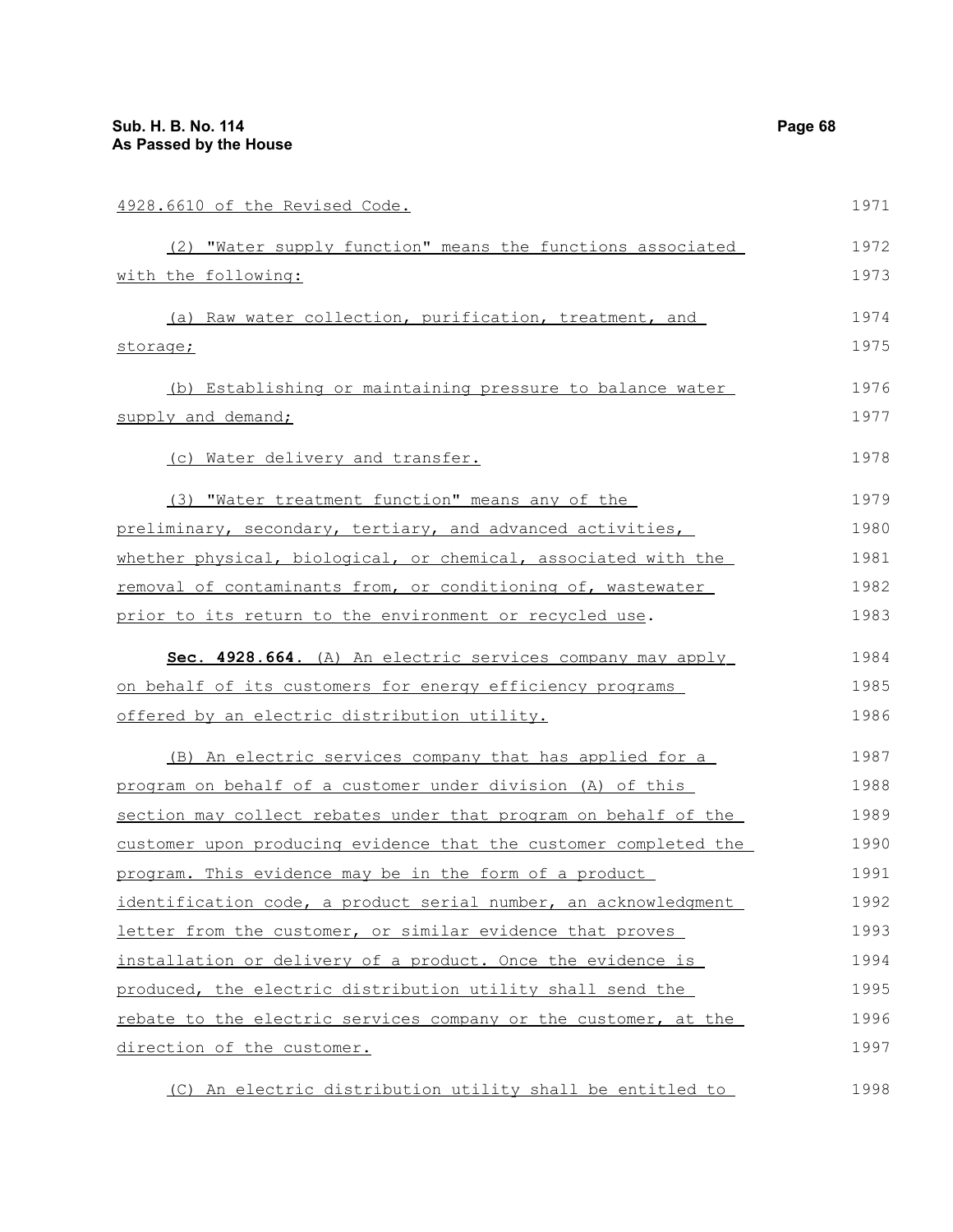lost distribution revenue and full program costs. (D) Not later than one hundred eighty days after the effective date of this section, the public utilities commission shall initiate an investigation to ensure that energy efficiency programs are consistent with the requirements and permissive provisions of this section. (E) Not later than January 1, 2018, the commission shall amend its rules to bring them into conformity with this section. **Sec. 4928.665.** All energy savings from an energy efficiency program shall be eligible for inclusion in any incentive calculation by the public utilities commission. **Sec. 4928.666.** For a customer to be eligible for a rebate from an electric distribution utility, that customer shall be located within the utility's service territory. **Sec. 4928.667.** All parts of an energy efficiency program transaction shall be shown to be cost effective, which shall be determined by the public utilities commission. **Sec. 4928.6610.** As used in sections 4928.6611 to 4928.6616 of the Revised Code: (A) "Customer" means any either of the following: (1) A mercantile customer of an electric distribution utility; (2) Any customer of an electric distribution utility to which either of the following applies:  $(1)$  (a) The customer receives service above the primary voltage level as determined by the utility's tariff classification. 1999 2000 2001 2002 2003 2004 2005 2006 2007 2008 2009 2010 2011 2012 2013 2014 2015 2016 2017 2018 2019 2020 2021 2022 2023 2024 2025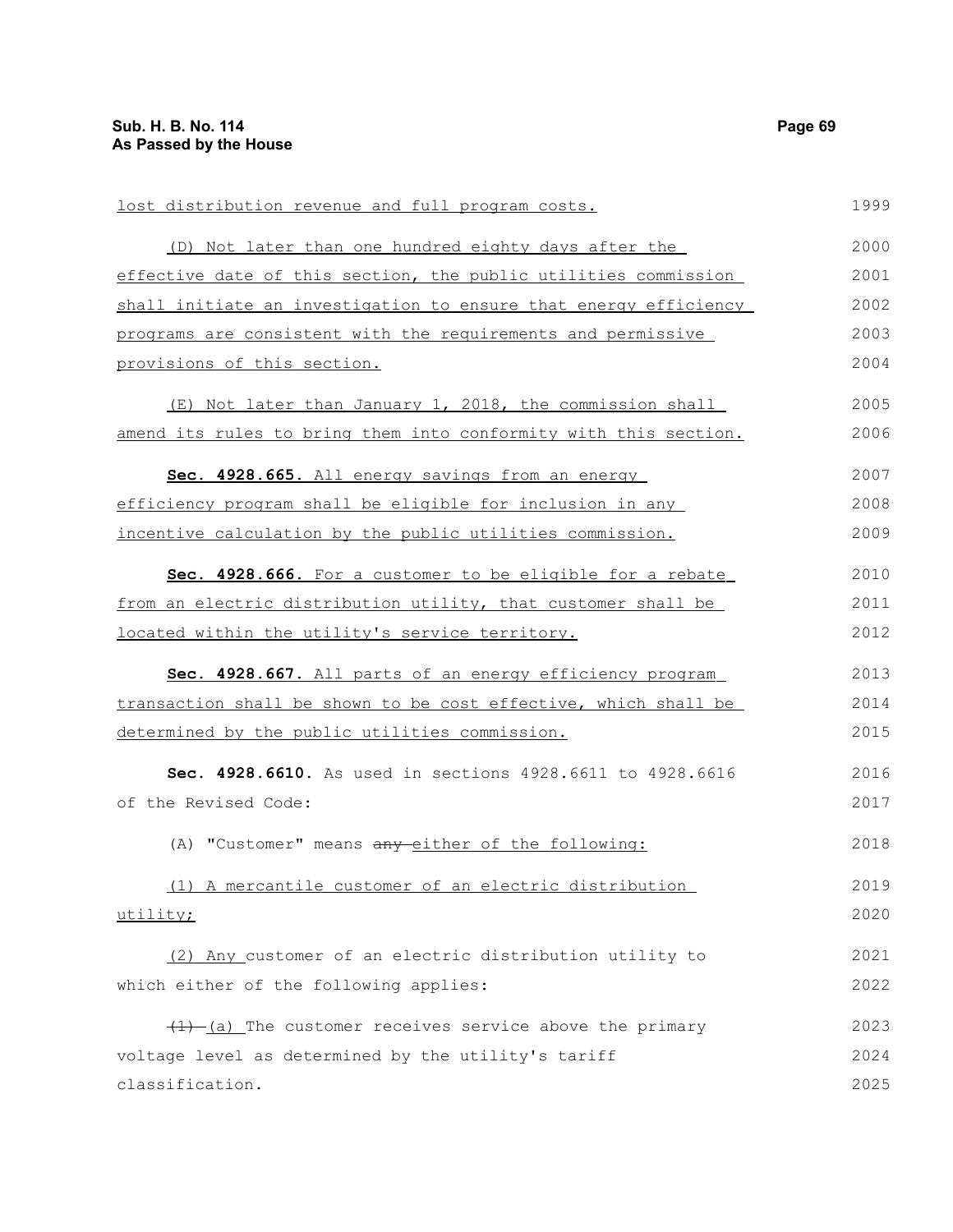$(2)$  (b) The customer is a commercial or industrial customer to which both of the following apply:  $(a)$  (i) The customer receives electricity through a meter of an end user or through more than one meter at a single location in a quantity that exceeds forty-five million kilowatt hours of electricity for the preceding calendar year.  $(b)$  (ii) The customer has made a written request for registration as a self-assessing purchaser pursuant to section 5727.81 of the Revised Code. (B) "Energy intensity" means the amount of energy $\frac{1}{r}$ electricity, used or consumed per unit of production to produce a certain level of output or activity, measured by the quantity of energy needed to perform a particular activity, expressed as energy per unit of output, energy per unit of gross total floor space, or an activity measure of service. (C) "Portfolio plan" means the comprehensive energy efficiency and peak-demand reduction program portfolio plan required under rules adopted by the public utilities commission and codified in Chapter 4901:1-39 of the Administrative Code or hereafter recodified or amended. **Sec. 4928.6611.** Beginning January 1, 2017, a customer of an electric distribution utility may opt out of the opportunity and ability to obtain direct benefits from the utility's portfolio plan, regardless of whether the portfolio plan has been amended or continued under Section 4 of H.B. 114 of the 132nd general assembly. Such an opt out shall extend to all of the customer's accounts, irrespective of the size or service voltage level that are associated with the activities performed by the customer and that are located on or adjacent to the 2026 2027 2028 2029 2030 2031 2032 2033 2034 2035 2036 2037 2038 2039 2040 2041 2042 2043 2044 2045 2046 2047 2048 2049 2050 2051 2052 2053 2054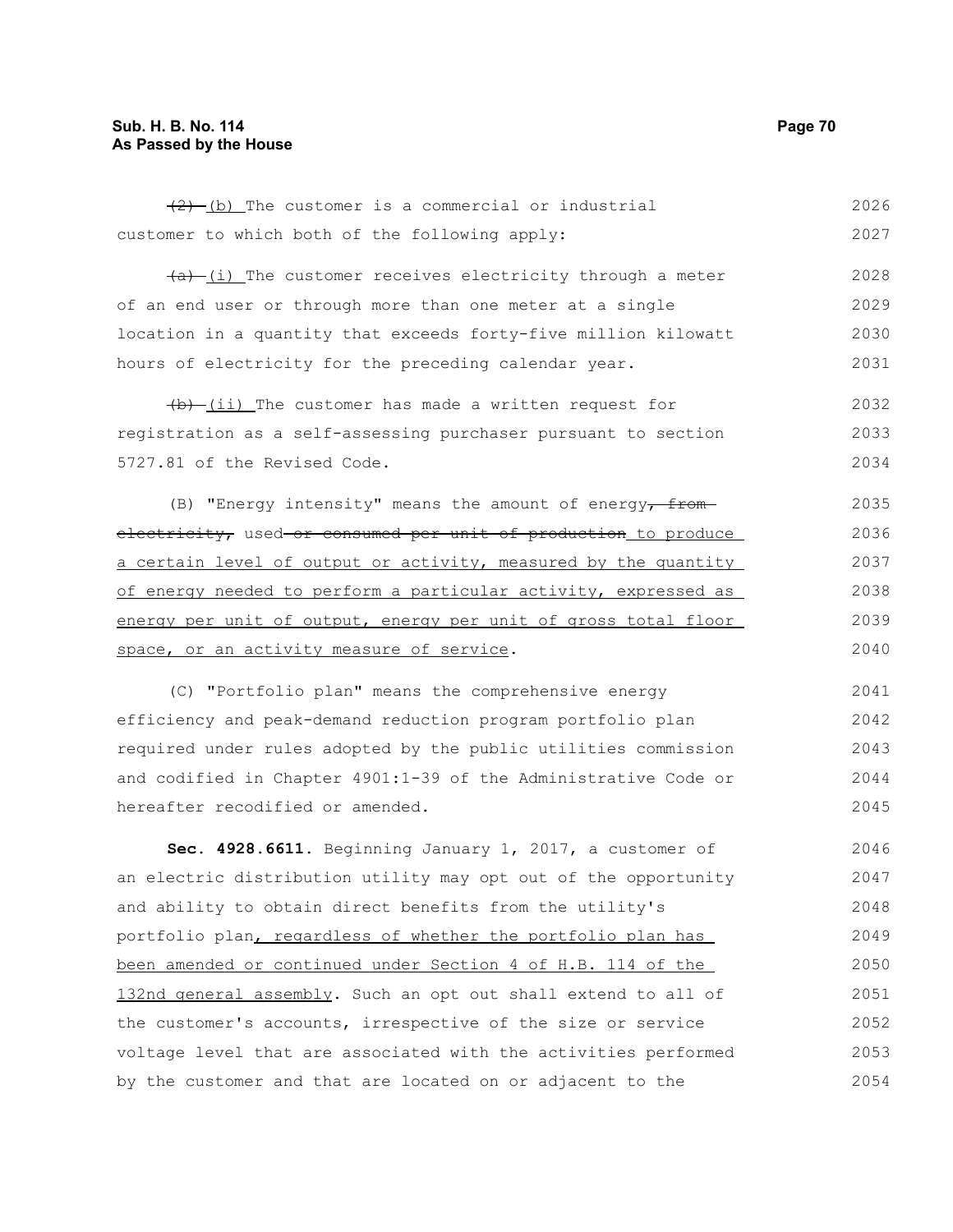customer's premises.

2055

| Sec. 4928.6620. (A) Beginning in 2018, every electric            | 2056 |
|------------------------------------------------------------------|------|
| distribution utility and electric services company shall submit  | 2057 |
| an annual report for the prior calendar year to the public       | 2058 |
| utilities commission not later than the first day of July of     | 2059 |
| each year. The report shall detail the amount of electricity     | 2060 |
| that the utility or company provided from qualifying renewable   | 2061 |
| energy resources during that calendar year and, in the case of a | 2062 |
| utility, the utility's status of compliance with the provisions  | 2063 |
| of section 4928.66 of the Revised Code. The commission shall     | 2064 |
| modify its rules in accordance with this reporting requirement,  | 2065 |
| including the filing date.                                       | 2066 |
| If an electric distribution utility reports the amount of        | 2067 |
| electricity that it provided from qualifying renewable energy    | 2068 |
| resources as a portion of the electricity supply required for    | 2069 |
| its standard service offer under section 4928.141 of the Revised | 2070 |
| Code, or if an electric services company reports the amount of   | 2071 |
| electricity that it provided from qualifying renewable energy    | 2072 |
| resources as a portion of its electricity supply for retail      | 2073 |
| consumers in this state, those portions shall be reported as     | 2074 |
| percentages of the baseline as defined in section 4928.643 of    | 2075 |
| <u>the Revised Code.</u>                                         | 2076 |
| (B) Beginning in 2018, the commission shall submit a             | 2077 |
| report to the general assembly and the Ohio consumers' counsel   | 2078 |
| not later than the first day of August of each year and in       | 2079 |
| accordance with section 101.68 of the Revised Code. The report   | 2080 |
| shall detail all of the following:                               | 2081 |
| (1) The compliance of electric distribution utilities with       | 2082 |
| section 4928.66 of the Revised Code, based on the information    | 2083 |
| reported under division (A) of this section and any other        | 2084 |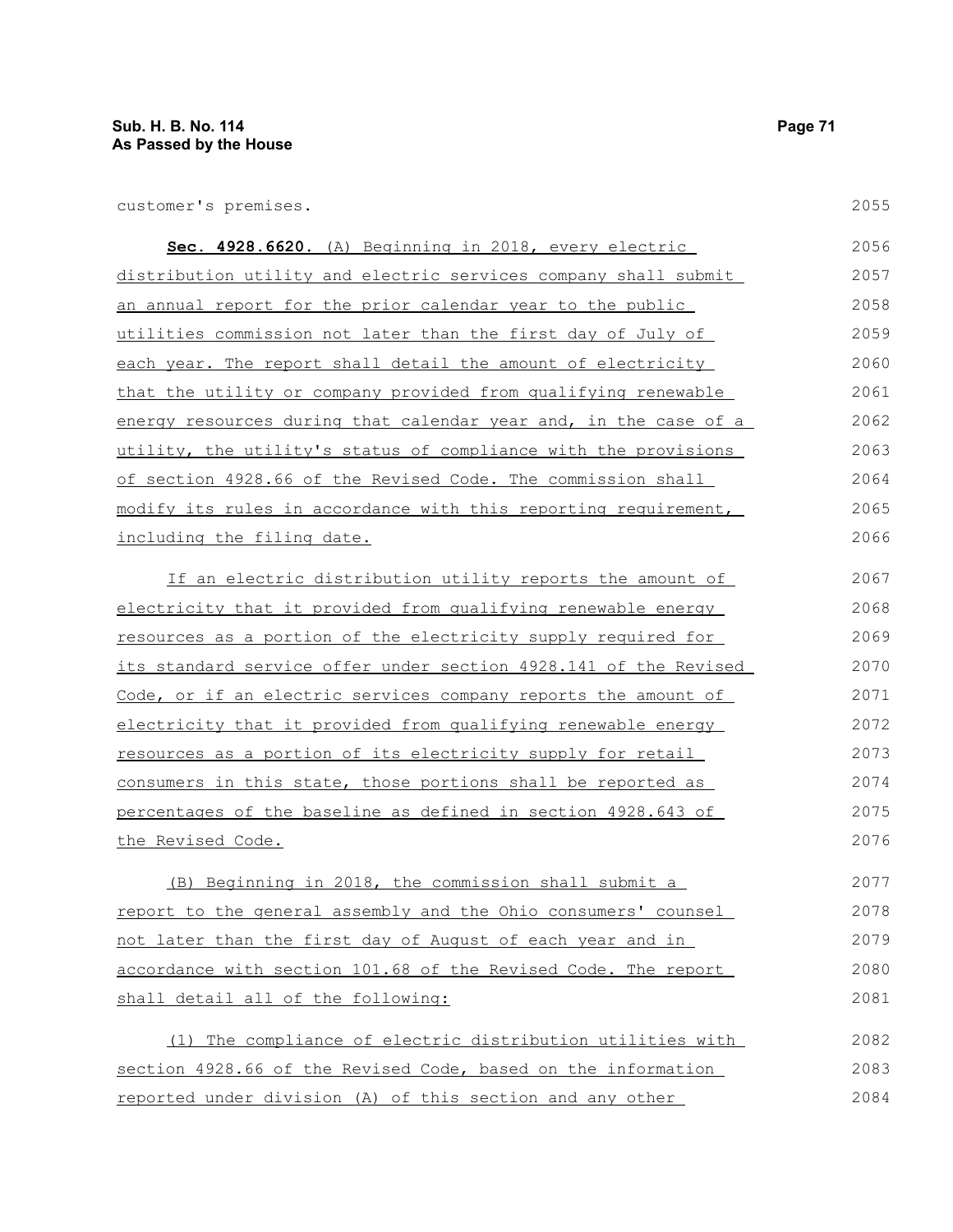| information that is public;                                      | 2085 |
|------------------------------------------------------------------|------|
| (2) The amount of electricity provided by electric               | 2086 |
| distribution utilities and electric services companies from      | 2087 |
| qualifying renewable energy resources during the year covered in | 2088 |
| the report, based on the information reported under division (A) | 2089 |
| of this section and any other information that is public;        | 2090 |
| (3) The average annual cost of renewable energy credits          | 2091 |
| purchased by utilities and companies for the year covered in the | 2092 |
| report;                                                          | 2093 |
| (4) Any strategy for encouraging the use of qualifying           | 2094 |
| renewable energy resources in supplying this state's electricity | 2095 |
| needs in a manner that considers available technology, costs,    | 2096 |
| job creation, and economic impacts.                              | 2097 |
| (C) Not later than the first day of September of each            | 2098 |
| year, the commission chairperson shall provide testimony on the  | 2099 |
| report required in that year under division (B) of this section  | 2100 |
| to the standing committees of both houses of the general         | 2101 |
| assembly that deal with public utility matters.                  | 2102 |
| Sec. 4928.6621. (A) Any energy efficiency savings or peak        | 2103 |
| demand reduction amount achieved in excess of the requirements   | 2104 |
| under section 4928.66 of the Revised Code may, at the discretion | 2105 |
| of the electric distribution utility, be banked and applied      | 2106 |
| toward achieving the energy efficiency or peak demand reduction  | 2107 |
| requirements in future years.                                    | 2108 |
| (B) An electric distribution utility shall be deemed in          | 2109 |
| compliance with the energy efficiency and peak demand reduction  | 2110 |
| savings requirements and shall be eligible for incentives        | 2111 |
| approved by the public utilities commission in any year in which | 2112 |
| the utility's actual cumulative energy efficiency and peak       | 2113 |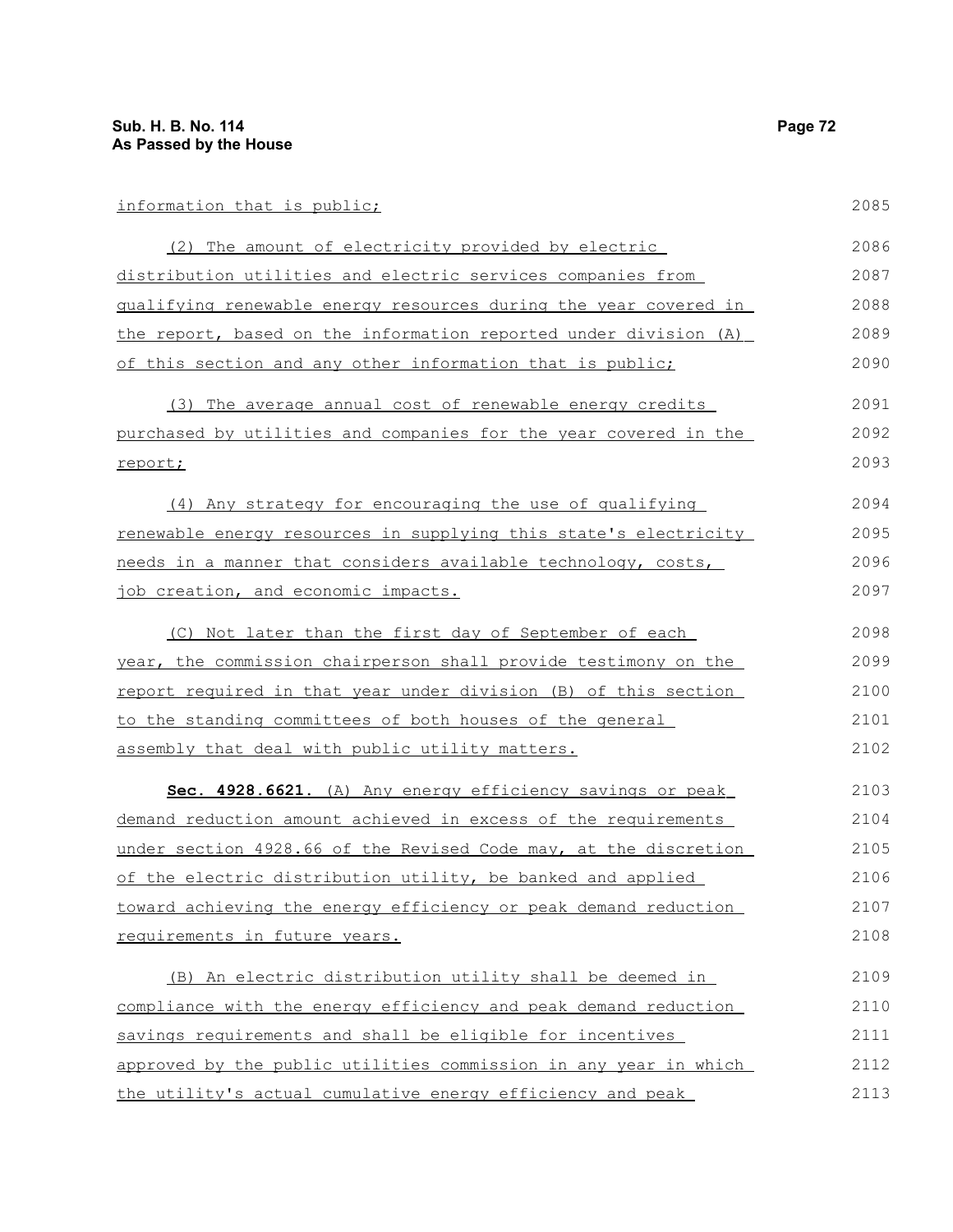| demand reduction savings meet or exceed the cumulative mandates  | 2114 |
|------------------------------------------------------------------|------|
| under division (A) (1) of section 4928.66 of the Revised Code.   | 2115 |
| Sec. 5727.75. (A) For purposes of this section:                  | 2116 |
| (1) "Qualified energy project" means an energy project           | 2117 |
| certified by the director of development services pursuant to    | 2118 |
| this section.                                                    | 2119 |
| (2) "Energy project" means a project to provide electric         | 2120 |
| power through the construction, installation, and use of an      | 2121 |
| energy facility.                                                 | 2122 |
| (3) "Alternative energy zone" means a county declared as         | 2123 |
| such by the board of county commissioners under division (E) (1) | 2124 |
| (b) or (c) of this section.                                      | 2125 |
| (4) "Full-time equivalent employee" means the total number       | 2126 |
| of employee-hours for which compensation was paid to individuals | 2127 |
| employed at a qualified energy project for services performed at | 2128 |
| the project during the calendar year divided by two thousand     | 2129 |
| eighty hours.                                                    | 2130 |
| (5) "Solar energy project" means an energy project               | 2131 |
| composed of an energy facility using solar panels to generate    | 2132 |
| electricity.                                                     | 2133 |
| (B) (1) Tangible personal property of a qualified energy         | 2134 |
| project using renewable energy resources is exempt from taxation | 2135 |
| for tax years 2011 through 2021 if all of the following          | 2136 |
| conditions are satisfied:                                        | 2137 |
| (a) On or before December 31, 2020, the owner or a lessee        | 2138 |
| pursuant to a sale and leaseback transaction of the project      | 2139 |
| submits an application to the power siting board for a           | 2140 |
| certificate under section 4906.20 of the Revised Code, or if     | 2141 |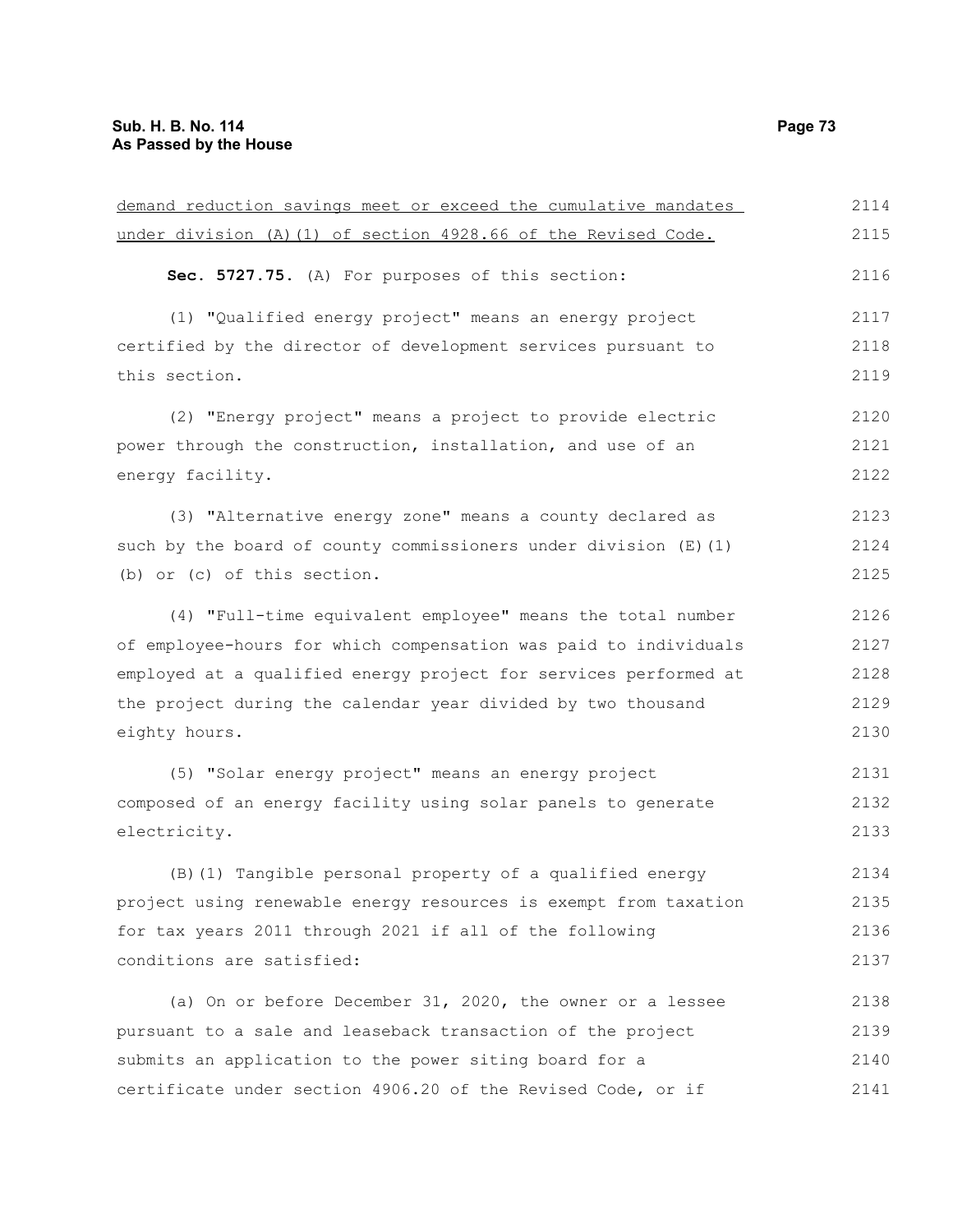#### **Sub. H. B. No. 114 Page 74 As Passed by the House**

that section does not apply, submits an application for any approval, consent, permit, or certificate or satisfies any condition required by a public agency or political subdivision of this state for the construction or initial operation of an energy project. 2142 2143 2144 2145 2146

(b) Construction or installation of the energy facility begins on or after January 1, 2009, and before January 1, 2021. For the purposes of this division, construction begins on the earlier of the date of application for a certificate or other approval or permit described in division (B)(1)(a) of this section, or the date the contract for the construction or installation of the energy facility is entered into. 2147 2148 2149 2150 2151 2152 2153

(c) For a qualified energy project with a nameplate capacity of five megawatts or greater, a board of county commissioners of a county in which property of the project is located has adopted a resolution under division  $(E)$  (1)(b) or (c) of this section to approve the application submitted under division (E) of this section to exempt the property located in that county from taxation. A board's adoption of a resolution rejecting an application or its failure to adopt a resolution approving the application does not affect the tax-exempt status of the qualified energy project's property that is located in another county. 2154 2155 2156 2157 2158 2159 2160 2161 2162 2163 2164

(2) If tangible personal property of a qualified energy project using renewable energy resources was exempt from taxation under this section beginning in any of tax years 2011 through 2021, and the certification under division (E)(2) of this section has not been revoked, the tangible personal property of the qualified energy project is exempt from taxation for tax year 2022 and all ensuing tax years if the property was 2165 2166 2167 2168 2169 2170 2171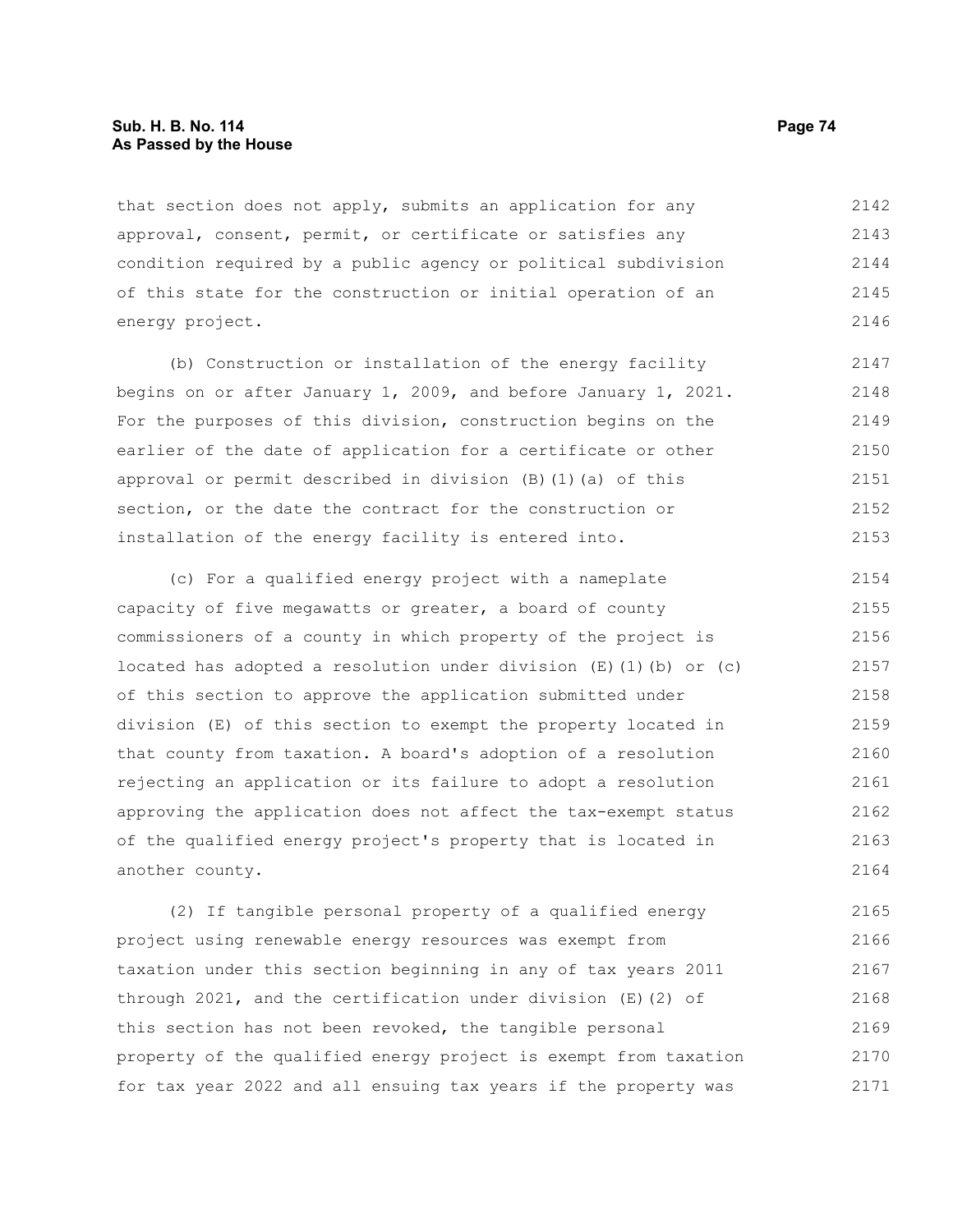# **Sub. H. B. No. 114 Page 75 As Passed by the House**

placed into service before January 1, 2022, as certified in the construction progress report required under division (F)(2) of this section. Tangible personal property that has not been placed into service before that date is taxable property subject to taxation. An energy project for which certification has been revoked is ineligible for further exemption under this section. Revocation does not affect the tax-exempt status of the project's tangible personal property for the tax year in which revocation occurs or any prior tax year. 2172 2173 2174 2175 2176 2177 2178 2179 2180

(C) Tangible personal property of a qualified energy project using clean coal technology, advanced nuclear technology, or cogeneration technology is exempt from taxation for the first tax year that the property would be listed for taxation and all subsequent years if all of the following circumstances are met: 2181 2182 2183 2184 2185 2186

(1) The property was placed into service before January 1, 2021. Tangible personal property that has not been placed into service before that date is taxable property subject to taxation. 2187 2188 2189 2190

(2) For such a qualified energy project with a nameplate capacity of five megawatts or greater, a board of county commissioners of a county in which property of the qualified energy project is located has adopted a resolution under division  $(E)(1)(b)$  or (c) of this section to approve the application submitted under division (E) of this section to exempt the property located in that county from taxation. A board's adoption of a resolution rejecting the application or its failure to adopt a resolution approving the application does not affect the tax-exempt status of the qualified energy project's property that is located in another county. 2191 2192 2193 2194 2195 2196 2197 2198 2199 2200 2201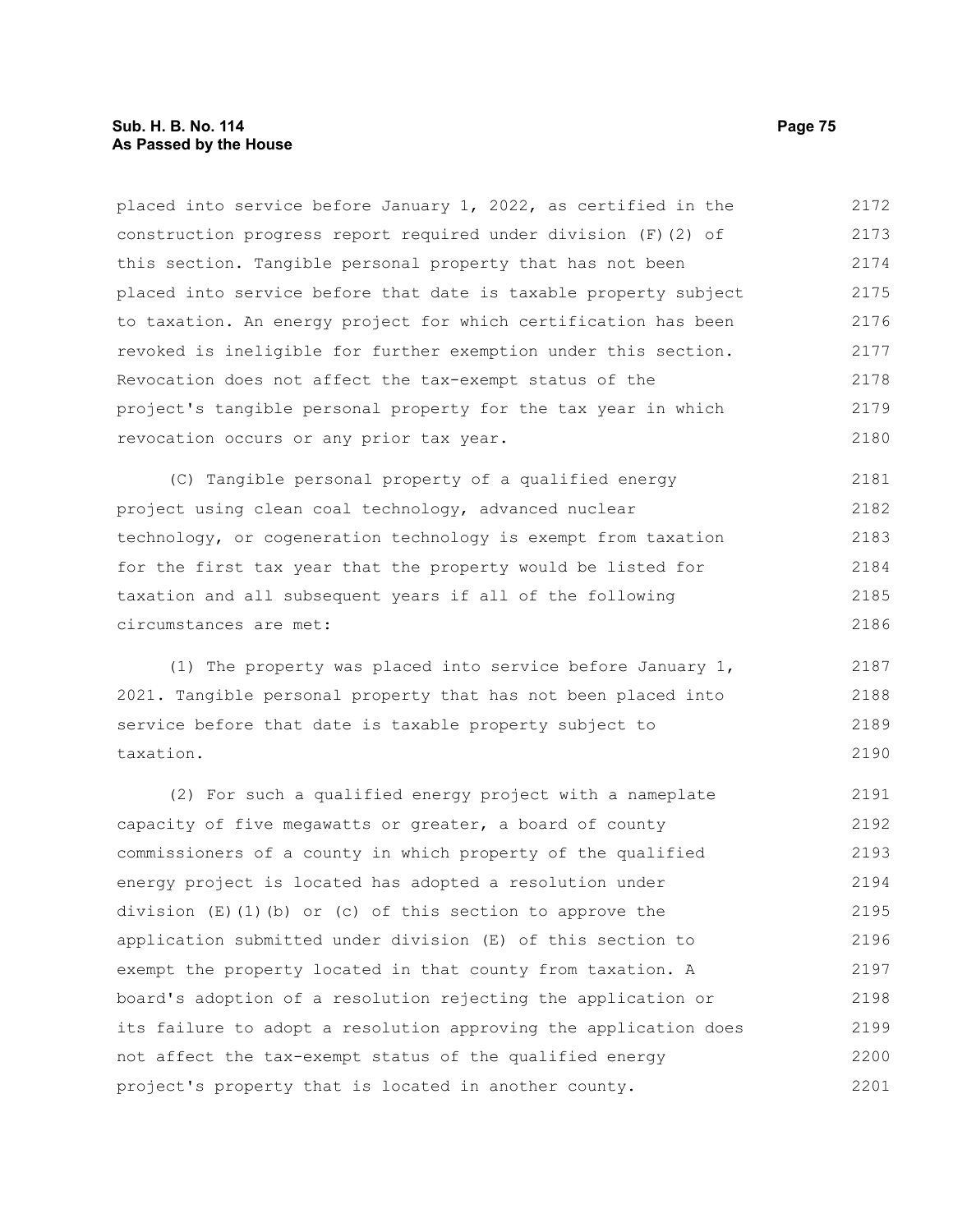# **Sub. H. B. No. 114 Page 76 As Passed by the House**

(3) The certification for the qualified energy project issued under division (E)(2) of this section has not been revoked. An energy project for which certification has been revoked is ineligible for exemption under this section. Revocation does not affect the tax-exempt status of the project's tangible personal property for the tax year in which revocation occurs or any prior tax year. 2202 2203 2204 2205 2206 2207 2208

(D) Except as otherwise provided in this section, real property of a qualified energy project is exempt from taxation for any tax year for which the tangible personal property of the qualified energy project is exempted under this section. 2209 2210 2211 2212

(E)(1)(a) A person may apply to the director of development services for certification of an energy project as a qualified energy project on or before the following dates: 2213 2214 2215

(i) December 31, 2020, for an energy project using renewable energy resources;

(ii) December 31, 2017, for an energy project using clean coal technology, advanced nuclear technology, or cogeneration technology. 2218 2219 2220

(b) The director shall forward a copy of each application for certification of an energy project with a nameplate capacity of five megawatts or greater to the board of county commissioners of each county in which the project is located and to each taxing unit with territory located in each of the affected counties. Any board that receives from the director a copy of an application submitted under this division shall adopt a resolution approving or rejecting the application unless it has adopted a resolution under division (E)(1)(c) of this section. A resolution adopted under division  $(E)$  (1)(b) or (c) of 2221 2222 2223 2224 2225 2226 2227 2228 2229 2230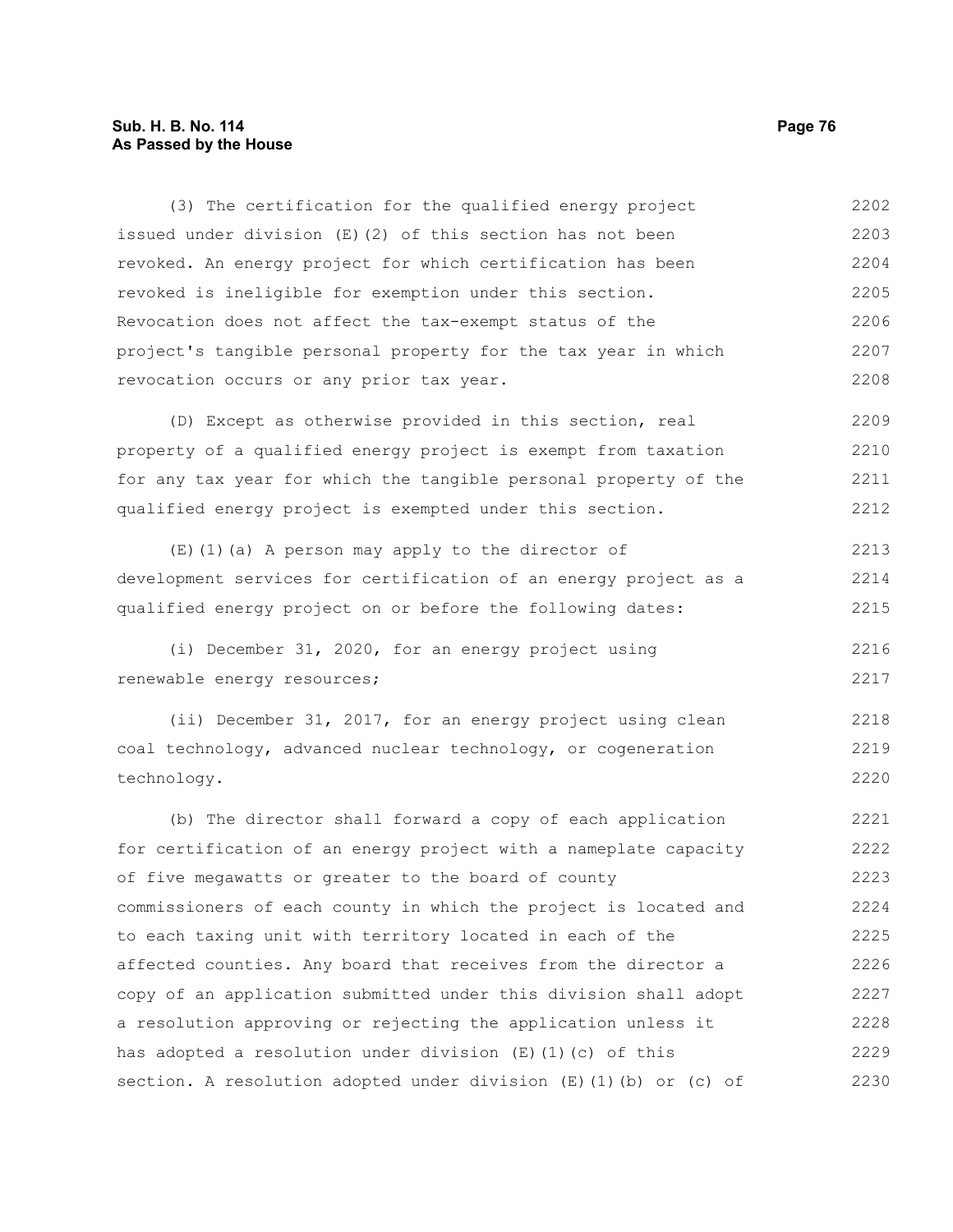## **Sub. H. B. No. 114 Page 77 As Passed by the House**

this section may require an annual service payment to be made in addition to the service payment required under division (G) of this section. The sum of the service payment required in the resolution and the service payment required under division (G) of this section shall not exceed nine thousand dollars per megawatt of nameplate capacity located in the county. The resolution shall specify the time and manner in which the payments required by the resolution shall be paid to the county treasurer. The county treasurer shall deposit the payment to the credit of the county's general fund to be used for any purpose for which money credited to that fund may be used. 2231 2232 2233 2234 2235 2236 2237 2238 2239 2240 2241

The board shall send copies of the resolution by certified mail to the owner of the facility and the director within thirty days after receipt of the application, or a longer period of time if authorized by the director. 2242 2243 2244 2245

(c) A board of county commissioners may adopt a resolution declaring the county to be an alternative energy zone and declaring all applications submitted to the director of development services under this division after the adoption of the resolution, and prior to its repeal, to be approved by the board. 2246 2247 2248 2249 2250 2251

All tangible personal property and real property of an energy project with a nameplate capacity of five megawatts or greater is taxable if it is located in a county in which the board of county commissioners adopted a resolution rejecting the application submitted under this division or failed to adopt a resolution approving the application under division (E)(1)(b) or (c) of this section. 2252 2253 2254 2255 2256 2257 2258

(2) The director shall certify an energy project if all of the following circumstances exist: 2259 2260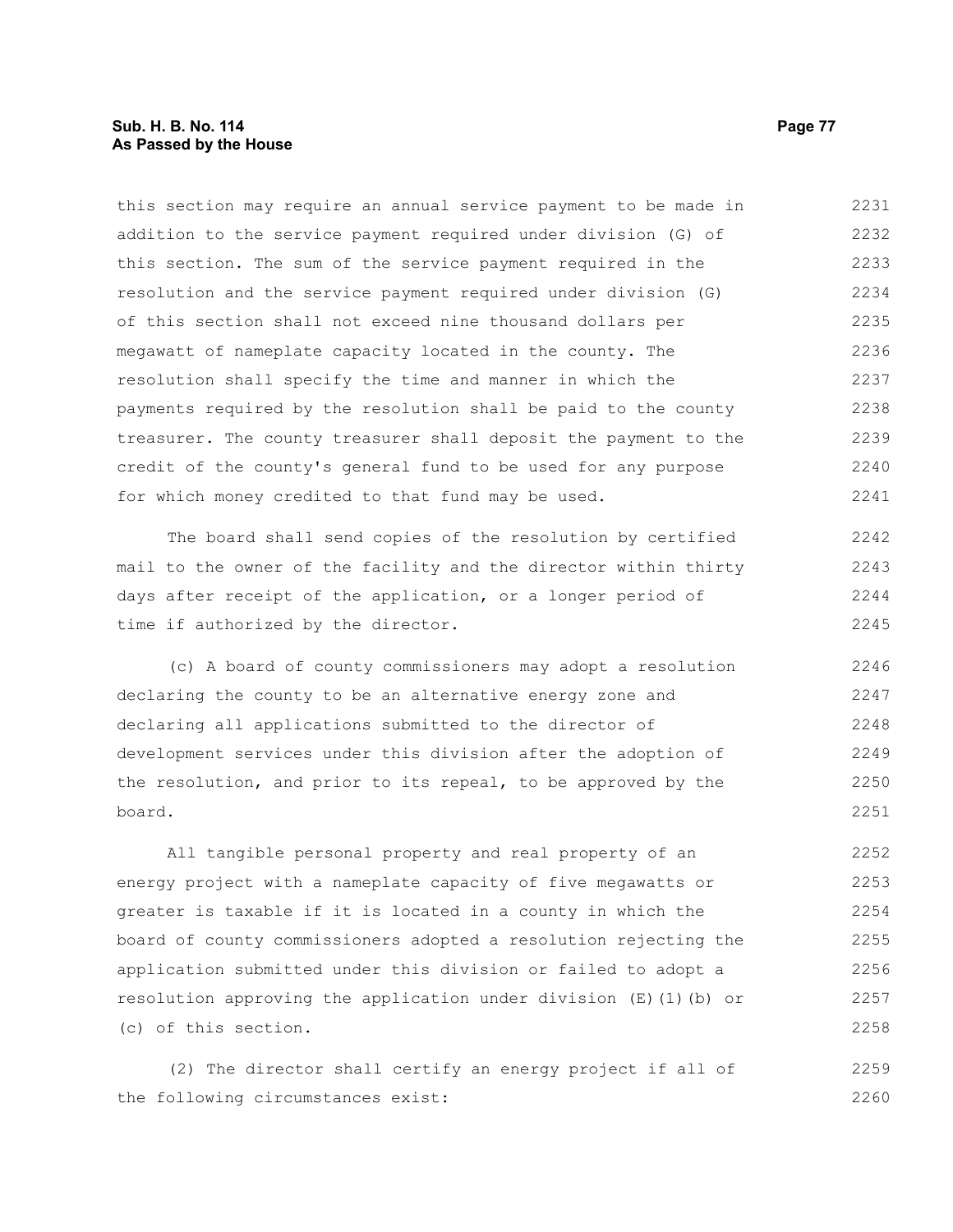supply electricity before December 31, 2009.

2268

(a) The application was timely submitted. (b) For an energy project with a nameplate capacity of five megawatts or greater, a board of county commissioners of at least one county in which the project is located has adopted a resolution approving the application under division (E)(1)(b) or (c) of this section. (c) No portion of the project's facility was used to 2261 2262 2263 2264 2265 2266 2267

(3) The director shall deny a certification application if the director determines the person has failed to comply with any requirement under this section. The director may revoke a certification if the director determines the person, or subsequent owner or lessee pursuant to a sale and leaseback transaction of the qualified energy project, has failed to comply with any requirement under this section. Upon certification or revocation, the director shall notify the person, owner, or lessee, the tax commissioner, and the county auditor of a county in which the project is located of the certification or revocation. Notice shall be provided in a manner convenient to the director. 2269 2270 2271 2272 2273 2274 2275 2276 2277 2278 2279 2280

(F) The owner or a lessee pursuant to a sale and leaseback transaction of a qualified energy project shall do each of the following: 2281 2282 2283

(1) Comply with all applicable regulations; 2284

(2) File with the director of development services a certified construction progress report before the first day of March of each year during the energy facility's construction or installation indicating the percentage of the project completed, and the project's nameplate capacity, as of the preceding 2285 2286 2287 2288 2289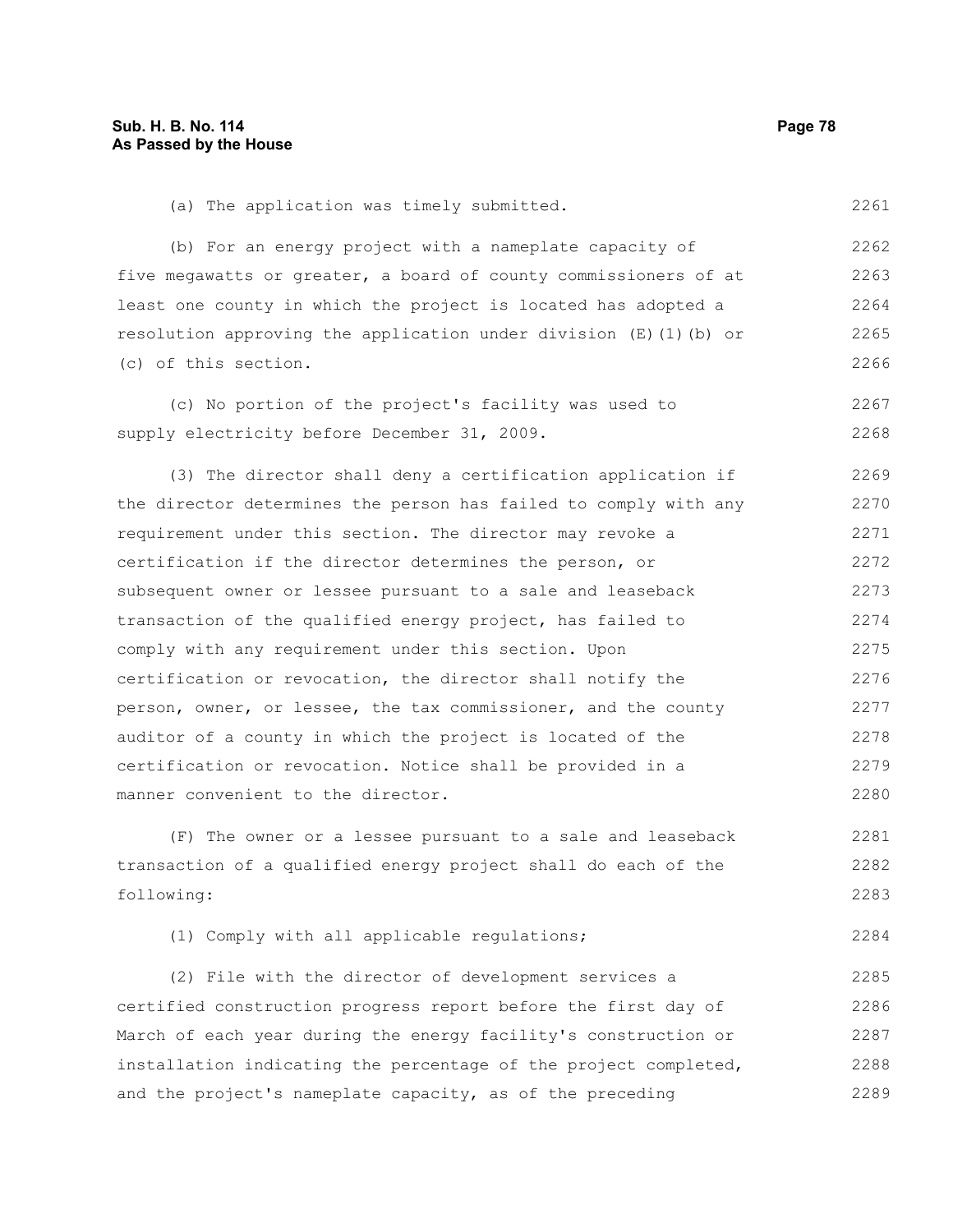## **Sub. H. B. No. 114 Page 79 As Passed by the House**

thirty-first day of December. Unless otherwise instructed by the director of development services, the owner or lessee of an energy project shall file a report with the director on or before the first day of March each year after completion of the energy facility's construction or installation indicating the project's nameplate capacity as of the preceding thirty-first day of December. Not later than sixty days after June 17, 2010, the owner or lessee of an energy project, the construction of which was completed before June 17, 2010, shall file a certificate indicating the project's nameplate capacity. 2290 2291 2292 2293 2294 2295 2296 2297 2298 2299

(3) File with the director of development services, in a manner prescribed by the director, a report of the total number of full-time equivalent employees, and the total number of fulltime equivalent employees domiciled in Ohio, who are employed in the construction or installation of the energy facility; 2300 2301 2302 2303 2304

(4) For energy projects with a nameplate capacity of five megawatts or greater, repair all roads, bridges, and culverts affected by construction as reasonably required to restore them to their preconstruction condition, as determined by the county engineer in consultation with the local jurisdiction responsible for the roads, bridges, and culverts. In the event that the county engineer deems any road, bridge, or culvert to be inadequate to support the construction or decommissioning of the energy facility, the road, bridge, or culvert shall be rebuilt or reinforced to the specifications established by the county engineer prior to the construction or decommissioning of the facility. The owner or lessee of the facility shall post a bond in an amount established by the county engineer and to be held by the board of county commissioners to ensure funding for repairs of roads, bridges, and culverts affected during the construction. The bond shall be released by the board not later 2305 2306 2307 2308 2309 2310 2311 2312 2313 2314 2315 2316 2317 2318 2319 2320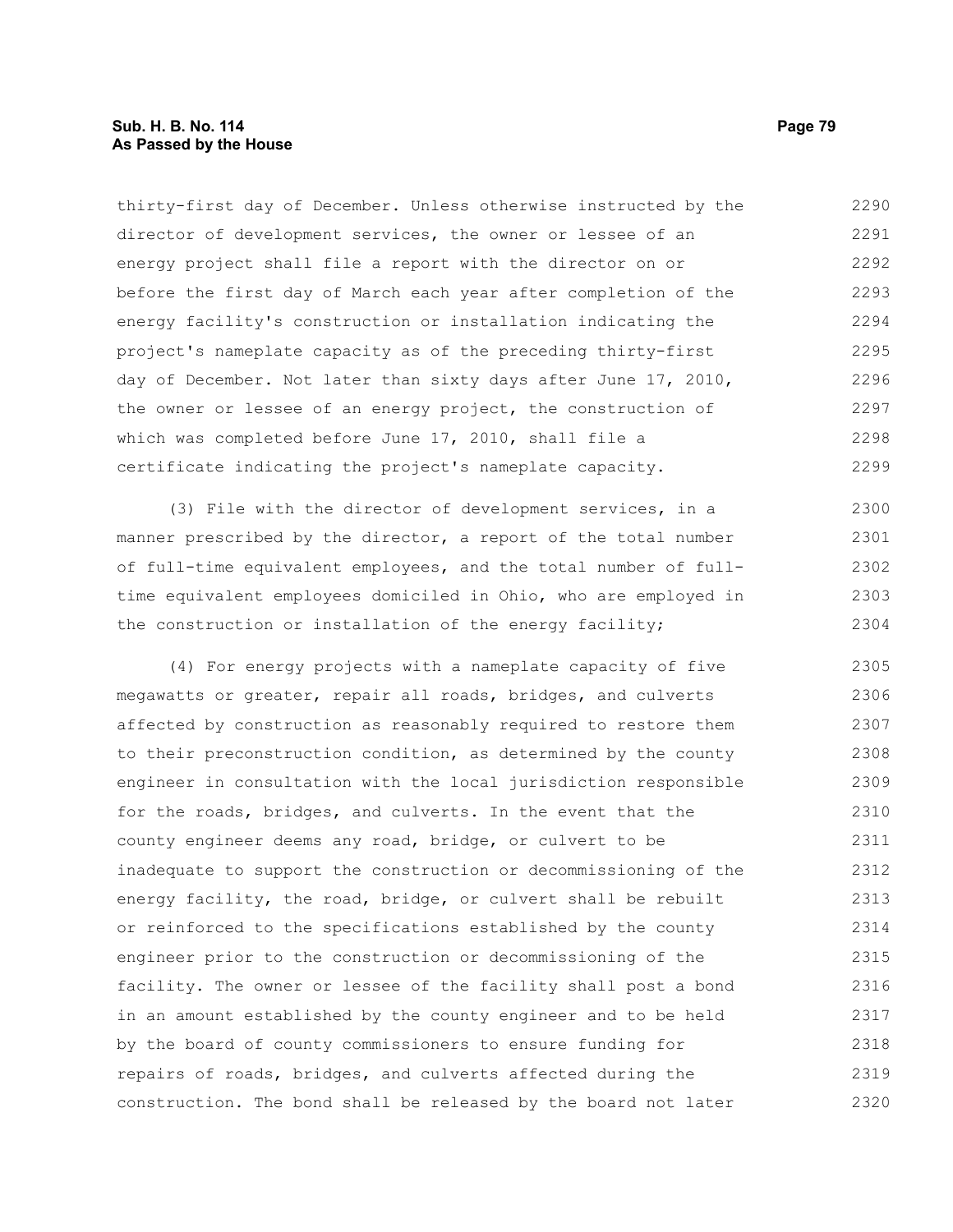than one year after the date the repairs are completed. The energy facility owner or lessee pursuant to a sale and leaseback transaction shall post a bond, as may be required by the Ohio power siting board in the certificate authorizing commencement of construction issued pursuant to section 4906.10 of the Revised Code, to ensure funding for repairs to roads, bridges, and culverts resulting from decommissioning of the facility. The energy facility owner or lessee and the county engineer may enter into an agreement regarding specific transportation plans, reinforcements, modifications, use and repair of roads, financial security to be provided, and any other relevant issue. 2321 2322 2323 2324 2325 2326 2327 2328 2329 2330 2331

(5) Provide or facilitate training for fire and emergency responders for response to emergency situations related to the energy project and, for energy projects with a nameplate capacity of five megawatts or greater, at the person's expense, equip the fire and emergency responders with proper equipment as reasonably required to enable them to respond to such emergency situations; 2332 2333 2334 2335 2336 2337 2338

(6) Maintain a ratio of Ohio-domiciled full-time equivalent employees employed in the construction or installation of the energy project to total full-time equivalent employees employed in the construction or installation of the energy project of not less than eighty per cent in the case of a solar energy project, and not less than fifty per cent in the case of any other energy project. In the case of an energy project for which certification from the power siting board is required under section 4906.20 of the Revised Code, the number of full-time equivalent employees employed in the construction or installation of the energy project equals the number actually employed or the number projected to be employed in the certificate application, if such projection is required under 2339 2340 2341 2342 2343 2344 2345 2346 2347 2348 2349 2350 2351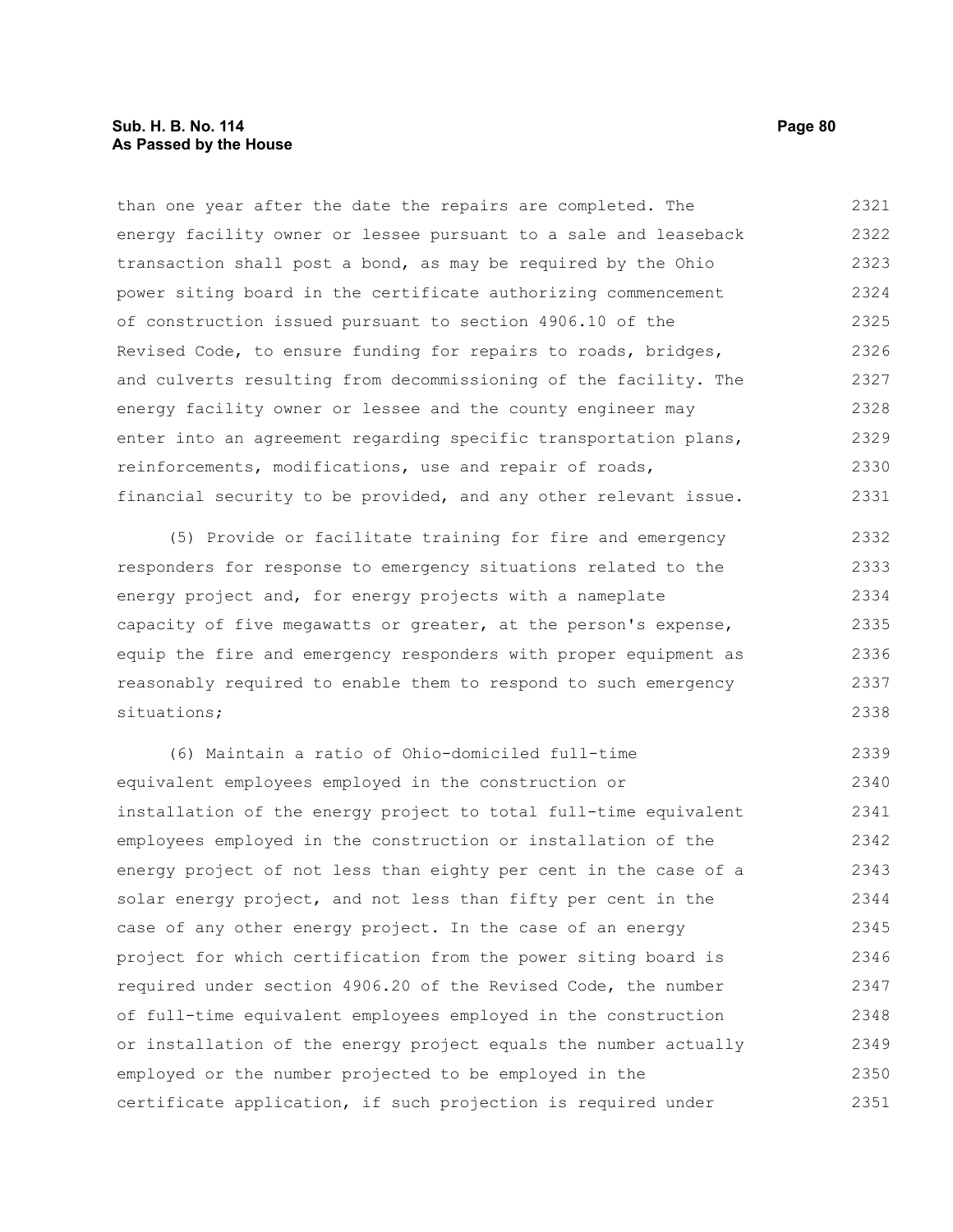# **Sub. H. B. No. 114 Page 81 As Passed by the House**

regulations adopted pursuant to section 4906.03 of the Revised Code, whichever is greater. For all other energy projects, the number of full-time equivalent employees employed in the construction or installation of the energy project equals the number actually employed or the number projected to be employed by the director of development services, whichever is greater. To estimate the number of employees to be employed in the construction or installation of an energy project, the director shall use a generally accepted job-estimating model in use for renewable energy projects, including but not limited to the job and economic development impact model. The director may adjust an estimate produced by a model to account for variables not accounted for by the model. 2352 2353 2354 2355 2356 2357 2358 2359 2360 2361 2362 2363 2364

(7) For energy projects with a nameplate capacity in excess of two megawatts, establish a relationship with a member of the university system of Ohio as defined in section 3345.011 of the Revised Code or with a person offering an apprenticeship program registered with the employment and training administration within the United States department of labor or with the apprenticeship council created by section 4139.02 of the Revised Code, to educate and train individuals for careers in the wind or solar energy industry. The relationship may include endowments, cooperative programs, internships, apprenticeships, research and development projects, and curriculum development. 2365 2366 2367 2368 2369 2370 2371 2372 2373 2374 2375 2376

(8) Offer to sell power or renewable energy credits from the energy project to electric distribution utilities or electric service companies subject to renewable energy resourcerequirements under section 4928.64 of the Revised Code that have issued requests for proposal for such power or renewable energy credits. If no electric distribution utility or electric service 2377 2378 2379 2380 2381 2382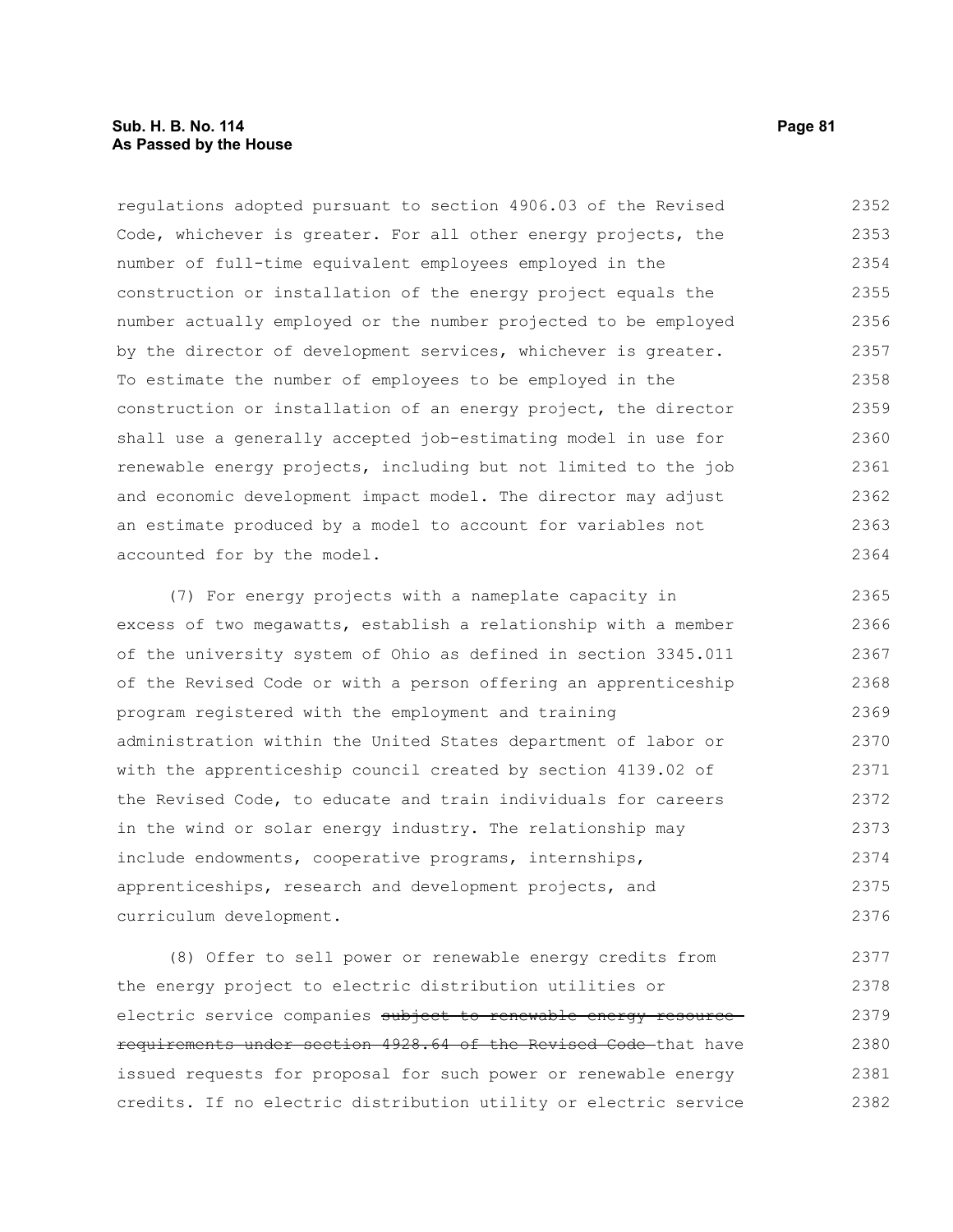company issues a request for proposal on or before December 31, 2010, or accepts an offer for power or renewable energy credits within forty-five days after the offer is submitted, power or renewable energy credits from the energy project may be sold to other persons. Division (F)(8) of this section does not apply if: 2383 2384 2385 2386 2387 2388

(a) The owner or lessee is a rural electric company or a municipal power agency as defined in section 3734.058 of the Revised Code. 2389 2390 2391

(b) The owner or lessee is a person that, before completion of the energy project, contracted for the sale of power or renewable energy credits with a rural electric company or a municipal power agency. 2392 2393 2394 2395

(c) The owner or lessee contracts for the sale of power or renewable energy credits from the energy project before June 17, 2010. 2396 2397 2398

(9) Make annual service payments as required by division (G) of this section and as may be required in a resolution adopted by a board of county commissioners under division (E) of this section. 2399 2400 2401 2402

(G) The owner or a lessee pursuant to a sale and leaseback transaction of a qualified energy project shall make annual service payments in lieu of taxes to the county treasurer on or before the final dates for payments of taxes on public utility personal property on the real and public utility personal property tax list for each tax year for which property of the energy project is exempt from taxation under this section. The county treasurer shall allocate the payment on the basis of the project's physical location. Upon receipt of a payment, or if 2403 2404 2405 2406 2407 2408 2409 2410 2411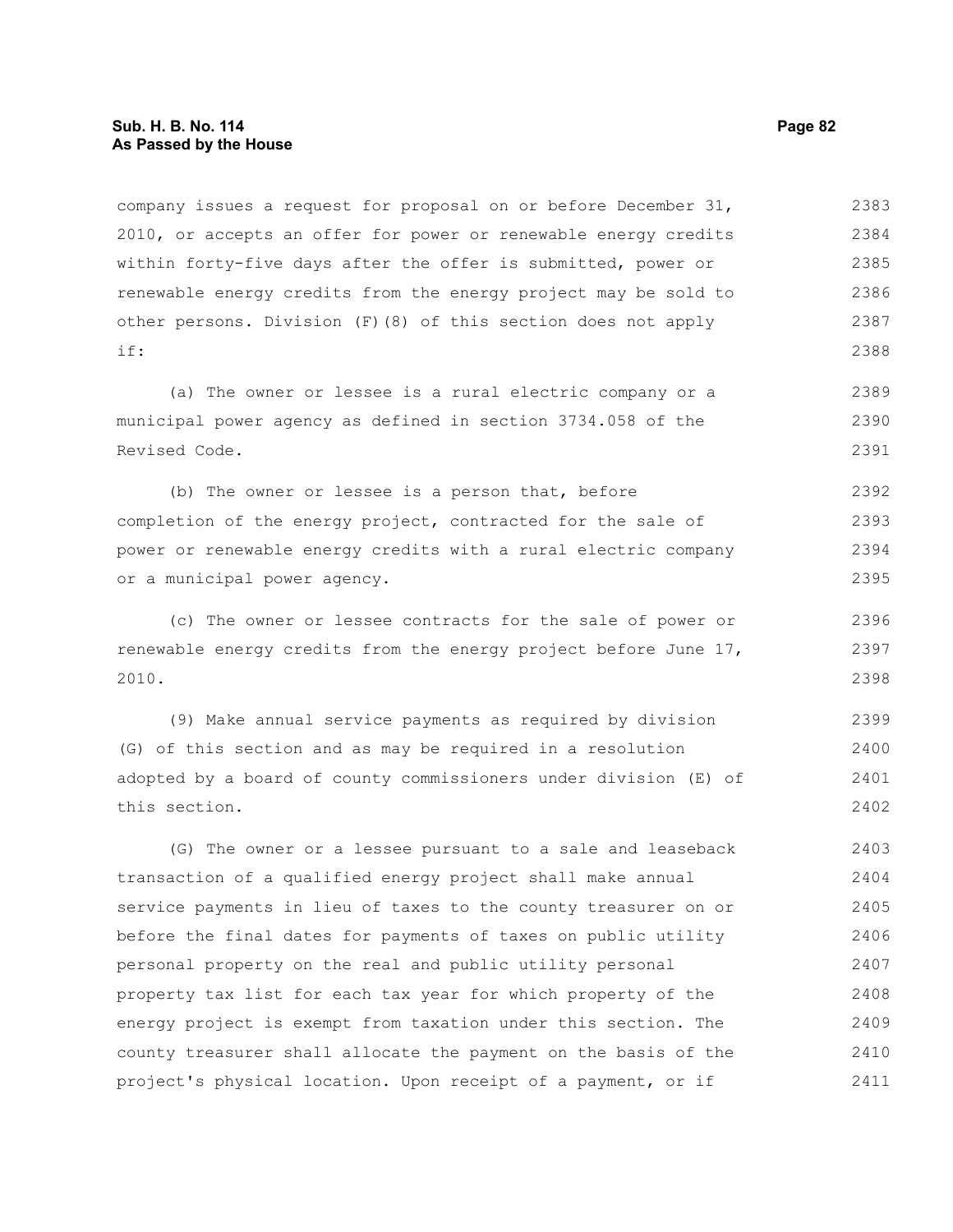#### **Sub. H. B. No. 114 Page 83 As Passed by the House**

timely payment has not been received, the county treasurer shall certify such receipt or non-receipt to the director of development services and tax commissioner in a form determined by the director and commissioner, respectively. Each payment shall be in the following amount: 2412 2413 2414 2415 2416

(1) In the case of a solar energy project, seven thousand dollars per megawatt of nameplate capacity located in the county as of December 31, 2010, for tax year 2011, as of December 31, 2011, for tax year 2012, as of December 31, 2012, for tax year 2013, as of December 31, 2013, for tax year 2014, as of December 31, 2014, for tax year 2015, as of December 31, 2015, for tax year 2016, and as of December 31, 2016, for tax year 2017 and each tax year thereafter; 2417 2418 2419 2420 2421 2422 2423 2424

(2) In the case of any other energy project using renewable energy resources, the following: 2425 2426

(a) If the project maintains during the construction or installation of the energy facility a ratio of Ohio-domiciled full-time equivalent employees to total full-time equivalent employees of not less than seventy-five per cent, six thousand dollars per megawatt of nameplate capacity located in the county as of the thirty-first day of December of the preceding tax year; 2427 2428 2429 2430 2431 2432 2433

(b) If the project maintains during the construction or installation of the energy facility a ratio of Ohio-domiciled full-time equivalent employees to total full-time equivalent employees of less than seventy-five per cent but not less than sixty per cent, seven thousand dollars per megawatt of nameplate capacity located in the county as of the thirty-first day of December of the preceding tax year; 2434 2435 2436 2437 2438 2439 2440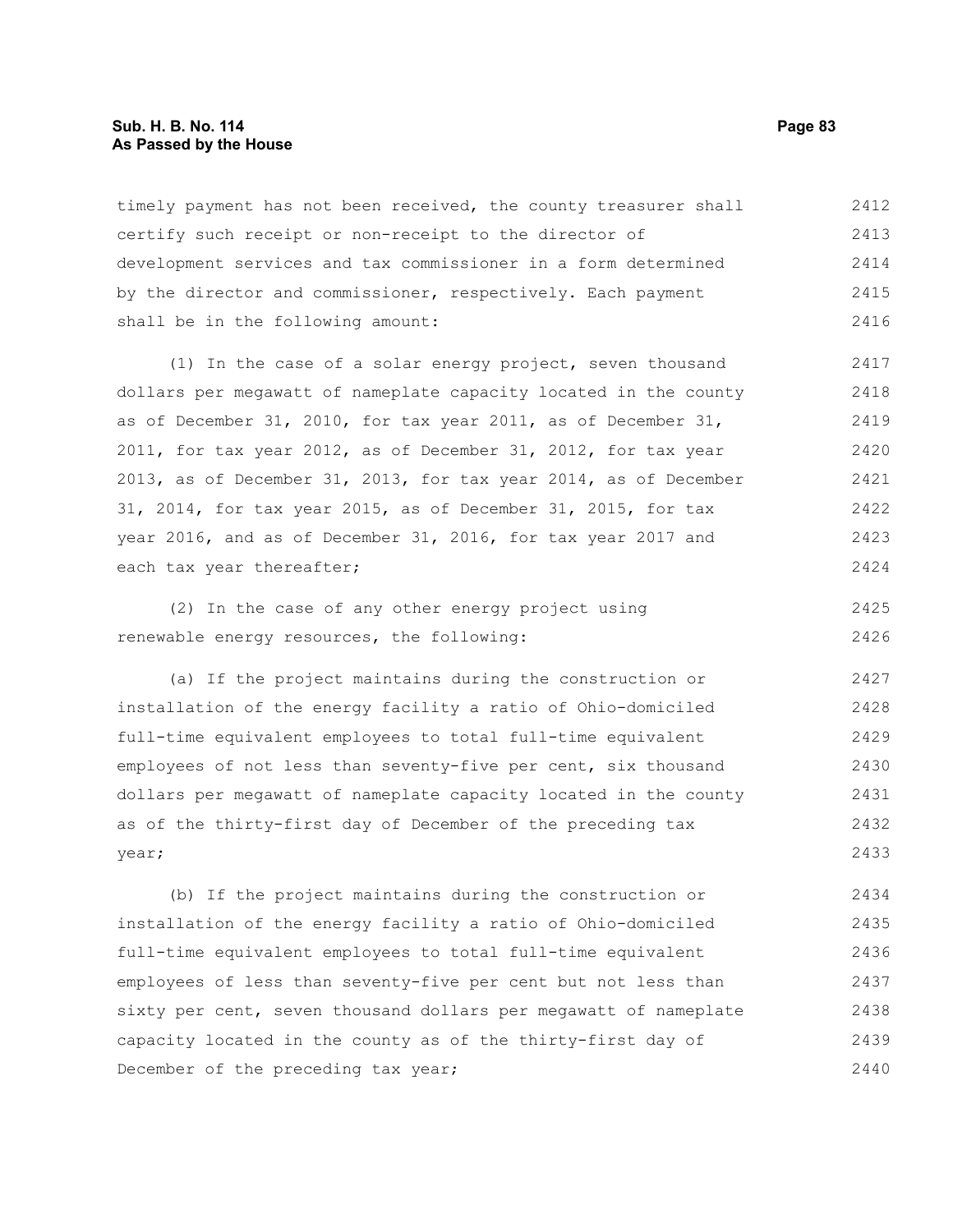# **Sub. H. B. No. 114 Page 84 As Passed by the House**

(c) If the project maintains during the construction or installation of the energy facility a ratio of Ohio-domiciled full-time equivalent employees to total full-time equivalent employees of less than sixty per cent but not less than fifty per cent, eight thousand dollars per megawatt of nameplate capacity located in the county as of the thirty-first day of December of the preceding tax year. 2441 2442 2443 2444 2445 2446 2447

(3) In the case of an energy project using clean coal technology, advanced nuclear technology, or cogeneration technology, the following: 2448 2449 2450

(a) If the project maintains during the construction or installation of the energy facility a ratio of Ohio-domiciled full-time equivalent employees to total full-time equivalent employees of not less than seventy-five per cent, six thousand dollars per megawatt of nameplate capacity located in the county as of the thirty-first day of December of the preceding tax year; 2451 2452 2453 2454 2455 2456 2457

(b) If the project maintains during the construction or installation of the energy facility a ratio of Ohio-domiciled full-time equivalent employees to total full-time equivalent employees of less than seventy-five per cent but not less than sixty per cent, seven thousand dollars per megawatt of nameplate capacity located in the county as of the thirty-first day of December of the preceding tax year; 2458 2459 2460 2461 2462 2463 2464

(c) If the project maintains during the construction or installation of the energy facility a ratio of Ohio-domiciled full-time equivalent employees to total full-time equivalent employees of less than sixty per cent but not less than fifty per cent, eight thousand dollars per megawatt of nameplate capacity located in the county as of the thirty-first day of 2465 2466 2467 2468 2469 2470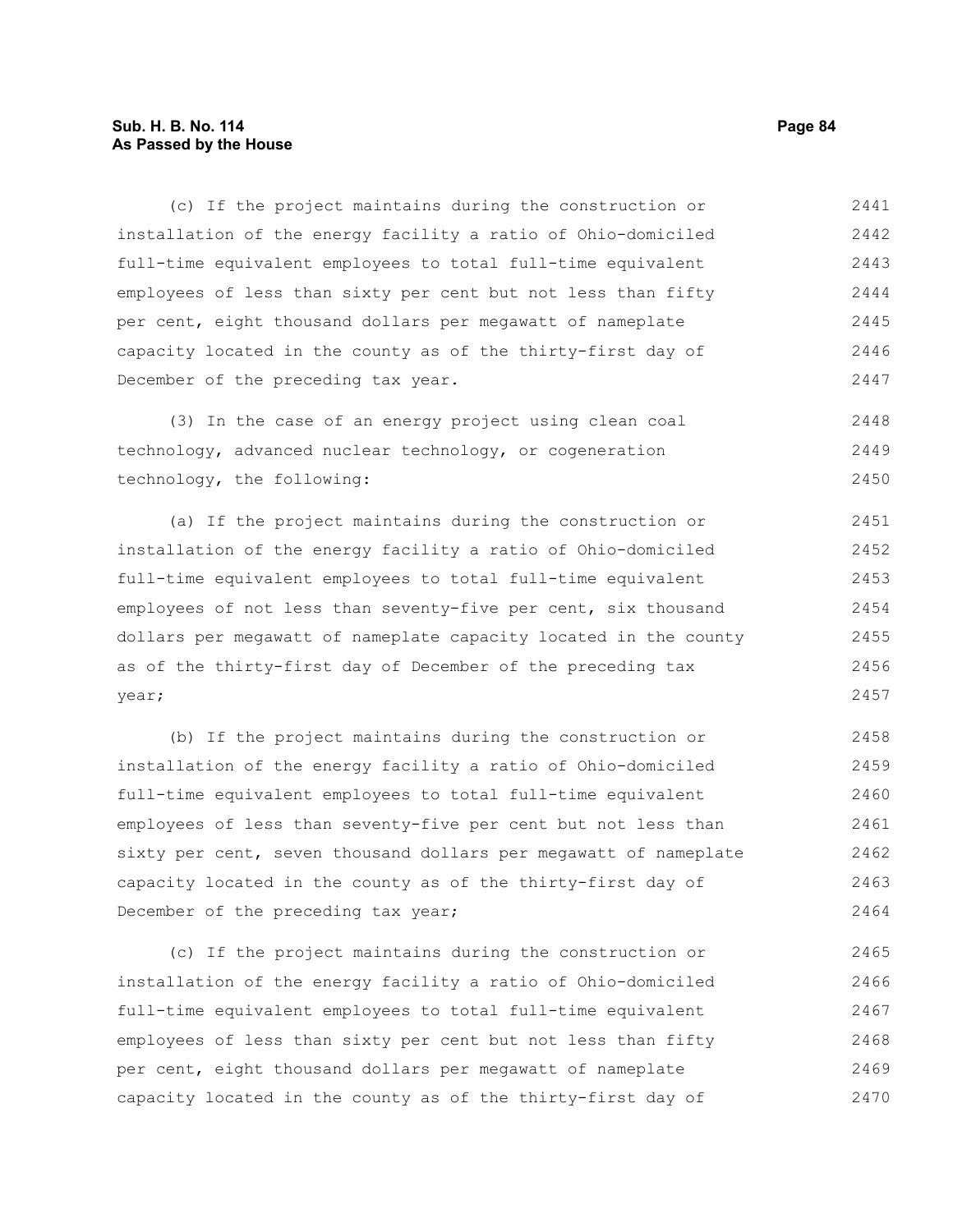December of the preceding tax year.

(H) The director of development services in consultation with the tax commissioner shall adopt rules pursuant to Chapter 119. of the Revised Code to implement and enforce this section. 2472 2473 2474

**Section 2.** That existing sections 4928.01, 4928.142, 4928.143, 4928.20, 4928.61, 4928.62, 4928.64, 4928.641, 4928.643, 4928.644, 4928.645, 4928.65, 4928.66, 4928.662, 4928.6610, 4928.6611, and 5727.75 of the Revised Code are hereby repealed. 2475 2476 2477 2478 2479

**Section 3.** That Sections 5, 6, 7, 8, 9, 10, and 11 of Sub. S.B. 310 of the 130th General Assembly are hereby repealed. 2480 2481

**Section 4.** (A) As used in this section, "portfolio plan" has the same meaning as in section 4928.6610 of the Revised Code. 2482 2483 2484

(B)(1) If an electric distribution utility has a portfolio plan that is in effect on the effective date of this section, the utility may file an application with the Public Utilities Commission not later than thirty days after the effective date of this section to amend the plan. The Commission shall review the application in accordance with its rules as if the application were for a new portfolio plan. The Commission shall review and approve, or modify and approve, the application not later than sixty days after the date the application is filed. If the Commission fails to review and approve, or modify and approve, the application within those sixty days, the plan shall be deemed approved as amended in the application and shall take effect on the sixty-first day after the application was filed. 2485 2486 2487 2488 2489 2490 2491 2492 2493 2494 2495 2496 2497

(2) A portfolio plan that is amended under division (B)(1) of this section shall accord with Chapter 4928. of the Revised 2498 2499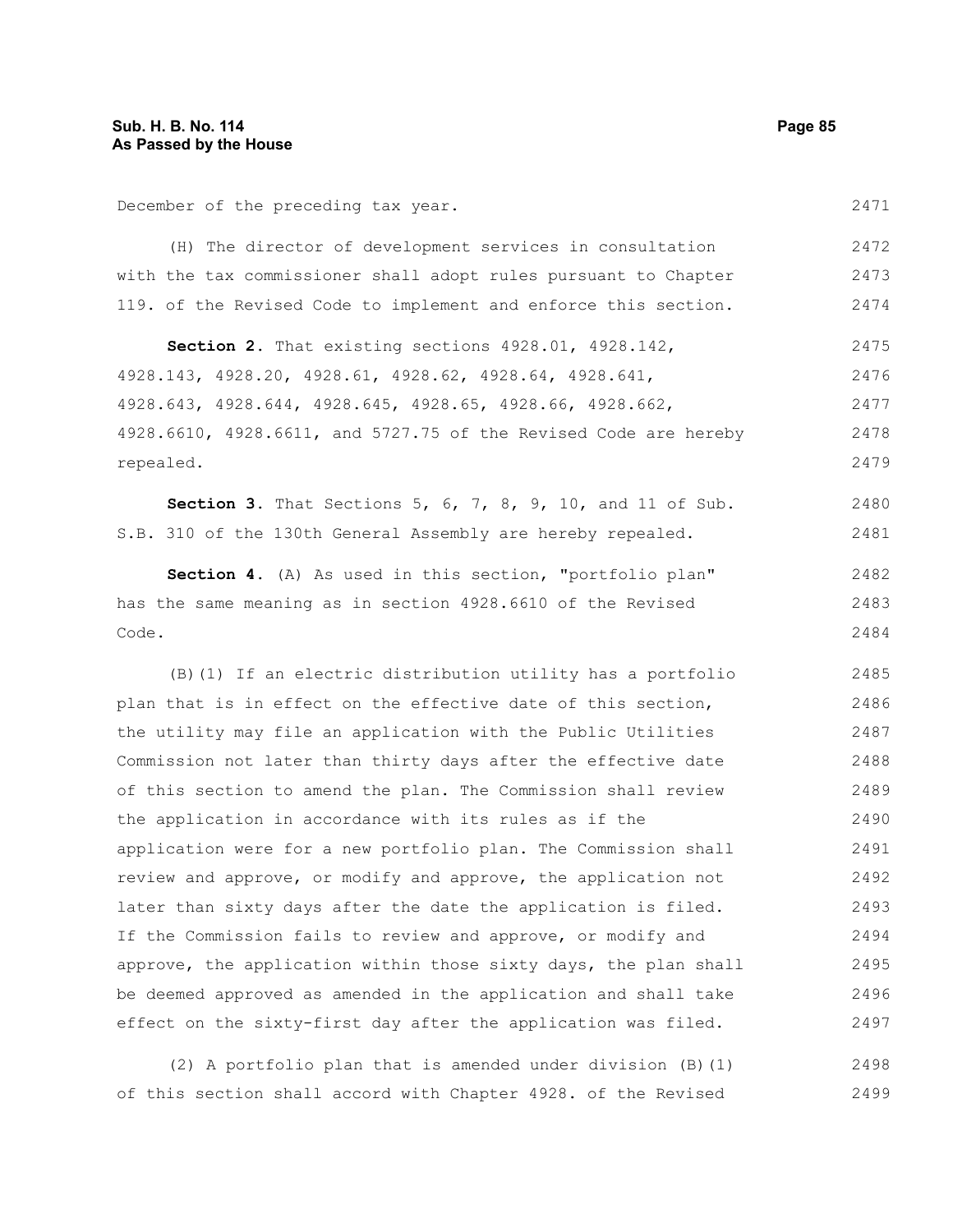Code as amended by this act.

(C) If an electric distribution utility has a portfolio plan that is in effect on the effective date of this section and the utility does not apply to amend the plan within the thirty days required by division (B)(1) of this section, the utility shall continue to implement the portfolio plan with no amendments to the plan, for the duration that the Commission originally approved, regardless of whether the portfolio plan accords with Chapter 4928. of the Revised Code as amended by this act. 2501 2502 2503 2504 2505 2506 2507 2508 2509

**Section 5.** (A) In 2017, the Public Utilities Commission shall review an electric distribution utility's or electric services company's compliance with the benchmarks for 2016 under division (B)(2) of section 4928.64 of the Revised Code as that division existed prior to the effective date of this section, and in the course of that review, shall identify any undercompliance or noncompliance of the utility or company that it determines is weather-related, related to equipment or resource shortages for qualifying renewable energy resources as applicable, or is otherwise outside the utility's or company's control. 2510 2511 2512 2513 2514 2515 2516 2517 2518 2519 2520

(B) Subject to the cost cap provisions of division (C)(3) of section 4928.64 of the Revised Code as that division existed prior to the effective date of this section, if the Commission determines, after notice and opportunity for hearing, and based upon its findings in the review under division (A) of this section regarding avoidable undercompliance or noncompliance, but subject to the force-majeure provisions of division (C)(4) (a) of section 4928.64 of the Revised Code as that division existed prior to the effective date of this section, that the 2521 2522 2523 2524 2525 2526 2527 2528 2529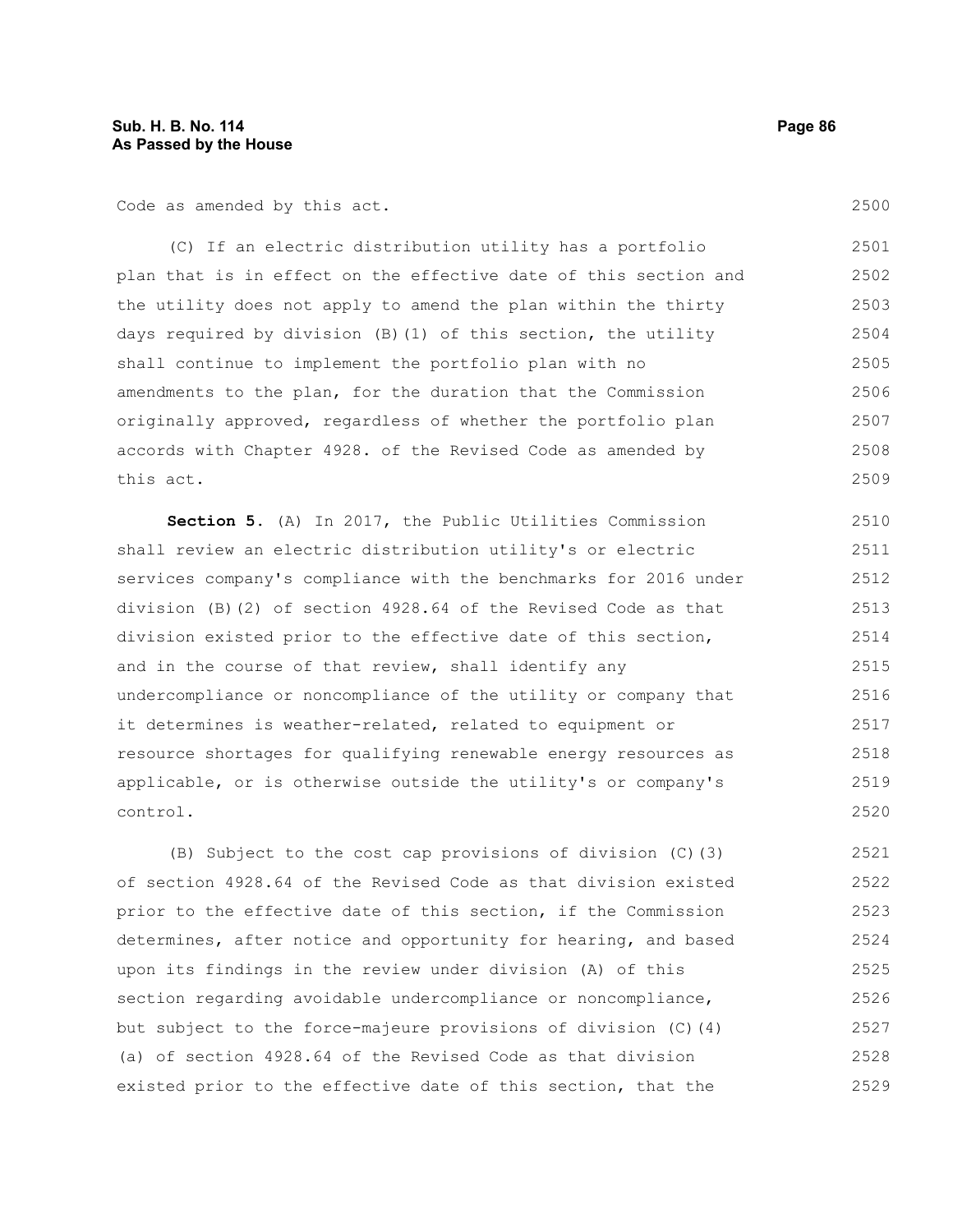utility or company has failed to comply with the benchmarks for 2016, the commission shall impose a renewable energy compliance payment on the utility or company. 2530 2531 2532

(1) The compliance payment pertaining to the solar energy resource benchmark for 2016 shall be three hundred dollars per megawatt hour of undercompliance or noncompliance in the period under review. 2533 2534 2535 2536

(2) The compliance payment pertaining to the renewable energy resource benchmark for 2016 shall be assessed in accordance with division (C)(2)(b) of section 4928.64 of the Revised Code as that division existed prior to the effective date of this section. 2537 2538 2539 2540 2541

(C) Division (C)(2)(c) of section 4928.64 of the Revised Code as that division existed prior to the effective date of this section applies to compliance payments imposed under this section. 2542 2543 2544 2545

**Section 6.** The amendments to division (A) of section 4928.6610 of the Revised Code by this act take effect January 1, 2019. 2546 2547 2548

**Section 7.** That Section 257.80 of Am. Sub. H.B. 64 of the 131st General Assembly be amended to read as follows: 2549 2550

#### **Sec. 257.80.** HEAP WEATHERIZATION

Up to twenty-five Twenty-five per cent of the federal funds deposited to the credit of the Home Energy Assistance Block Grant Fund (Fund 3K90) may shall be expended from appropriation item 195614, HEAP Weatherization, to provide home weatherization services in the state as determined by the Director of Development Services. Any transfers or increases inappropriation for the foregoing appropriation items 195614, HEAP 2552 2553 2554 2555 2556 2557 2558